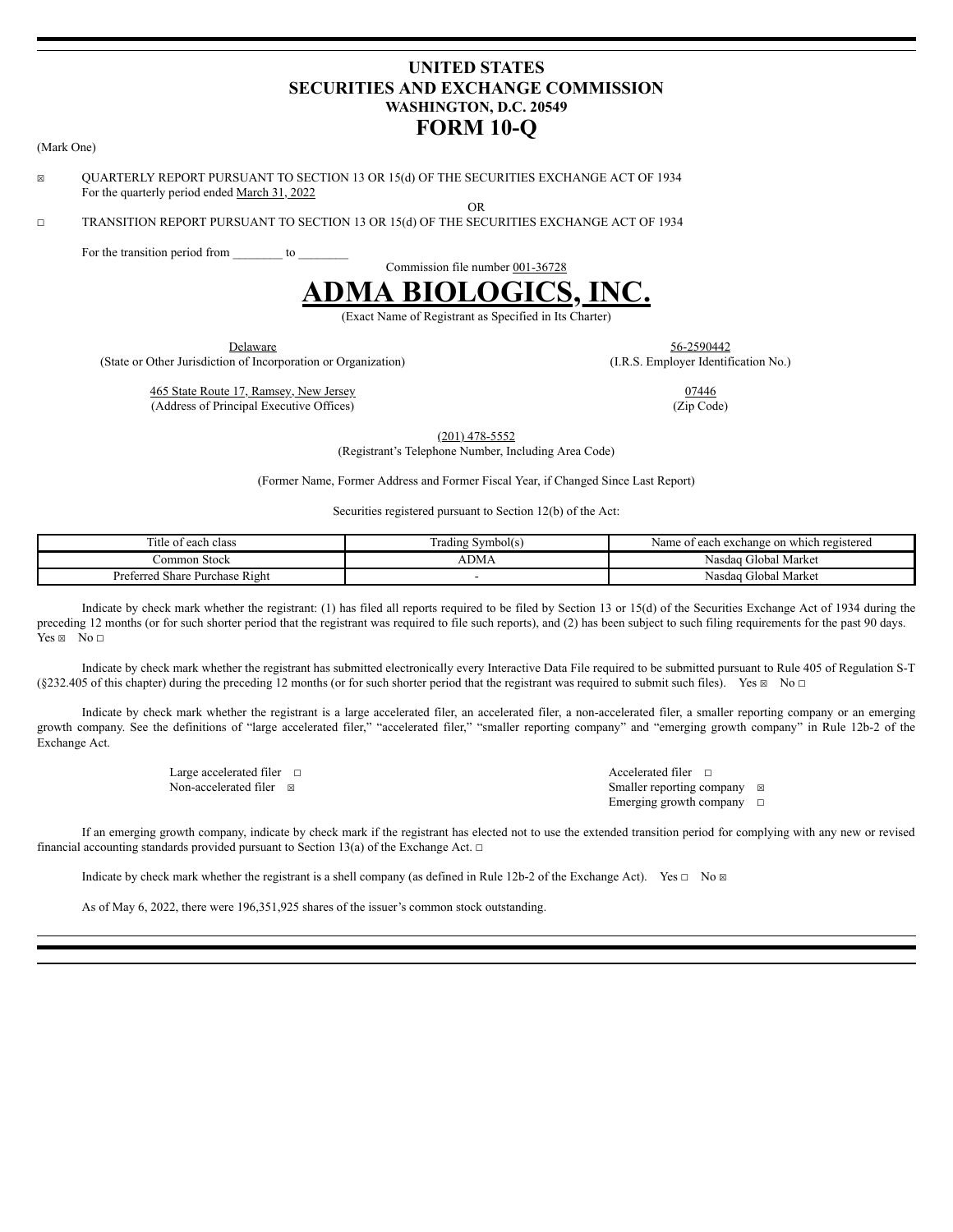# **ADMA BIOLOGICS, INC. AND SUBSIDIARIES**

### **INDEX**

### <span id="page-1-0"></span>PART I FINANCIAL INFORMATION

| Item 1.                          | <b>Financial Statements</b>                                                                                                         |                |
|----------------------------------|-------------------------------------------------------------------------------------------------------------------------------------|----------------|
|                                  | Condensed Consolidated Balance Sheets as of March 31, 2022 (Unaudited) and December 31, 2021                                        | $\mathbf{1}$   |
|                                  | Condensed Consolidated Statements of Operations (Unaudited) for the Three Months Ended March 31, 2022 and 2021                      | $\overline{c}$ |
|                                  | Condensed Consolidated Statements of Changes in Stockholders' Equity (Unaudited) for the Three Months Ended March 31, 2022 and 2021 | 3              |
|                                  | Condensed Consolidated Statements of Cash Flows (Unaudited) for the Three Months Ended March 31, 2022 and 2021                      | $\overline{4}$ |
|                                  | Notes to Unaudited Condensed Consolidated Financial Statements                                                                      | 5              |
| Item 2.                          | Management's Discussion and Analysis of Financial Condition and Results of Operations.                                              | 22             |
| Item 3.                          | Quantitative and Qualitative Disclosures About Market Risk.                                                                         | 33             |
| Item 4.                          | <b>Controls and Procedures.</b>                                                                                                     | 33             |
| <b>PART II OTHER INFORMATION</b> |                                                                                                                                     | 34             |
| Item 1.                          | <b>Legal Proceedings.</b>                                                                                                           | 34             |
| Item 1A.                         | <b>Risk Factors.</b>                                                                                                                | 34             |
| Item 2.                          | Unregistered Sales of Equity Securities and Use of Proceeds.                                                                        | 64             |
| Item 3.                          | Defaults Upon Senior Securities.                                                                                                    | 64             |
| Item 4.                          | <b>Mine Safety Disclosures.</b>                                                                                                     | 64             |
| Item 5.                          | Other Information.                                                                                                                  | 64             |
| Item 6.                          | Exhibits.                                                                                                                           | 64             |
| <b>SIGNATURES</b>                |                                                                                                                                     | 65             |

This Quarterly Report on Form 10-Q includes our trademarks, trade names and service marks, such as "ASCENIV™," "Nabi-HB®" and "BIVIGAM®," which are protected under applicable intellectual property laws and are the property of ADMA Biologics, Inc., or its subsidiaries. Solely for convenience, trademarks, trade names and service marks referred to in this report may appear without the ®, ™ or SM symbols, but such references are not intended to indicate, in any way, that we will not assert, to the fullest extent under applicable law, our rights or the right of the applicable licensor to these trademarks, trade names and service marks. We do not intend our use or display of other parties' trademarks, trade names or service marks to imply, and such use or display should not be construed to imply, a relationship with, or endorsement or sponsorship of us by, these other parties.

## i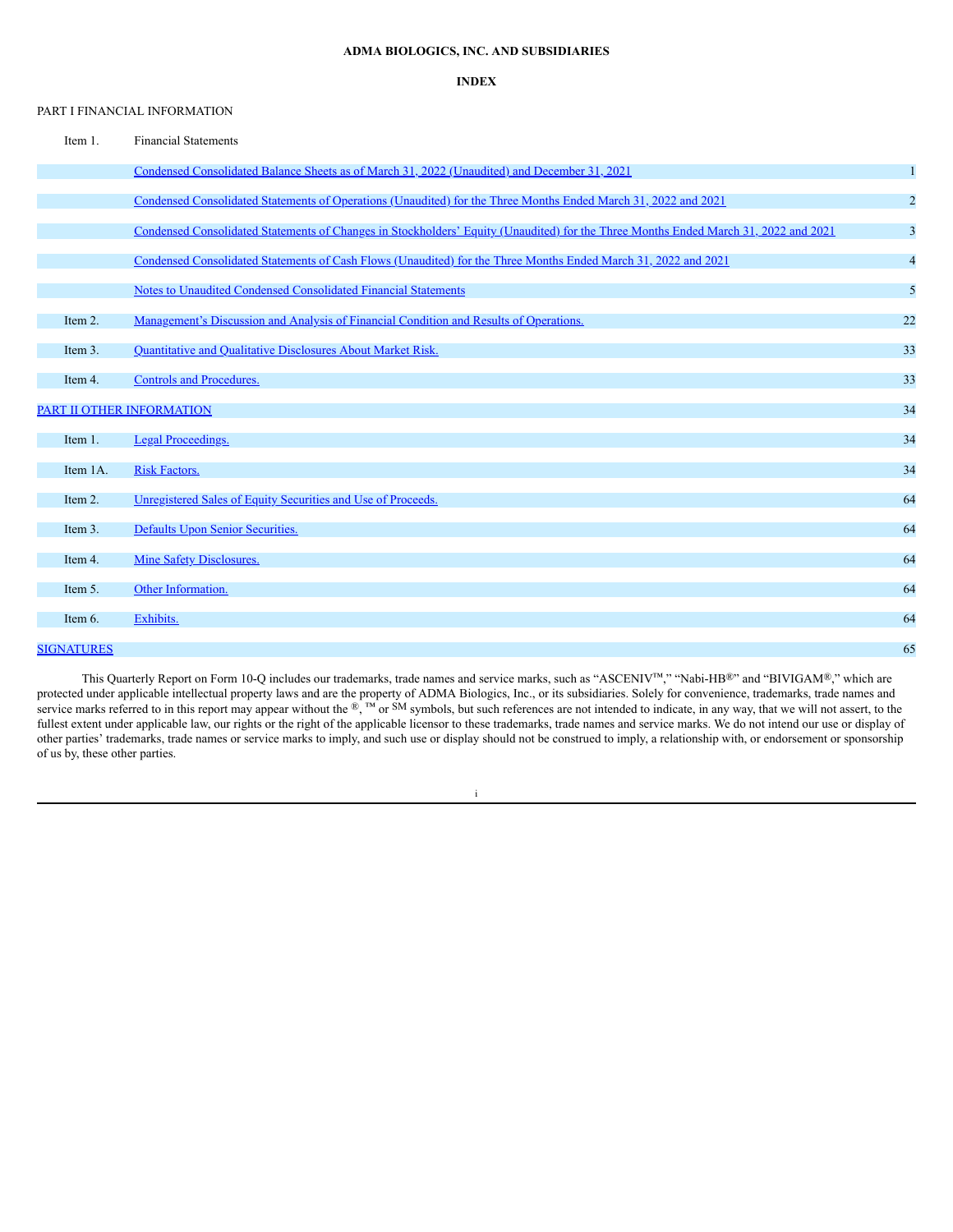#### **Special Note Regarding Forward-Looking Statements**

Some of the information in this Quarterly Report on Form 10-Q contains forward-looking statements within the meaning of Section 27A of the Securities Act of 1933, as amended, and Section 21E of the Securities and Exchange Act of 1934, as amended. These statements include, among others, statements about:

- our ability to manufacture BIVIGAM and ASCENIV on a commercial scale and further commercialize these products as a result of their approval by the U.S. Food and Drug Administration (the "FDA") in 2019;
- our plans to develop, manufacture, market, launch and expand our commercial infrastructure and commercialize our current and future products and the success of such efforts;
- the safety, efficacy and expected timing of and our ability to obtain and maintain regulatory approvals for our current products and product candidates, and the labeling or nature of any such approvals;
- the achievement of or expected timing, progress and results of clinical development, clinical trials and potential regulatory approvals for our product candidates;
- our dependence upon our third-party customers and vendors and their compliance with applicable regulatory requirements;
- our belief that we have addressed the delays experienced with final drug product Current Good Manufacturing Practices ("cGMP") release testing by our third-party vendors by adding additional release testing laboratories to our FDA-approved consortium listed in our drug approval documents;
- our ability to obtain adequate quantities of FDA-approved plasma with proper specifications;
- our plans to increase our supplies of source plasma, which include plasma collection center expansion, our ability to obtain and maintain regulatory compliance and receive FDA approvals of new plasma collection centers and reliance on third-party supply agreements as well as any extensions to such agreements;
- the potential indications for our products and product candidates;
- potential investigational new product applications;
- the acceptability of any of our products, including BIVIGAM, ASCENIV and Nabi-HB, for any purpose, including FDA-approved indications, by physicians, patients or payers;
- our plans to evaluate the clinical and regulatory paths to grow the ASCENIV franchise through expanded FDA-approved uses;
- Federal, state and local regulatory and business review processes and timing by such governmental and regulatory agencies of our business and regulatory submissions;
- concurrence by the FDA with our conclusions concerning our products and product candidates;
- the comparability of results of our hyperimmune and immune globulin ("IG") products to other comparably run hyperimmune and immune globulin clinical trials;
- the potential for ASCENIV and BIVIGAM to provide meaningful clinical improvement for patients living with Primary Immune Deficiency Disease, Primary Humoral Immunodeficiency Disease ("PIDD" or "PI") or other immune deficiencies or any other condition for which the products may be prescribed or evaluated;
- our ability to market and promote Nabi-HB in a highly competitive environment with increasing competition from other antiviral therapies and to generate meaningful revenues from this product;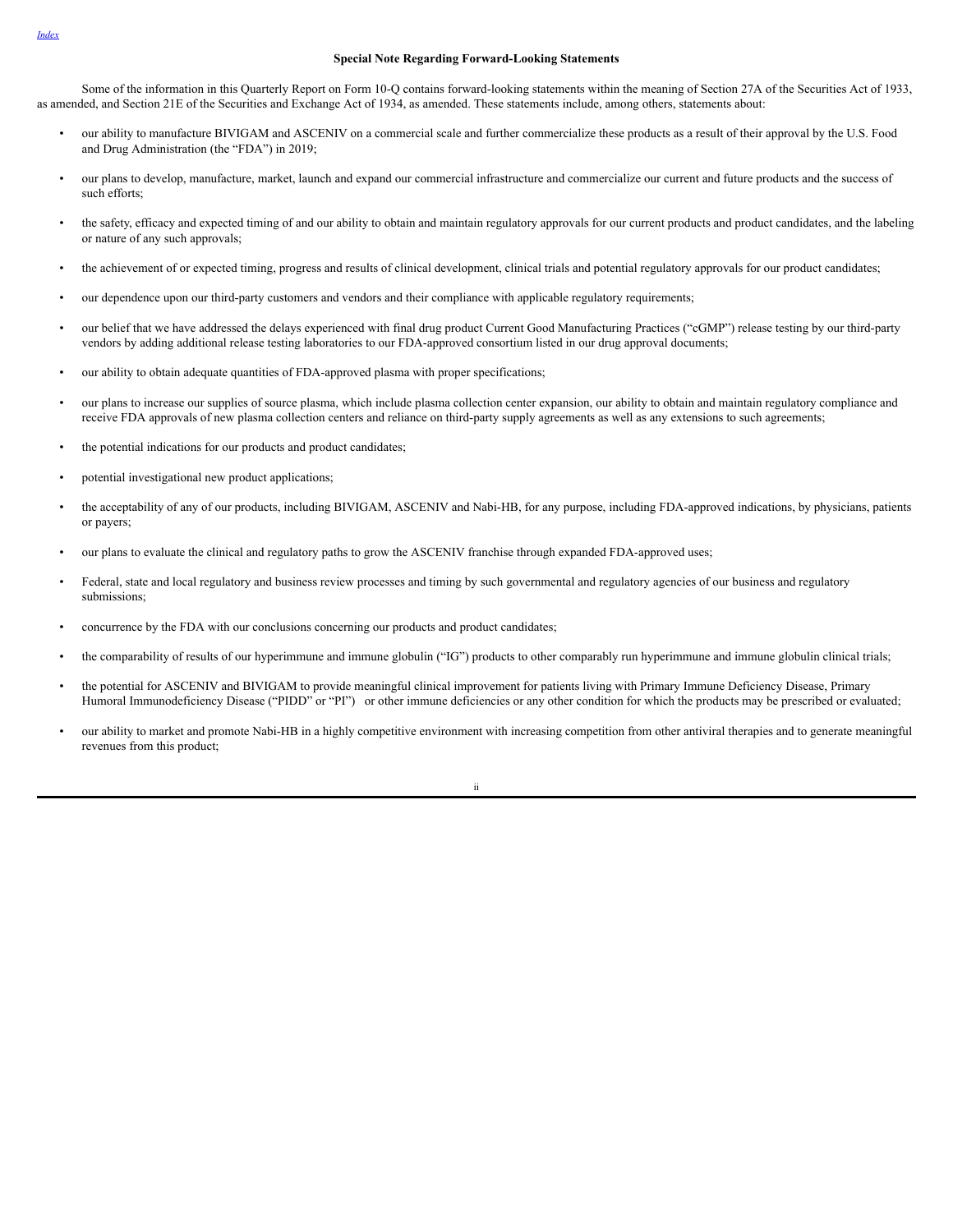- *[Index](#page-1-0)*
- our intellectual property position and the defense thereof, including our expectations regarding the scope of patent protection with respect to ASCENIV or other future pipeline product candidates;
- our manufacturing capabilities, third-party contractor capabilities and vertical integration strategy;
- our plans related to the expansion and efficiencies of our manufacturing capacity, yield improvements, supply-chain robustness, in-house fill-finish capabilities, distribution and other collaborative agreements and the success of such endeavors;
- our estimates regarding revenues, expenses, capital requirements, timing to profitability and positive cash flows and the need for and availability of additional financing;
- possible or likely reimbursement levels for our currently marketed products;
- estimates regarding market size, projected growth and sales of our existing products as well as our expectations of market acceptance of ASCENIV and BIVIGAM;
- effects of the coronavirus COVID-19 pandemic on our business, financial condition, liquidity and results of operations, and our ability to continue operations in the same manner as previously conducted prior to the macroeconomic effects of the COVID-19 pandemic; and
- future domestic and global economic conditions including, but not limited to, supply chain constraints, inflationary pressures or performance.

These statements may be found under the "Risk Factors" and "Management's Discussion and Analysis of Financial Condition and Results of Operations" sections of this Quarterly Report on Form 10-Q. Forward-looking statements may be identified by the use of terms such as "anticipates," "believes," "can," "continue," "could," "estimates," "expects," "intends," "may," "plans," "potential," "predicts," or "should" or the negative thereof or other variations thereof or comparable terminology. Our actual results could differ materially from those contained in the forward-looking statements due to the factors described in the sections entitled "Risk Factors" and "Management's Discussion and Analysis of Financial Condition and Results of Operations" in the Company's Annual Report on Form 10-K for the year ended December 31, 2021 and in this Quarterly Report on Form 10-Q for the quarter ended March 31, 2022. Any forward-looking statement included or incorporated by reference in this Quarterly Report on Form 10-Q reflects our current views with respect to future events and is subject to these and other risks, uncertainties and assumptions related to our operations, industry and future growth. These forward-looking statements speak only as of the dates such statements are made and we undertake no obligation to publicly update any forward-looking statements or to publicly announce revisions to any of the forward-looking statements, unless otherwise required by the federal securities laws.

iii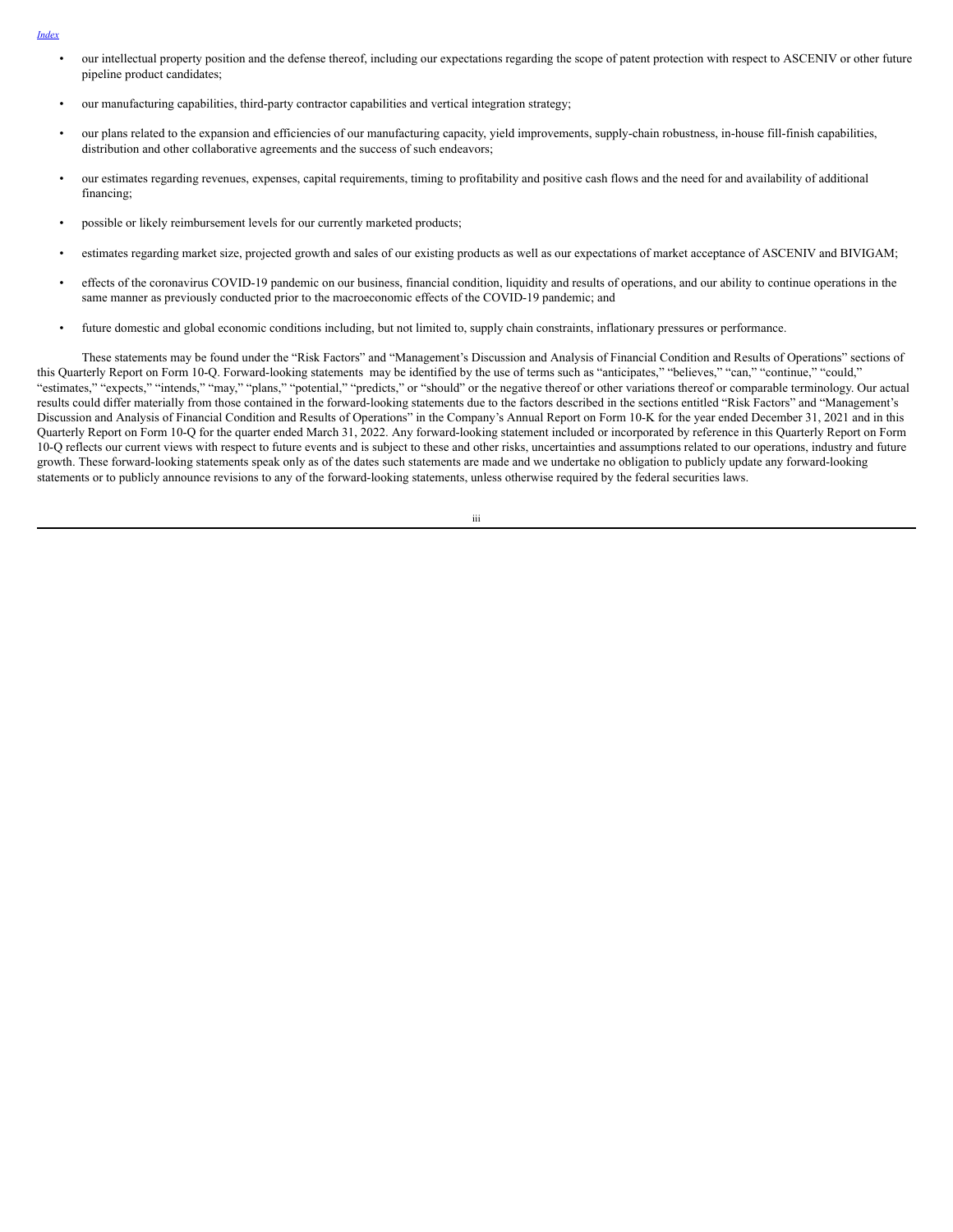# <span id="page-4-0"></span>**PART I FINANCIAL INFORMATION**

# **Item 1. Financial Statements.**

# **ADMA BIOLOGICS, INC. AND SUBSIDIARIES CONDENSED CONSOLIDATED BALANCE SHEETS**

|                                                                                                                         |              | March 31,       |              | December 31,<br>2021 |  |
|-------------------------------------------------------------------------------------------------------------------------|--------------|-----------------|--------------|----------------------|--|
|                                                                                                                         |              | 2022            |              |                      |  |
| <b>ASSETS</b>                                                                                                           |              | (Unaudited)     |              |                      |  |
| Current assets:                                                                                                         |              |                 |              |                      |  |
| Cash and cash equivalents                                                                                               | $\mathbb{S}$ | 69,504,946      | $\mathbb{S}$ | 51,089,118           |  |
| Accounts receivable, net                                                                                                |              | 25,629,625      |              | 28,576,857           |  |
| Inventories                                                                                                             |              | 139,146,311     |              | 124,724,091          |  |
| Prepaid expenses and other current assets                                                                               |              | 5,519,301       |              | 4,339,245            |  |
| Total current assets                                                                                                    |              | 239,800,183     |              | 208,729,311          |  |
| Property and equipment, net                                                                                             |              | 53,220,480      |              | 50,935,074           |  |
| Intangible assets, net                                                                                                  |              | 1,549,930       |              | 1,728,768            |  |
| Goodwill                                                                                                                |              | 3,529,509       |              | 3,529,509            |  |
| Right to use assets                                                                                                     |              | 7,106,642       |              | 7,262,658            |  |
| Deposits and other assets                                                                                               |              | 2,825,748       |              | 4,067,404            |  |
| <b>TOTAL ASSETS</b>                                                                                                     | \$.          | 308,032,492     | \$           | 276, 252, 724        |  |
|                                                                                                                         |              |                 |              |                      |  |
|                                                                                                                         |              |                 |              |                      |  |
| <b>LIABILITIES AND STOCKHOLDERS' EQUITY</b>                                                                             |              |                 |              |                      |  |
| Current liabilities:                                                                                                    |              |                 |              |                      |  |
| Accounts payable                                                                                                        | $\mathbb{S}$ | 14.115.135      | $\mathbb{S}$ | 12,429,409           |  |
| Accrued expenses and other current liabilities                                                                          |              | 16,654,540      |              | 17,214,988           |  |
| Current portion of deferred revenue                                                                                     |              | 142,834         |              | 142,834              |  |
| Current portion of lease obligations                                                                                    |              | 654,003         |              | 591,084              |  |
| Total current liabilities                                                                                               |              | 31,566,512      |              | 30,378,315           |  |
| Senior notes payable, net of discount                                                                                   |              | 138,423,052     |              | 94,866,239           |  |
| Deferred revenue, net of current portion                                                                                |              | 1,940,156       |              | 1,975,865            |  |
| End of term fee                                                                                                         |              | 1,500,000       |              |                      |  |
| Lease obligations, net of current portion                                                                               |              | 7,284,079       |              | 7,462,388            |  |
| Other non-current liabilities                                                                                           |              | 385,628         |              | 397,351              |  |
| <b>TOTAL LIABILITIES</b>                                                                                                |              | 181,099,427     |              | 135,080,158          |  |
| <b>COMMITMENTS AND CONTINGENCIES</b>                                                                                    |              |                 |              |                      |  |
| <b>STOCKHOLDERS' EQUITY</b>                                                                                             |              |                 |              |                      |  |
| Preferred Stock, \$0.0001 par value, 10,000,000 shares authorized, no shares issued and outstanding                     |              |                 |              |                      |  |
| Common Stock - voting, \$0.0001 par value, 300,000,000 shares authorized, 196,347,529 and 195,813,817 shares issued and |              |                 |              |                      |  |
| outstanding                                                                                                             |              | 19,635          |              | 19,581               |  |
| Additional paid-in capital                                                                                              |              | 564,034,008     |              | 553,265,706          |  |
| Accumulated deficit                                                                                                     |              | (437, 120, 578) |              | (412, 112, 721)      |  |
| <b>TOTAL STOCKHOLDERS' EQUITY</b>                                                                                       |              | 126,933,065     |              | 141,172,566          |  |
| TOTAL LIABILITIES AND STOCKHOLDERS' EQUITY                                                                              | \$           | 308,032,492     | \$           | 276, 252, 724        |  |
|                                                                                                                         |              |                 |              |                      |  |

The accompanying notes are an integral part of these condensed consolidated financial statements.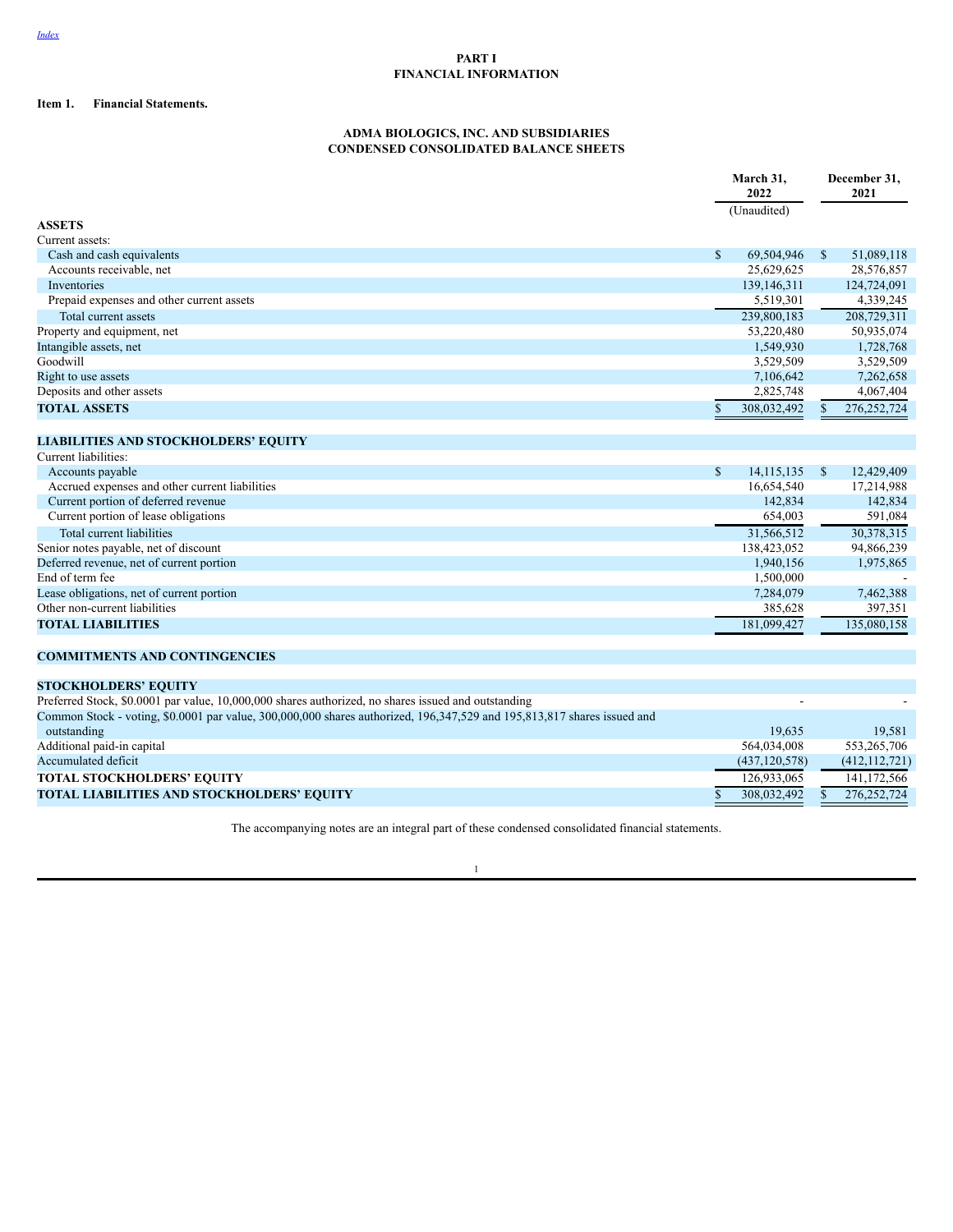### <span id="page-5-0"></span>**ADMA BIOLOGICS, INC. AND SUBSIDIARIES CONDENSED CONSOLIDATED STATEMENTS OF OPERATIONS (Unaudited)**

|                                                    |                            | Three Months Ended March 31, |
|----------------------------------------------------|----------------------------|------------------------------|
|                                                    | 2022                       | 2021                         |
| <b>REVENUES:</b>                                   |                            |                              |
| Product revenue                                    | $\mathbb{S}$<br>29,067,385 | 16,012,910<br>\$             |
| License revenue                                    | 35,708                     | 35,708                       |
| <b>Total revenues</b>                              | 29,103,093                 | 16,048,618                   |
| Cost of product revenue                            | 25,441,046                 | 17,770,122                   |
| Gross profit (loss)                                | 3,662,047                  | (1,721,504)                  |
| <b>OPERATING EXPENSES:</b>                         |                            |                              |
| Research and development                           | 624,111                    | 987,649                      |
| Plasma center operating expenses                   | 3,974,589                  | 2,242,343                    |
| Amortization of intangible assets                  | 178,838                    | 178,838                      |
| Selling, general and administrative                | 13,699,575                 | 10,033,915                   |
| <b>Total operating expenses</b>                    | 18,477,113                 | 13,442,745                   |
| <b>LOSS FROM OPERATIONS</b>                        | (14,815,066)               | (15, 164, 249)               |
| <b>OTHER INCOME (EXPENSE):</b>                     |                            |                              |
| Interest income                                    | 33,068                     | 22,059                       |
| Interest expense                                   | (3,389,038)                | (3,195,750)                  |
| Loss on extinguishment of debt                     | (6,669,941)                |                              |
| Other expense                                      | (166, 880)                 | (42,001)                     |
| Other expense, net                                 | (10, 192, 791)             | (3,215,692)                  |
| <b>NET LOSS</b>                                    | (25,007,857)<br>\$         | (18,379,941)<br>\$           |
|                                                    |                            |                              |
| <b>BASIC AND DILUTED LOSS PER COMMON SHARE</b>     | \$<br>(0.13)               | (0.16)<br>\$                 |
| <b>WEIGHTED AVERAGE COMMON SHARES OUTSTANDING:</b> |                            |                              |
| <b>Basic and Diluted</b>                           | 195,871,932                | 115,661,937                  |

The accompanying notes are an integral part of these condensed consolidated financial statements.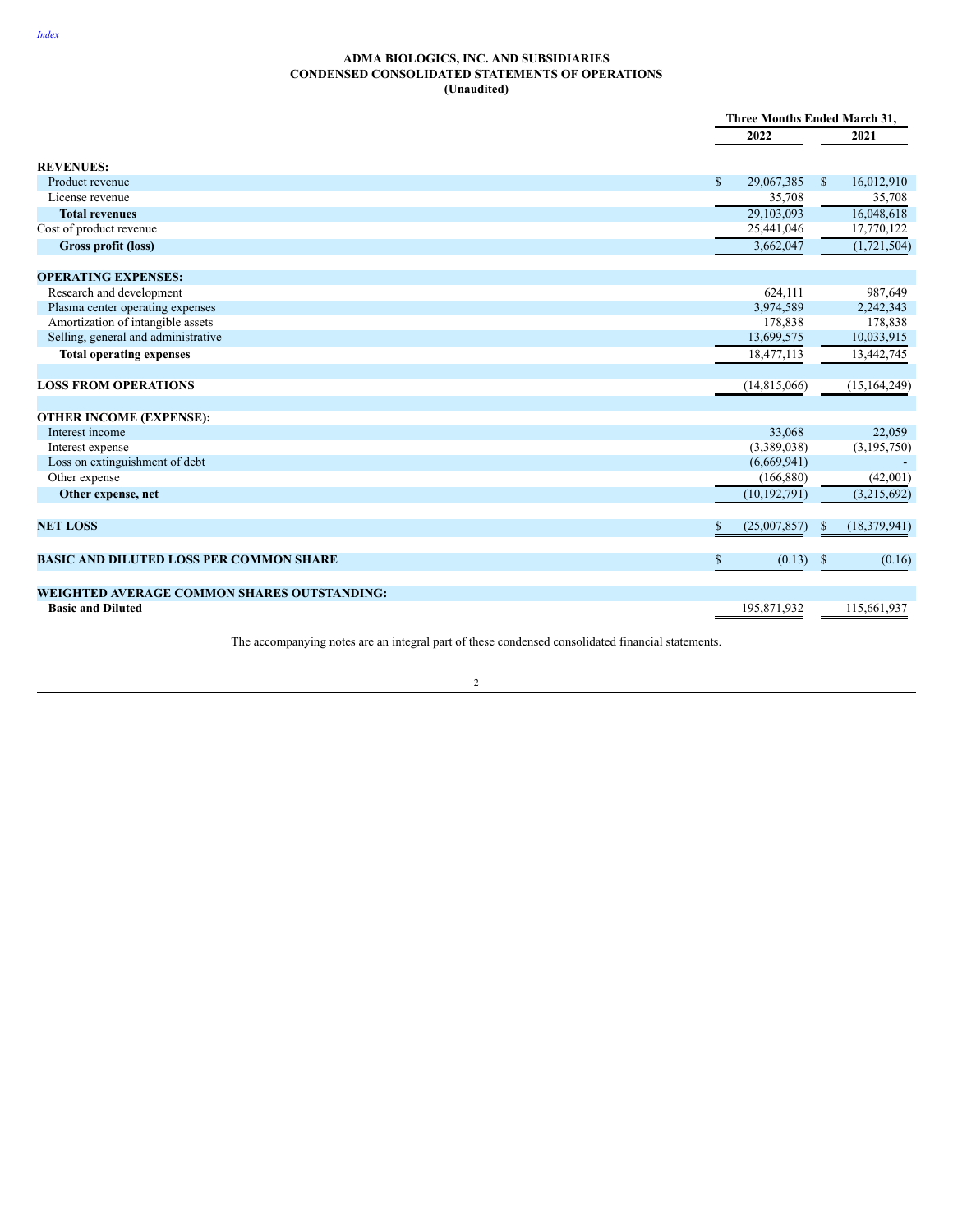# **ADMA BIOLOGICS, INC. AND SUBSIDIARIES CONDENSED CONSOLIDATED STATEMENTS OF CHANGES IN STOCKHOLDERS' EQUITY (Unaudited)**

# **For the Three Months Ended March 31, 2022**

<span id="page-6-0"></span>

|                                                                         | Common Stock  |          | <b>Additional</b><br>Paid-in | Accumulated     | <b>Total</b><br>Stockholders' |
|-------------------------------------------------------------------------|---------------|----------|------------------------------|-----------------|-------------------------------|
|                                                                         | <b>Shares</b> | Amount   | Capital                      | Deficit         | <b>Equity</b>                 |
| Balance at December 31, 2021                                            | 195,813,817   | 19,581   | 553,265,706                  | (412, 112, 721) | 141,172,566                   |
| Stock-based compensation                                                |               |          | 1,641,388                    |                 | 1,641,388                     |
| Warrants issued in connection with notes payable                        |               |          | 9,569,604                    |                 | 9,569,604                     |
| Vesting of Restricted Stock Units, net of shares withheld for taxes and |               |          |                              |                 |                               |
| retired                                                                 | 533,712       | 54       | (442,690)                    |                 | (442, 636)                    |
| Net loss                                                                |               | <b>.</b> |                              | (25,007,857)    | (25,007,857)                  |
| Balance at March 31, 2022                                               | 196.347.529   | 19.635   | 564.034.008                  | (437, 120, 578) | 126,933,065                   |

# **For the Three Months Ended March 31, 2021**

|                                                                         |               |  |              |         | <b>Additional</b> |  |                 | <b>Total</b>   |
|-------------------------------------------------------------------------|---------------|--|--------------|---------|-------------------|--|-----------------|----------------|
|                                                                         | Common Stock  |  |              | Paid-in |                   |  | Accumulated     | Stockholders'  |
|                                                                         | <b>Shares</b> |  | Amount       |         | Capital           |  | Deficit         | <b>Equity</b>  |
| Balance at December 31, 2020                                            | 104,902,888   |  | 10,490       |         | 428,704,039       |  | (340, 465, 103) | 88,249,426     |
| Stock-based compensation                                                |               |  |              |         | 781,397           |  |                 | 781,397        |
| Issuance of common stock, net of offering expenses                      | 18,080,708    |  | 1,808        |         | 41.910.707        |  |                 | 41,912,515     |
| Vesting of Restricted Stock Units, net of shares withheld for taxes and |               |  |              |         |                   |  |                 |                |
| retired                                                                 | 61.385        |  | <sub>(</sub> |         | (59,317)          |  |                 | (59,311)       |
| Net loss                                                                |               |  |              |         |                   |  | (18, 379, 941)  | (18, 379, 941) |
| Balance at March 31, 2021                                               | 123,044,981   |  | 12.304       |         | 471.336.826       |  | (358, 845, 044) | 112,504,086    |

The accompanying notes are an integral part of these condensed consolidated financial statements.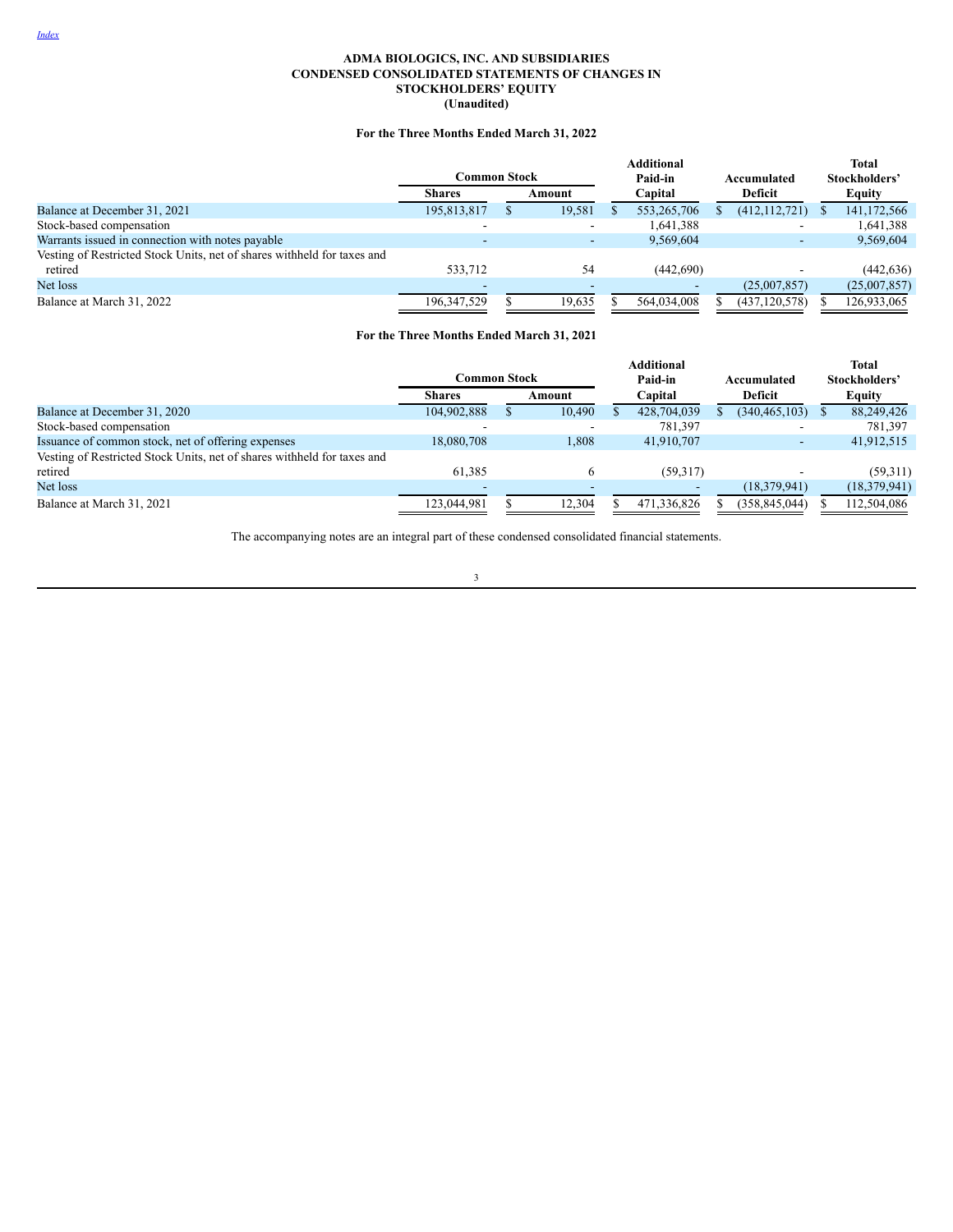### <span id="page-7-0"></span>**ADMA BIOLOGICS, INC. AND SUBSIDIARIES CONDENSED CONSOLIDATED STATEMENTS OF CASH FLOWS (Unaudited)**

|                                                                             | Three Months Ended March 31, |                            |
|-----------------------------------------------------------------------------|------------------------------|----------------------------|
|                                                                             | 2022                         | 2021                       |
| <b>CASH FLOWS FROM OPERATING ACTIVITIES:</b>                                |                              |                            |
| Net loss                                                                    | \$<br>$(25,007,857)$ \$      | (18, 379, 941)             |
| Adjustments to reconcile net loss to net cash used in operating activities: |                              |                            |
| Depreciation and amortization                                               | 1,590,217                    | 1,229,628                  |
| Loss on disposal of fixed assets                                            | 2,000                        | 781                        |
| Stock-based compensation                                                    | 1,641,388                    | 781,397                    |
| Amortization of debt discount                                               | 584,842                      | 443,794                    |
| Loss on extinguishment of debt                                              | 6,669,941                    |                            |
| Amortization of license revenue                                             | (35,708)                     | (35,708)                   |
| Changes in operating assets and liabilities:                                |                              |                            |
| Accounts receivable                                                         | 2,947,233                    | (2,124,740)                |
| Inventories                                                                 | (14, 422, 219)               | (12,610,601)               |
| Prepaid expenses and other current assets                                   | (1,180,056)                  | (2,756,142)                |
| Deposits and other assets                                                   | 1,397,672                    | 19,718                     |
| Accounts payable                                                            | 1,685,724                    | 1,079,144                  |
| Accrued expenses                                                            | (1,775,526)                  | (843, 043)                 |
| Other current and non-current liabilities                                   | (111, 064)                   | (33, 413)                  |
| Net cash used in operating activities                                       | (26, 013, 413)               | (33, 229, 126)             |
| <b>CASH FLOWS FROM INVESTING ACTIVITIES:</b>                                |                              |                            |
| Purchase of property and equipment                                          | (2,842,085)                  | (2,571,161)                |
| Net cash used in investing activities                                       | (2,842,085)                  | (2,571,161)                |
|                                                                             |                              |                            |
| <b>CASH FLOWS FROM FINANCING ACTIVITIES:</b>                                |                              |                            |
| Principal payments on notes payable                                         | (100,000,000)                |                            |
| Proceeds from issuance of common stock, net of offering expenses            |                              | 41,912,515                 |
| Payment of debt refinancing fees                                            | (2,000,000)                  |                            |
| Proceeds from issuance of note payable                                      | 151,750,000                  |                            |
| Taxes paid on vested Restricted Stock Units                                 | (91, 367)                    | (59,311)                   |
| Payments on finance lease obligations                                       | (8,941)                      | (8,360)                    |
| Payment of deferred financing fees                                          | (2,378,366)                  |                            |
| Net cash provided by financing activities                                   | 47,271,326                   | 41,844,844                 |
| Net increase in cash and cash equivalents                                   | 18,415,828                   | 6,044,557                  |
| Cash and cash equivalents - beginning of year                               | 51,089,118                   | 55,921,152                 |
| Cash and cash equivalents - end of period                                   | \$<br>69,504,946             | $\mathbb{S}$<br>61,965,709 |

The accompanying notes are an integral part of these condensed consolidated financial statements.

4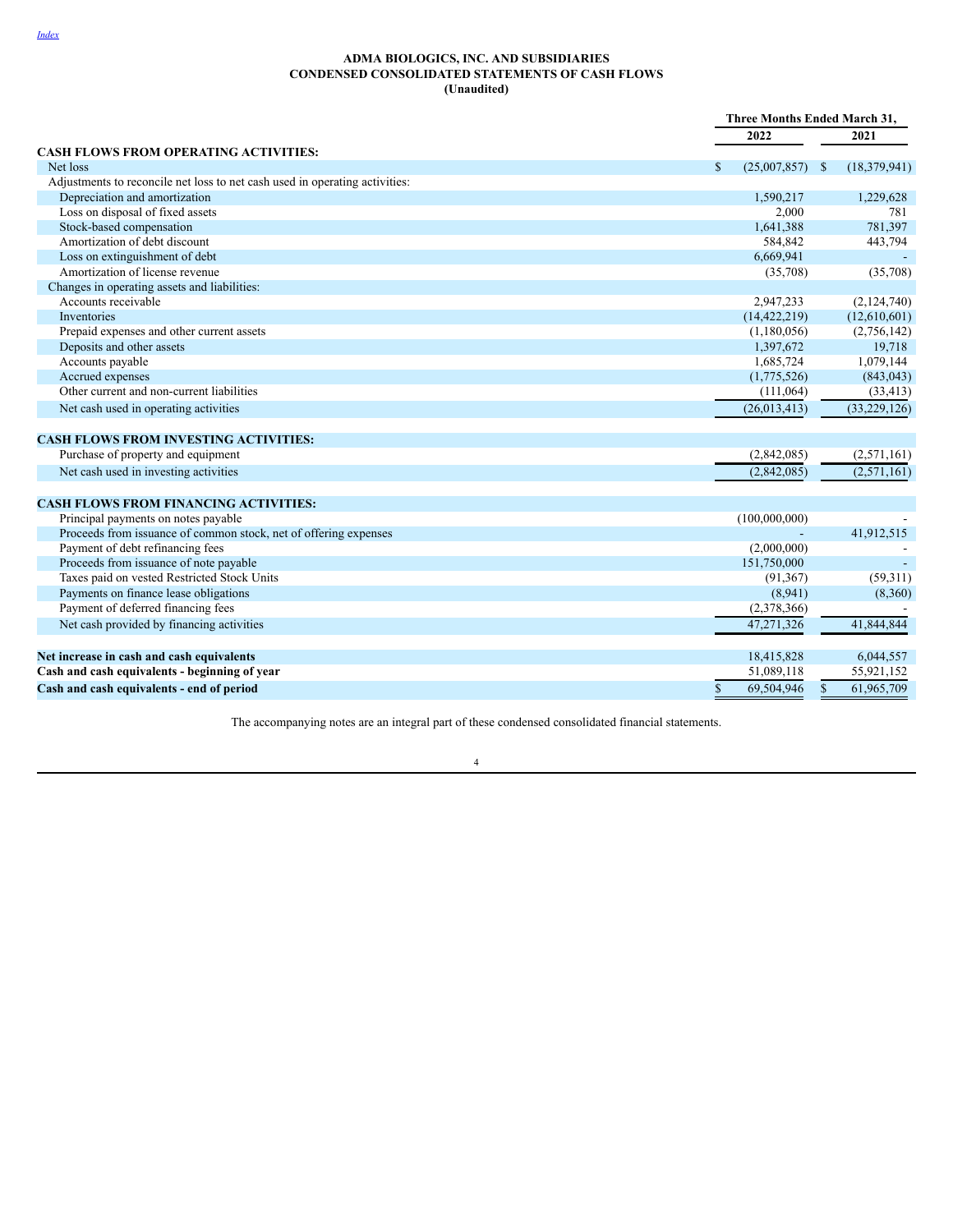# <span id="page-8-0"></span>**1. ORGANIZATION AND BUSINESS**

ADMA Biologics, Inc. ("ADMA" or the "Company") is an end-to-end commercial biopharmaceutical company dedicated to manufacturing, marketing and developing specialty plasma-derived biologics for the treatment of immunodeficient patients at risk for infection and others at risk for certain infectious diseases. The Company's targeted patient populations include immune-compromised individuals who suffer from an underlying immune deficiency disorder or who may be immune-suppressed for medical reasons.

ADMA operates through its wholly-owned subsidiaries ADMA BioManufacturing, LLC ("ADMA BioManufacturing") and ADMA BioCenters Georgia Inc. ("ADMA BioCenters"). ADMA BioManufacturing was formed in January 2017 to facilitate the acquisition of the Biotest Therapy Business Unit ("BTBU") from BPC Plasma, Inc. (formerly Biotest Pharmaceuticals Corporation) ("BPC" and, together with Biotest AG, "Biotest") on June 6, 2017. The acquisition included certain assets of BTBU, including the U.S. Food and Drug Administration ("FDA")-licensed BIVIGAM and Nabi-HB immunoglobulin products, and an FDA-licensed plasma fractionation manufacturing facility located in Boca Raton, FL (the "Boca Facility") (the "Biotest Transaction"). BTBU had previously been the Company's third-party contract manufacturer. ADMA BioCenters is the Company's source plasma collection business with ten plasma collection facilities in various stages of approval and development located throughout the U.S., five of which hold an approved license with the FDA.

The Company has three FDA-approved products, all of which are currently marketed and commercially available: (i) BIVIGAM (Immune Globulin Intravenous, Human), an Intravenous Immune Globulin ("IVIG") product indicated for the treatment of Primary Humoral Immunodeficiency ("PI"), also known as Primary Immunodeficiency Disease ("PIDD"), and for which the Company received FDA approval on May 9, 2019 and commenced commercial sales in August 2019; (ii) ASCENIV (Immune Globulin Intravenous, Human – slra 10% Liquid), an IVIG product indicated for the treatment of PI, for which the Company received FDA approval on April 1, 2019 and commenced first commercial sales in October 2019; and (iii) Nabi-HB (Hepatitis B Immune Globulin, Human), which is indicated for the treatment of acute exposure to blood containing Hepatitis B surface antigen ("HBsAg") and other listed exposures to Hepatitis B. In addition to its commercially available immunoglobulin products, the Company provides contract manufacturing and laboratory services for certain clients and generates revenues from the sale of intermediate by-products that result from the immunoglobulin production process. The Company seeks to develop a pipeline of plasma-derived therapeutics, and its products and product candidates are intended to be used by physician specialists focused on caring for immune-compromised patients with or at risk for certain infectious diseases.

As of March 31, 2022, the Company had working capital of \$208.2 million, including \$69.5 million of cash and cash equivalents. Based upon the Company's current projected revenue and expenditures, including capital expenditures and continued implementation of the Company's commercialization and expansion activities, the Company's management currently believes that its cash, cash equivalents, projected revenue and accounts receivable, together with the remaining available funds under the distribution agreement entered into in September of 2021 (see Note 8) and the net proceeds received and expected to be received from the refinancing of the Company's senior debt on March 23, 2022 (see Note 7), will be sufficient to fund ADMA's operations, as currently conducted, into the first quarter of 2024, at which time the Company believes it will begin to generate positive cash flow from operations. These estimates may change based upon several factors, including the success of the Company's commercial efforts with respect to the sale of its products, whether or not the assumptions underlying the Company's projected revenues and expenses are correct and the acceptability of ADMA's immune globulin products by physicians, patients or payers. There can be no assurance that the Company's approved products will be commercially viable, or that plant capacity expansion, plasma center buildouts or other capital improvements will be successfully completed or that any product developed in the future will be approved. The Company is subject to risks common to companies in the biotechnology and pharmaceutical manufacturing industries including, but not limited to, dependence on collaborative arrangements, development by the Company or its competitors of new technological innovations, dependence on key personnel, inflationary pressures, supply chain constraints, protection of proprietary technology, and compliance with FDA and other governmental regulations and approval requirements. The Company is also continuing to evaluate a variety of strategic alternatives through its ongoing engagement with Morgan Stanley as a financial advisor.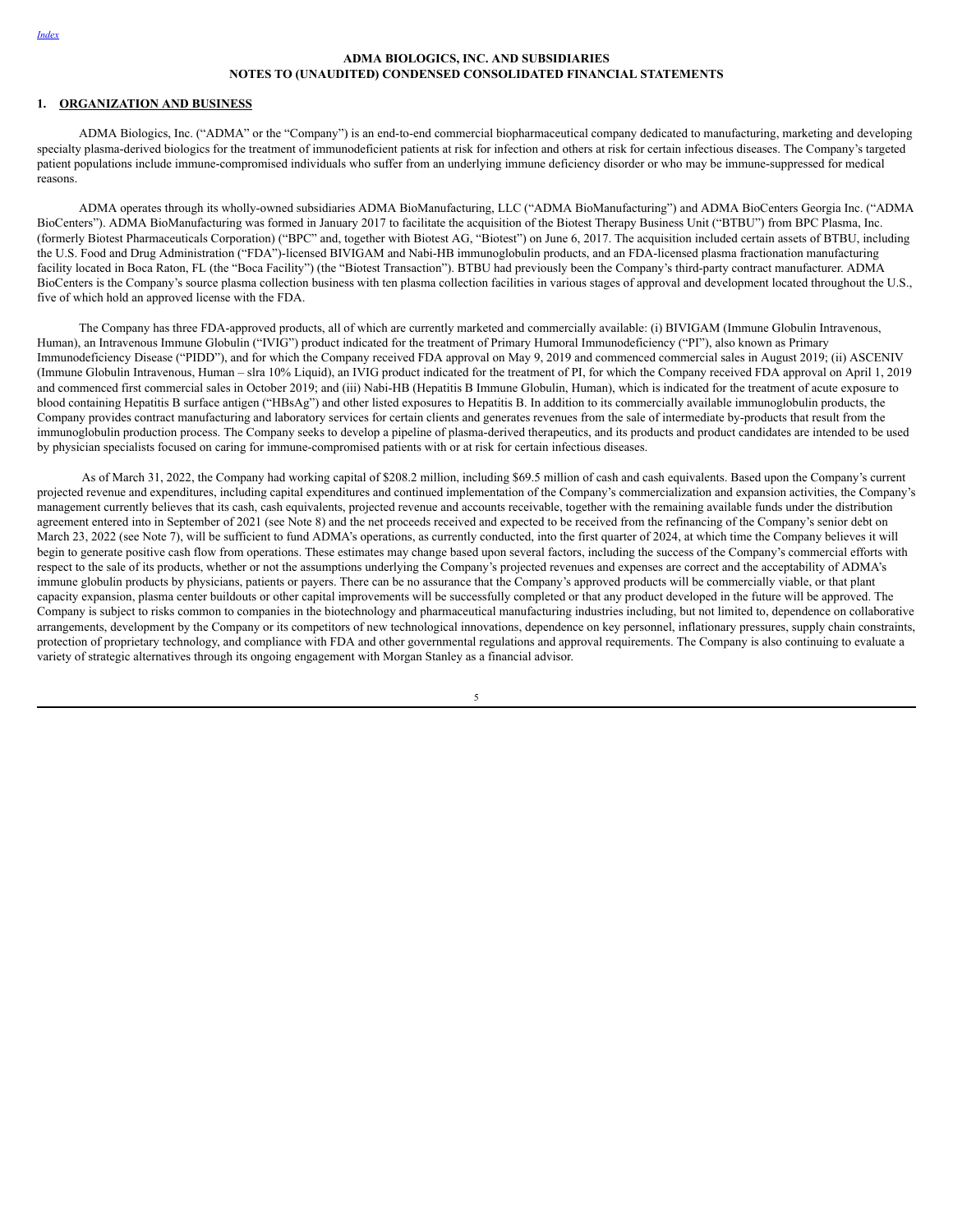# **2. SUMMARY OF SIGNIFICANT ACCOUNTING POLICIES**

#### *Basis of Presentation*

The accompanying unaudited condensed consolidated financial statements have been prepared in conformity with accounting principles generally accepted in the United States of America ("U.S. GAAP") for interim financial information. Any reference in these notes to applicable guidance is meant to refer to U.S. GAAP as found in the Accounting Standards Codification ("ASC") and Accounting Standards Updates ("ASU") of the Financial Accounting Standards Board (the "FASB").

The accompanying unaudited condensed consolidated financial statements should be read in conjunction with the annual audited consolidated financial statements and notes thereto as of and for the year ended December 31, 2021 included in the Company's Annual Report on Form 10-K filed with the U.S. Securities and Exchange Commission (the "SEC") on March 24, 2022. The accompanying consolidated balance sheet as of December 31, 2021 was derived from the audited financial statements as of and for the year ended December 31, 2021. These condensed consolidated interim financial statements have been prepared in accordance with the instructions to Form 10-Q and Article 8 of Regulation S-X, and therefore omit or condense certain footnotes and other information normally included in complete consolidated financial statements prepared in accordance with U.S. GAAP. All intercompany balances and transactions have been eliminated in consolidation. In the opinion of management, the accompanying unaudited condensed consolidated financial statements include all normal and recurring adjustments (which consist primarily of accruals, estimates and assumptions that impact the financial statements) considered necessary to present fairly the Company's financial position as of March 31, 2022 and its results of operations, changes in stockholders' equity and cash flows for the three months ended March 31, 2022 and 2021.

During the three months ended March 31, 2022 and 2021, comprehensive loss was equal to the net loss amounts presented for the respective periods in the accompanying condensed consolidated statements of operations. Operating results for interim periods are not necessarily indicative of the results that may be expected for the full fiscal year.

## *Use of Estimates*

The preparation of financial statements requires management to make estimates and assumptions that affect the reported amounts of assets and liabilities and disclosure of contingent assets and liabilities at the date of the financial statements and the reported amounts of revenues and expenses during the reporting period. Actual results could differ from those estimates. Significant estimates include rebates and chargebacks deducted from gross revenues, the realizable value of accounts receivable, valuation of inventory, assumptions used in projecting future liquidity and capital requirements, assumptions used in the fair value of awards granted under the Company's equity incentive plans and warrants issued in connection with the issuance of notes payable and the valuation allowance for the Company's deferred tax assets.

# *Fair Value of Financial Instruments*

The carrying amounts of certain of the Company's financial instruments, including cash and cash equivalents, accounts receivable and accounts payable, are shown at cost which approximates fair value due to the short-term nature of these instruments. The debt outstanding under the Company's senior secured term loan (see Note 7) approximates fair value due to the variable interest rate on this debt.

#### *Accounts Receivable*

Accounts receivable is reported at realizable value, net of allowances for contractual credits and doubtful accounts in the amount of \$0.1 million and \$0.2 million at March 31, 2022 and December 31, 2021, respectively, which are recognized in the period the related revenue is recorded. The Company extends credit to its customers based upon an evaluation of each customer's financial condition and credit history. Evaluations of the financial condition and associated credit risk of customers are performed on an ongoing basis. Based on these evaluations, the Company has concluded that its credit risk is minimal. At March 31, 2022, four customers accounted for an aggregate of 92% of the Company's total accounts receivable, and at December 31, 2021, three customers accounted for approximately 94% of the Company's total accounts receivable.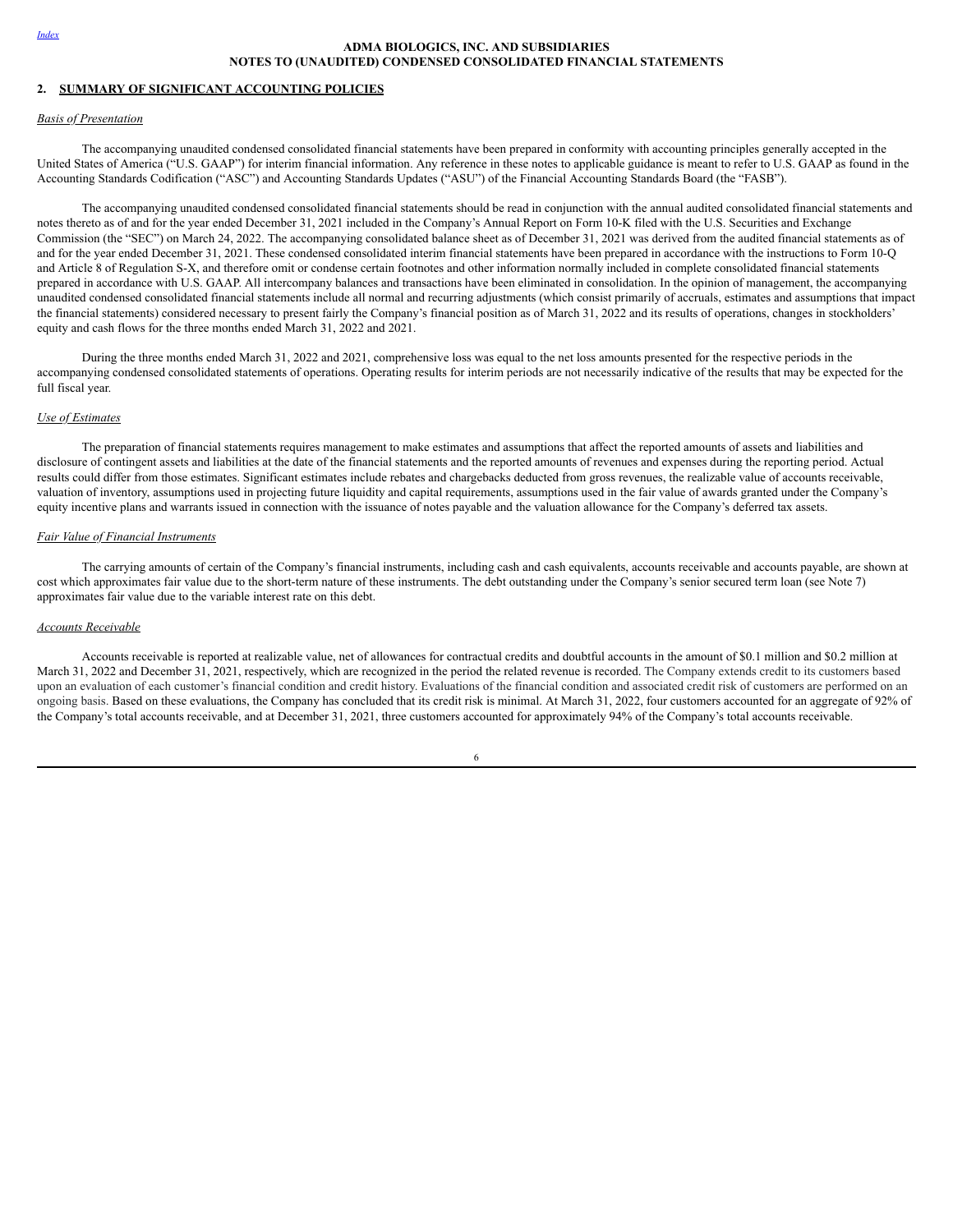#### *Inventories*

Raw materials inventory consists of various materials purchased from suppliers, including normal source plasma, used in the production of the Company's products. Work-in-process and finished goods inventories (see Note 3) reflect the cost of raw materials as well as costs for direct and indirect labor, primarily salaries, wages and benefits for applicable employees, as well as an allocation of overhead costs related to the Boca Facility including utilities, property taxes, general repairs and maintenance, consumable supplies and depreciation. The allocation of Boca Facility overhead to inventory is generally based upon the estimated square footage of the Boca Facility that is used in the production of the Company's products relative to the total square footage of the facility.

Inventories, including plasma intended for resale and plasma intended for internal use in the Company's manufacturing, commercialization or research and development activities, are carried at the lower of cost or net realizable value determined by the first-in, first-out method. Net realizable value is generally determined based upon the consideration the Company expects to receive when the inventory is sold, less costs to deliver the inventory to the recipient. The estimates for net realizable value of inventory are based on contractual terms or upon historical experience and certain other assumptions, and the Company believes that such assumptions are reasonable. Inventory is periodically reviewed to ensure that its carrying value does not exceed its net realizable value, and adjustments are recorded to write down such inventory, with a corresponding charge to cost of product revenue, when the carrying value or historical cost exceeds its estimated net realizable value. In addition, costs associated with the production of conformance or engineering lots that would not qualify as immediately available for commercial sale are charged to cost of product revenue and not capitalized into inventory.

# *Goodwill*

Goodwill represents the excess of purchase price over the fair value of net assets acquired by the Company. Goodwill at March 31, 2022 and December 31, 2021 was \$3.5 million. All of the Company's goodwill is attributable to its ADMA BioManufacturing business segment and is related to the Biotest Transaction.

Goodwill is not amortized but is assessed for impairment on an annual basis or more frequently if impairment indicators exist. The Company has the option to perform a qualitative assessment of goodwill to determine whether it is more likely than not that the fair value of its reporting unit is less than its carrying amount, including goodwill and other intangible assets. If the Company concludes that this is the case, then it must perform a goodwill impairment test by comparing the fair value of the reporting unit to its carrying value. An impairment charge is recorded to the extent the reporting unit's carrying value exceeds its fair value, not to exceed the total amount of goodwill allocated to that reporting unit. The Company performs its annual goodwill impairment test as of October 1 of each year. The Company's annual goodwill impairment test as of October 1, 2021 did not result in a goodwill impairment charge, and the Company did not record any impairment charges related to goodwill for the three months ended March 31, 2022 and 2021.

# *Impairment of Long-Lived Assets*

The Company assesses the recoverability of its long-lived assets, which include property and equipment and finite-lived intangible assets, whenever significant events or changes in circumstances indicate impairment may have occurred. If indicators of impairment exist, projected future undiscounted cash flows associated with the asset are compared to its carrying amount to determine whether the asset's carrying value is recoverable. Any resulting impairment is recorded as a reduction in the carrying value of the related asset in excess of fair value and a charge to operating results. For the three months ended March 31, 2022 and 2021, the Company determined that there was no impairment of its long-lived assets.

## *Revenue Recognition*

Revenues for the three months ended March 31, 2022 and 2021 are comprised of (i) revenues from the sale of the Company's immunoglobulin products, BIVIGAM, ASCENIV and Nabi-HB, (ii) product revenues from the sale of human plasma collected through the Company's Plasma Collection Centers business segment, (iii) contract manufacturing and laboratory services revenue, (iv) revenues from the sale of intermediate by-products; and (v) license and other revenues primarily attributable to the outlicensing of ASCENIV to Biotest in 2012 to market and sell this product in Europe and selected countries in North Africa and the Middle East. Biotest has provided the Company with certain services and financial payments in accordance with the related Biotest license agreement and is obligated to pay the Company certain amounts in the future if certain milestones are achieved. Deferred revenue is amortized into income over the term of the Biotest license, representing a period of approximately 22 years.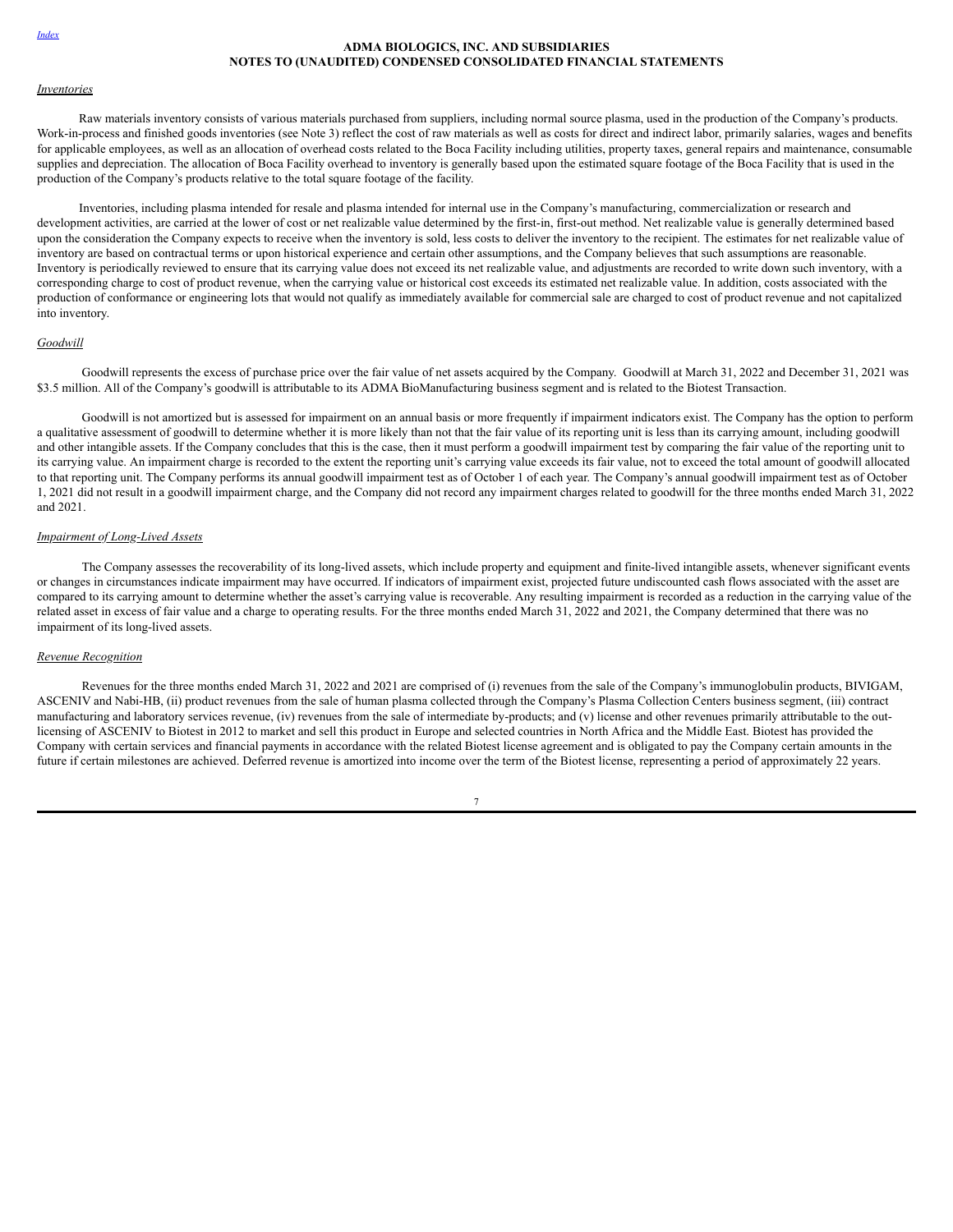Product revenue is recognized when the customer is deemed to have control over the product. Control is determined based on when the product is shipped or delivered and title passes to the customer. Revenue is recorded in an amount that reflects the consideration the Company expects to receive in exchange. Revenue from the sale of the Company's immunoglobulin products is recognized when the product reaches the customer's destination, and is recorded net of estimated rebates, price protection arrangements and customer incentives, including prompt pay discounts, wholesaler chargebacks and other wholesaler fees. These estimates are based on historical experience and certain other assumptions, and the Company believes that such estimates are reasonable. For revenues associated with contract manufacturing and the sale of intermediates, control transfers to the customer and the performance obligation is satisfied when the customer takes possession of the product from the Boca Facility or from a third-party warehouse that is utilized by the Company.

Product revenues from the sale of human plasma collected at the Company's plasma collection centers are recognized at the time control of the product has been transferred to the customer, which generally occurs at the time of shipment. Product revenues are recognized at the time of delivery if the Company retains control of the product during shipment.

For the three months ended March 31, 2022, three customers represented an aggregate of 83% of the Company's consolidated revenues. For the three months ended March 31, 2021, five customers represented an aggregate of 86% of the Company's consolidated revenues.

### *Cost of Product Revenue*

Cost of product revenue includes costs associated with the manufacture of the Company's FDA approved products, intermediates and the sale of human source plasma, as well as expenses related to conformance batch production, process development and scientific and technical operations when these operations are attributable to marketed products. When the activities of these operations are attributable to new products in development, the expenses are classified as research and development expenses.

## *Loss Per Common Share*

Basic loss per common share is computed by dividing net loss attributable to common stockholders by the weighted average number of shares of common stock outstanding during the period. Diluted loss per common share is calculated by dividing net loss attributable to common stockholders, as adjusted for the effect of dilutive securities, if any, by the weighted average number of shares of common stock and dilutive common stock outstanding during the period. Potentially dilutive common stock includes the shares of common stock issuable upon the exercise of outstanding stock options and warrants, using the treasury stock method. Potentially dilutive common stock is excluded from the diluted loss per common share computation to the extent that it would be anti-dilutive. As a result, no potentially dilutive securities are included in the computation of any of the accompanying diluted loss per share amounts in the accompanying condensed consolidated financial statements as the Company reported a net loss for all periods presented. For the three months ended March 31, 2022 and 2021, the following securities were excluded from the calculation of diluted loss per common share because of their anti-dilutive effects:

|                        | For the Three Months Ended March 31, |            |
|------------------------|--------------------------------------|------------|
|                        | 2022                                 | 2021       |
|                        | 8,686,068                            | 8,103,165  |
| Stock options          |                                      |            |
|                        | 4,729,758                            | 730,994    |
| Restricted stock units |                                      |            |
|                        | 13,631,207                           | 4,528,160  |
| <b>Warrants</b>        |                                      |            |
|                        | 27,047,033                           | 13,362,319 |
|                        |                                      |            |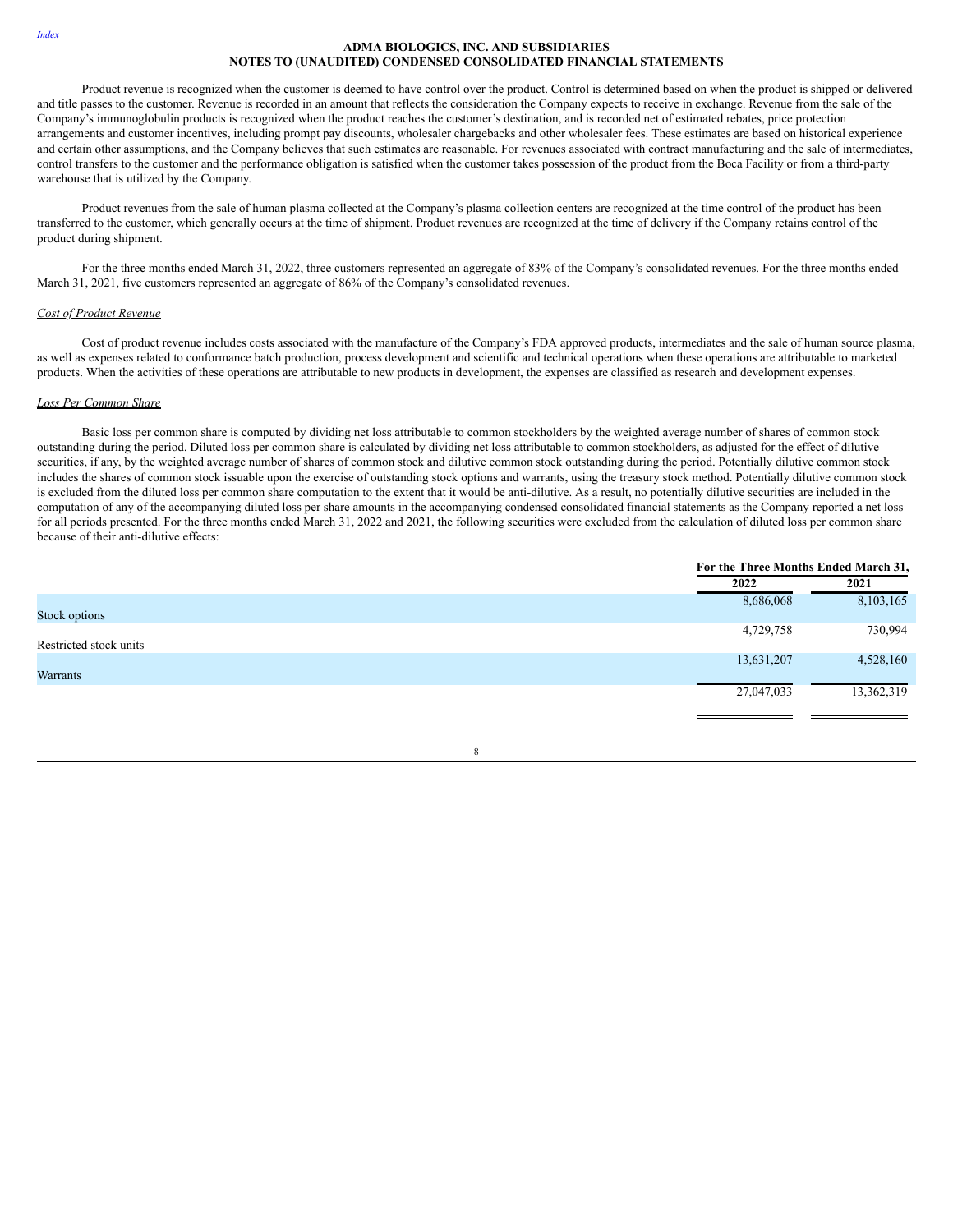#### *Stock-Based Compensation*

The Company follows recognized accounting guidance which requires all equity-based payments, including grants of stock options, to be recognized in the statement of operations as compensation expense based on their fair values at the date of grant. Compensation expense related to awards to employees and directors with service-based vesting conditions is recognized on a straight-line basis over the associated vesting period of the award based on the grant date fair value of the award. Stock options granted under the Company's equity incentive plans generally have a four-year vesting period and a term of 10 years. Pursuant to ASU No. 2016-09, *Improvements to Employee Share-Based Payment Accounting (Topic 718)*, the Company has elected not to establish a forfeiture rate, as stock-based compensation expense related to forfeitures of unvested stock options is fully reversed at the time of forfeiture.

# *Income Taxes*

The Company recognizes deferred tax assets and liabilities for the expected future tax consequences of events that have been included in the consolidated financial statements or its tax returns. Under this method, deferred tax assets and liabilities are recognized for the temporary differences between the tax bases of assets and liabilities and their respective financial reporting amounts at enacted tax rates in effect for the years in which the temporary differences are expected to reverse. The Company records a valuation allowance on its deferred tax assets if it is more likely than not that the Company will not generate sufficient taxable income to utilize its deferred tax assets. The Company is subject to income tax examinations by major taxing authorities for all tax years since 2017 and for previous periods as it relates to the Company's net operating loss carryforwards.

In accordance with U.S. GAAP, the Company is required to determine whether a tax position of the Company is more likely than not to be sustained upon examination by the applicable taxing authority, including resolution of any related appeals or litigation processes, based on the technical merits of the position. The tax benefit to be recognized is measured as the largest amount of benefit that is greater than 50% likely of being realized upon ultimate settlement. Derecognition of a tax benefit previously recognized could result in the Company recording a tax liability that would reduce net assets. Based on its analysis, the Company has determined that it has not incurred any liability for unrecognized tax benefits as of March 31, 2022 and December 31, 2021, and during the three months ended March 31, 2022 and 2021, the Company recognized no adjustments for uncertain tax positions.

# **3. INVENTORIES**

The following table provides the components of inventories:

|                   | March 31,<br>2022 | December 31,<br>2021 |
|-------------------|-------------------|----------------------|
| Raw materials     | 46,034,969        | 36,755,720           |
| Work-in-process   | 45,139,511        | 58,968,535           |
| Finished goods    | 47,971,831        | 28,999,836           |
| Total inventories | 139,146,311       | 124,724,091          |

Raw materials includes plasma and other materials expected to be used in the production of BIVIGAM, ASCENIV and Nabi-HB. These materials will be consumed in the production of goods expected to be available for sale or otherwise have alternative uses that provide a probable future benefit. All other activities and materials associated with the production of inventories used in research and development activities are expensed as incurred.

Work-in-process inventory primarily consists of bulk drug substance and unlabeled filled vials of the Company's immunoglobulin products.

Finished goods inventory is comprised of immunoglobulin product inventory and related intermediates that are available for commercial sale, as well as plasma collected at the Company's plasma collection centers which is expected to be sold to third-party customers.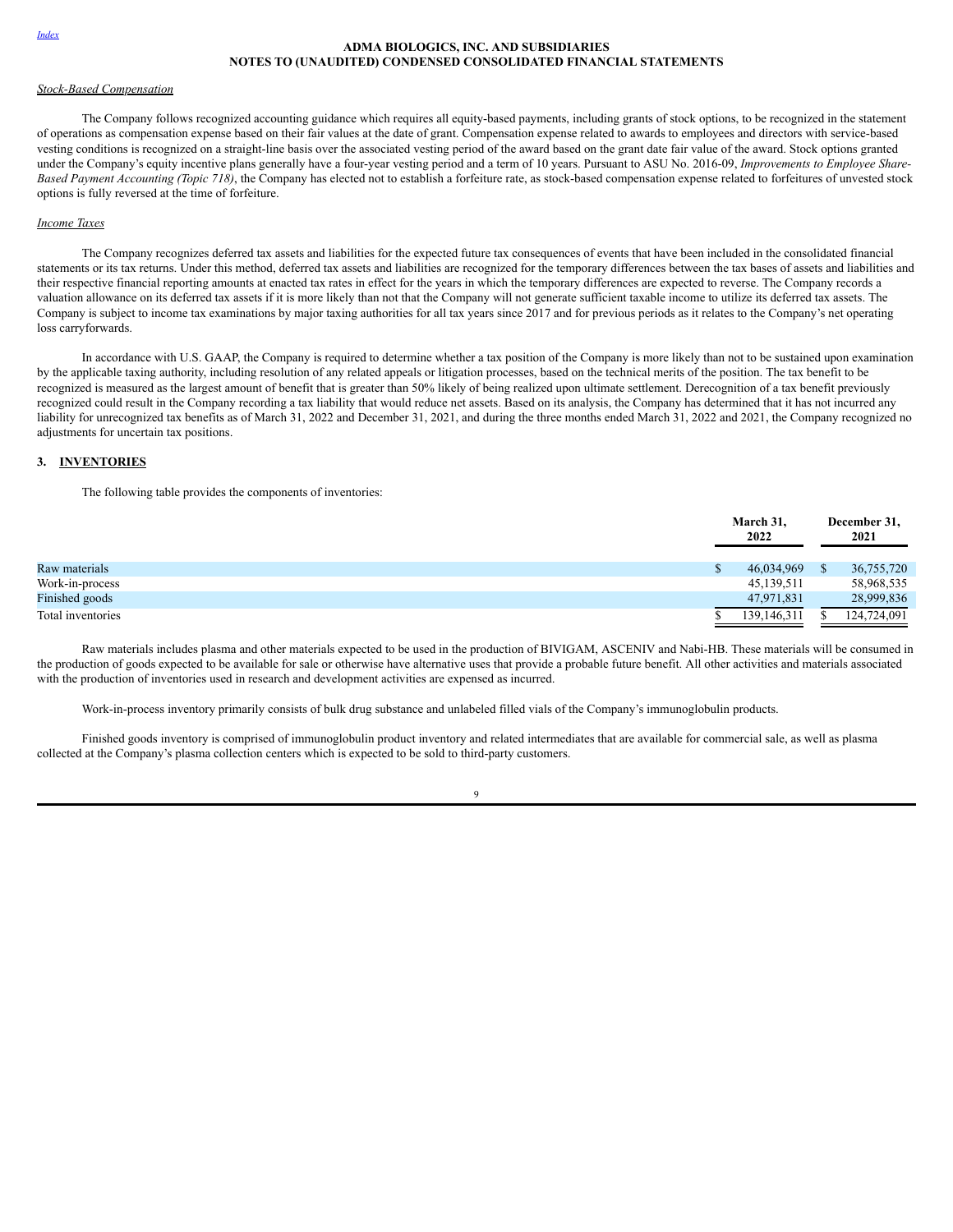# **4. INTANGIBLE ASSETS**

Intangible assets at March 31, 2022 and December 31, 2021 consist of the following:

|                                                  | <b>March 31, 2022</b>                              |  |                             |            |           |  | <b>December 31, 2021</b> |  |           |  |           |  |  |
|--------------------------------------------------|----------------------------------------------------|--|-----------------------------|------------|-----------|--|--------------------------|--|-----------|--|-----------|--|--|
|                                                  | Accumulated<br>Net<br>Cost<br>Cost<br>Amortization |  | Accumulated<br>Amortization | <b>Net</b> |           |  |                          |  |           |  |           |  |  |
| Trademark and other intangible rights related to |                                                    |  |                             |            |           |  |                          |  |           |  |           |  |  |
| Nabi-HB                                          | 4.100.046                                          |  | 2,830,985                   |            | .269,061  |  | 4.100.046                |  | 2.684.554 |  | 1,415,492 |  |  |
| Rights to intermediates                          | 907.421                                            |  | 626.552                     |            | 280,869   |  | 907.421                  |  | 594.145   |  | 313.276   |  |  |
|                                                  | 5.007.467                                          |  | 3,457,537                   |            | 1,549,930 |  | 5,007,467                |  | 3,278,699 |  | 1,728,768 |  |  |

All of the Company's intangible assets were acquired in the Biotest Transaction. Amortization expense related to these intangible assets was \$0.2 million for the three months ended March 31, 2022 and 2021. Estimated aggregate future aggregate amortization expense is expected to be as follows:

| Remainder of 2022 | 536,514 |
|-------------------|---------|
| 2023              | 715,352 |
| 2024              | 298,064 |

### **5. PROPERTY AND EQUIPMENT**

Property and equipment and related accumulated depreciation are summarized as follows:

|                                          | <b>March 31, 2022</b> | <b>December 31, 2021</b> |
|------------------------------------------|-----------------------|--------------------------|
| Manufacturing and laboratory equipment   | 17,100,261            | 16,702,991               |
| Office equipment and computer software   | 4,323,549             | 4,082,462                |
| Furniture and fixtures                   | 3,693,317             | 3,389,140                |
| Construction in process                  | 6,384,242             | 5,496,222                |
| Leasehold improvements                   | 12,966,337            | 11,129,639               |
| Land                                     | 4,339,441             | 4,339,441                |
| Buildings and building improvements      | 19,093,765            | 19,067,032               |
|                                          | 67.900.912            | 64.206.927               |
| Less: Accumulated depreciation           | (14,680,432)          | (13,271,853)             |
| Total property, plant and equipment, net | 53.220.480            | 50.935.074               |

Property and equipment are stated at cost less accumulated depreciation. Depreciation is calculated using the straight-line method over the asset's estimated useful life. Land is not depreciated. The buildings were assigned a useful life of 30 years. Property and equipment other than land and buildings have useful lives ranging from three to 10 years. Leasehold improvements are amortized over the lesser of the lease term or their estimated useful lives.

The Company recorded depreciation expense on property and equipment for the three months ended March 31, 2022 and 2021 of \$1.4 million and \$1.1 million, respectively.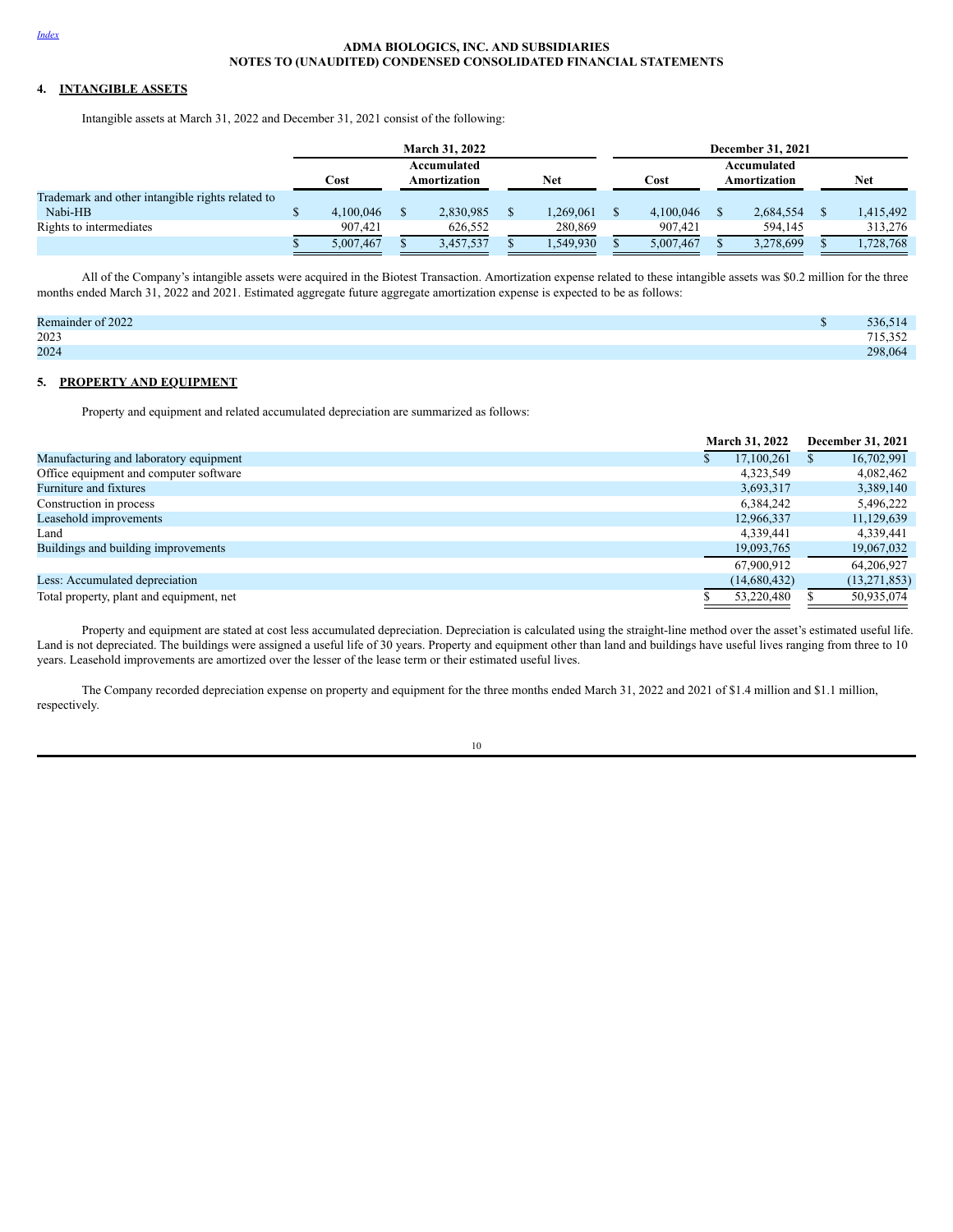# **6. ACCRUED EXPENSES AND OTHER CURRENT LIABILITIES**

Accrued expenses and other current liabilities at March 31, 2022 and December 31, 2021 are as follows:

|                                                      | <b>March 31, 2022</b> |  | <b>December 31, 2021</b> |  |  |
|------------------------------------------------------|-----------------------|--|--------------------------|--|--|
| Accrued rebates                                      | 6.324.746             |  | 5,040,200                |  |  |
| Accrued distribution fees                            | 2,794,447             |  | 4,739,651                |  |  |
| Accrued incentives                                   | 1,565,993             |  | 4,066,109                |  |  |
| Accrued testing                                      | 674.191               |  | 1,189,970                |  |  |
| Accrued payroll                                      | 2,206,409             |  | 1,167,072                |  |  |
| Other                                                | 3,088,754             |  | 1,011,986                |  |  |
| Total accrued expenses and other current liabilities | 16,654,540            |  | 17,214,988               |  |  |

#### **7. DEBT**

A summary of outstanding senior notes payable is as follows:

|                      | <b>March 31, 2022</b> |  | <b>December 31, 2021</b> |
|----------------------|-----------------------|--|--------------------------|
| Notes payable        | 151,750,000           |  | 100,000,000              |
| Less:                |                       |  |                          |
| Debt discount        | (13,326,948)          |  | (5, 133, 761)            |
| Senior notes payable | 138,423,052           |  | 94,866,239               |

On March 23, 2022, (the "Hayfin Closing Date") the Company and all of its subsidiaries entered into a Credit and Guaranty Agreement (the "Hayfin Credit Agreement") with Hayfin Services LLP ("Hayfin"). The Hayfin Credit Agreement provides for a senior secured term loan facility in a principal amount of up to \$175.0 million (the "Hayfin Credit Facility"), composed of (i) a term loan made on the Hayfin Closing Date in the principal amount of \$150.0 million (the "Hayfin Closing Date Loan"), and (ii) a delayed draw term loan in the principal amount of \$25.0 million (the "Hayfin Delayed Draw Loan" and, together with the Hayfin Closing Date Loan, the "Hayfin Loans"). The obligation of the lenders to make the Hayfin Delayed Draw Loan expires on March 22, 2023 and is subject to the satisfaction of certain conditions, including, but not limited to, the Company's meeting certain 12-month revenue targets as set forth in the Hayfin Credit Agreement. The Hayfin Credit Facility has a maturity date of March 23, 2027 (the "Hayfin Maturity Date"), subject to acceleration pursuant to the Hayfin Credit Agreement, including upon an Event of Default (as defined in the Hayfin Credit Agreement).

On the Hayfin Closing Date, the Company used \$100.0 million of the Hayfin Closing Date Loan to terminate and pay in full all of the outstanding obligations under the Company's previously existing credit facility (the "Perceptive Credit Facility") with Perceptive Credit Holdings II, LP ("Perceptive"). The Company also used \$2.0 million of the Hayfin Closing Date Loan proceeds to pay a redemption premium to Perceptive and used approximately \$0.6 million of the Hayfin Closing Date Loan proceeds to pay certain fees and expenses incurred in connection with this transaction. In addition, a \$1.8 million upfront fee payable to Hayfin was paid "in kind" and was added to the outstanding principal balance in accordance with the terms of the Hayfin Credit Agreement. In connection with the retirement of the Perceptive Credit Facility and all of the obligations thereunder, the Company recorded a loss on extinguishment of debt in the amount of \$6.7 million, consisting of the write-off of unamortized discount related to the Perceptive indebtedness and the redemption premium paid to Perceptive.

Borrowings under the Hayfin Credit Agreement will bear interest, at the Company's election, at either (a) a base rate (equal to the highest of (i) the rate of interest per annum last quoted by The Wall Street Journal as the "Prime Rate" in the United States, (ii) the federal funds rate in effect on such day plus 0.50% and (iii) adjusted Term Secured Overnight Financing Rate ("SOFR") for a one-month tenor in effect on such day plus 1.00%), plus an applicable margin of 8.5%, or (b) adjusted Term SOFR for either a one-month or three-month tenor, as elected by the Company, and subject to a floor of 1.25%, plus an applicable margin of 9.5% (the "Applicable Margin"); provided, however, that upon, and during the continuance of, an Event of Default, the Applicable Margin shall increase by an additional 3% per annum. On the last day of each calendar month or quarter during the term of the Hayfin Credit Facility, the Company will pay accrued interest to Hayfin. The rate of interest in effect as of the Hayfin Closing Date and at March 31, 2022 was 10.75%. The Company will also pay "in kind" a portion of the interest on the Hayfin Loans for each monthly or quarterly interest period in an amount equal to 2.5% per annum, which will be added to the principal amount of the outstanding debt under the Hayfin Credit Facility.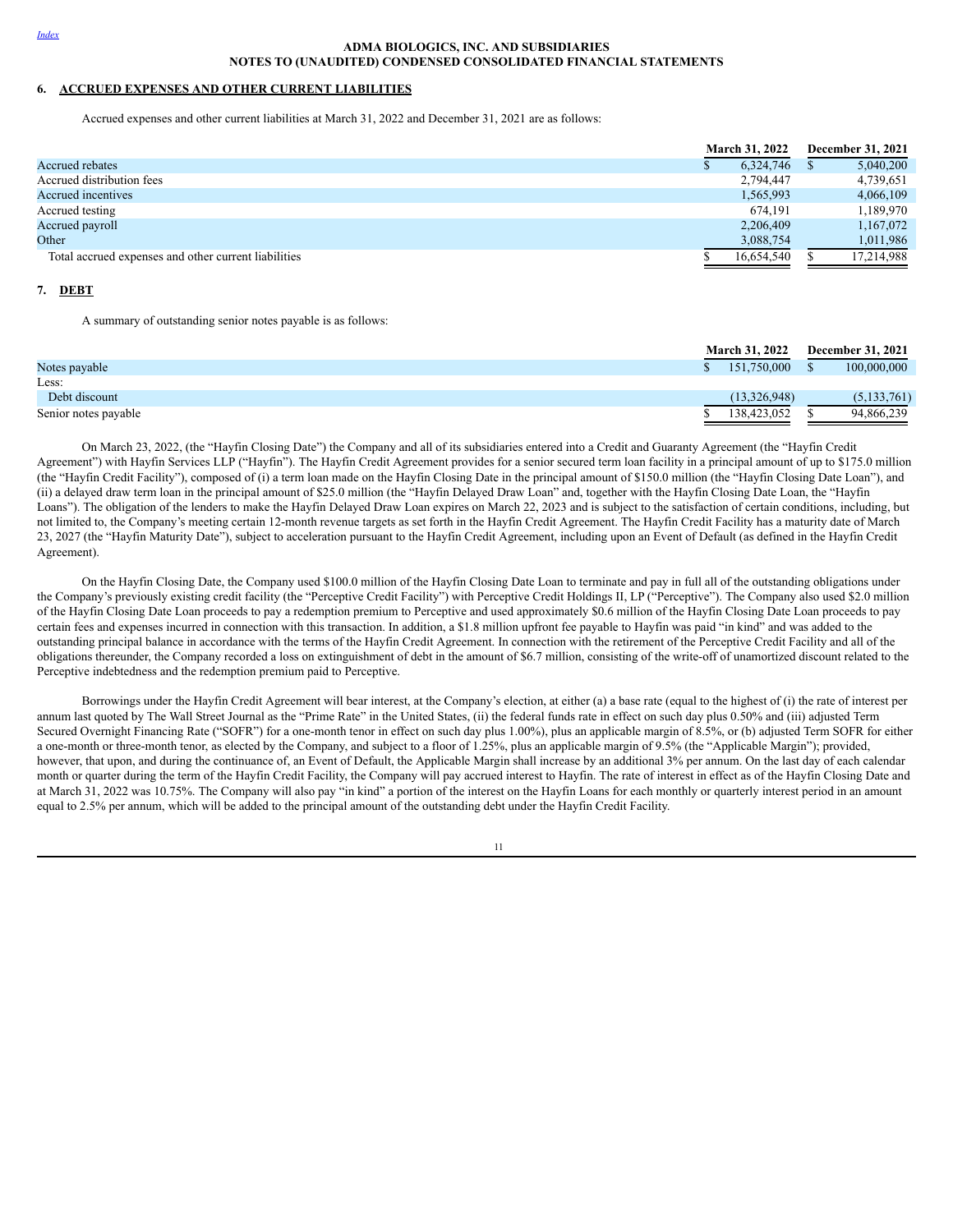On the Hayfin Maturity Date, the Company will pay Hayfin the entire outstanding principal amount underlying the Hayfin Loans and any accrued and unpaid interest thereon, as well as an exit fee of 1.0% of the outstanding principal amount being paid. This exit fee is recorded separately as a non-current liability on the accompanying consolidated balance sheet as of March 31, 2022. Prior to the Hayfin Maturity Date, there are no scheduled principal payments on the Hayfin Loans. The Company may prepay outstanding principal on the Hayfin Loans at any time and from time to time upon five business days' prior written notice, subject to the payment to Hayfin of, (A) any accrued but unpaid interest on the prepaid principal amount plus (B) an early prepayment fee in the amount equal to (i) 7.0% of the prepaid principal amount, if prepaid on or prior to the first anniversary of the Hayfin Closing Date, (ii) 3.0% of the prepaid principal amount, if prepaid after the first anniversary of the Hayfin Closing Date and on or prior to the second anniversary of the Hayfin Closing Date, or (iii) 1.0% of the prepaid principal amount, if prepaid after the second anniversary of the Hayfin Closing Date and on or prior to the third anniversary of the Hayfin Closing Date. In addition, for any prepayments of principal or payment of principal on the Hayfin Maturity Date, the Company is required to pay an exit fee of 1.0% of the amount of principal being paid. This exit fee is classified as a separate non-current liability in the accompanying condensed consolidated balance sheet as of March 31, 2022.

All of the Company's obligations under the Hayfin Credit Agreement are secured by a first-priority lien and security interest in substantially all of the Company's tangible and intangible assets, including intellectual property and all of the equity interests in the Company's subsidiaries. The Hayfin Credit Agreement contains certain representations and warranties, affirmative covenants, negative covenants and conditions that are customarily required for similar financings. The negative covenants restrict or limit the ability of the Company and its subsidiaries to, among other things and subject to certain exceptions contained in the Hayfin Credit Agreement, incur new indebtedness; create liens on assets; engage in certain fundamental corporate changes, such as mergers or acquisitions, or changes to the Company's or its subsidiaries' business activities; make certain Investments or Restricted Payments (each as defined in the Hayfin Credit Agreement); change its fiscal year; pay dividends; repay other certain indebtedness; engage in certain affiliate transactions; or enter into, amend or terminate any other agreements that have the impact of restricting the Company's ability to make loan repayments under the Hayfin Credit Agreement. In addition, the Company is required (i) at all times prior to the Maturity Date to maintain a minimum cash balance of \$6.0 million; and (ii) as of the last day of each fiscal quarter commencing with the fiscal quarter ending June 30, 2022, report IVIG product and related revenues for the trailing 12month period that exceed the amounts set forth in the Hayfin Credit Agreement, which range from \$75.0 million for the fiscal quarter ending June 30, 2022 to \$250.0 million for the fiscal quarter ending December 31, 2026. As of March 31, 2022, the Company was in compliance with all of the covenants contained in the Hayfin Credit Agreement.

As consideration for the Hayfin Credit Agreement, the Company issued to various entities affiliated with Hayfin, on the Hayfin Closing Date, warrants to purchase an aggregate of 9,103,047 shares of the Company's common stock (the "Hayfin Warrants"). The Hayfin Warrants have an exercise price equal to \$1.6478 per share, which is equal to the trailing 30-day Volume Weighted-average Price of the Company's common stock on the business day immediately prior to the Hayfin Closing Date. The Hayfin Warrants were valued by the Company at approximately \$9.6 million as of the Hayfin Closing Date and have an expiration date of March 23, 2029.

As a result of the upfront fee and exit fee paid or payable to Hayfin, the expenses incurred by the Company in connection with this transaction and the value of the Hayfin Warrants, the Company recognized an aggregate discount on the Hayfin Loans in the amount of \$13.4 million. The Company records debt discount as a reduction to the face amount of the debt, and the debt discount is amortized as interest expense over the life of the debt using the interest method. Based on the fair value of the Hayfin Warrants and the aggregate amount of fees and expenses associated with obtaining the Hayfin Credit Facility, the effective interest rate on the Hayfin Loans as of the Hayfin Closing Date and as of March 31, 2022 was approximately 13.0%.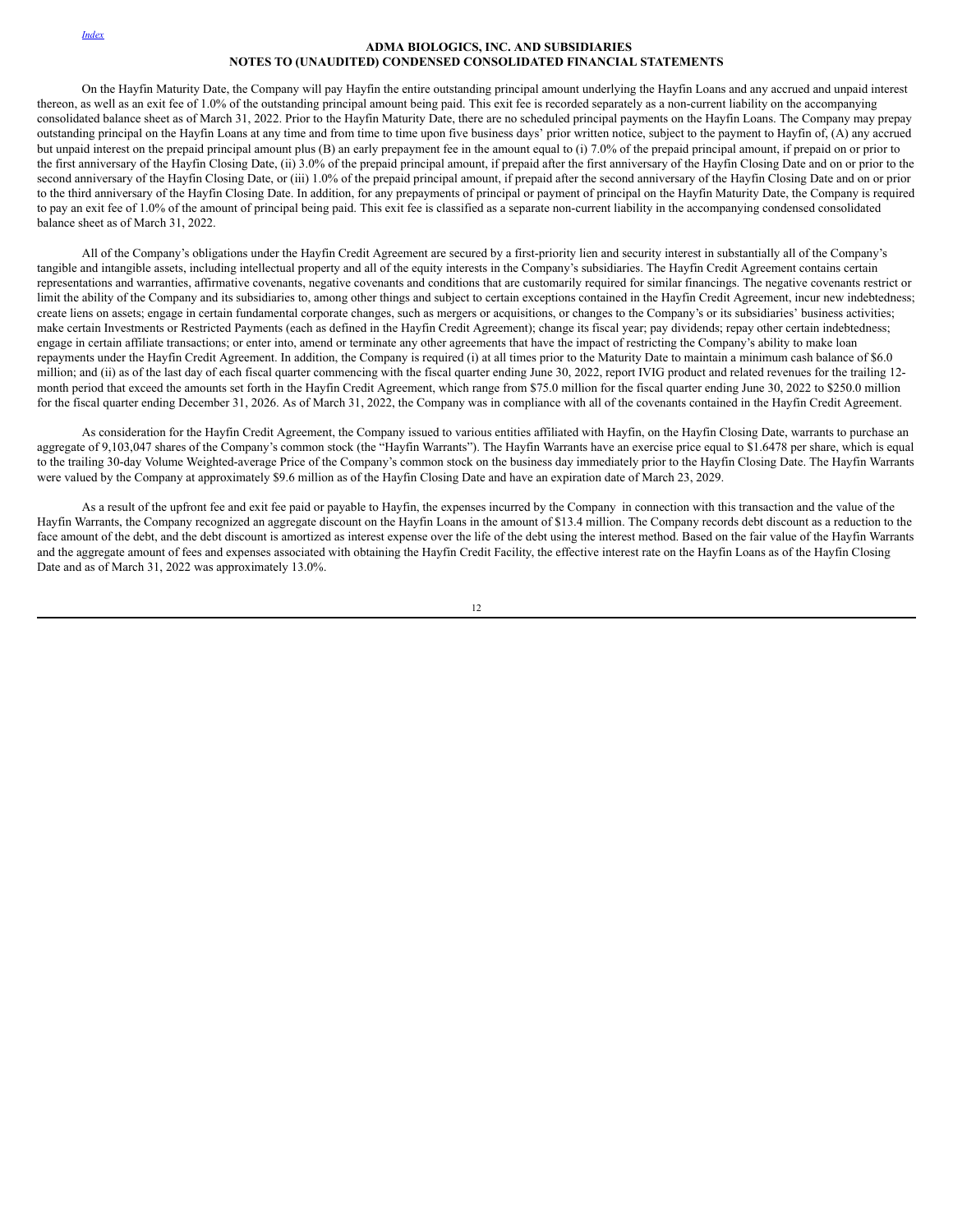## **8. STOCKHOLDERS' EQUITY**

#### *Preferred Stock*

The Company is currently authorized to issue up to 10 million shares of preferred stock, \$0.0001, par value per share. There were no shares of preferred stock outstanding at March 31, 2022 and December 31, 2021.

# *Common Stock*

As of March 31, 2022 and December 31, 2021, the Company was authorized to issue 300,000,000 shares of its common stock, \$0.0001 par value per share, and 196,347,529 and 195,813,817 shares of common stock were outstanding as of March 31, 2022 and December 31, 2021, respectively. After giving effect to the 32,811,653 shares reserved for outstanding warrants and awards issued or reserved for future issuance under the Company's equity incentive plans, as of March 31, 2022 there were 70,840,818 shares of common stock available for issuance.

On September 3, 2021, the Company entered into a distribution agreement with Raymond James & Associates, Inc., as agent ("Agent"), pursuant to which the Company may offer and sell, from time to time, at its option, through or to the Agent, up to an aggregate of \$50 million of shares of the Company's common stock (the "Distribution Agreement"). The Company intends to use any net proceeds from the sale of common stock under the Distribution Agreement for general corporate purposes, including procurement of source plasma and other raw materials, supply chain initiatives and production expenditures, funding expansion of plasma collection centers, working capital, capital expenditures, expansion and resources for commercialization activities, and other potential research and development and business opportunities. The Company currently has approximately \$42.8 million of shares available to sell under the Distribution Agreement.

On August 5, 2020, the Company entered into an open market sale agreement (as amended from time to time, the "Sale Agreement") with Jefferies LLC ("Jefferies"), pursuant to which the Company could offer and sell, from time to time, at its option, through or to Jefferies, up to an aggregate of \$50 million of shares of the Company's common stock. On November 5, 2020 and February 3, 2021, the Company and Jefferies amended the Sale Agreement to provide for increases in the aggregate offering amount under the Sale Agreement such that the Company could sell shares having an aggregate offering price of up to \$105.4 million under the Sale Agreement, as amended. During the three months ended March 31, 2021, the Company issued and sold 18,080,708 shares of common stock under the Sale Agreement and received net proceeds of \$41.9 million.

#### *Warrants*

In connection with the Hayfin Credit Agreement that the Company entered into on March 23, 2022 (see Note 7), the Company issued the Hayfin Warrants to purchase 9,103,047 shares of the Company's common stock. The Hayfin Warrants were valued at \$9.6 million using the Black-Scholes option-pricing model assuming an expected term of seven years, a volatility of 68.1%, a dividend yield of 0% and a risk-free rate of interest of 2.36%. At March 31, 2022, the Company had outstanding warrants to purchase an aggregate of 13,631,207 shares of common stock, with a weighted-average exercise price of \$2.04 per share. At December 31, 2021, the Company had outstanding warrants to purchase an aggregate of 4,528,160 shares of common stock, with a weighted average exercise price of \$2.82 per share and expiration dates ranging between June 2022 and December 2030.

# *Equity Incentive Plans*

The fair value of stock options granted under the Company's 2007 Employee Stock Option Plan (the "2007 Plan") and the ADMA Biologics, Inc. 2014 Omnibus Incentive Compensation Plan, as amended and restated (the "2014 Plan"), was determined on the date of grant using the Black-Scholes option valuation model. The Black-Scholes model was developed for use in estimating the fair value of publicly traded options, which have no vesting restrictions and are fully transferable. In addition, option valuation models require the input of certain subjective assumptions including the expected stock price volatility. The stock options granted to employees and directors have characteristics significantly different from those of traded options, and changes in the subjective input assumptions can materially affect the fair value estimate. The following assumptions were used to determine the fair value of options granted during the three months ended March 31, 2022 and 2021: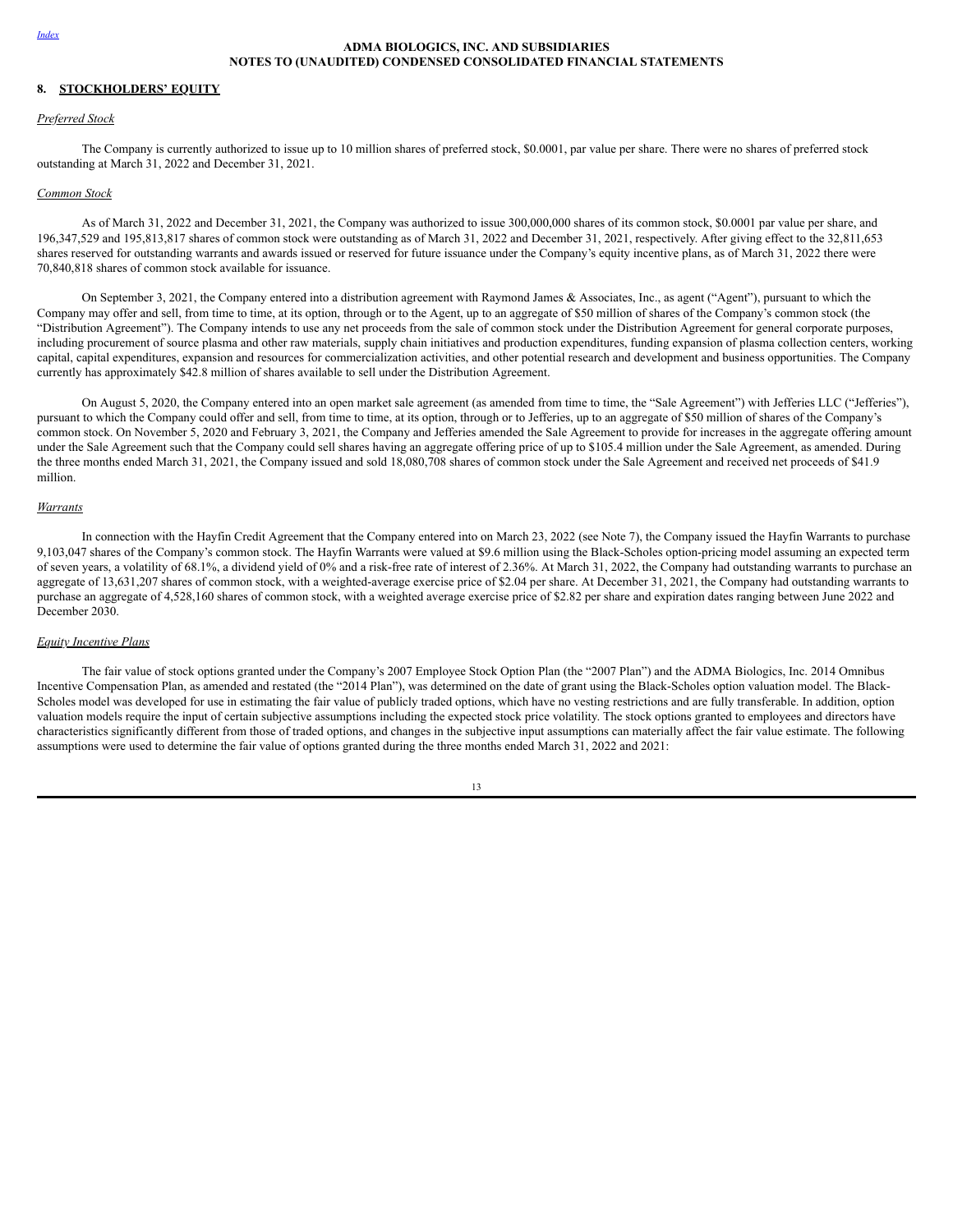|                         | Three Months Ended March 31, |                   |
|-------------------------|------------------------------|-------------------|
|                         | 2022                         | 2021              |
| Expected term           | $5.5 - 6.3$ years            | $5.5 - 6.3$ years |
| Volatility              | 68%                          | 69%               |
| Dividend yield          | 0.0                          | 0.0               |
| Risk-free interest rate | $1.72 - 1.73\%$              | $0.80 - 1.04\%$   |

During the three months ended March 31, 2022 and 2021, the Company granted options to purchase an aggregate of 1,194,032 and 1,441,050 shares of common stock, respectively, to its directors and employees. The weighted average remaining contractual life of stock options outstanding and expected to vest at March 31, 2022 is 6.6 years. The weighted average remaining contractual life of stock options exercisable at March 31, 2022 is 5.3 years.

A summary of the Company's option activity under the 2007 Plan and 2014 Plan and related information is as follows:

|                                                                       | <b>Shares</b> |              | Weighted<br>Average<br><b>Exercise Price</b> |
|-----------------------------------------------------------------------|---------------|--------------|----------------------------------------------|
| Options outstanding, vested and expected to vest at December 31, 2021 | 7,862,722     |              | 3.93                                         |
| Forfeited                                                             | (9,186)       |              | 2.13                                         |
| Expired                                                               | (361,500)     | <sup>S</sup> | 6.48                                         |
| Granted                                                               | 1,194,032     |              | 1.67                                         |
| Options outstanding, vested and expected to vest at March 31, 2022    | 8,686,068     |              | 3.51                                         |
|                                                                       |               |              |                                              |
| Options exercisable                                                   | 5,646,819     |              | 4.25                                         |

As of March 31, 2022, the Company had \$3.8 million of unrecognized compensation expense related to options granted under the Company's equity incentive plans, which is expected to be recognized over a weighted-average period of 2.6 years.

During the three months ended March 31, 2022 and 2021, the Company granted Restricted Stock Units ("RSUs") representing an aggregate of 1,059,266 and 492,744 shares, respectively, to certain management employees of the Company and to members of its Board of Directors. These RSUs generally vest annually over a period of four years for employees and semi-annually over a period of one year for directors. During the three months ended March 31, 2022, there were 799,641 shares of common stock which vested in connection with grants of RSUs, including 254,745 milestone-based RSUs that vested in connection with the refinancing of the Company's senior credit facility (see Note 7) and 382,117 milestone-based RSUs that vested in connection with the Company achieving a targeted gross margin for its BIVIGAM product during the three months ended March 31, 2022. With respect to the vested RSUs, 265,929 shares valued at approximately \$0.4 million were withheld by the Company to cover employees' tax liabilities. These shares have been retired by the Company and were no longer outstanding as of March 31, 2022. A summary of the Company's unvested RSU activity and related information is as follows:

|                              | <b>Shares</b> | Weighted<br><b>Average Grant</b><br><b>Date Fair Value</b> |
|------------------------------|---------------|------------------------------------------------------------|
| Balance at December 31, 2021 | 4,485,133     | 1.34                                                       |
| Granted                      | 1,059,266     | 1.67                                                       |
| Vested                       | (799, 641)    | 1.41                                                       |
| Forfeited                    | (15,000)      | 1.22                                                       |
| Balance at March 31, 2022    | 4,729,758     | 1.41                                                       |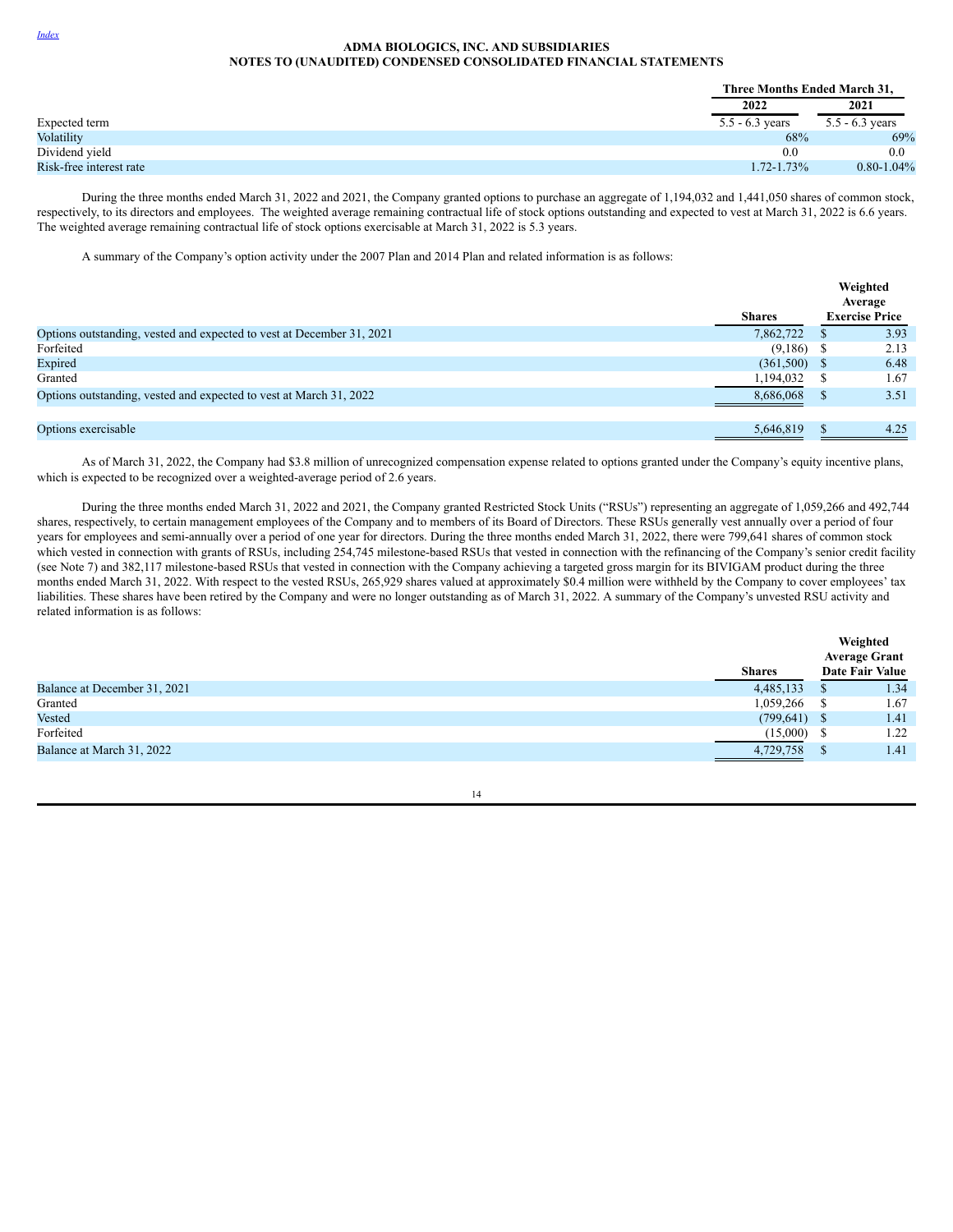As of March 31, 2022, the Company had \$5.7 million of unrecognized compensation expense related to unvested RSUs granted under the Company's equity incentive plans, which is expected to be recognized over a weighted-average period of 2.7 years.

Total stock-based compensation expense for all awards granted under the Company's equity incentive plans for the three months ended March 31, 2022 and 2021 is as follows:

|                                        | Three Months Ended March 31. |  |         |  |  |
|----------------------------------------|------------------------------|--|---------|--|--|
|                                        | 2022                         |  | 2021    |  |  |
| Research and development               | 4.671                        |  | 105,227 |  |  |
| Plasma center operating expenses       | 21.052                       |  | 10.818  |  |  |
| Selling, general and administrative    | 1,517,602                    |  | 588,491 |  |  |
| Cost of product revenue                | 98,063                       |  | 76,861  |  |  |
| Total stock-based compensation expense | 1,641,388                    |  | 781,397 |  |  |

## **9. RELATED PARTY TRANSACTIONS**

The Company leases an office building and equipment from Areth, LLC ("Areth") pursuant to an agreement for services effective as of January 1, 2016, as amended from time to time. Rent expense for the three months ended March 31, 2022 and 2021 amounted to \$30,000. Areth is a company controlled by Dr. Jerrold B. Grossman, the Vice Chairman of the Company's Board of Directors, and Adam S. Grossman, the Company's President and Chief Executive Officer. The Company also reimburses Areth for office and building-related (common area) expenses, equipment and certain other operational expenses, which were not material to the condensed consolidated financial statements for the three months ended March 31, 2022 and 2021.

During the three months ended March 31, 2022 and 2021, the Company purchased certain specialized medical equipment and services related to the Company's plasma collection centers, as well as personal protective equipment, from GenesisBPS and its affiliates ("Genesis"), which were not material to the consolidated financial statements. Genesis is owned by Dr. Grossman and Adam Grossman.

See Note 7 for a discussion of the Company's former credit facility and related transactions with Perceptive, a holder of more than 5% of the Company's common stock as of March 31, 2022.

# **10. COMMITMENTS AND CONTINGENCIES**

## *General Legal Matters*

From time to time, the Company is or may become subject to certain legal proceedings and claims arising in connection with the normal course of its business. Management does not expect that the outcome of any such claims or actions will have a material effect on the Company's liquidity, results of operations or financial condition.

#### *COVID-19 Pandemic*

The Company continues to monitor the ongoing developments related to the COVID-19 pandemic, including the emergence of the Delta and Omicron variants and other resistant strains of the coronavirus, and its impacts to the Company's commercial and manufacturing operations and plasma collection facilities, including collections of source plasma, procurement of raw materials and packaging materials, a portion of which are sourced internationally, and the testing of finished drug product that is required prior to its availability for commercial sale. A substantial portion of such testing has historically been performed by contract laboratories outside the United States.

Due to a combination of previous state and local "shelter-in-place" orders, as well as government stimulus packages, persisting social distancing measures and varying roll-outs of vaccinations by state, the Company has experienced lower than normal donor collections at its FDA approved plasma collection centers. The Company was also subject to delays in shipments of source plasma from its contracted third-party suppliers, as well as delays in deliveries for personal protective equipment, reagents and other non-plasma raw materials and supplies used in the manufacture and distribution of its products. In addition, the Company is subject to supply chain delays as a result of certain of its suppliers diverting significant resources towards the rapid development and distribution of COVID-19 vaccines and, as a result, the Company has elected to carry more raw materials inventory than it has in the past. The COVID-19 pandemic has also impacted, to a certain degree, the Company's customer engagement initiatives, whereby ADMA's sales and medical affairs field personnel have faced difficulties communicating directly with physicians and other healthcare professionals, as well as the cancellation or postponement of a number of key scientific and medical meetings, further limiting the Company's ability to communicate with potential customers. The Company has implemented a comprehensive suite of virtual engagement initiatives; however, clinician engagement has been reduced due to rapidly evolving COVID-19 priorities at U.S. medical centers.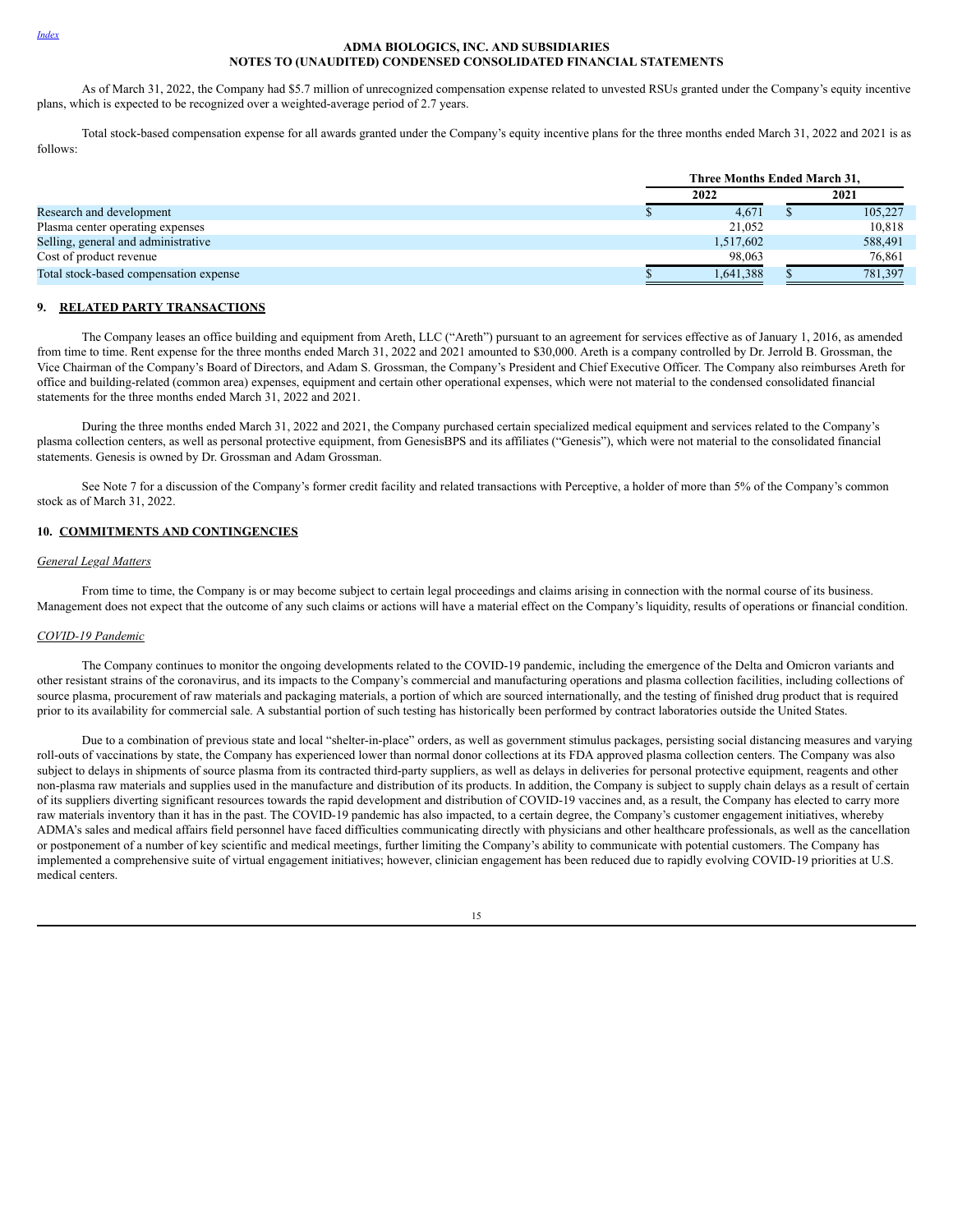#### *[Index](#page-1-0)*

# **ADMA BIOLOGICS, INC. AND SUBSIDIARIES NOTES TO (UNAUDITED) CONDENSED CONSOLIDATED FINANCIAL STATEMENTS**

The pandemic could also impact the Company's ability to interact with the FDA or other regulatory authorities and may result in delays in the conduct of inspections or review of pending applications or submissions. Although the Company received several FDA approvals and two FDA inspections of the Boca Facility were completed during the year ended December 31, 2021, no assurances can be provided as to the timing for completion of any other regulatory submissions or applications that may be impacted by restrictions related to COVID-19.

During the three months ended March 31, 2022 and 2021, revenue attributable to international customers was approximately 6% and 15%, respectively, of the Company's total revenues. As the Company seeks to grow this aspect of its business, it may also be subject to the impacts of the COVID-19 pandemic in locations outside the United States.

Notwithstanding the foregoing, the COVID-19 pandemic to date has not had a material impact on the Company's financial condition or results of operations, and the Company does not believe that its production operations at the Boca Facility, the Company's contract fill/finishers or its plasma collection facilities have been significantly impacted by the COVID-19 pandemic. As a result, the Company does not anticipate and has not experienced any material impairments with respect to any of its long-lived assets, including the Company's property and equipment, goodwill or intangible assets.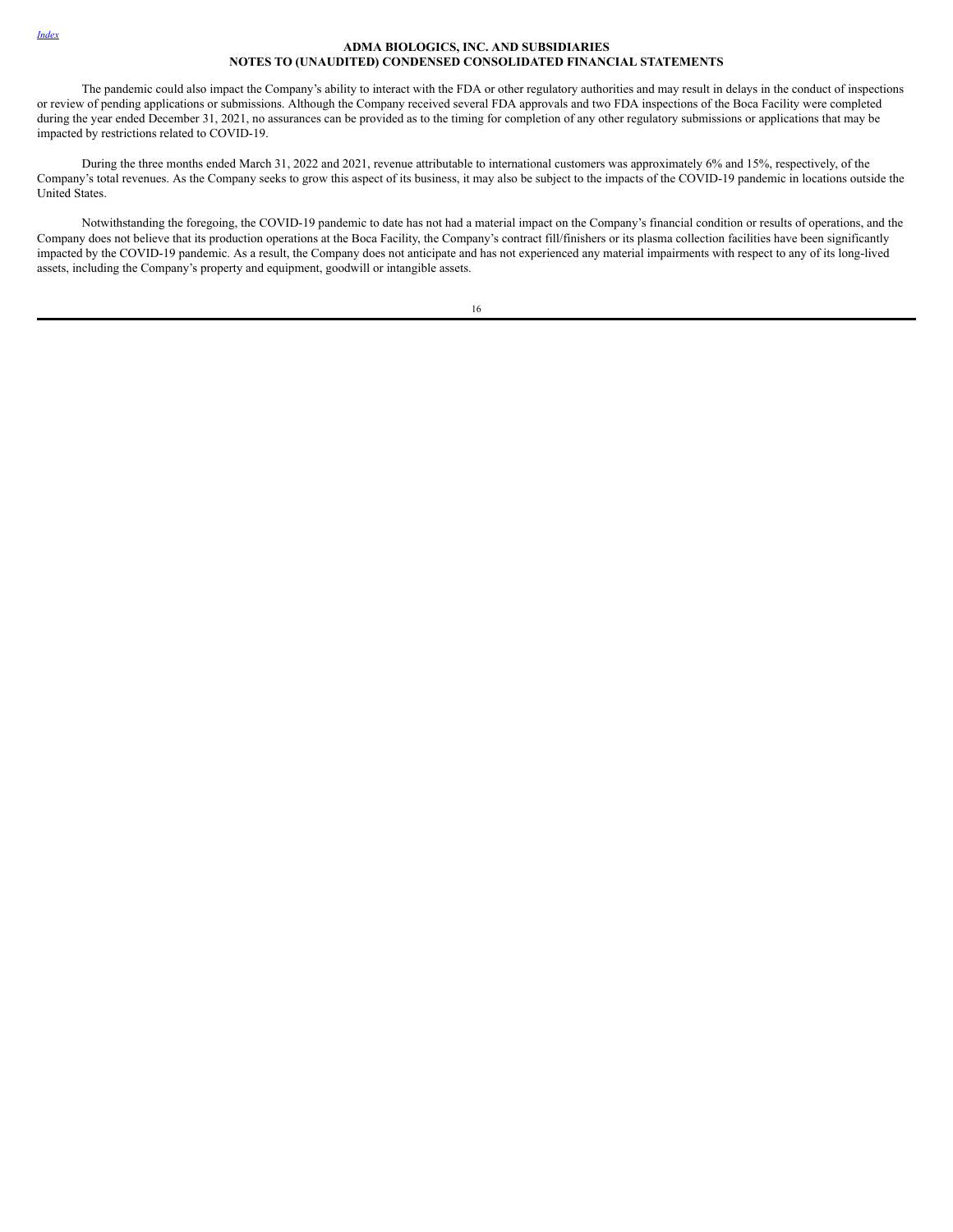Although the COVID-19 pandemic has not, to date, materially adversely impacted the Company's capital and financial resources, because the Company is unable to determine the ultimate severity or duration of the pandemic or its long-term effects on, among other things, the global, national or local economies, the capital and credit markets or the Company's workforce, customers or our suppliers, at this time the Company is unable to predict whether COVID-19 will have a material adverse impact on the Company's business, financial condition, liquidity and results of operations.

#### *Vendor Commitments*

Pursuant to the terms of a plasma purchase agreement with BPC dated as of November 17, 2011 (the "2011 Plasma Purchase Agreement"), the Company agreed to purchase from BPC an annual minimum volume of source plasma containing antibodies to RSV to be used in the manufacture of ASCENIV. The Company must purchase a tobe-determined and agreed upon annual minimum volume from BPC, but may also collect high-titer RSV plasma from up to five wholly-owned ADMA plasma collection facilities. During 2015, the Company and BPC amended the 2011 Plasma Purchase Agreement to allow the Company the ability to collect its raw material RSV high-titer plasma from other third-party collection organizations, thus allowing the Company to expand its reach for raw material supply as it executes its commercialization plans for ASCENIV. As part of the closing of the Biotest Transaction, the parties amended the 2011 Plasma Purchase Agreement to extend the initial term through the ten-year anniversary of the closing date of the Biotest Transaction. Unless terminated earlier, the 2011 Plasma Purchase Agreement expires in June 2027, after which it may be renewed for two additional five-year periods if agreed to by the parties. On December 10, 2018, BPC assigned its rights and obligations under the 2011 Plasma Purchase Agreement to Grifols Worldwide Operations Limited ("Grifols") as its successor-in-interest, effective January 1, 2019. On January 1, 2019, Grifols and the Company entered into an additional amendment to the 2011 Plasma Purchase Agreement for the purchase of source plasma containing antibodies to RSV from Grifols. Pursuant to this amendment, until January 1, 2022, the Company could purchase RSV plasma from Grifols from the two plasma collection centers that were transferred to BPC on January 1, 2019 at a price equal to cost plus five percent (5%) (without any additional increase due to inflation). Effective January 1, 2022, RSV plasma purchased from these two plasma collection centers are subject to the pricing terms in effect for RSV plasma purchased from other plasma collection centers owned by Grifols.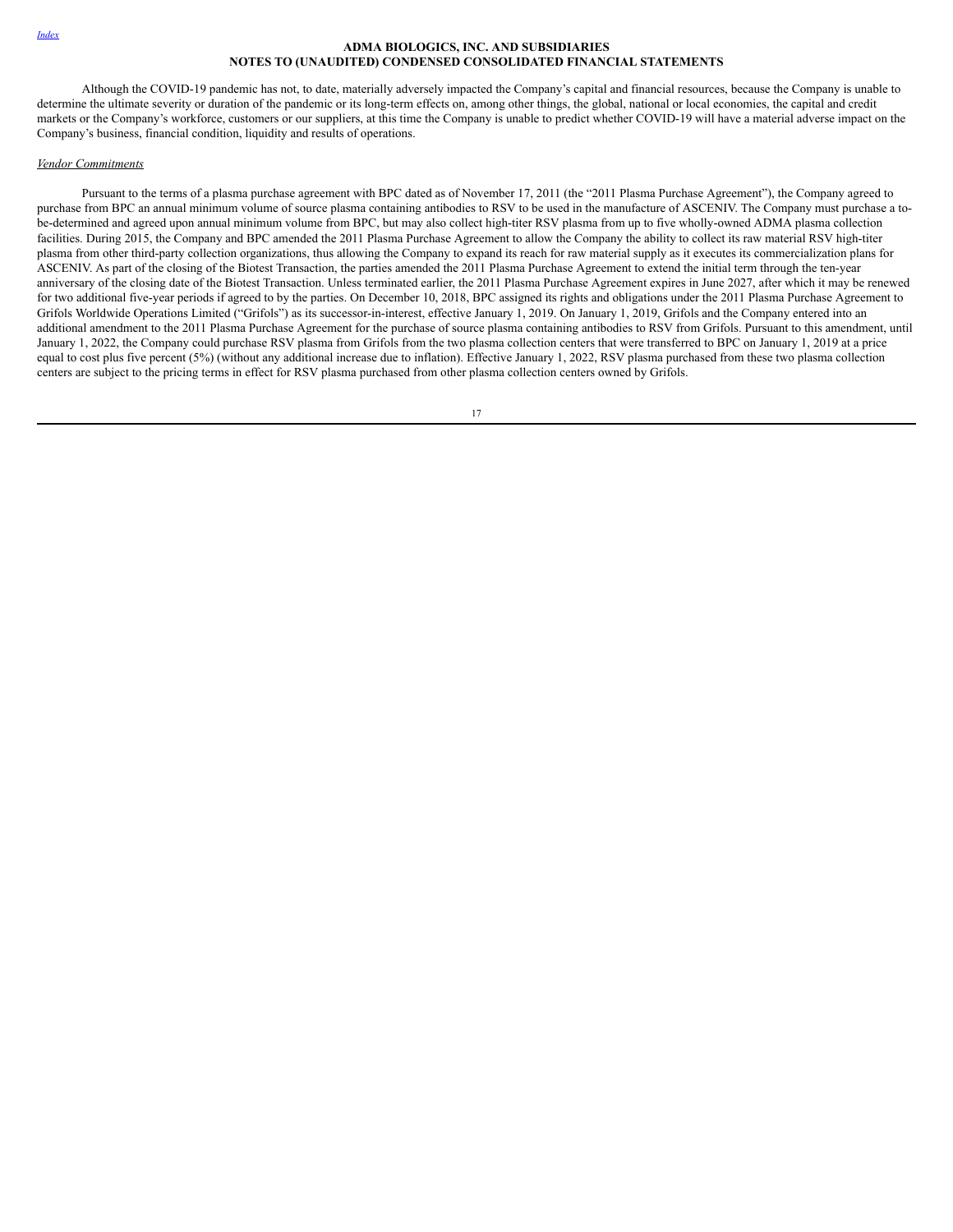#### *[Index](#page-1-0)*

# **ADMA BIOLOGICS, INC. AND SUBSIDIARIES NOTES TO (UNAUDITED) CONDENSED CONSOLIDATED FINANCIAL STATEMENTS**

On June 6, 2017, the Company and BPC entered into a Plasma Supply Agreement pursuant to which BPC supplies, on an exclusive basis subject to certain exceptions, to ADMA BioManufacturing an annual minimum volume of hyperimmune plasma that contain antibodies to the Hepatitis B virus for the manufacture of Nabi-HB. The Plasma Supply Agreement has a 10-year term. On July 19, 2018, the Company and BPC entered into an amendment to the Plasma Supply Agreement to provide, among other things, that in the event BPC elects not to supply in excess of ADMA BioManufacturing's specified amount of Hepatitis B plasma and ADMA BioManufacturing is unable to secure Hepatitis B plasma from a third party at a price that is within a low double- digit percentage of the price that ADMA BioManufacturing pays to BPC, then BPC shall reimburse ADMA BioManufacturing for the difference in price ADMA BioManufacturing incurs. On December 10, 2018, BPC assigned its rights and obligations under the Plasma Supply Agreement to Grifols, effective January 1, 2019.

On June 6, 2017, the Company and BPC entered into a Plasma Purchase Agreement (the "2017 Plasma Purchase Agreement"), pursuant to which ADMA BioManufacturing purchases normal source plasma ("NSP") from BPC at agreed upon annual quantities and prices. The 2017 Plasma Purchase Agreement has an initial term of five years after which the 2017 Plasma Purchase Agreement may be renewed for additional two terms of two years each upon the mutual written consent of the parties. On July 19, 2018, the Company and BPC entered into an amendment to the 2017 Plasma Purchase Agreement to, among other things, provide agreed upon amounts of normal source plasma to be supplied by BPC to ADMA BioManufacturing in calendar year 2019 at a specified price per liter, provided that ADMA BioManufacturing delivers a valid purchase order to BPC. Additionally, pursuant to the amendment to the 2017 Plasma Purchase Agreement, BPC agreed that, for calendar years 2020 and 2021, it shall supply no less than a high double-digit percentage of ADMA BioManufacturing's requested NSP amounts, provided that such requested NSP amounts are within an agreed range, at a price per liter to be mutually determined. Furthermore, pursuant to the amendment to the 2017 Plasma Purchase Agreement, in the event BPC fails to supply ADMA BioManufacturing with at least a high double-digit percentage of ADMA BioManufacturing's requested NSP amounts, BPC shall promptly reimburse ADMA BioManufacturing the difference in price ADMA BioManufacturing incurs due to BPC's election not to supply NSP to ADMA BioManufacturing in such amounts as requested. On December 10, 2018, BPC assigned its rights and obligations under the Plasma Purchase Agreement to Grifols, effective January 1, 2019.

Effective as of May 12, 2021, the Company and Grifols amended the foregoing 2017 Plasma Purchase Agreement whereby, among other things, the term of the agreement was extended through December 31, 2022, while certain historical provisions were deleted. In order to maintain a reliable supply of raw material plasma thereafter, the Company has executed additional agreements with multiple third-party suppliers of NSP to supplement the 2017 Plasma Purchase Agreement. The Company has also increased its number of planned plasma collection center buildouts such that the Company expects to have 10 FDA-approved plasma collection centers in operation by the end of 2023, while also continuing to increase its plasma collection capabilities at its ADMA BioCenters plasma collection centers business segment.

The Company purchases substantially all of its raw material plasma from Grifols. For the three months ended March 31, 2022, plasma purchases from Grifols totaled \$15.5 million, or approximately 75% of the Company's total inventory purchases. For the three months ended March 31, 2021, plasma purchases from Grifols totaled approximately \$12.7 million, representing approximately 72% of the Company's total inventory purchases.

#### *Post-Marketing Commitments*

In connection with the approval of the BLA for BIVIGAM, on December 19, 2012 Biotest committed to perform two additional post-marketing studies, a pediatric study to evaluate the efficacy and safety of BIVIGAM in children and adolescents, and a post-authorization safety study to further assess the potential risk of hypotension and hepatic and renal impairment in BIVIGAM-treated patients with primary humoral immunodeficiency. These studies are still pending completion. ADMA has assumed the remaining obligations, and the costs of the studies will be expensed as incurred as research and development expenses. The Company currently expects to incur expenses of approximately \$3.0 million to \$4.0 million to complete these studies, with both studies to be completed by June of 2023.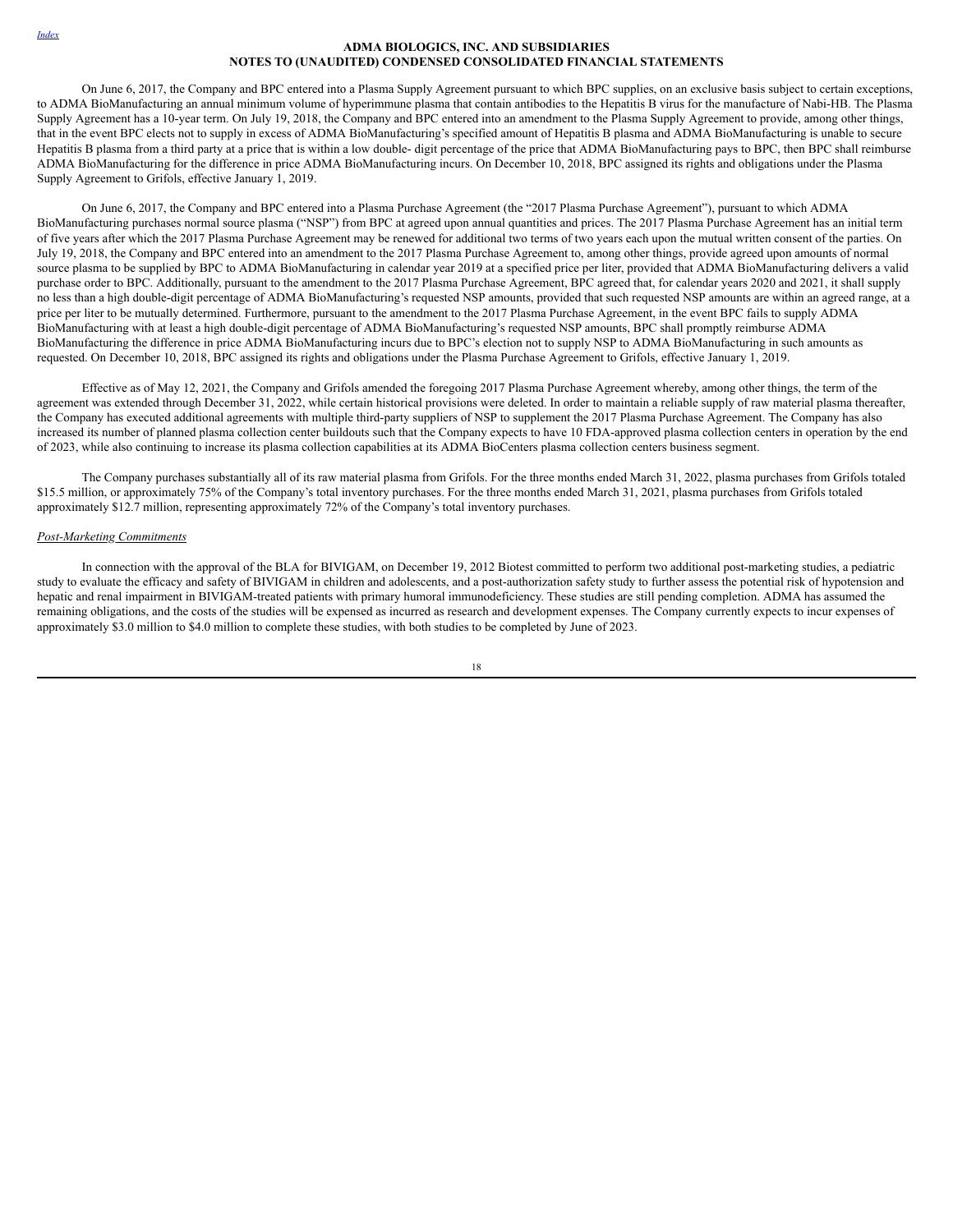In connection with the FDA's approval of ASCENIV on April 1, 2019, the Company is required to perform a pediatric study to evaluate the safety and efficacy of ASCENIV in children and adolescents. The Company expects to incur expenses of approximately \$2 million to complete this study, which is required to be completed by June of 2023.

# *Employment Contracts*

The Company has entered into employment agreements with Mr. Grossman and with Brian Lenz, its Executive Vice President, Chief Financial Officer and General Manager, ADMA BioCenters.

#### *Other Commitments*

On September 28, 2021, following the approval of the Company's Board of Directors upon recommendation of the Compensation Committee of the Board of Directors, and in consultation with an independent compensation consultant, the Company implemented a retention incentive program, consisting of cash payments and awards of RSUs (see Note 8), to the Company's management, including Mr. Grossman and Mr. Lenz, and to certain other employees. The purpose of the retention program is to promote and ensure business continuity and provide an incentive to the Company's executive management and certain other employees considering the operational challenges presented by the ongoing COVID-19 pandemic and the competitive work environment in which the Company operates as an FDA regulated manufacturer of specialized biologic therapies. The retention awards were granted considering the nationwide labor shortages and the increased employee turnover rates that the Company, its pharmaceutical peers and other companies outside of the Company's industry have reported experiencing.

The cash portion of the retention program consists of two tranches. The first tranche was paid to employees on September 30, 2021 in the amount of \$1.3 million, and the second tranche aggregating to approximately \$1.3 million will be paid on June 15, 2022. Based on the terms of the retention agreements the Company entered into with each applicable executive and employee, \$0.8 million of the first tranche is being recognized over the retention service period, which ends on December 31, 2022, with the remainder having been recognized as expense on September 30, 2021. The second tranche will be recognized as compensation expense over a 15-month period from October 1, 2021 through December 31, 2022.

In the normal course of business, the Company enters into contracts that contain a variety of indemnifications with its employees, licensors, suppliers and service providers. Further, the Company indemnifies its directors and officers who are, or were, serving at the Company's request in such capacities. The Company's maximum exposure under these arrangements is unknown as of March 31, 2022. The Company does not anticipate recognizing any significant losses relating to these arrangements.

# **11. SEGMENTS**

The Company is engaged in the manufacture, marketing and development of specialty plasma-derived biologics. The Company's ADMA BioManufacturing segment reflects the Company's immunoglobulin manufacturing, commercial and development operations in Boca Raton, FL, acquired on June 6, 2017 (see Note 1). The Plasma Collection Centers segment as of March 31, 2022 consists of ten plasma collection facilities in various stages of approval and development located throughout the U.S., five of which hold an approved license with the FDA. The Corporate segment includes general and administrative overhead expenses. The Company defines its segments as those business units whose operating results are regularly reviewed by the chief operating decision maker ("CODM") to analyze performance and allocate resources. The Company's CODM is its President and Chief Executive Officer. Summarized financial information concerning reportable segments is shown in the following tables: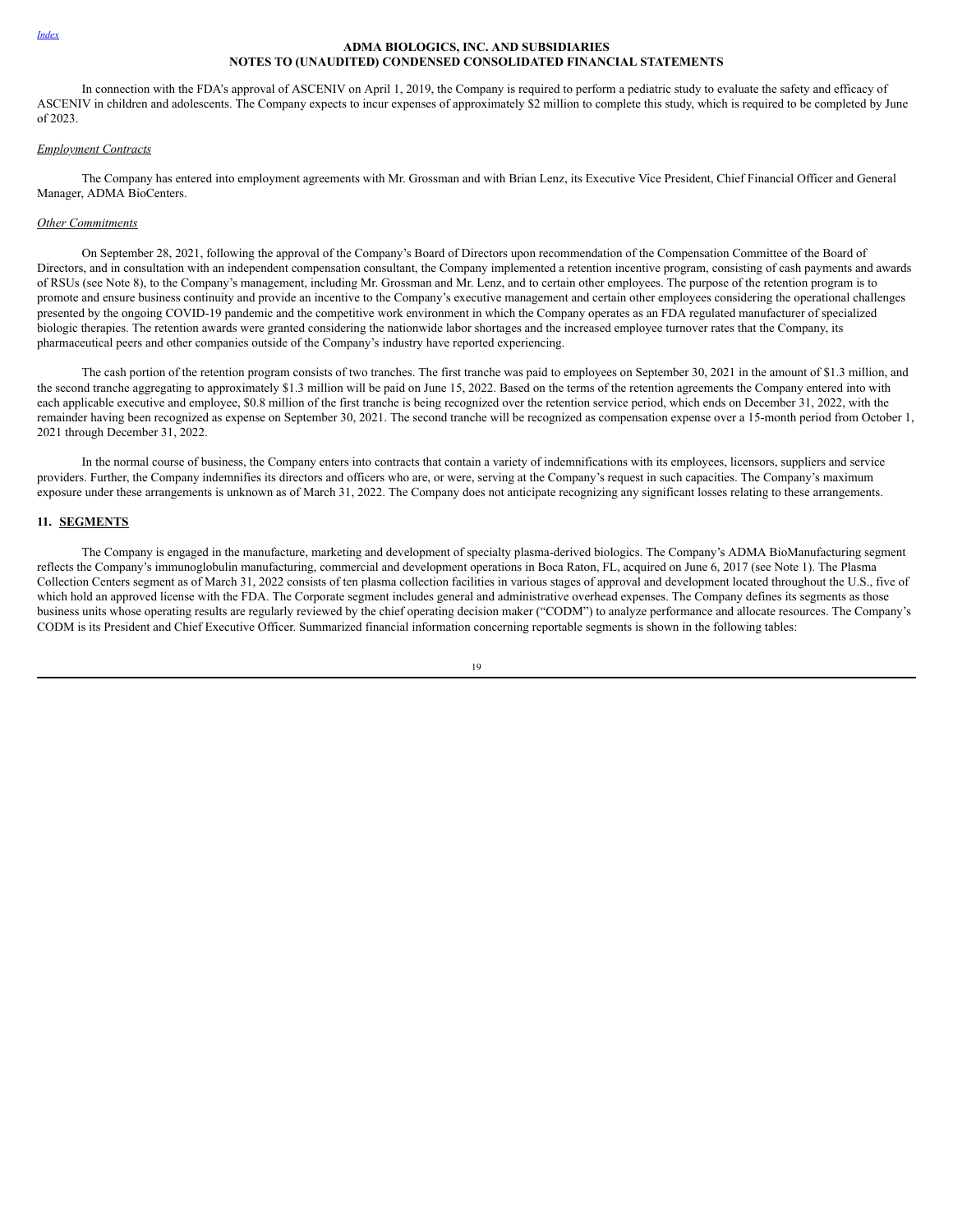|                                                       | Three Months Ended March 31, 2022 |                                            |              |                             |
|-------------------------------------------------------|-----------------------------------|--------------------------------------------|--------------|-----------------------------|
|                                                       | ADMA<br>BioManufacturing          | <b>Plasma Collection</b><br><b>Centers</b> | Corporate    | Consolidated                |
| Revenues                                              | 25,728,625<br>\$                  | 3,338,760<br><sup>\$</sup>                 | 35,708<br>\$ | 29,103,093<br><sup>\$</sup> |
| Cost of product revenue                               | 22,213,781                        | 3,227,265                                  | ٠            | 25,441,046                  |
| Loss from operations                                  | (4,442,684)                       | (3,863,094)                                | (6,509,288)  | (14,815,066)                |
| Interest and other expense, net                       | (49,267)                          | (729)                                      | (3,472,854)  | (3,522,850)                 |
| Loss on extinguishment of debt                        |                                   | $\overline{\phantom{a}}$<br>$\sim$         | (6,669,941)  | (6,669,941)                 |
| Net loss                                              | (4,491,951)                       | (3,863,823)                                | (16,652,083) | (25,007,857)                |
| Capital expenditures                                  | 1,310,379                         | 1,531,706                                  | 763          | 2,842,085                   |
| Depreciation and amortization expense<br>Total assets | 1,111,951<br>214,150,322          | 477,503<br>32,568,911                      | 61, 313, 259 | 1,590,217<br>308,032,492    |

| Three Months Ended March 31, 2021                     |                                 |                          |                                            |                       |               |                     |               |                          |
|-------------------------------------------------------|---------------------------------|--------------------------|--------------------------------------------|-----------------------|---------------|---------------------|---------------|--------------------------|
|                                                       | <b>ADMA</b><br>BioManufacturing |                          | <b>Plasma Collection</b><br><b>Centers</b> |                       | Corporate     |                     | Consolidated  |                          |
| Revenues                                              | \$                              | 13,421,043               | -S                                         | 2,591,867             | <sup>\$</sup> | 35,708              | <sup>\$</sup> | 16,048,618               |
| Cost of product revenue                               |                                 | 15,449,757               |                                            | 2,320,365             |               | ٠                   |               | 17,770,122               |
| Loss from operations                                  |                                 | (9,505,689)              |                                            | (1,970,841)           |               | (3,687,719)         |               | (15, 164, 249)           |
| Interest and other expense, net                       |                                 | (21, 513)                |                                            | (384)                 |               | (3,193,795)         |               | (3,215,692)              |
| Net loss                                              |                                 | (9,527,202)              |                                            | (1,971,225)           |               | (6,881,514)         |               | (18,379,941)             |
| Capital expenditures                                  |                                 | 1,012,980                |                                            | 1,558,181             |               |                     |               | 2,571,161                |
| Depreciation and amortization expense<br>Total assets |                                 | 1,009,770<br>156,535,177 |                                            | 217,991<br>17,397,612 |               | 1,867<br>61,734,239 |               | 1,229,628<br>235,667,028 |

Net revenues according to geographic area, based on the location of where the product is shipped, is as follows:

|                      | <b>Three Months Ended March 31.</b> |      |            |  |  |
|----------------------|-------------------------------------|------|------------|--|--|
|                      | 2022                                | 2021 |            |  |  |
| <b>United States</b> | 27,316,151                          |      | 13,678,008 |  |  |
| International        | .786.942                            |      | 2,370,610  |  |  |
| Total revenues       | 29,103,093                          |      | 16,048,618 |  |  |

# **12. LEASE OBLIGATIONS**

The Company leases certain properties and equipment for its ADMA BioCenters subsidiary and certain equipment for its ADMA BioManufacturing subsidiary, which leases provide the right to use the underlying assets and require lease payments through the respective lease terms which expire at various dates through 2032. The Company's lease agreements do not contain any material residual value guarantees or material restrictive covenants.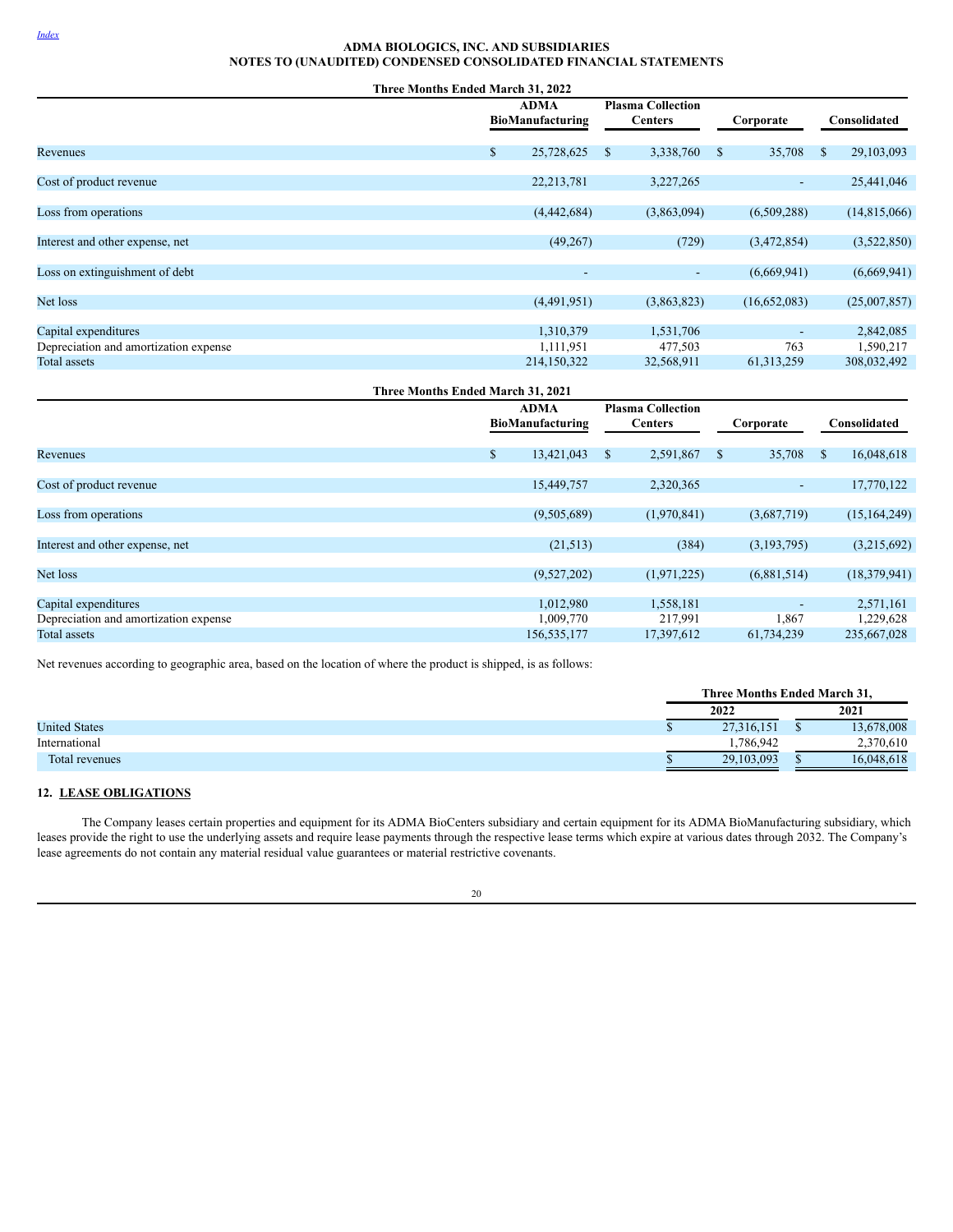#### *[Index](#page-1-0)*

# **ADMA BIOLOGICS, INC. AND SUBSIDIARIES NOTES TO (UNAUDITED) CONDENSED CONSOLIDATED FINANCIAL STATEMENTS**

The Company determines if an arrangement is an operating lease at inception. Leases with an initial term of 12 months or less are not recorded on the balance sheet. All other leases are recorded on the balance sheet with assets representing the right to use the underlying asset for the lease term and lease liabilities representing the obligation to make lease payments arising from the lease. Right-to-use assets and lease liabilities are recognized at the lease commencement date based on the present value of lease payments over the lease term and include options to extend or terminate the lease when they are reasonably certain to be exercised. The present value of the lease payments is determined using the Company's incremental borrowing rate of 13%. The Company's lease expense is recognized on a straight-line basis over the lease term and is reflected in Plasma center operating expenses and Selling, general and administrative expenses. Aggregate lease expense for the Company's leases for the three months ended March 31, 2022 and 2021 was approximately \$0.4 million and \$0.3 million, respectively. Cash paid for the Company's leases for the three months ended March 31, 2022 and 2021 was approximately \$0.4 million and \$0.2 million, respectively.

Including a finance lease the Company entered into in June 2018, the Company has aggregate lease liabilities of \$7.9 million and \$8.1 million as of March 31, 2022 and December 31, 2021, respectively, which are comprised primarily of the leases for the Company's plasma collection centers and an administrative office lease related to the Company's ADMA BioCenters subsidiary. The Company's operating leases have a weighted average remaining term of 8.9 years. Scheduled payments under the Company's lease obligations are as follows:

| Remainder of 2022            | 1,228,526   |
|------------------------------|-------------|
| Year ended December 31, 2023 | 1,641,603   |
| 2024                         | 1,517,229   |
| 2025                         | 1,525,793   |
| 2026                         | 1,260,391   |
| 2027                         | 1,289,679   |
| Thereafter                   | 5,055,880   |
| Total payments               | 13,519,101  |
| Less: imputed interest       | (5,581,019) |
| Current portion              | (654,003)   |
| Balance at March 31, 2022    | 7,284,079   |

During the three months ended March 31, 2022, the Company entered into an additional property lease for its ninth plasma collection facility. The Company has not taken possession of this leased property and its lease commencement date has not been determined. With the exception of a security deposit and an initial months' rent totaling approximately \$44,000, no payments have been made under this lease. The initial term of the lease is for 126 months with monthly rental payments varying between approximately \$18,000 and \$24,000, including common area maintenance charges.

# **13. SUPPLEMENTAL DISCLOSURE OF CASH FLOW INFORMATION**

Supplemental cash flow information for the three months ended March 31, 2022 and 2021 is as follows:

|                                                                          | 2022 |                          | 2021 |           |
|--------------------------------------------------------------------------|------|--------------------------|------|-----------|
| SUPPLEMENTAL CASH FLOW INFORMATION:                                      |      |                          |      |           |
| Cash paid for interest                                                   |      | 2,525,987                |      | 2,751,956 |
| <b>Noncash Financing and Investing Activities:</b>                       |      |                          |      |           |
| Equipment acquired reflected in accounts payable and accrued liabilities |      | 1.940.425                |      | 1.797.249 |
| Right-to-use assets in exchange for lease obligations                    |      | $\overline{\phantom{a}}$ |      | 2.073.627 |
| Warrants issued in connection with notes payable                         |      | 9.569.604                |      |           |

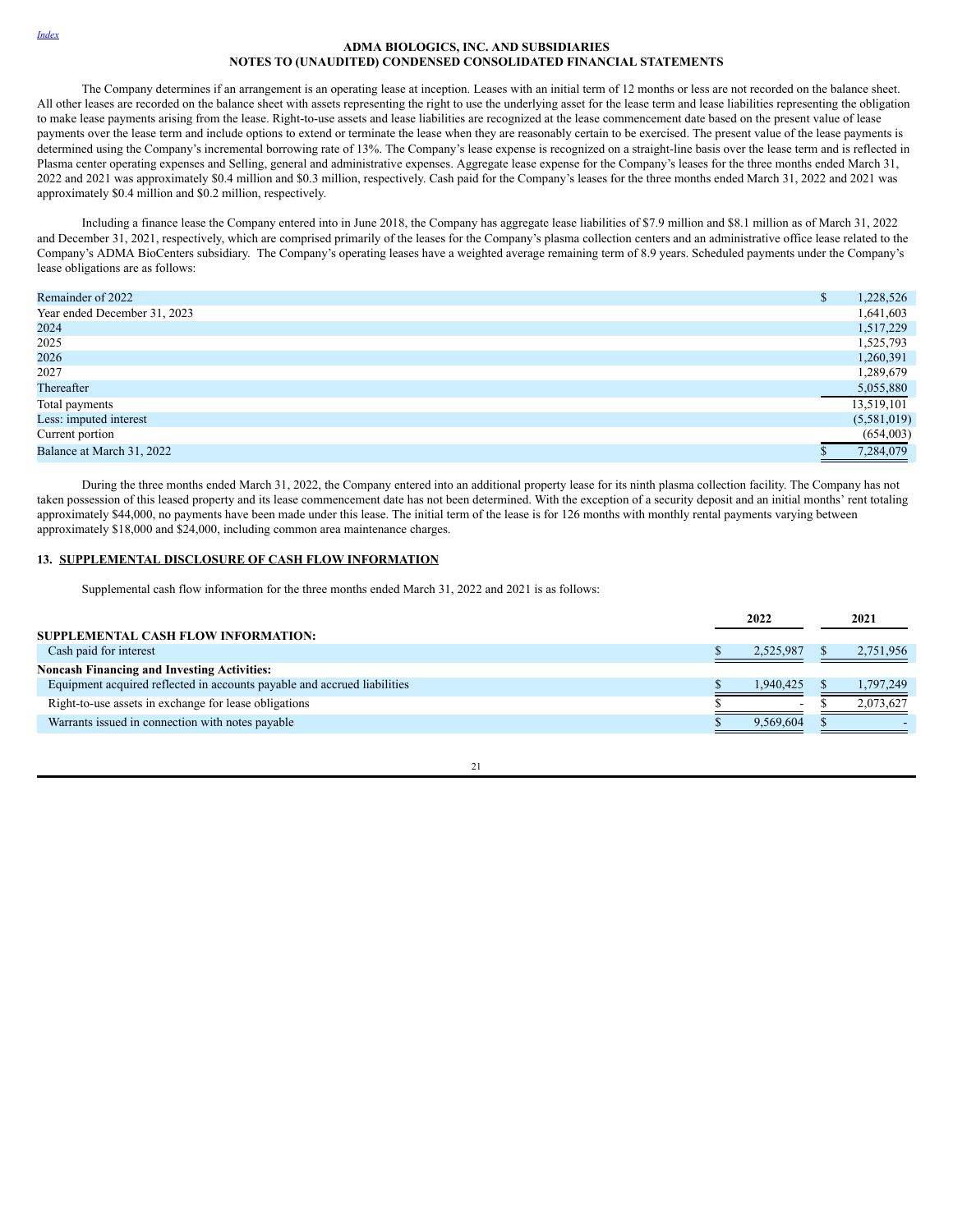#### <span id="page-25-0"></span>**Item 2. Management's Discussion and Analysis of Financial Condition and Results of Operations.**

The following discussion of our financial condition and results of operations, which refers to our historical results, should be read in conjunction with the other sections of this Quarterly Report on Form 10-Q, including "Risk Factors" and our unaudited consolidated financial statements and the notes thereto appearing elsewhere herein, and in conjunction with the Management's Discussion and Analysis of Financial Condition and Results of Operations set forth in our Annual Report on Form 10-K for the year ended December 31, 2021, filed on March 24, 2022 (the "2021 10-K"). The various sections of this discussion contain a number of forward-looking statements, all of which are based on our current expectations and could be affected by the uncertainties and risk factors described throughout or referenced within this Quarterly Report on Form 10-Q. See "Special Note Regarding Forward-Looking Statements." Our actual results may differ materially from our current expectations.

#### **OVERVIEW**

# **Our Business**

ADMA Biologics, Inc. (the "Company," "ADMA," "we," "us" or "our") is an end-to-end commercial biopharmaceutical company dedicated to manufacturing, marketing and developing specialty plasma-derived biologics for the treatment of immunodeficient patients at risk for infection and others at risk for certain infectious diseases. Our targeted patient populations include immune-compromised individuals who suffer from an underlying immune deficiency disorder or who may be immune-suppressed for medical reasons.

We currently have three products with U.S. Food and Drug Administration (the "FDA") approval, all of which are currently marketed and commercially available: (i) BIVIGAM (Immune Globulin Intravenous, Human), an Intravenous Immune Globulin ("IVIG") product indicated for the treatment of Primary Humoral Immunodeficiency ("PI"), also known as Primary Immunodeficiency Disease ("PIDD"), and for which we received FDA approval on May 9, 2019 and commenced commercial sales in August 2019; (ii) ASCENIV (Immune Globulin Intravenous, Human – slra 10% Liquid), an IVIG product indicated for the treatment of PI, for which we received FDA approval on April 1, 2019 and commenced first commercial sales in October 2019; and (iii) Nabi-HB (Hepatitis B Immune Globulin, Human), which is indicated for the treatment of acute exposure to blood containing hBsAg and other listed exposures to Hepatitis B. We seek to develop a pipeline of plasma-derived therapeutics, including a product based on our most recently approved patent application under U.S. Patent No. 10,259,865 related to methods of treatment and prevention of *S. pneumonia* infection for an immunoglobulin manufactured to contain standardized antibodies to numerous serotypes of *S. pneumoniae*. Our products and product candidates are intended to be used by physician specialists focused on caring for immune-compromised patients with or at risk for certain infectious diseases.

We manufacture these products at our FDA-licensed, plasma fractionation and purification facility located in Boca Raton, Florida with a peak annual source plasma processing capability of up to 600,000 liters (the "Boca Facility"). Based on current production yields, our completed and ongoing supply chain enhancements and capacity expansion initiatives, we believe this facility has the potential to produce quantities of our immune globulin ("IG") products to generate more than \$250 million in annual revenue beginning in 2024 and potentially in excess of \$300 million of annual revenue thereafter, as well as achieving profitability during the first quarter of 2024, as we rampup production over the next two to four years. Based on our early 2022 revenue growth and gross margin trends, we have increased our total annual revenue target to \$130 million or more for fiscal year 2022.

Through our ADMA BioCenters subsidiary, we currently operate FDA-licensed source plasma collection facilities in the U.S. This business unit, which we refer to as our Plasma Collection Centers business segment, provides us with a portion of our blood plasma for the manufacture of our products and product candidates, and also allows us to sell certain quantities of source plasma to customers for further manufacturing. As a part of our planned supply chain robustness initiative, we have opened five new plasma collection centers during the past 18 months, and we now have ten plasma collection centers in various stages of approval and development, including seven that are operational and collecting plasma. With respect to our operational plasma collection centers, five plasma collection centers currently hold FDA licenses. In addition, one of our FDAapproved plasma collection centers also has approvals from the Korean Ministry of Food and Drug Safety ("MFDS"), as well as FDA approval to operate a Hepatitis B immunization program. After giving effect to the progress we made in 2021 and thus far in 2022 with our plasma collection network expansion, we believe we remain on track to achieve our goal of having 10 plasma collection centers licensed by the FDA by the end of 2023. A typical plasma collection center, such as those operated by ADMA BioCenters, can collect approximately 30,000 to 50,000 liters of source plasma annually, which may be sold for different prices depending upon the type of plasma, quantity of purchase and market conditions at the time of sale. Plasma collected from ADMA BioCenters' facilities that is not used to manufacture our products or product candidates is sold to third-party customers in the U.S. and in other locations outside the U.S. where we are approved under supply agreements or in the open "spot" market.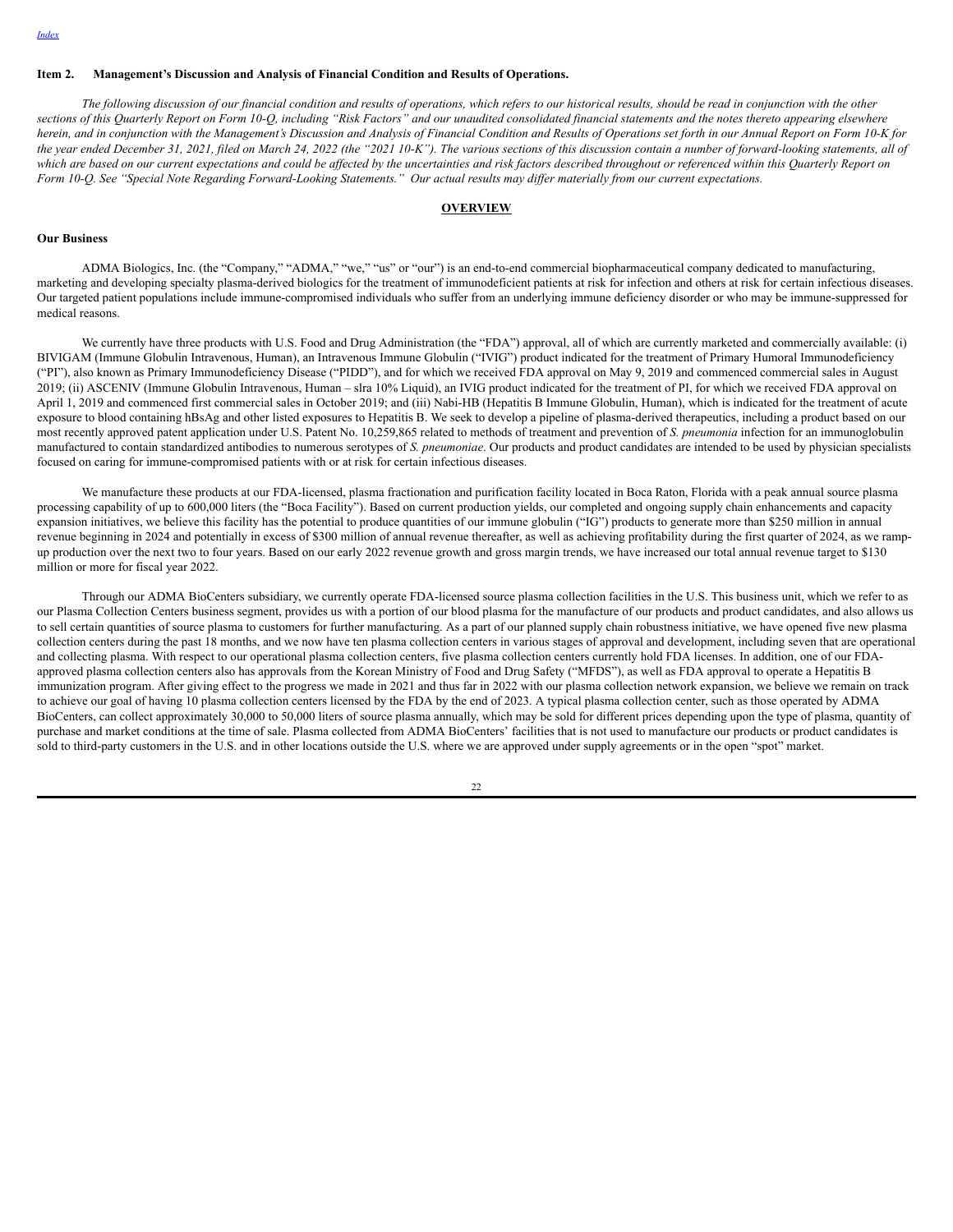We sell plasma-derived intermediate fractions to certain customers, which are generated as part of our FDA-approved manufacturing process for IG and IVIG products. In January 2020, we announced our entry into a five-year manufacturing and supply agreement to produce and sell these intermediate by-products, which are used as the starting raw material to produce other plasma-derived biologics. In addition, from time to time we provide contract manufacturing and testing services for certain third-party clients. We also provide laboratory contracting services to certain customers and anticipate providing contract filling, labeling and packaging services in light of the FDA approval of our in-house fill-finish capabilities.

On June 6, 2017, we completed the acquisition of certain assets (the "Biotest Assets") of the Therapy Business Unit ("BTBU") of Biotest Pharmaceuticals Corporation ("BPC" and, together with Biotest AG, "Biotest"), which included two FDA-licensed products, Nabi-HB and BIVIGAM, and the Boca Facility (the "Biotest Transaction").

#### **Our Products**

### *BIVIGAM*

BIVIGAM is a plasma-derived IVIG that contains a broad range of antibodies similar to those found in normal human plasma. These antibodies are directed against bacteria and viruses, and help to protect PI patients against serious infections. BIVIGAM is a purified, sterile, ready-to-use preparation of concentrated human Immunoglobulin G antibodies indicated for the treatment of PI, a group of genetic disorders. This includes, but is not limited to, the humoral immune defect in common variable immunodeficiency, X-linked agammaglobulinemia, congenital agammaglobulinemia, Wiskott-Aldrich syndrome and severe combined immunodeficiency. These pIs are a group of genetic disorders. Based on recent estimates, these disorders are no longer considered to be very rare, with as many as one in every 1,200 people in the United States having some form of PI.

On May 9, 2019, the FDA approved the Prior Approval Supplement (the "PAS") for the use of our IVIG manufacturing process, thereby enabling us to re-launch and commercialize this product in the United States. We resumed production of BIVIGAM during the fourth quarter of 2017 and commercial production is ongoing, using our FDA-approved IVIG manufacturing process under U.S. Department of Health and Human Services ("HHS") License No. 2019. The commercial re-launch and first commercial sales for this product commenced in August of 2019.

On April 28, 2021, we announced that the FDA granted approval for our expanded plasma pool production scale process, allowing for a 4,400-liter plasma pool for the manufacture of our BIVIGAM IVIG product. We expect this increased IVIG plasma pool scale, which will allow us to produce BIVIGAM at an expanded capacity, will utilize the same equipment, release testing assays and labor force, and to have a favorable impact on our gross margins and operating results.

#### *ASCENIV*

ASCENIV is a plasma-derived IVIG that contains naturally occurring polyclonal antibodies, which are proteins that are used by the body's immune system to neutralize microbes, such as bacteria and viruses, and prevent against infection and disease. We manufacture ASCENIV under HHS License No. 2019 using a process known as fractionation. The Centers for Medicare and Medicaid Services ("CMS") has issued a permanent, product-specific-J-code for ASCENIV. Under the Healthcare Common Procedure Coding System ("HCPCS"), the J-code (J1554) became effective April 1, 2021. As part of our proprietary manufacturing process for ASCENIV, we leverage our unique, patented plasma donor screening methodology and tailored plasma pooling design, which blends normal source plasma and plasma from donors tested to have high levels of neutralizing antibody titers to respiratory syncytial virus ("RSV") using our proprietary microneutralization testing assay. We are able to identify the high titer or "hyperimmune" plasma that meets our internal and required specifications for ASCENIV with our patented testing methods and assay. This type of high titer plasma is typically found in less than 10% of the total donor collection samples we test.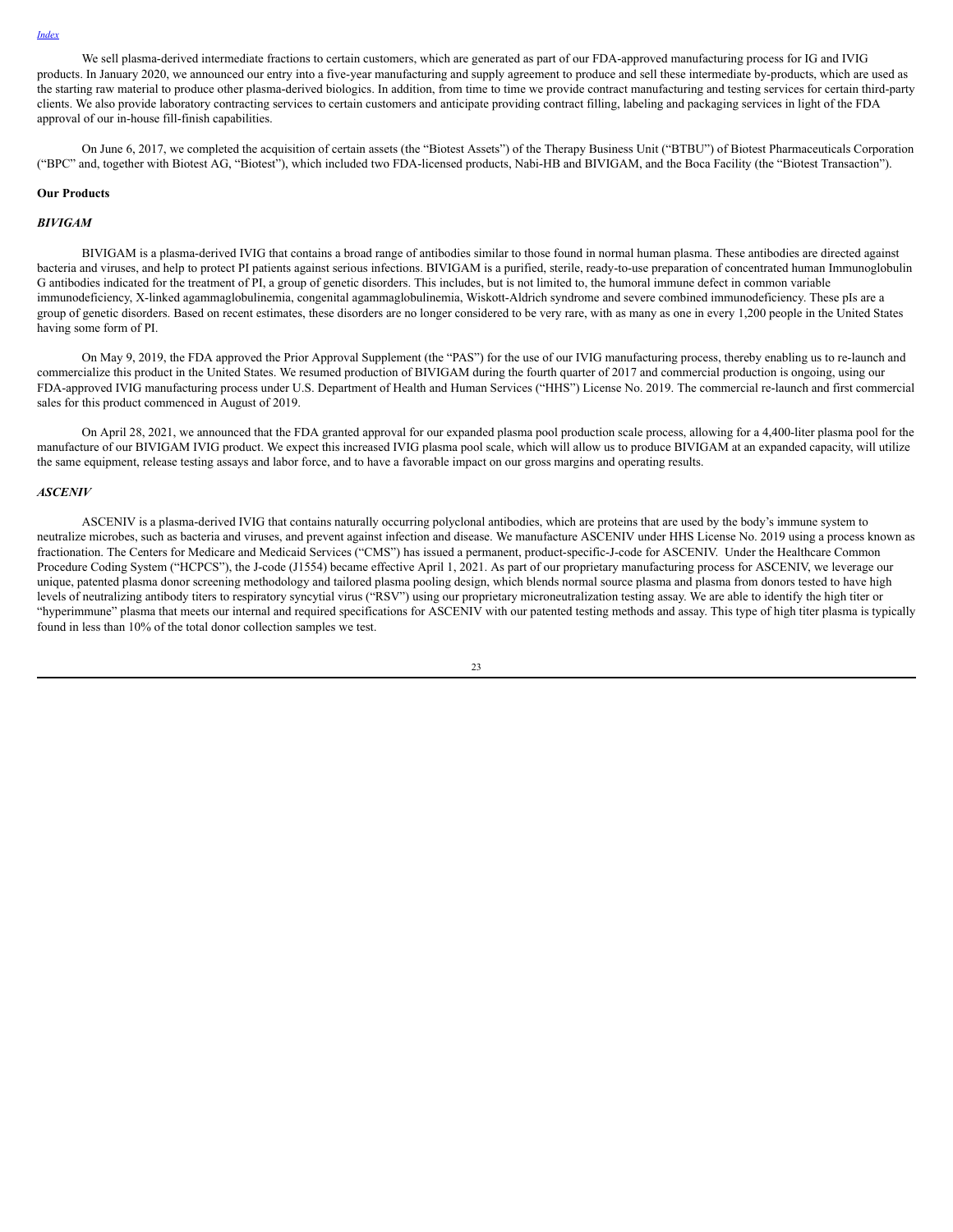ASCENIV is approved for the treatment of Primary Immune Deficiency Disorder ("PIDD"), a class of inherited genetic disorders that causes a deficient or absent immune system in adults and adolescents (12 to 17 years of age). Our pivotal Phase 3 clinical trial in 59 PIDD patients met the primary endpoint of no Serious Bacterial Infections reported during 12 months of treatment. Secondary efficacy endpoints further demonstrated the benefits of ASCENIV in the low incidence of infection, therapeutic antibiotic use, days missed from work/school/daycare and unscheduled medical visits and hospitalizations. We believe this clinical data together with the FDA approval for the treatment of PIDD better positions ADMA to further evaluate ASCENIV in immune-compromised patients infected with or at-risk for RSV infection or potentially other respiratory viral pathogens. Due to the COVID-19 pandemic, our plans have been delayed. In the future however, we plan to work with the FDA and the immunology and infectious disease community to design an appropriate clinical trial to evaluate the use of ASCENIV in this patient population. Commercial sales of ASCENIV commenced in October of 2019.

#### *Nabi-HB*

Nabi-HB is a hyperimmune globulin that is rich in antibodies to the Hepatitis B virus. Nabi-HB is a purified human polyclonal antibody product collected from plasma donors who have been previously vaccinated with a Hepatitis B vaccine. Nabi-HB is indicated for the treatment of acute exposure to blood containing HbsAg, prenatal exposure of infants born to HbsAg-positive mothers, sexual exposure to HbsAg-positive persons and household exposure to persons with acute Hepatitis B virus infection in specific, listed settings. Hepatitis B is a potentially life-threatening liver infection caused by the Hepatitis B virus. It is a major global health problem. It can cause chronic infection and puts people at high risk of death from cirrhosis and liver cancer. Nabi-HB has a well-documented record of long-term safety and effectiveness since its initial market introduction. The FDA approved Nabi-HB on March 24, 1999. Production of Nabi-HB at the Boca Facility has continued under our leadership since the third quarter of 2017. In early 2018, we received authorization from the FDA for the release of our first commercial batch of Nabi-HB for commercial distribution in the U.S. and we continue to manufacture Nabi-HB under HHS License No. 2019.

# **POTENTIAL IMPACT OF COVID-19**

We continue to monitor the ongoing developments related to the COVID-19 pandemic, including the emergence of the Delta, Omicron and BA.2 variants and other resistant strains of the coronavirus, and its impacts to our commercial and manufacturing operations and plasma collection facilities, including collections of source plasma, procurement of raw materials and packaging materials, a portion of which are sourced internationally, and the testing of finished drug product that is required prior to its availability for commercial sale. A substantial portion of such testing has historically been performed by contract laboratories outside the United States.

Due to a combination of previous state and local "shelter-in-place" orders, as well as government stimulus packages, persisting social distancing measures and varying roll-outs of vaccinations by state, we had experienced lower than normal donor collections at our FDA approved plasma collection centers. We were also subject to delays in shipments of source plasma from our contracted third-party suppliers, as well as delays in deliveries for personal protective equipment, reagents and other non-plasma raw materials and supplies used in the manufacture and distribution of our products. In addition, we are subject to supply chain delays as a result of certain of our suppliers diverting significant resources towards the rapid development and distribution of COVID-19 vaccines and, as a result, we have elected to carry more raw materials inventory than we have in the past. The COVID-19 pandemic has also impacted, to a certain degree, our customer engagement initiatives, whereby ADMA's sales and medical affairs field personnel have faced difficulties communicating directly with physicians and other healthcare professionals, as well as the cancellation or postponement of a number of key scientific and medical meetings, further limiting our ability to communicate with potential customers. We have implemented a comprehensive suite of virtual engagement initiatives; however, clinician engagement has been reduced due to rapidly evolving COVID-19 priorities at U.S. medical centers.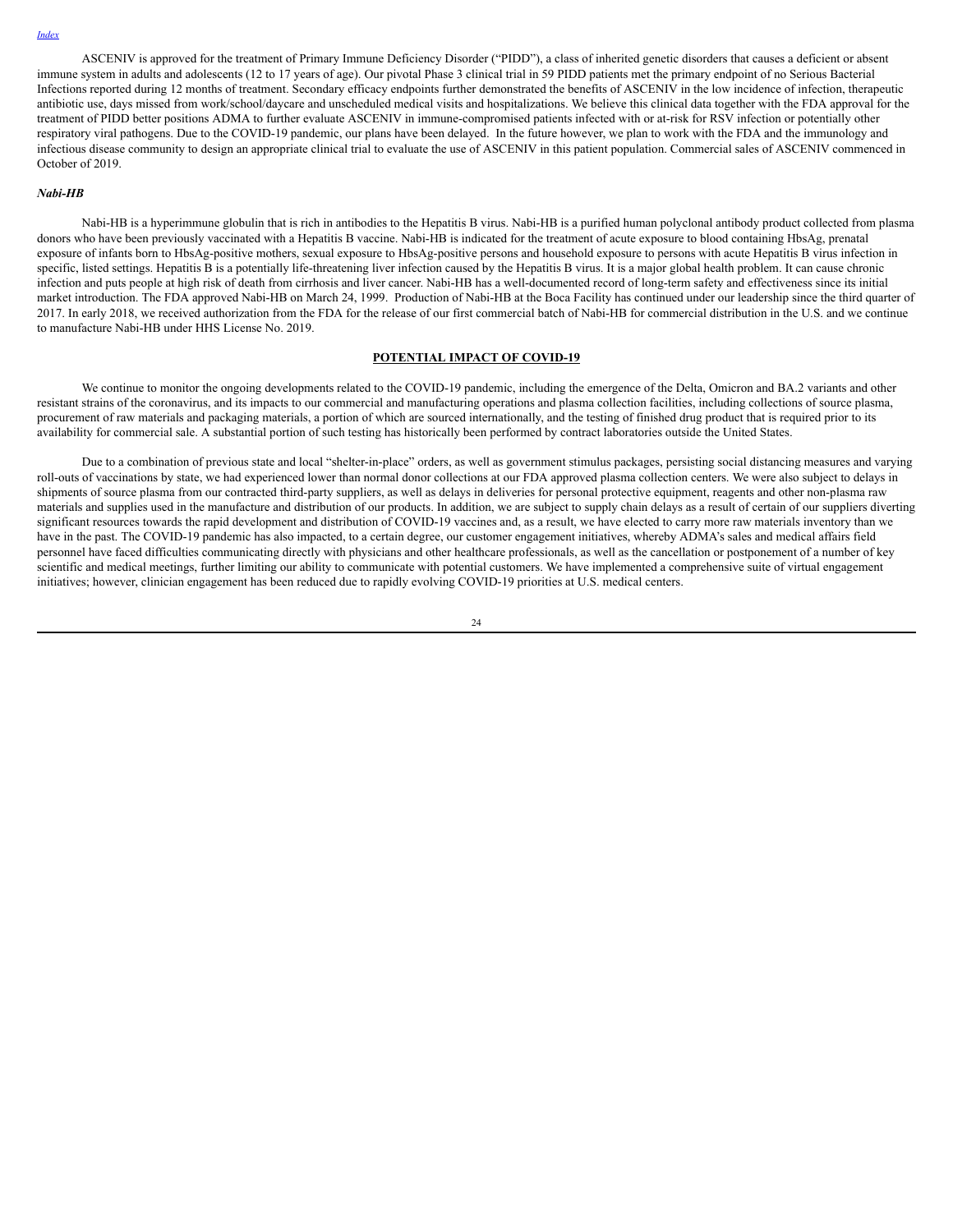The pandemic could also impact our ability to interact with the FDA or other regulatory authorities and may result in delays in the conduct of inspections or review of pending applications or submissions. Although we received several FDA approvals and two FDA inspections of the Boca Facility were completed during the year ended December 31, 2021, no assurances can be provided as to the timing for completion of any other regulatory submissions or applications that may be impacted by restrictions related to COVID-19.

During the three months ended March 31, 2022 and 2021, our revenue attributable to international customers was approximately 6% and 15%, respectively, of our total revenues. As we seek to grow this aspect of our business, we may also be subject to the impacts of the COVID-19 pandemic in locations outside the United States.

Notwithstanding the foregoing, the COVID-19 pandemic to date has not had a material impact on our financial condition or results of operations, and we do not believe that our production operations at the Boca Facility, our contract fill/finishers or our plasma collection facilities have been significantly impacted by the COVID-19 pandemic. As a result, we do not anticipate and have not experienced any material impairments with respect to any of our long-lived assets, including our property and equipment, goodwill or intangible assets.

Although the COVID-19 pandemic has not, to date, materially adversely impacted our capital and financial resources, because we are unable to determine the ultimate severity or duration of the pandemic or its long-term effects on, among other things, the global, national or local economies, the capital and credit markets or our workforce, customers or suppliers, at this time we are unable to predict whether COVID-19, or any known or future variant or government order, will have a material adverse impact on our business, financial condition, liquidity and results of operations.

#### **RESULTS OF OPERATIONS**

# **Critical Accounting Policies and Estimates**

This Management's Discussion and Analysis of Financial Condition and Results of Operations is based on our consolidated financial statements, which have been prepared in accordance with Accounting Principles Generally Accepted in the United States of America ("U.S. GAAP"). The preparation of these condensed consolidated financial statements requires us to make estimates and assumptions that affect the reported amounts of assets, liabilities, revenues and expenses. On an ongoing basis, we evaluate these estimates and assumptions, including those described below. We base our estimates on our historical experience and on various other assumptions that we believe to be reasonable under the circumstances. These estimates and assumptions form the basis for making judgments about the carrying values of assets and liabilities that are not readily apparent from other sources. Actual results and experiences may differ materially from these estimates. Significant estimates include rebates and certain other deductions from gross revenues, impairment of long-lived assets, assumptions used in projecting future liquidity and capital requirements, assumptions used in the fair value of awards granted under our equity incentive plans and warrants issued in connection with the issuance of notes payable and the valuation allowance for our deferred tax assets.

Some of the estimates and assumptions we have to make under U.S. GAAP require difficult, subjective and/or complex judgments about matters that are inherently uncertain and, as a result, actual results could differ from those estimates. Due to the estimation processes involved, the following summary of accounting estimates and their application are considered to be critical to understanding our business operations, financial condition and results of operations. For a description of our significant accounting policies, see Note 2 to the Consolidated Financial Statements included in the 2021 10-K. Estimates and assumptions used in projecting future liquidity and capital requirements are described in Note 1 to the condensed Consolidated Financial Statements appearing elsewhere in this Quarterly Report on Form 10-Q.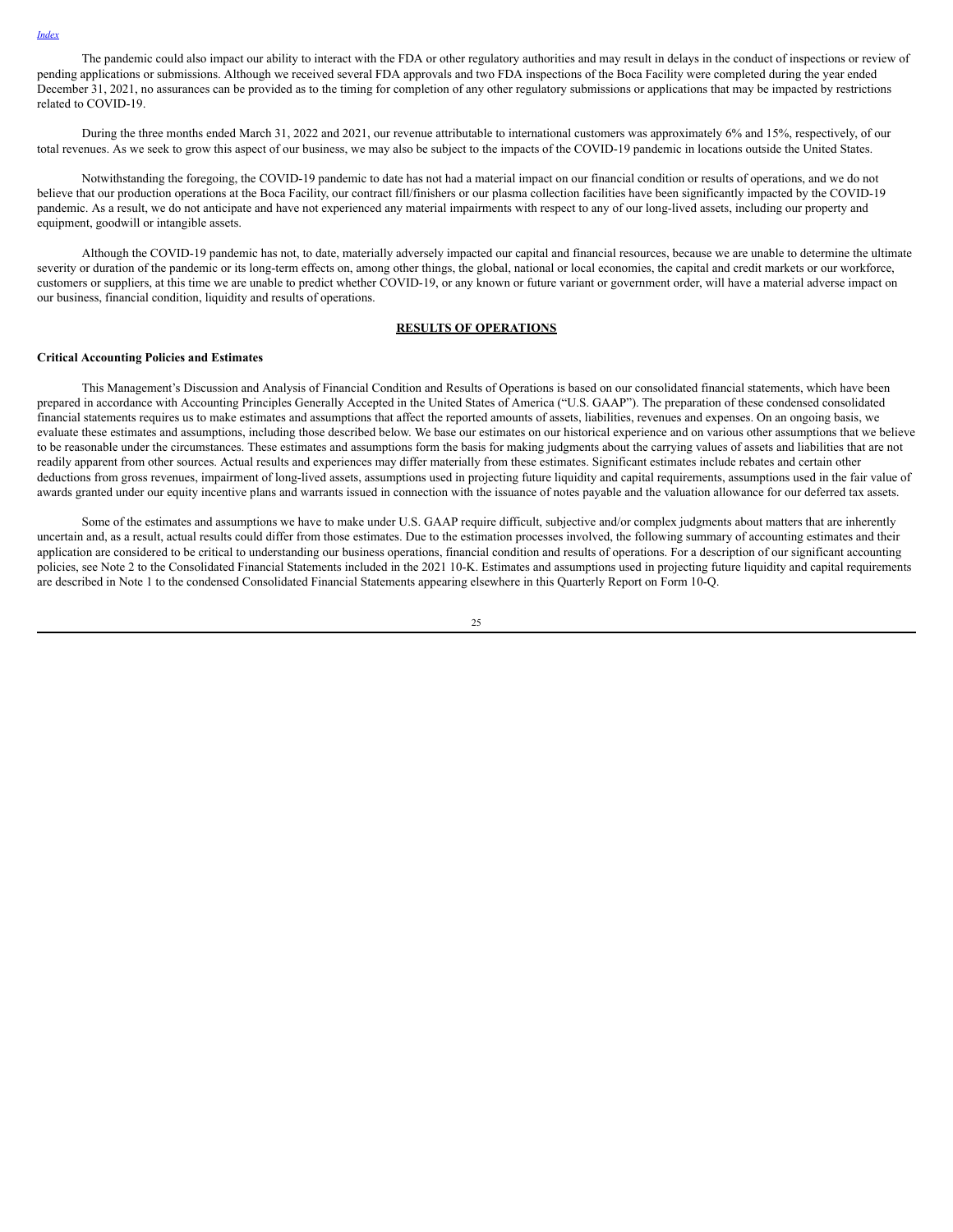#### *Revenues*

Our gross product revenues are subject to a variety of deductions, which are estimated and recorded in the same period that the revenues are recognized. These deductions primarily consist of rebates, distribution fees, chargebacks and sales allowances. These deductions represent estimates of the related obligations, some of which are contractual in nature and do not require extensive judgment to be exercised by management, while other estimates require complex or subjective matters of knowledge and judgment when estimating the impact of these revenue deductions on net revenues for a reporting period.

Historically, adjustments to these estimates to reflect actual results or updated expectations have not been material to our overall business. However, two of our primary immunoglobulin products, ASCENIV and BIVIGAM, were only approved for commercial sale by the FDA in 2019, and as such our historical experience with rebates with respect to these products is limited. If any of our ratios, factors, assessments, experiences or judgments are not indicative or accurate estimates of our future experience, our results could be materially affected. Estimates that are most at risk for material adjustment are those associated with U.S. Medicaid rebates because of the extensive time delay between the recording of the accrual and its ultimate settlement, an interval that can generally take up to several years or more. While our results of operations to date have not required any material adjustment due to this risk, the lag time between when this obligation is initially recorded and ultimately settled could potentially materially impact our revenues and our results of operations in the future.

#### *Stock-Based Compensation and Valuation of Warrants*

All equity-based payments, including grants of stock options and restricted stock units ("RSUs") are recognized at their estimated fair value at the date of grant, and compensation expense is recognized on a straight-line basis over the grantee's requisite vesting period. For the purpose of valuing stock options granted to our employees, directors and officers, we use the Black-Scholes option pricing model. The Black-Scholes option valuation model was developed for use in estimating the fair value of publicly traded options, which have no vesting restrictions and are fully transferable. The Company's employee stock options have characteristics significantly different from those of traded options, and changes in the underlying Black-Scholes assumptions can materially affect the fair value estimate. To determine the risk-free interest rate, we utilize the U.S. Treasury yield curve in effect at the time of the grant with a term consistent with the expected term of our awards. The expected term of the options granted is in accordance with SEC Staff Accounting Bulletins 107 and 110 and is based on the average between vesting terms and contractual terms. The expected dividend yield reflects our current and expected future policy for dividends on our Common Stock. The expected stock price volatility for our stock options was calculated by examining the historical volatility of our Common Stock since our Common Stock became publicly traded in the fourth quarter of 2013. We will continue to analyze the expected stock price volatility and expected term assumptions and will adjust our Black-Scholes option pricing assumptions as appropriate. Any changes in the foregoing Black-Scholes assumptions, or if we were to elect to utilize an alternative method for valuing stock options granted to employees, directors and officers, could potentially impact our stock-based compensation expense and our results of operations.

We also use the Black-Scholes option valuation model for the purpose of estimating the fair value of warrants we issue from time to time in connection with the issuance of notes payable. Changes in our Black-Scholes assumptions, or if we were to utilize an alternative method for valuing warrants issued to our lenders, could impact our interest expense and results of operations.

#### *Impairment of Long-Lived Assets*

We assess the recoverability of our long-lived assets, which include property and equipment and definite-lived intangible assets, whenever significant events or changes in circumstances indicate impairment may have occurred. If indicators of impairment exist, projected future undiscounted cash flows associated with the asset are compared to its carrying amount to determine whether the asset's carrying value is recoverable. Any resulting impairment is recorded as a reduction in the carrying value of the related asset in excess of fair value and a charge to operating results. For the three months ended March 31, 2022 and 2021, we determined that there was no impairment of our long-lived assets. Examples of events or circumstances that may be indicative of impairment that would require the use of significant judgment by management include: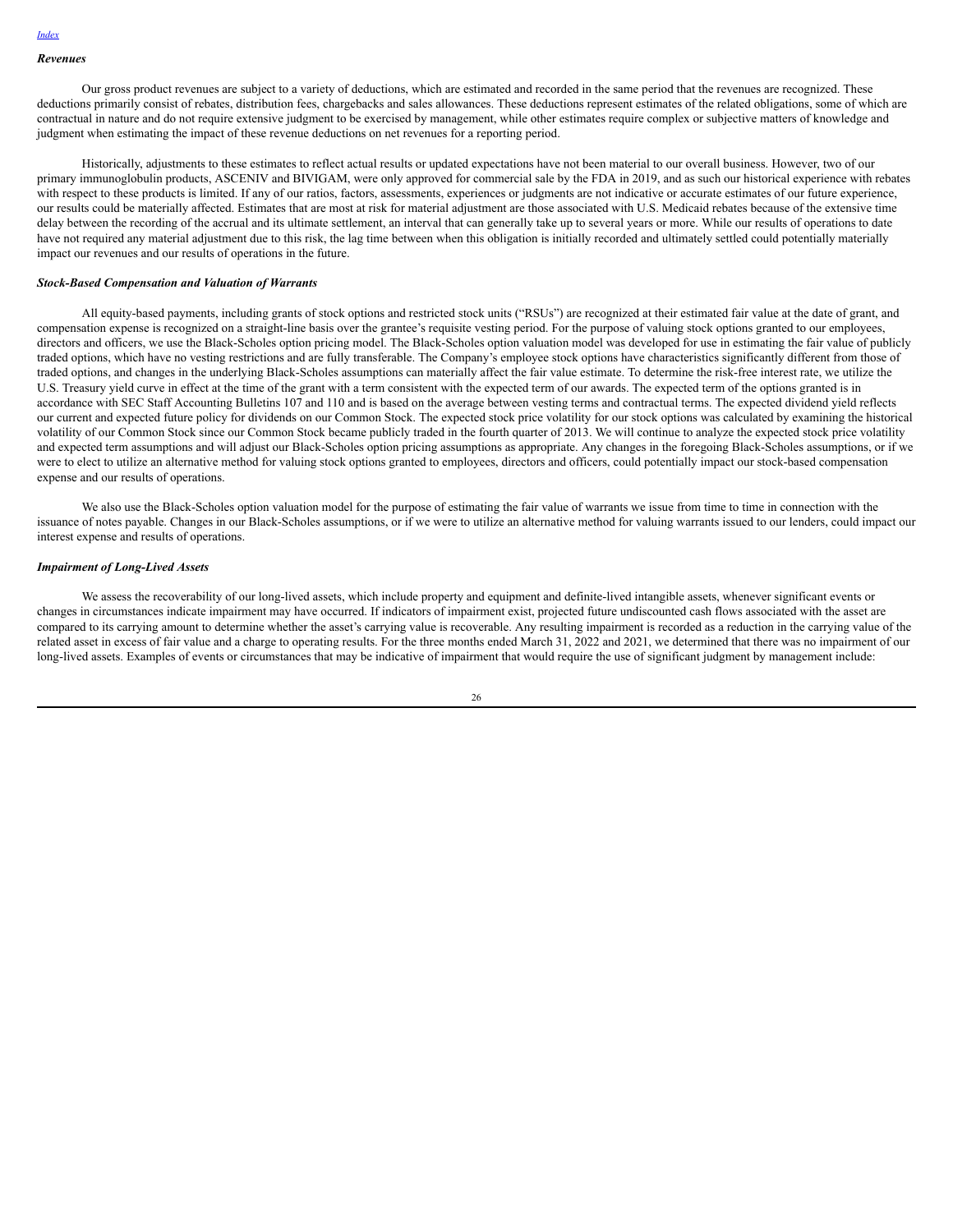#### *[Index](#page-1-0)*

- A significant adverse change in legal factors or in the business climate that could affect the value of the asset.
- Significant and continued cash flow losses.
- A significant adverse change in the extent or manner in which an asset is used, such as a restriction imposed by the FDA or other regulatory authorities that could affect our ability to manufacture our products using a particular asset.
- An expectation of losses or reduced profits associated with an asset. This could result, for example, from the introduction of a competitor's product that impacts projected revenue growth, or a change in the acceptance of a product by patients, physicians and payers that results in an inability to sustain projected product revenues.

Goodwill is not amortized but is assessed for impairment on an annual basis or more frequently if impairment indicators exist. The testing of goodwill for impairment requires us to determine whether or not the fair value of the reporting unit associated with the goodwill is less than its carrying amount, including goodwill and other intangible assets. An impairment charge is recorded to the extent the reporting unit's carrying value exceeds its fair value, with the impairment loss recognized not to exceed the total amount of goodwill allocated to that reporting unit. In order to determine the fair value of the reporting unit, we utilize the fair value of the Company as a whole, as determined by its market capitalization. Determination of the fair value and carrying value of each reporting unit, relative to the fair value of the Company, requires management to employ certain estimates, assumptions and judgment, which we believe are reasonable. However, any changes to these estimates and assumptions could impact our determination of whether or not our goodwill is impaired. We did not recognize any impairment charges related to goodwill for the three months ended March 31, 2022 and 2021.

#### *Deferred Tax Assets*

We maintain a full valuation allowance against all of our net deferred tax assets, and as a result have recorded no income tax benefit in the accompanying consolidated financial statements. This valuation allowance reflects our assessment of whether it is more likely than not that we will generate sufficient taxable income in the future to be able to utilize our deferred tax assets. In determining whether a valuation allowance is warranted, we evaluate factors such as prior earnings history, expected future earnings, carryback and carryforward periods and tax strategies. We consider all positive and negative evidence to estimate if sufficient future taxable income will be generated to realize our deferred tax assets. We consider cumulative losses in recent years to be a significant type of negative evidence. Based on our history of losses, at this time we have not included future projected taxable income as a source of income to recognize our deferred tax assets.

#### **Three Months Ended March 31, 2022 Compared to Three Months Ended March 31, 2021**

The following table presents a summary of the changes in our results of operations for the three months ended March 31, 2022, our first fiscal quarter, compared to the three months ended March 31, 2021:

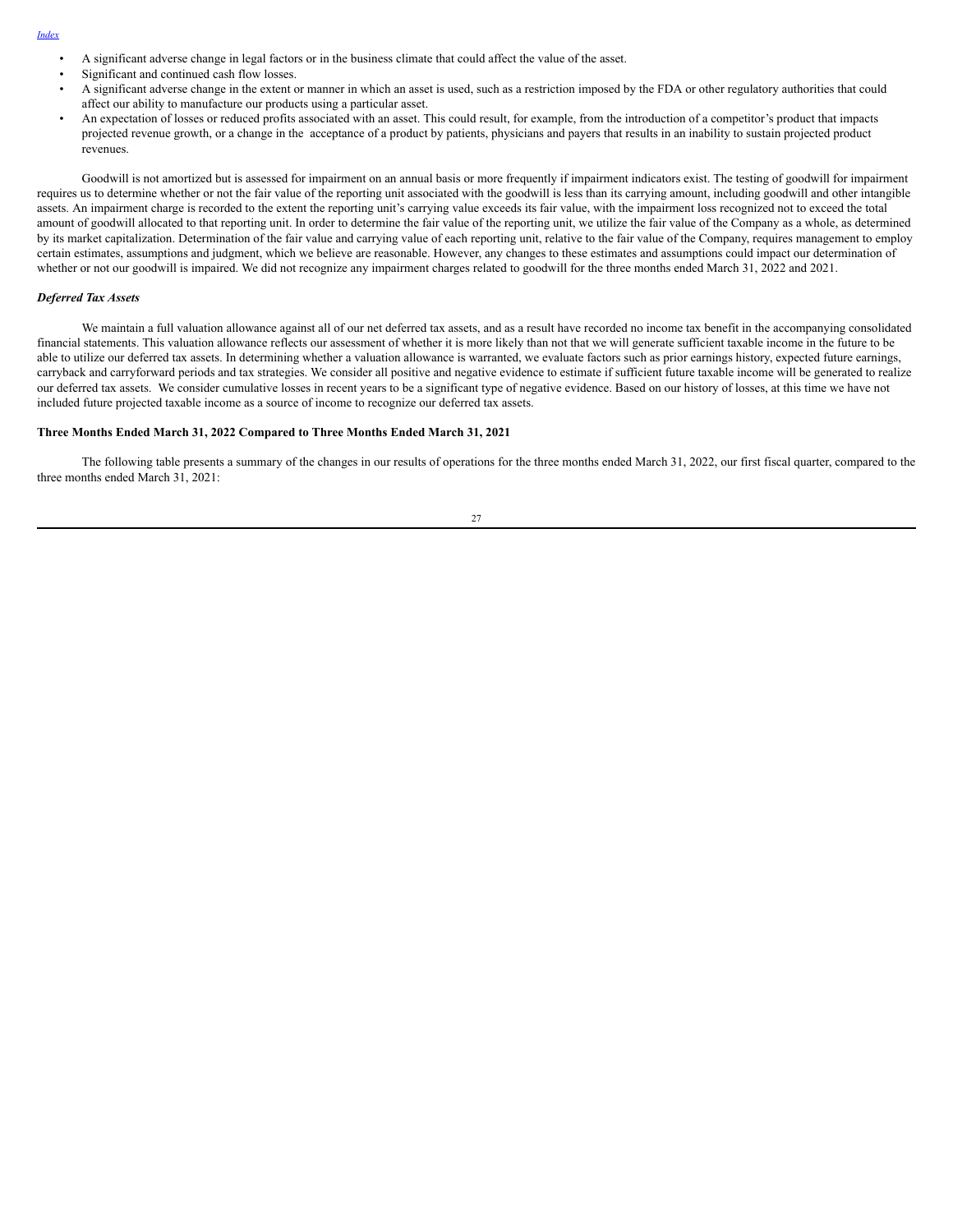|                                              | Three Months Ended March 31, |    |                |                        |             |  |
|----------------------------------------------|------------------------------|----|----------------|------------------------|-------------|--|
|                                              | 2022<br>2021                 |    |                | Increase<br>(Decrease) |             |  |
| Revenues                                     | 29.103.093                   | S. | 16.048.618     |                        | 13,054,475  |  |
| Cost of product revenue                      | 25,441,046                   |    | 17,770,122     |                        | 7,670,924   |  |
| Gross profit (loss)                          | 3.662.047                    |    | (1,721,504)    |                        | 5,383,551   |  |
| Research and development expenses            | 624,111                      |    | 987,649        |                        | (363, 538)  |  |
| Plasma center operating expenses             | 3,974,589                    |    | 2,242,343      |                        | 1,732,246   |  |
| Amortization of intangibles                  | 178.838                      |    | 178.838        |                        |             |  |
| Selling, general and administrative expenses | 13,699,575                   |    | 10,033,915     |                        | 3,665,660   |  |
| Loss from operations                         | (14,815,066)                 |    | (15, 164, 249) |                        | 349,183     |  |
| Interest expense                             | (3,389,038)                  |    | (3,195,750)    |                        | (193, 288)  |  |
| Loss on extinguishment of debt               | (6,669,941)                  |    |                |                        | (6,669,941) |  |
| Other expense, net                           | (133, 812)                   |    | (19, 942)      |                        | (113,870)   |  |
| Net loss                                     | (25,007,857)                 |    | (18, 379, 941) |                        | (6,627,916) |  |

#### *Revenues*

We recorded total revenues of \$29.1 million during the three months ended March 31, 2022, as compared to \$16.0 million during the three months ended March 31, 2021, an increase of \$13.1 million, or approximately 81%. The increase is due to increased sales of immunoglobulin products generated by our Boca Facility manufacturing operations in 2022, primarily ASCENIV and BIVIGAM, of \$12.3 million, as we continue to expand our customer base for BIVIGAM and experience increased physician, payer and patient acceptance of ASCENIV. We also benefitted from an increased sales of normal source plasma through ADMA BioCenters of \$0.7 million.

### *Cost of Product Revenue and Gross Profit*

Cost of product revenue was \$25.4 million for the three months ended March 31, 2022, as compared to \$17.8 million for the three months ended March 31, 2021. This increase is primarily attributable to increased product revenue costs related to the sale of our immunoglobulin products of \$5.2 million and increased product revenue costs related to our ADMA BioCenters business segment in the amount of \$0.9 million. The increase also reflects additional costs related to the otherwise routine shutdown of the Boca Facility for a portion of the first quarter of 2022, which we elected to extend in order to complete certain projects that had been forecasted for completion later in fiscal 2022.

For the three months ended March 31, 2022, we had gross profit of \$3.7 million, as compared to a gross loss of \$1.7 million for the same period of a year ago. This gross profit improvement of \$5.4 million was primarily due to a more favorable mix of our higher margin products, notably ASCENIV, as well as the benefits we have begun to realize from our expanded plasma pool production scale process, allowing for a 4,400-liter plasma pool for the manufacture of our BIVIGAM IVIG product, as compared to a 2,200-liter plasma pool we were utilizing with BIVIGAM prior to receiving FDA approval in 2021 for the expanded production scale.

#### *Research and Development Expenses*

R&D expenses totaled \$0.6 million for the three months ended March 31, 2022, as compared to \$1.0 million for the three months ended March 31, 2021. The decrease is primarily due to reduced compensation costs, including stock-based compensation, associated with R&D activities due to the resignation of our former Chief Medical and Scientific Officer in the second quarter of 2021.

# *Plasma Center Operating Expenses*

During the first quarter of 2022, we had six plasma collection centers in operation, excluding our seventh plasma collection center that opened on March 29, 2022, as compared to three plasma collection centers in operation during the first quarter of 2021. As a result, plasma center operating expenses increased by \$1.7 million in the first quarter of 2022 as compared to the same period of a year ago. The increase is mainly comprised of higher donor fees in the amount \$2.1 million, employee compensation and benefits of \$1.3 million, softgoods and supplies of \$0.7 million, donor testing expenses of \$0.4 million, depreciation expense of \$0.2 million, advertising expenses of \$0.1 million and rent of \$0.1 million, partially offset by increased donor collections which had the impact of reducing our operating expenses by \$3.4 million, as such expenses were charged to inventory for future manufacturing or sales. As we continue our planned expansion with the goal of having ten plasma collection centers licensed by the FDA by the end of 2023, we expect our plasma center operating expenses to continue to increase.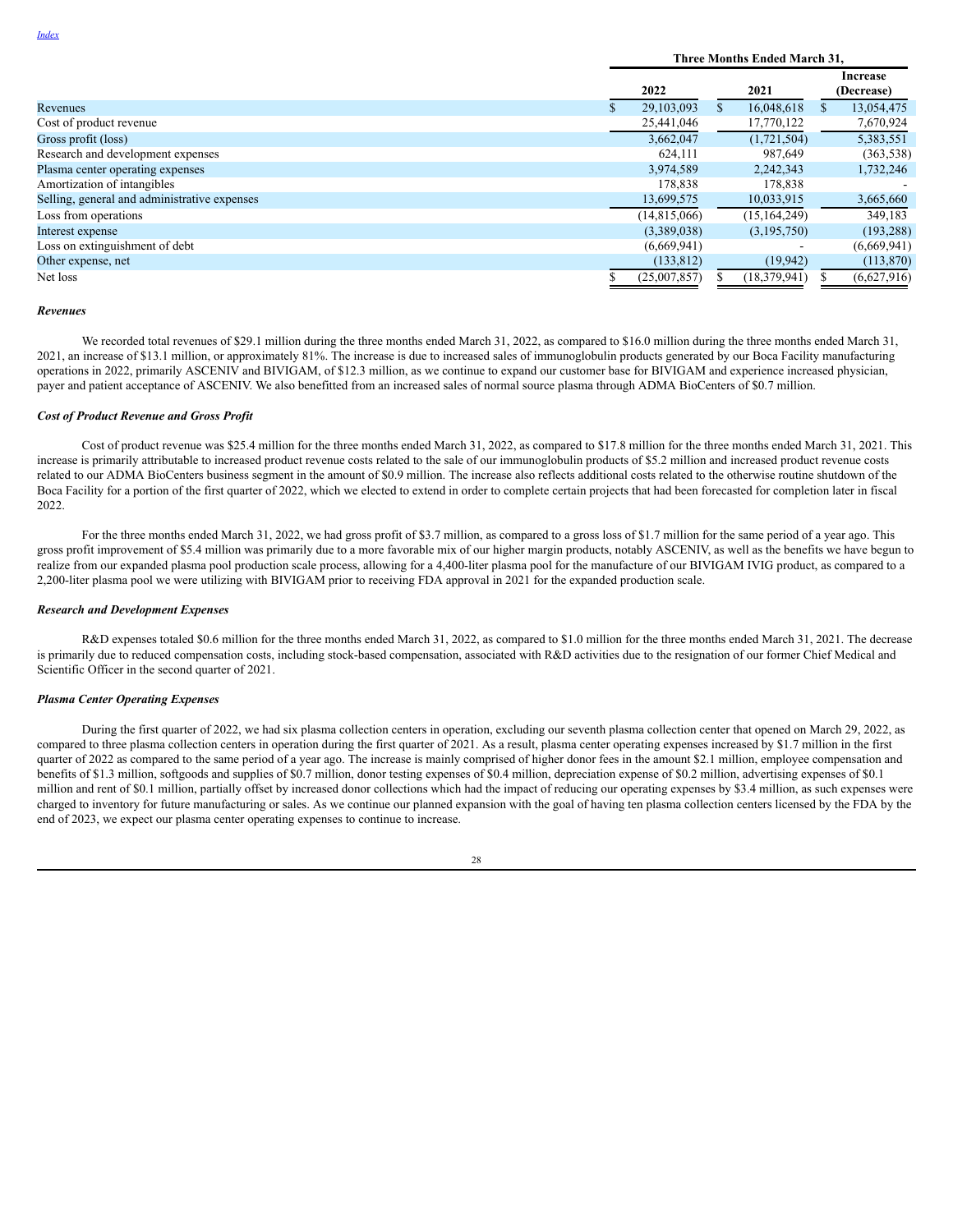#### *[Index](#page-1-0)*

# *Amortization of Intangibles*

Amortization expense pertains to the amortization of intangible assets acquired in the Biotest Transaction and was \$0.2 million for the three months ended March 31, 2022 and 2021.

#### *Selling, General and Administrative Expenses*

Selling, general and administrative ("SG&A") expenses were \$13.7 million for the three months ended March 31, 2022, an increase of \$3.7 million from the three months ended March 31, 2021. The increase reflects \$1.3 million of professional fees incurred in connection with our strategic alternatives process in 2022 with no comparable amount in 2021. In addition, we had an increase in employee compensation and related expenses, including travel, relocating and recruiting, in the amount of \$2.4 million due to increased headcount associated with the overall size and scope of the organization and the stepped-up commercialization efforts for BIVIGAM and ASCENIV, increased insurance expense of \$0.3 million and increased software maintenance fees of \$0.2 million. These costs were partially offset by \$0.5 million of third-party market intelligence fees for a one-time project related to ASCENIV that concluded in the first quarter of 2021.

### *Loss from Operations*

Our operating loss was \$14.8 million for the first quarter of 2022, as compared to \$15.2 million for the first quarter of 2021. The \$0.4 million decrease in operating loss was mainly due to the improved gross profit of \$5.4 million and lower R&D expenses, largely offset by the increases in plasma center operating expenses and SG&A.

#### *Interest Expense*

The increase in interest expense of \$0.2 million for the three months ended March 31, 2022 as compared to the same period of a year ago was mainly due to higher amortization of debt discount related to our new senior credit facility. (see "Liquidity and Capital Resources").

#### *Loss on Extinguishment of Debt*

On March 23, 2022, we refinanced our senior credit facility (see "Liquidity and Capital Resources"). In connection with this transaction, we incurred a loss on the extinguishment of debt in the amount of \$6.7 million as a result of the redemption premium we paid to retire our previously existing credit facility in the amount of \$2.0 million, and the write-off of unamortized debt discount of \$4.7 million related to that facility.

#### *Net Loss*

Our net loss was \$25.0 million for the three months ended March 31, 2022, as compared to \$18.4 million for the three months ended March 31, 2021. The \$6.6 million increase in net loss was primarily due to the loss on extinguishment of debt in 2022 of \$6.7 million, with no comparable amount in 2021.

### **LIQUIDITY AND CAPITAL RESOURCES**

At March 31, 2022, we had working capital of \$208.2 million, primarily consisting of \$139.1 million of inventory, cash and cash equivalents of \$69.5 million and accounts receivable of \$25.6 million, partially offset by accounts payable and accrued expenses of \$30.8 million, as compared to working capital of \$178.4 million, primarily consisting of \$124.7 million of inventory, cash and cash equivalents of \$51.1 million and accounts receivable of \$28.6 million, partially offset by \$29.6 million of accounts payable and accrued expenses, as of December 31, 2021. We have incurred an accumulated deficit of \$437.1 million since inception, had negative cash flows from operations of \$26.0 million and \$33.2 million for the three months ended March 31, 2022 and 2021, respectively, and had negative cash flows from operations of \$112.4 million and \$102.0 million for the years ended December 31, 2021 and 2020, respectively. We have funded our operations over the past few years primarily from the sale of our equity and debt securities. Our material cash requirements are primarily comprised of:

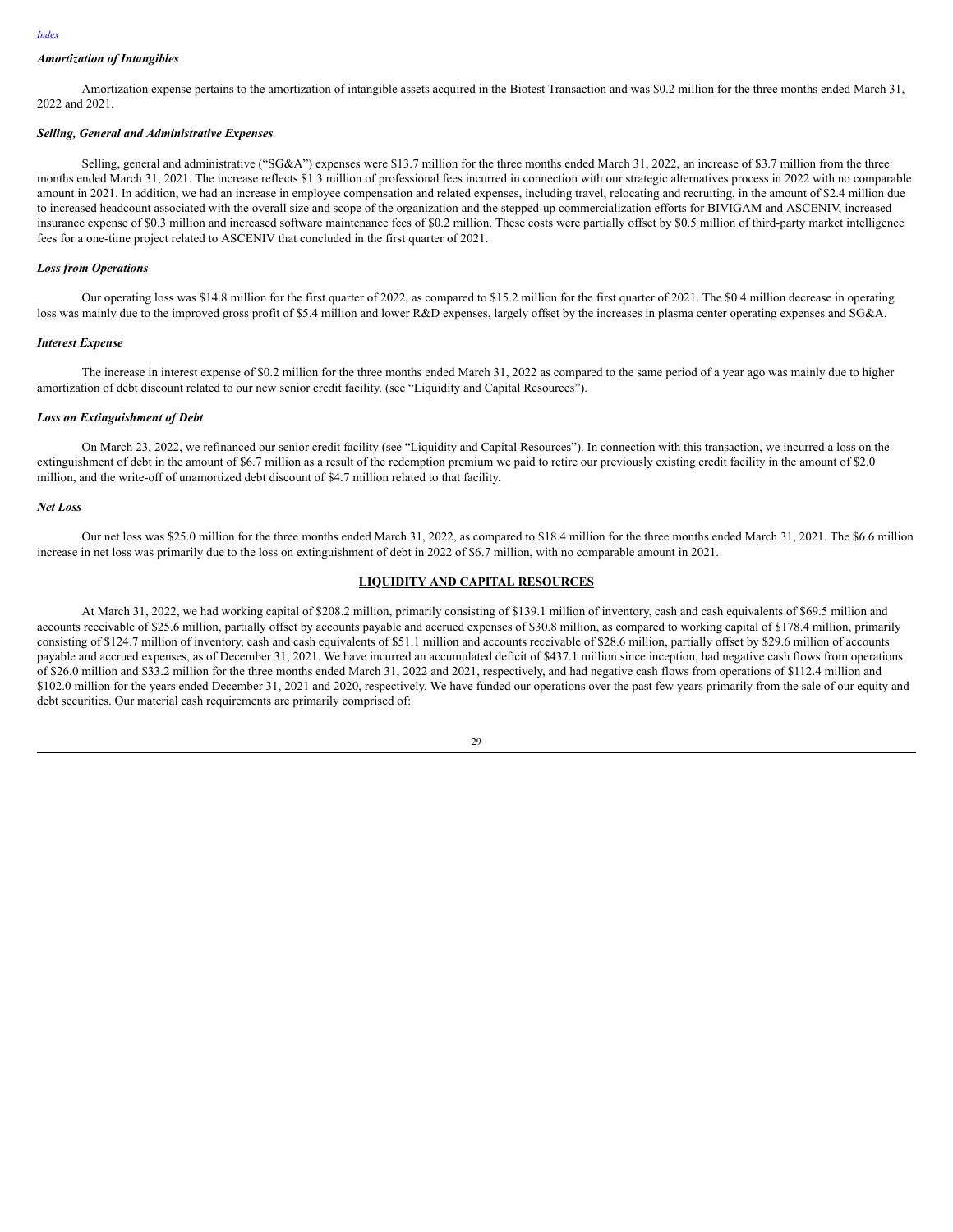- *[Index](#page-1-0)*
- The procurement of raw material plasma and other raw materials necessary to maintain and scale up our manufacturing operations;
- Employee compensation and benefits;
- Capital expenditures for the building of additional plasma collection facilities and for equipment upgrades and capacity expansion at the Boca Facility;
- Plasma donor fees and plasma center supplies;
- Interest on our debt;
- Marketing programs and continued commercialization efforts;
- Boca Facility maintenance, repairs and supplies; and
- Conducting required post-marketing clinical trials for our FDA-approved products.

In addition, our end-to-end production cycle from procurement of raw materials to commercial release of finished product can take between seven and 12 months or potentially longer, requiring substantial investments in raw material plasma and other manufacturing materials.

We expect that we will not be able to generate a sufficient amount of product revenue to achieve profitability until the beginning of 2024. We currently anticipate, based upon our projected revenue and expenditures, that our current cash, cash equivalents and accounts receivable, including the proceeds received and expected to be received from the refinancing of our senior credit facility as discussed below, along with the remaining amounts available under the distribution agreement for the sale of our common stock also discussed below, will be sufficient to fund our operations, as currently conducted, into the first quarter of 2024, at which time we believe we will begin to generate positive cash flow from operations. This time frame may change based several factors, including the success of our commercial efforts with respect to the sale of our products and the acceptability of our immune globulin products by physicians, patients or payers, and whether or not the assumptions underlying our projected revenues and expenses are correct. If we are unable to raise additional capital if needed, including due to widespread liquidity constraints or significant market instability that could result from the COVID-19 pandemic, inflationary pressures or other factors beyond our control, we may have to delay, curtail or eliminate some of our commercialization efforts or product development activities. We are also continuing to evaluate a variety of strategic alternatives through our ongoing engagement with Morgan Stanley as a financial advisor.

On March 23, 2022, (the "Hayfin Closing Date") we and all of our subsidiaries entered into a Credit and Guaranty Agreement (the "Hayfin Credit Agreement") with Hayfin Services LLP ("Hayfin"). The Hayfin Credit Agreement provides for a senior secured term loan facility in a principal amount of up to \$175.0 million (the "Hayfin Credit Facility"), composed of (i) a term loan made on the Hayfin Closing Date in the principal amount of \$150.0 million (the "Hayfin Closing Date Loan"), and (ii) a delayed draw term loan in the principal amount of \$25.0 million (the "Hayfin Delayed Draw Loan" and, together with the Hayfin Closing Date Loan, the "Hayfin Loans"). The obligation of the lenders to make the Hayfin Delayed Draw Loan expires on March 22, 2023, and is subject to the satisfaction of certain conditions, including, but not limited to, our meeting certain 12-month revenue targets as set forth in the Hayfin Credit Agreement. The Hayfin Credit Facility has a maturity date of March 23, 2027 (the "Hayfin Maturity Date"), subject to acceleration pursuant to the Hayfin Credit Agreement, including upon an Event of Default (as defined in the Hayfin Credit Agreement).

On the Hayfin Closing Date, we used \$100.0 million of the Hayfin Closing Date Loan to terminate and pay in full all of the outstanding obligations under our previous senior credit facility with Perceptive (see Note 7 to the Consolidated Financial Statements). We also used \$2.0 million of the Hayfin Closing Date Loan proceeds to pay a redemption premium to Perceptive and used approximately \$0.6 million of the Hayfin Closing Date Loan proceeds to pay certain fees and expenses incurred in connection with this transaction. In addition, a \$1.8 million upfront fee payable to Hayfin was paid "in kind" and was added to the outstanding principal balance in accordance with the terms of the Hayfin Credit Agreement. The remainder of the proceeds received or to be received from the Hayfin Loans will be used for working capital and other general corporate purposes.

Borrowings under the Hayfin Credit Agreement bear interest at our election, at either (a) a base rate (equal to the highest of (i) the rate of interest per annum last quoted by The Wall Street Journal as the "Prime Rate" in the United States, (ii) the federal funds rate in effect on such day plus 0.50% and (iii) the adjusted Term SOFR for a one-month tenor in effect on such day plus 1.00%), plus an applicable margin of 8.50% or (b) adjusted Term SOFR for either a one-month or three-month tenor, as elected by us, and subject to a floor of 1.25%, plus an applicable margin of 9.5% (the "Applicable Margin"); provided, however, that upon, and during the continuance of, an Event of Default, the Applicable Margin shall increase by an additional 3% per annum. We will also pay "in kind" a portion of the interest on the Hayfin Loans for each monthly or quarterly interest period in an amount equal to 2.5% per annum. Such interest paid "in kind" will reduce our quarterly cash interest obligation by approximately \$1.0 million and will be added to the principal amount of the outstanding debt under the Hayfin Credit Facility. On the Hayfin Closing Date, our interest rate was 10.75%. On the last day of each calendar month or quarter during the term of the Hayfin Credit Facility, we are required to pay accrued interest to Hayfin of approximately \$1.1 million per month or \$3.2 million per quarter, after giving effect to the "in kind" interest of 2.5% per annum, but without giving effect to the Hayfin Delayed Draw Loan.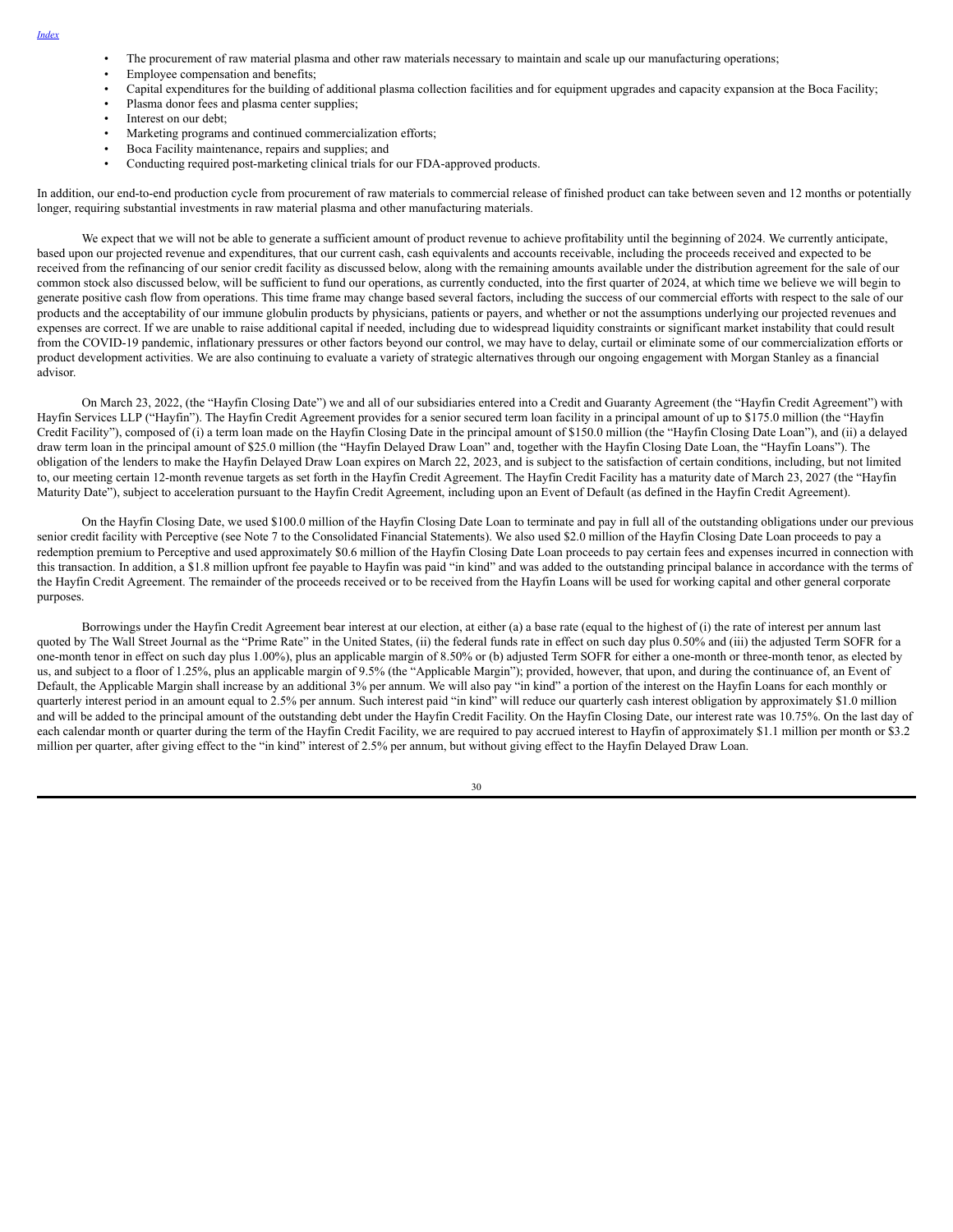On the Hayfin Maturity Date, we will pay Hayfin the entire outstanding principal amount underlying the Hayfin Loans and any accrued and unpaid interest thereon, as well as an exit fee of 1.0% of the outstanding principal amount being paid. Prior to the Hayfin Maturity Date, there are no scheduled principal payments on the Hayfin Loans. We may prepay outstanding principal on the Hayfin Loans at any time and from time to time upon five business days' prior written notice, subject to the payment to Hayfin of, (A) any accrued but unpaid interest on the prepaid principal amount plus (B) an early prepayment fee in the amount equal to (i) 7.0% of the prepaid principal amount, if prepaid on or prior to the first anniversary of the Hayfin Closing Date, (ii) 3.0% of the prepaid principal amount, if prepaid after the first anniversary of the Hayfin Closing Date and on or prior to the second anniversary of the Hayfin Closing Date, or (iii) 1.0% of the prepaid principal amount, if prepaid after the second anniversary of the Hayfin Closing Date and on or prior to the third anniversary of the Hayfin Closing Date. In addition, for any prepayments of principal, we are required to pay an exit fee of 1.0% of the amount of principal being paid.

All of our obligations under the Hayfin Credit Agreement are secured by a first-priority lien and security interest in substantially all of our tangible and intangible assets, including intellectual property and all of the equity interests in our subsidiaries. The Hayfin Credit Agreement contains certain representations and warranties, affirmative covenants, negative covenants and conditions that are customarily required for similar financings. The negative covenants restrict or limit our ability and the ability of our subsidiaries to, among other things and subject to certain exceptions contained in the Hayfin Credit Agreement, incur new indebtedness; create liens on assets; engage in certain fundamental corporate changes, such as mergers or acquisitions, or changes to our or our subsidiaries' business activities; make certain Investments or Restricted Payments (each as defined in the Hayfin Credit Agreement); change our fiscal year; pay dividends; repay other certain indebtedness; engage in certain affiliate transactions; or enter into, amend or terminate any other agreements that have the impact of restricting our ability to make loan repayments under the Hayfin Credit Agreement. In addition, we are required (i) at all times prior to the Maturity Date to maintain a minimum cash balance of \$6.0 million; and (ii) as of the last day of each fiscal quarter commencing with the fiscal quarter ending June 30, 2022, report IVIG product and related revenues for the trailing 12-month period that exceed the amounts set forth in the Hayfin Credit Agreement, which range from \$75.0 million for the fiscal quarter ending June 30, 2022 to \$250.0 million for the fiscal quarter ending December 31, 2026 and each fiscal quarter thereafter.

On October 25, 2021, we completed an underwritten public offering whereby we issued 57.5 million shares of our common stock and received gross proceeds of \$57.5 million. Net proceeds, after underwriting discounts and expenses associated with the offering, were approximately \$53.8 million, and are being used (i) to advance the commercial sales of our FDA approved products through the procurement of raw materials for the manufacturing of BIVIGAM and ASCENIV; (ii) to expand our plasma collection facility network; (iii) to scale up the manufacturing capacity of the Boca Facility and make continuous improvements in order to adhere to cGMP compliance; (iv) to explore business development opportunities; and (v) for general corporate purposes and other capital expenditures.

On September 3, 2021, we entered into a distribution agreement with Raymond James & Associates, Inc., as agent ("Agent"), pursuant to which we may offer and sell, from time to time, at our option, through or to the Agent, up to an aggregate of \$50 million of shares of our common stock (the "Distribution Agreement"). We currently intend to use any net proceeds from the sale of our common stock under the Distribution Agreement for general corporate purposes, including procurement of source plasma and other raw materials, supply chain initiatives and production expenditures, funding expansion of plasma collection centers, working capital, capital expenditures, expansion and resources for commercialization activities, and other potential research and development and business opportunities. We currently have approximately \$42.8 million of shares available to sell under the Distribution Agreement.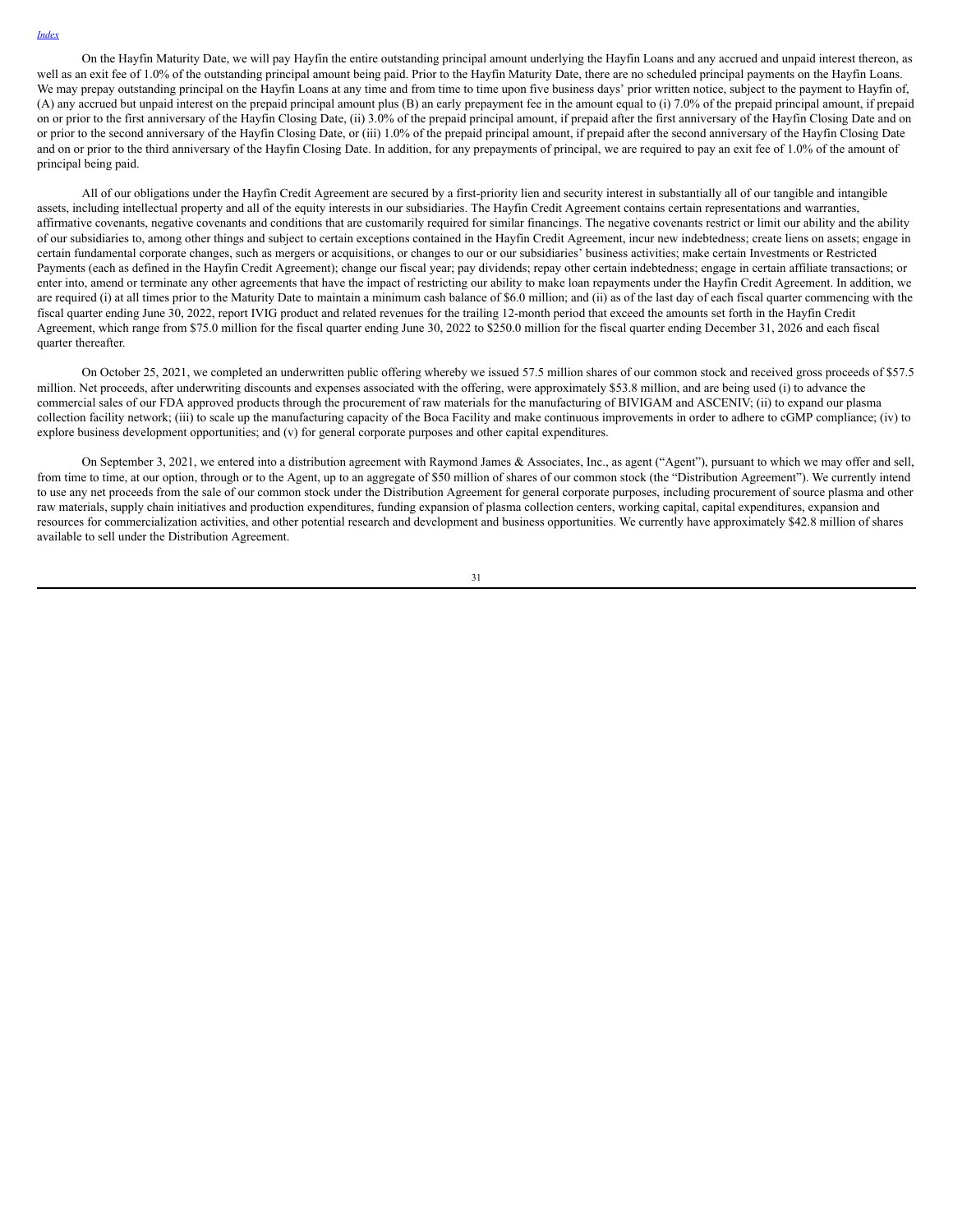**Cash Flows**

The following table sets forth a summary of our cash flows for the periods indicated:

|                                               | Three Months Ended March 31. |              |  |              |
|-----------------------------------------------|------------------------------|--------------|--|--------------|
|                                               |                              | 2022         |  | 2021         |
| Net cash used in operating activities         |                              | (26,013,413) |  | (33,229,126) |
| Net cash used in investing activities         |                              | (2,842,085)  |  | (2,571,161)  |
| Net cash provided by financing activities     |                              | 47, 271, 326 |  | 41,844,844   |
| Net change in cash and cash equivalents       |                              | 18,415,828   |  | 6,044,557    |
|                                               |                              |              |  |              |
| Cash and cash equivalents - beginning of year |                              | 51.089.118   |  | 55,921,152   |
| Cash and cash equivalents - end of period     |                              | 69.504.946   |  | 61,965,709   |

#### *Net Cash Used in Operating Activities*

Cash used in operations for the three months ended March 31, 2022 was \$26.0 million, a decrease of \$7.2 million from the same period of a year ago, mainly due to reductions in accounts receivable and prepaid expenses and other current assets. The following table illustrates the primary components of our cash flows from operations:

|                                                      | <b>Three Months Ended March 31.</b> |  |                |  |
|------------------------------------------------------|-------------------------------------|--|----------------|--|
|                                                      | 2022                                |  | 2021           |  |
| Net loss                                             | (25,007,857)                        |  | (18, 379, 941) |  |
| Non-cash expenses, gains and losses                  | 10,452,680                          |  | 2,419,892      |  |
| Changes in accounts receivable                       | 2,947,233                           |  | (2,124,740)    |  |
| Changes in inventories                               | (14, 422, 219)                      |  | (12,610,601)   |  |
| Changes in prepaid expenses and other current assets | (1,180,056)                         |  | (2,756,142)    |  |
| Changes in accounts payable and accrued expenses     | (89, 802)                           |  | 236,101        |  |
| Other                                                | 1,286,608                           |  | (13,695)       |  |
| Cash used in operations                              | (26,013,413)                        |  | (33, 229, 126) |  |

### *Net Cash Used in Investing Activities*

Net cash used in investing activities for the three months ended March 31, 2022 and 2021 was \$2.8 million and \$2.6 million, respectively, consisting of capital expenditures for the construction and buildout of new plasma collection centers and related equipment and capital expenditures at the Boca Facility. We expect our total capital expenditures will be between \$8.0 million and \$12.0 million for the remainder of fiscal 2022, mainly for continued plasma collection center expansion.

## *Net Cash Provided by Financing Activities*

Cash provided by financing activities of \$47.3 million for the three months ended March 31, 2022 and primarily consisted of proceeds received from the Hayfin Credit Facility, net of payments to retire our previously existing credit facility with Perceptive. Cash provided by financing activities of \$41.8 million for the three months ended March 31, 2021 was mainly comprised of net proceeds received from the issuance of our common stock (see Note 8 to the Consolidated Financial Statements).

#### **Effect of Inflation**

Although inflation or changing prices did not have a significant impact on our revenues or net loss for the year ended December 31, 2020 or the three months ended March 31, 2021, inflation did impact a number of facets of our business during the year ended December 31, 2021 and the first three months of 2022 at both of our business segments. We experienced price increases for, among other items, certain raw materials, consumable supplies, services for repairs and maintenance of our facilities, shipping and freight charges and labor costs. We expect this trend to continue at least into the second half of 2022, which could have a significant impact on our future results of operations. In addition, some of our plasma purchase agreements provide for annual price increases that are tied to various consumer price indices, which have resulted in higher than historical price increases and has resulted in and is expected to continue to result in higher source plasma costs in 2022 and future periods.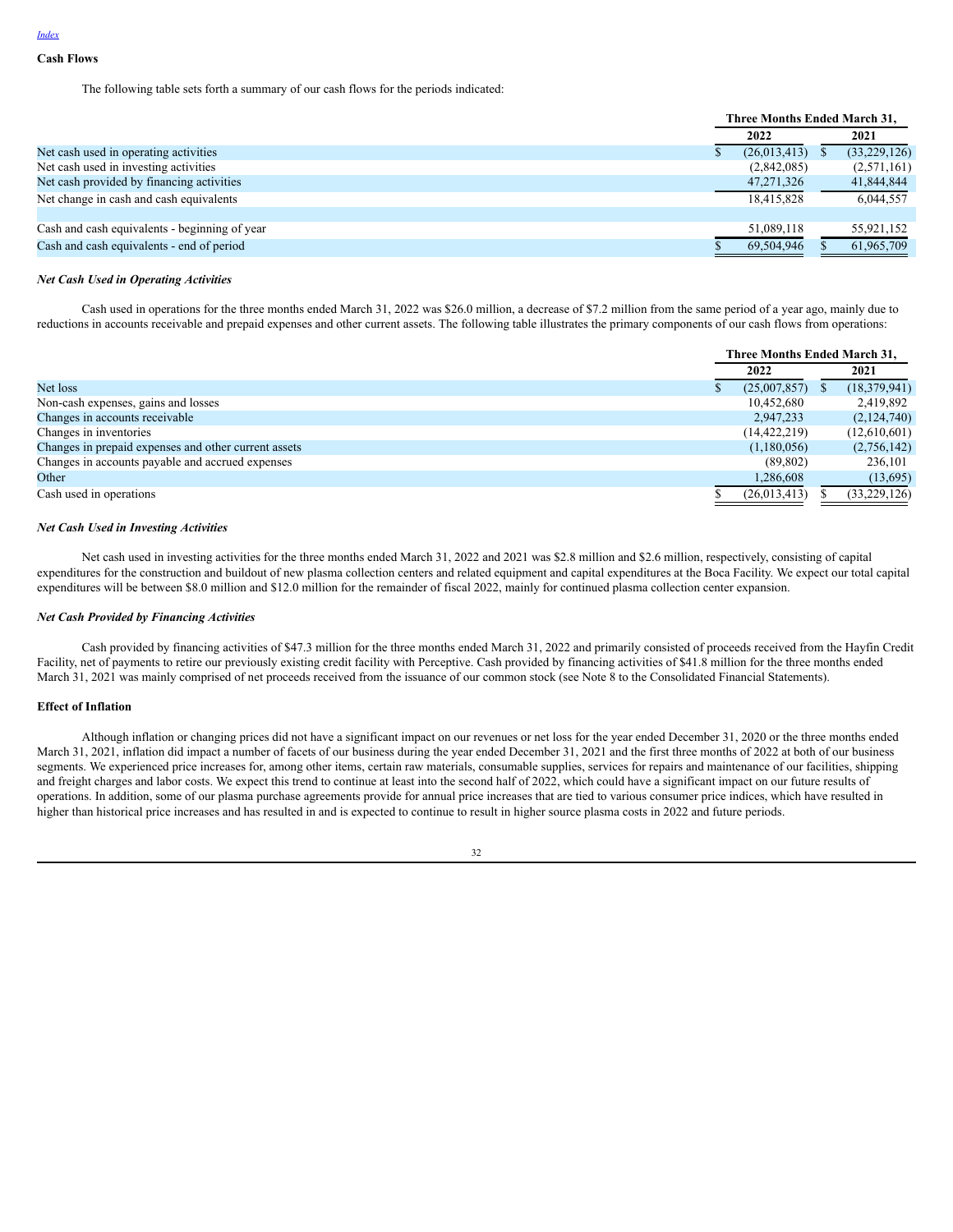## **Off-Balance Sheet Arrangements**

None.

#### **Item 3. Quantitative and Qualitative Disclosures About Market Risk.**

Not applicable.

#### **Item 4. Controls and Procedures.**

#### **Evaluation of Disclosure Controls and Procedures**

We designed our disclosure controls and procedures, as such term is defined in Rules 13a-15(e) and 15d-15(e) under the Securities Exchange Act of 1934, as amended, (the "Exchange Act"), to provide reasonable assurance that information required to be disclosed by us in reports we file or submit under the Exchange Act is (i) recorded, processed, summarized and reported within the time periods specified in the U.S. Securities and Exchange Commission's (the "SEC") rules and forms, and (ii) accumulated and communicated to our management, including our principal executive officer and principal financial officer, as appropriate to allow timely decisions regarding required disclosures.

Under the supervision of and with the participation of our management, including our principal executive officer and principal financial officer, we conducted an evaluation of our disclosure controls and procedures as of March 31, 2022. Based on this evaluation, our principal executive officer and our principal financial officer concluded that our disclosure controls and procedures as of March 31, 2022 were functioning effectively to provide reasonable assurance that the information required to be disclosed by us in reports filed under the Exchange Act is (i) recorded, processed, summarized and reported within the time periods specified in the SEC's rules and forms, and (ii) accumulated and communicated to our management, including our principal executive officer and principal financial officer, as appropriate to allow timely decisions regarding disclosures.

A control system, no matter how well designed and operated, cannot provide absolute assurance that the objectives of the control system are met, and no evaluation of controls can provide absolute assurance that all control issues and instances of fraud, if any, within a company have been detected. We do not expect that our disclosure controls and procedures or our internal control over financial reporting are able to prevent with certainty all errors and all fraud.

## **Changes in Internal Control Over Financial Reporting**

There have been no changes in our internal control over financial reporting during the quarter ended March 31, 2022 that have materially affected, or are reasonably likely to materially affect, our internal control over financial reporting.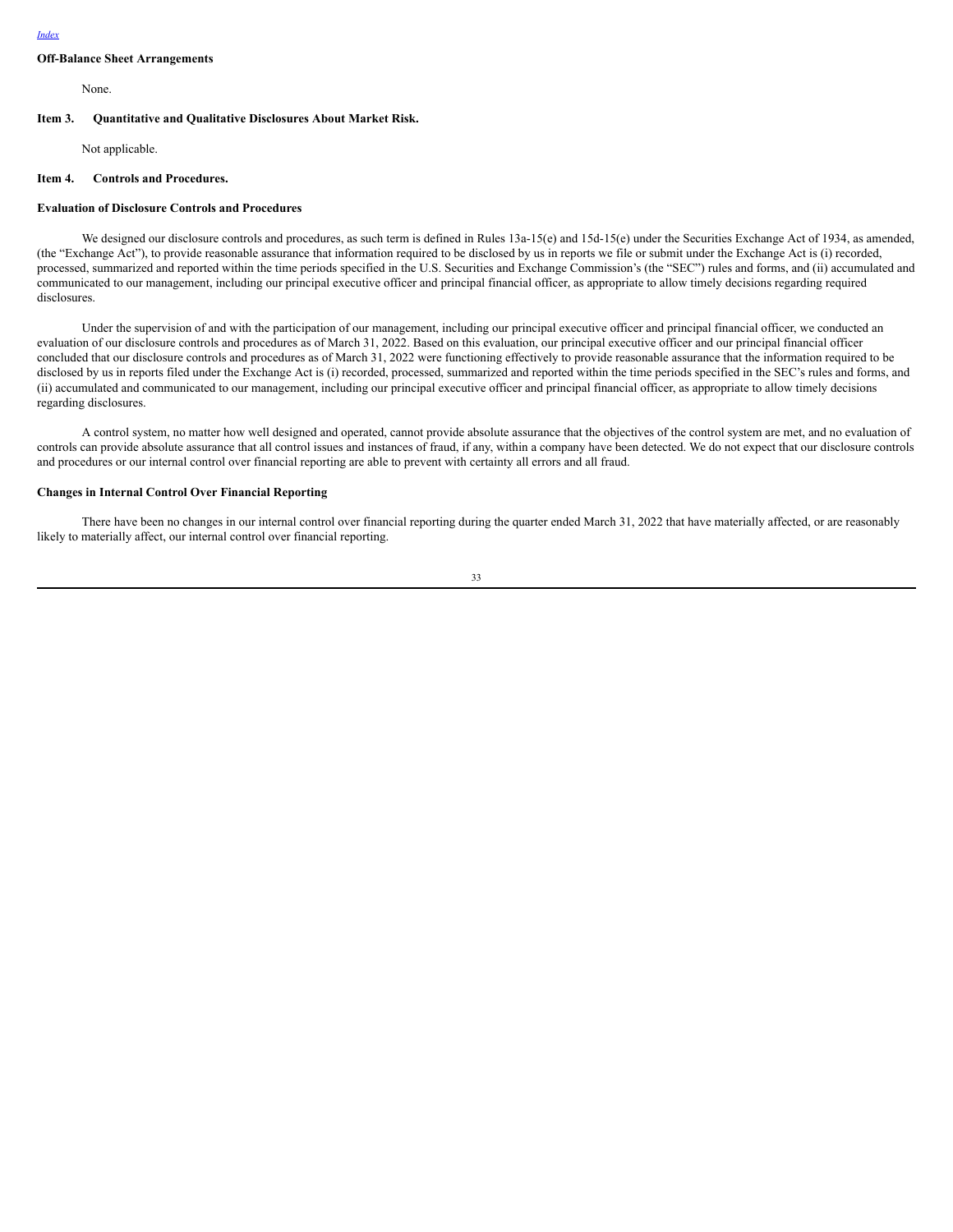#### **PART II**

### **OTHER INFORMATION**

#### **Item 1. Legal Proceedings.**

We may become subject to certain legal proceedings and claims arising in connection with the normal course of our business. In the opinion of management, there are currently no material pending legal proceedings that would have a material adverse effect on our consolidated financial position, results of operations or cash flows.

#### **Item 1A. Risk Factors**

### **Summary of Risk Factors**

Below is a summary of the principal factors that make an investment in our common stock speculative or risky. This summary does not address all of the risks that we face. Additional discussion of the risks summarized in this risk factor summary, and other risks that we face, can be found below under the heading "Risk Factors" and should be carefully considered, together with other information in this Form 10-K and our other filings with the SEC, before making an investment decision regarding our common stock.

- We have a history of losses and we may, in the future, need to raise additional capital to operate our business, which may not be available on favorable terms, if at all.
- We are currently not profitable and may never become profitable.
- The COVID-19 pandemic and efforts to reduce its spread has significantly affected worldwide economic conditions, and could have a material adverse impact on our business, liquidity, financial condition and results of operations, as well as a change to the overall market size and potential for our products.
- We contract with third parties for the filling, packaging, testing and labeling of the drug substance we manufacture. This reliance on third parties carries the risk that the services upon which we rely may not be performed in a timely manner or according to our specifications, which could delay the availability of our finished drug product and could adversely affect our commercialization efforts and our revenues.
- The estimates of market opportunity and forecasts of market and revenue growth included in our filings may prove to be inaccurate, and even if the markets in which we compete achieve the forecasted growth, our business could fail to grow at similar rates, if at all.
- Both of our business segments and our facilities are subject to periodic inspections by the FDA, which, depending on the outcome of such inspections, could result in certain FDA actions, including the issuance of observations, notices, citations or warning letters.
- Business interruptions could adversely affect our business.
- If we are unsuccessful in obtaining regulatory approval for any of our product candidates or if any of our product candidates do not provide positive results, we may be required to delay or abandon development of such product, which would have a material adverse impact on our business.
- Although we have received approval from the FDA to market ASCENIV as a treatment for PIDD, our ability to market or seek approval for ASCENIV for alternative indications could be limited and FDA could require clinical trials beyond what we may deem to be reasonable. Unless additional clinical trials are successfully conducted and the FDA approves a BLA or other required submission for review, we may not be authorized to market ASCENIV for any other indication.
- With the approval to market ASCENIV, BIVIGAM and Nabi-HB, there can be no assurance that we will be successful in further developing and expanding commercial operations or balancing our research and development activities with our commercialization activities.
- We depend on third-party researchers, developers and vendors to develop, manufacture, supply materials for or test our products and product candidates, and such parties are outside of our control.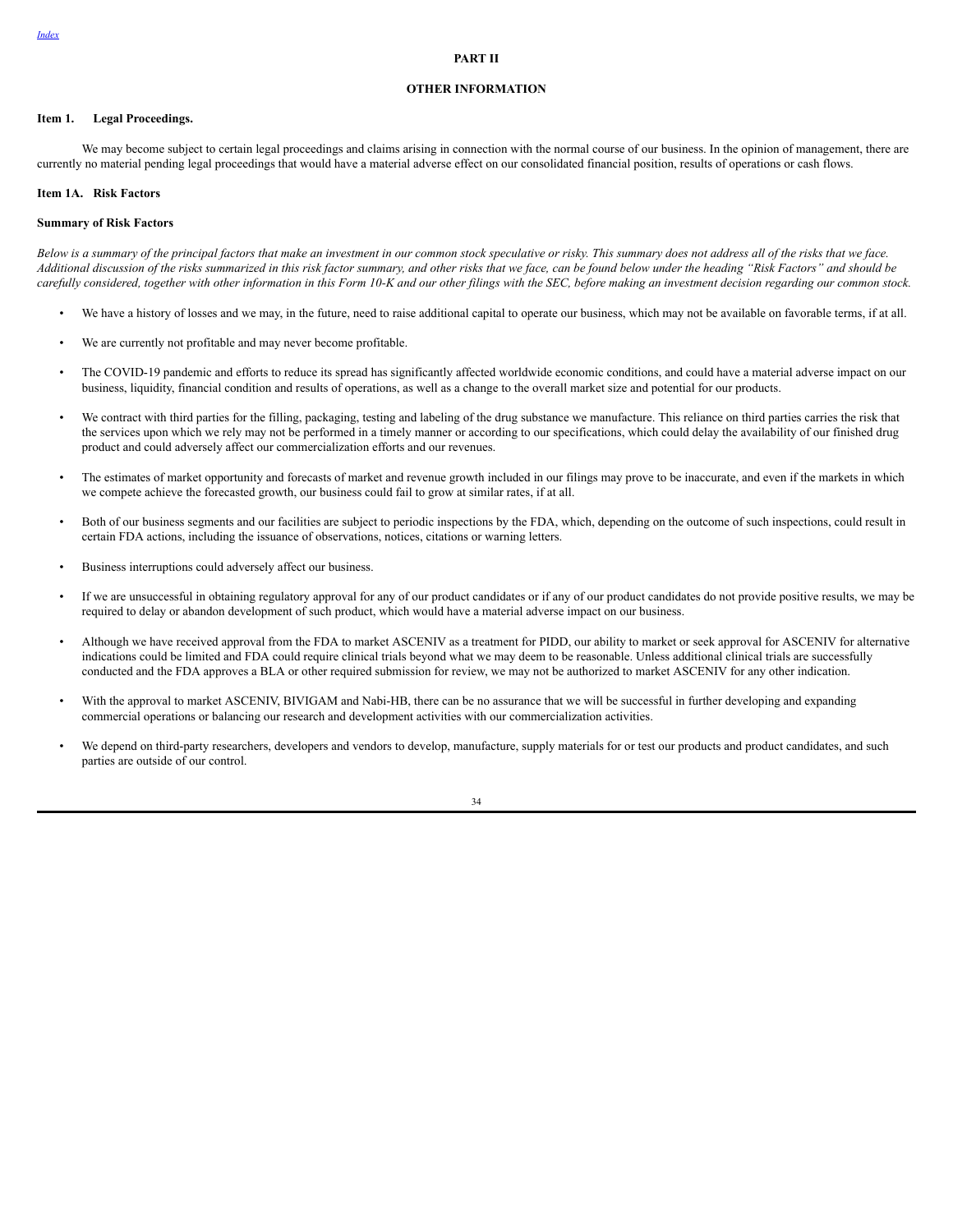- *[Index](#page-1-0)*
	- We may be unable to successfully expand our manufacturing processes to fulfill demand for our products or increase our production capabilities through the addition of new equipment, including if we do not obtain requisite approval from the FDA.
	- Our products, and any additional products for which we may obtain marketing approval in the future, could be subject to post-marketing restrictions or withdrawal from the market and we could be subject to substantial penalties if we fail to comply with regulatory requirements or if we experience unanticipated problems with our products following approval.
	- Historically, a few customers have accounted for a significant amount of our total revenue and accounts receivable and the loss of any of these customers could have a material adverse effect on our business, results of operations and financial condition.
	- Issues with product quality and compliance could have a material adverse effect upon our business, subject us to regulatory actions and cause a loss of customer confidence in us or our products.
	- If physicians, payers and patients do not accept and use our current products or our future product candidates, our ability to generate revenue from these products will be materially impaired.
	- Our long-term success may depend on our ability to supplement our existing product portfolio through new product development or the in-license or acquisition of other new products, product candidates and label expansion of existing products, and if our business development efforts are not successful, our ability to achieve profitability may be adversely impacted.
	- Our ADMA BioCenters operations collect information from donors in the U.S. that subjects us to consumer and health privacy laws, which could create enforcement and litigation exposure if we fail to meet their requirements.
	- Our senior credit facility with Hayfin Services LLP ("Hayfin") is subject to acceleration in specified circumstances, which may result in Hayfin taking possession and disposing of any collateral.
	- If we are unable to protect our patents, trade secrets or other proprietary rights, if our patents are challenged or if our provisional patent applications do not get approved, our competitiveness and business prospects may be materially damaged.
	- Cyberattacks and other security breaches could compromise our proprietary and confidential information, which could harm our business and reputation.
	- Our ability to continue to produce safe and effective products depends on the safety of our plasma supply, testing by third parties and the timing of receiving the testing results, and manufacturing processes against transmittable diseases.
	- We could become supply-constrained and our financial performance would suffer if we cannot obtain adequate quantities of FDA-approved source plasma with proper specifications or other necessary raw materials.
	- We require additional funding and may be unable to raise capital in the future, which would force us to delay, curtail or eliminate one or more of our research and development programs or potentially modify our ongoing operations, commercialization efforts and expansion plans, as well as impact the overall business plan for the organization.
	- The market price of our common stock may be volatile and may fluctuate in a way that is disproportionate to our operating performance.

## **Risk Factors**

Described below are various risks and uncertainties that may affect our business. These risks and uncertainties are not the only ones we face. You should recognize that other significant risks and uncertainties may arise in the future, which we cannot foresee at this time. Also, the risks that we now foresee might affect us to a greater or different degree than expected. Certain risks and uncertainties, including ones that we currently deem immaterial or that are similar to those faced by other companies in our industry or business in general, may also affect our business. If any of the risks described below actually occur, our business, financial condition or results of operations could be materially and adversely affected. You should carefully consider the following risk factors and the section entitled "Special Note Regarding Forward-Looking Statements" *before you decide to invest in our securities.*

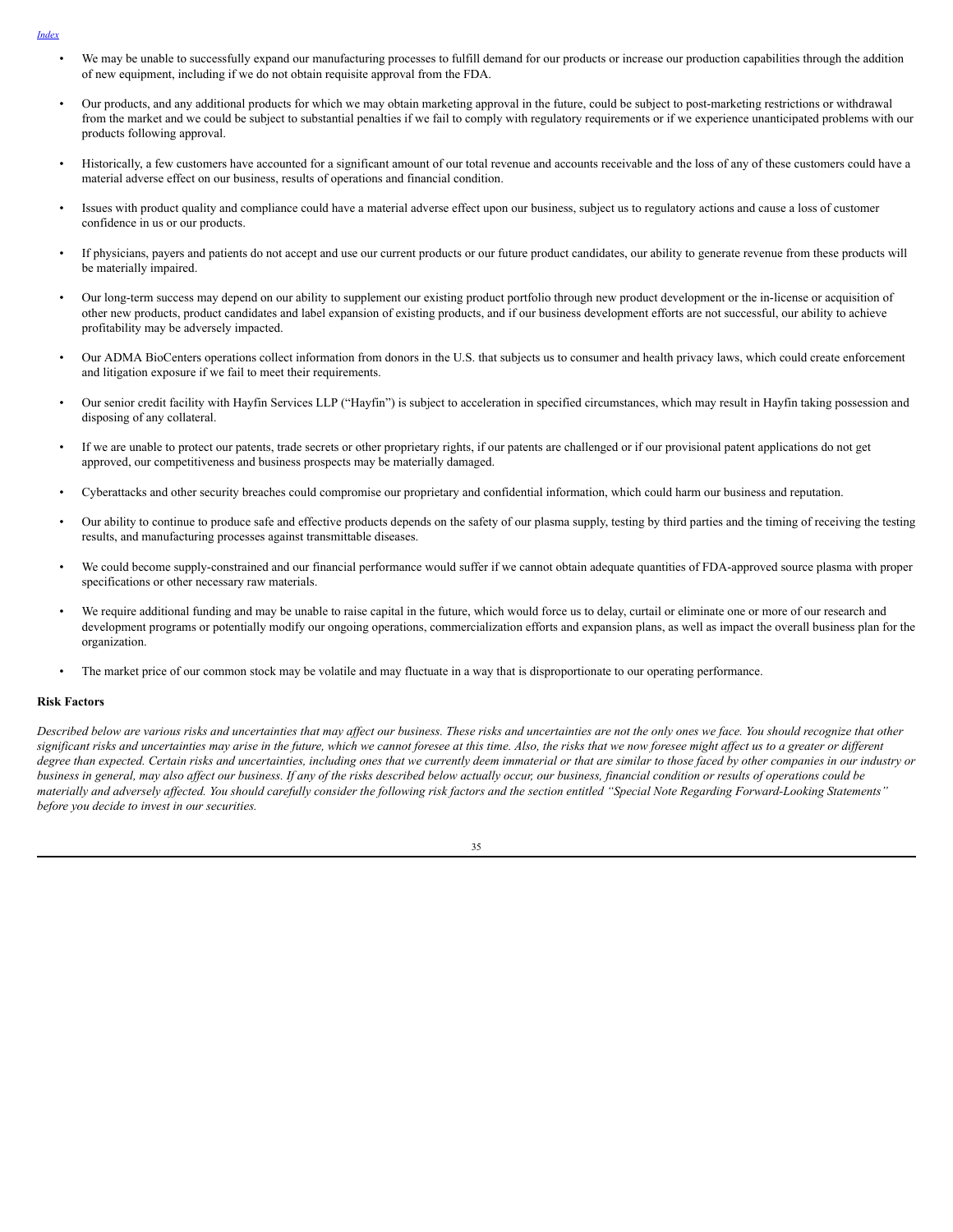#### *[Index](#page-1-0)*

## **Risks Relating to our Business**

#### To date, we have a history of losses and have historically needed to raise, and in the future may be required to raise, additional capital to operate our business.

Our long-term liquidity depends upon our ability to grow our commercial programs, expand our commercial operations at the Boca Facility, improve our supply-chain capabilities, improve production yields, provide more control and visibility for timing of commercial product releases, continue to build out our commercial infrastructure and meet our ongoing obligations. In addition, our end-to-end production cycle from procurement of raw materials to commercial release of finished product can take between seven and 12 months or potentially longer, requiring substantial investments in raw material plasma and other manufacturing materials.

We currently anticipate, based upon our projected revenue and expenditures, that our current cash, cash equivalents and accounts receivable, including the proceeds received and expected to be received from the refinancing of our senior credit facility and the amount of remaining funds available under the distribution agreement for the sale of our common stock (see "Liquidity and Capital Resources"), will be sufficient to fund our operations, as currently conducted, into the first quarter of 2024, at which time we believe we will begin to generate positive cash flow from operations. This time frame may change based upon how quickly we are able to execute on our commercialization efforts and operational initiatives and whether or not the assumptions underlying our projected revenues and expenses are correct. We are also continuing to evaluate a variety of strategic alternatives through our ongoing engagement with Morgan Stanley as a financial advisor. We anticipate that we will not be able to generate a sufficient amount of product revenue to achieve profitability until the beginning of 2024. If we are unable to raise additional capital if needed, we may have to delay, curtail or eliminate our commercialization efforts as well as product development activities. Even if we are able to raise additional capital, such equity or debt financings may only be available on unattractive terms, resulting in significant dilution of stockholders' interests and, in such event, the value and potential future market price of our common stock may decline. In addition, if we raise additional funds through license arrangements or through the disposition of any of our assets, it may be necessary to relinquish potentially valuable rights to our product candidates or assets or grant licenses on terms that are not favorable to us.

Historically, the major source of our cash has been from proceeds from various public and private offerings of our common stock. The actual amount of cash that we will need is subject to many factors. There can be no assurances that additional financing will be available if needed or that management will be able to obtain financing on terms acceptable to us or that we will become profitable and generate positive operating cash flow.

#### *We are currently not profitable and may never become profitable.*

We have a history of losses and expect to incur substantial losses and negative operating cash flows into fiscal 2023, and we may never achieve or maintain profitability. For the three months ended March 31, 2022 and 2021, we incurred net losses of \$25.0 million and \$18.4 million, respectively, and for the years ended December 31, 2021 and 2020, we incurred net losses of \$71.6 million and \$75.7 million, respectively. From our inception in 2004 through December 31, 2021, we have incurred an accumulated deficit of \$437.1 million. We expect that we will not be able to generate a sufficient amount of product revenue to achieve profitability until the beginning of 2024 and, as a result, we may need to continue to finance our operations through additional equity or debt financings or corporate collaboration and licensing agreements. We also expect to continue to incur significant operating and capital expenditures and anticipate that our operating expenses will increase substantially in the foreseeable future as we:

- expand commercialization and marketing efforts;
- implement additional internal systems, controls and infrastructure;
- hire additional personnel;

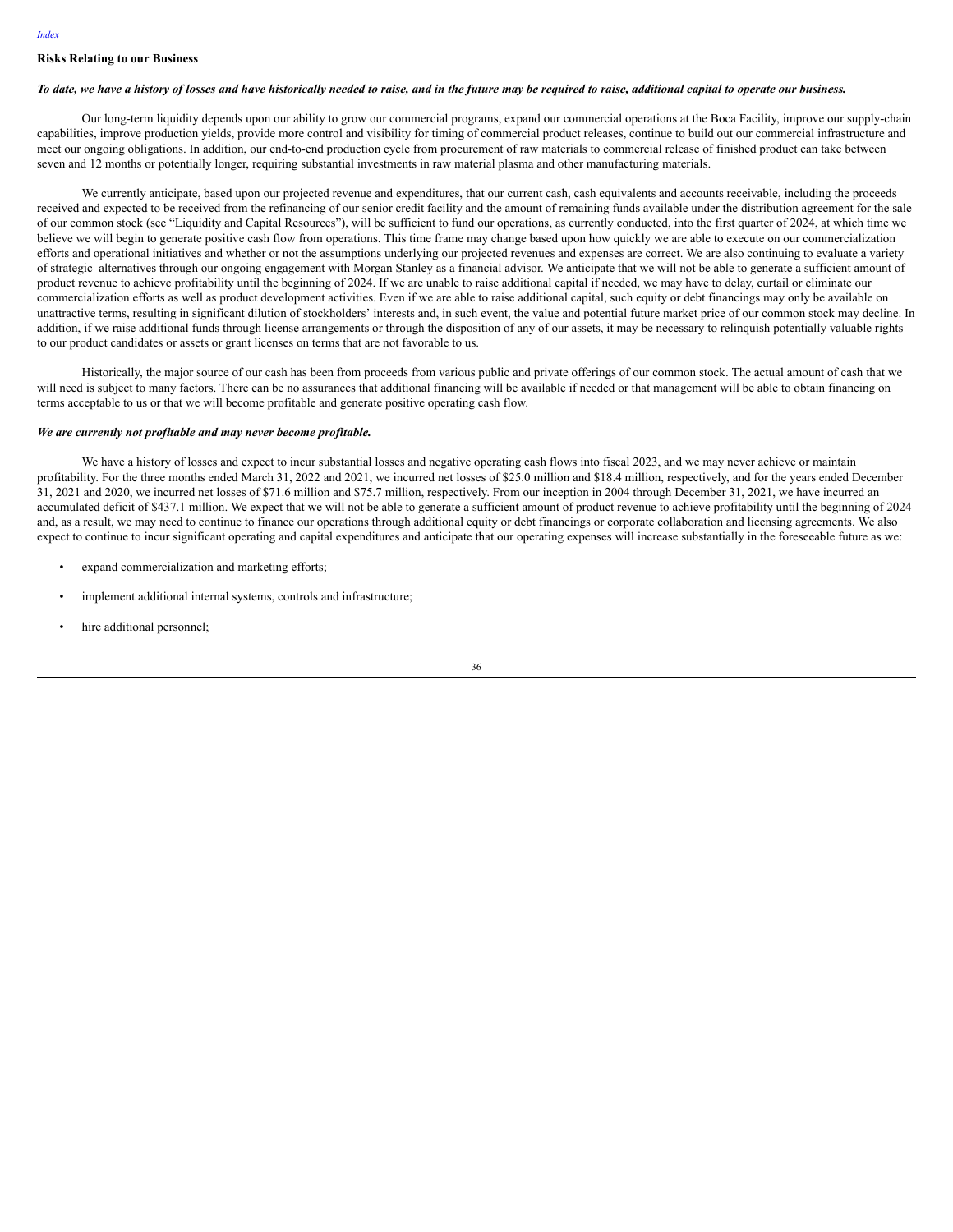- *[Index](#page-1-0)*
- expand and build out our plasma center network; and
- expand production capacity at the Boca Facility.

As a result, we will need to generate significant revenues in order to achieve and maintain profitability. We may not be able to generate these revenues or achieve profitability in the future.

### The COVID-19 pandemic and efforts to reduce its spread has significantly affected worldwide economic conditions, caused supply chain disruptions and could have a *material adverse impact on our business, liquidity, financial condition and results of operations*

The COVID-19 pandemic, including the Delta and Omicron variants and other resistant strains of the coronavirus, has the potential to adversely impact several aspects of each of our business segments, our commercial manufacturing operations and plasma collection facilities, including but not limited to potential disruptions to our supplychain operations, including procurement of raw materials and packaging materials, a portion of which are sourced internationally, and the testing of finished drug product that is required prior to its availability for commercial sale. Such testing has historically been performed by contract laboratories outside the United States. While we do not believe that the COVID-19 pandemic has significantly affected operations and immunoglobulin production at our Boca Facility or our ADMA BioCenters plasma collection operations at this time, we may experience adverse effects in the future. For example, our employees becoming ill, the imposition of additional mandatory remote working environments and federal, state and local responses to the pandemic could materially affect the efficiency and pace of our operations and manufacturing at our Boca Facility. Employee or donor illness, if not properly managed, could also impact the availability of and quality of our products. Further, in certain instances and geographic regions, we may experience decreased customer engagement (for example, as a result of a temporary shutdown of a customer's facilities resulting from the COVID-19 pandemic or the continuation of no in-person meetings) could impact our results of operations. In addition, travel and other restrictions that have been implemented in the United States could impact our commercial efforts with respect to any of our products, including BIVIGAM and ASCENIV, as trade shows, industry and medical conferences and other events we had been planning to utilize and exhibit and attend with our staff to increase awareness of our products by physicians and payers are subject to limitations, rescheduling virtual attendance or outright cancellation in response to the pandemic. Also, due to a combination of previous state and local "shelter-in-place" orders, as well as government stimulus packages, amongst other initiatives, we have experienced, and may experience in the future, lower than expected donor collections at our FDA-licensed plasma collection centers. We were also subject to delays in shipments of source plasma from our contracted third-party suppliers, as well as delays in deliveries for personal protective equipment, reagents and other non-plasma raw materials and supplies used in the manufacture, testing and distribution of our products. We have also experienced supply chain delays as a result of significant resources being diverted towards the rapid development and distribution of COVID-19 vaccines, which could result in our need to carry more inventory than we have in the past, which would put an additional strain on our cash resources.

In the future we may continue to experience pandemic-related challenges with respect to obtaining and manufacturing a sufficient amount of supplies, raw materials, and finished product to meet our need for commercial and clinical product supply. If we or any of our suppliers or manufacturers are adversely impacted by the pandemic or the restrictions resulting from the outbreak, if they or we cannot obtain the necessary supplies, or if third parties need to prioritize other products or customers over us, including under the Defense Production Act, we may experience future delays or disruptions in our supply chain, which could have a material and adverse impact on our business. Moreover, we, our suppliers, and any third-party manufacturers may also need to implement measures and changes, or deviate from typical requirements, because of the pandemic that may otherwise adversely impact our supply chains or the quality of the resulting products or supplies. Depending on the change, we may need to obtain FDA pre-approval or otherwise provide the FDA with a notification of the change.

To the extent that we or our partners are conducting clinical trials, the pandemic could cause delays or disruptions in these or future development programs. By example, the pandemic may result in slower enrollment, the need to suspend enrollment into studies, patient withdrawals, postponement of planned clinical or preclinical studies, redirection of site resources from studies, study modification, suspension, or termination, the introduction of remote study procedures and modified informed consent procedures, study site changes, direct delivery of investigational products to patient homes requiring state licensing, study deviations or noncompliance, and changes or delays in site monitoring. The foregoing may require that we consult with relevant review and ethics committees, IRBs, and the FDA. The foregoing may also impact the integrity of our study data. The effects of the COVID-19 pandemic may also increase the need for clinical trial patient monitoring and regulatory reporting of adverse effects. The pandemic could further impact our ability to interact with the FDA or other regulatory authorities and may result in delays in the conduct of inspections or review of pending applications or submissions. No assurances can be provided as to the timing for completion of any regulatory submissions or applications that may be impacted by restrictions related to COVID-19 or other circumstances unknown to us presently or that are out of our direct control. Due to the potential impact of the COVID-19 outbreak on clinical trials, drug development, and manufacturing, the FDA issued a number of guidances specifically concerning COVID-19, including guidances with respect to blood and blood components. The FDA's guidance is continually evolving.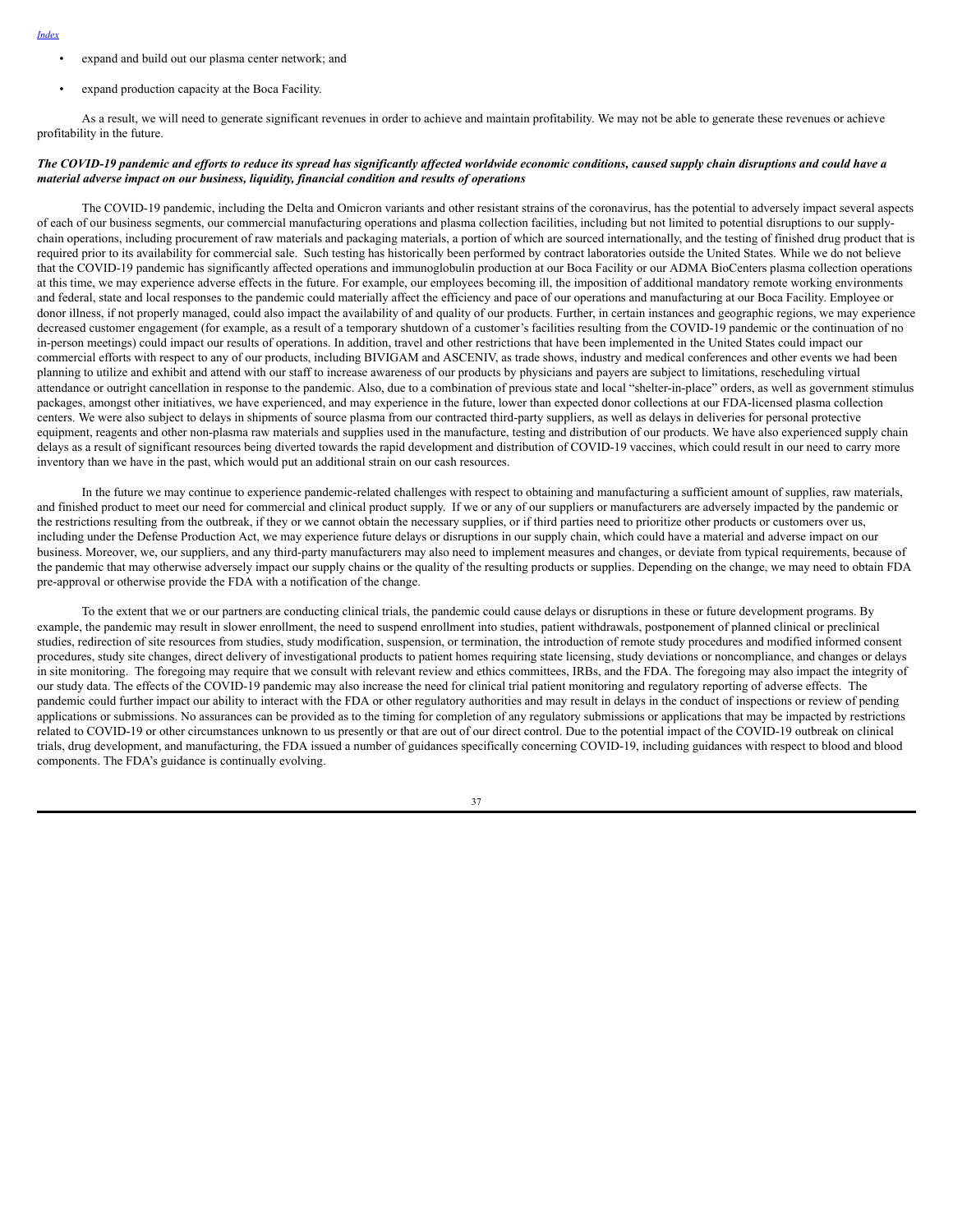The COVID-19 pandemic may also result in changes in laws and regulations. By example, in March 2020, the U.S. Congress passed the CARES Act, which includes various provisions regarding FDA drug shortage reporting requirements, as well as provisions regarding supply chain security, such as risk management plan requirements, and the promotion of supply chain redundancy and domestic manufacturing. The CARES Act further included reporting requirements related to the volume of products produced over the course of the year. FDA recently issued guidance regarding this requirement. This and any future changes in law may require that we change our internal processes and procedures to ensure continued compliance. Additionally, the previous guidelines that were issued by public health authorities or any new or changing recommendations or guidelines may still impact the demand for or usage as well as the prescriptions of our IVIG products.

The ultimate impact of the COVID-19 pandemic is highly uncertain and subject to change. We do not yet know the full extent of potential delays or impacts on our business, operations, or financial condition, or on healthcare systems or the global economy as a whole. Although the COVID-19 pandemic has not adversely affected our capital and financial resources to date, the pandemic's effects could have a material impact on our ability to access the capital markets as needed and on our operations and business, including those of the third parties on which we rely. Because we are unable to determine the ultimate severity or duration of the pandemic or its effects on, among other things, the global, national or local economies, the capital and credit markets, our workforce, our customers or our suppliers, at this time we are unable to predict whether COVID-19 will have a material adverse impact on our business, financial condition, liquidity and results of operations.

## We contract with third parties for a portion of the filling, packaging, testing and labeling of the drug substance we manufacture. This reliance on third parties carries the risk that the services upon which we rely may not be performed in a timely manner or according to our specifications, which could delay the availability of our finished *drug product and could adversely af ect our commercialization ef orts and our revenues.*

Third-party fill/finish providers may not perform as agreed or in accordance with FDA requirements. Any significant problem that our fill/finish providers experience could delay or interrupt our supply of finished drug product until the service provider cures the problem or until we locate, negotiate for, validate and receive FDA approval for an alternative provider (when necessary), if one is available. Failure to obtain the needed fill/finish services could have a material and adverse effect on our business, financial condition and results from operations.

Although we have received FDA approval for the fill/finish suite we built at the Boca Facility, we also intend to continue to utilize third parties to supplement our fill/finish process for final drug substance. Our anticipated reliance on a limited number of third-party manufacturers exposes us to the following risks:

- we may be unable to identify contract fill/finishers on acceptable terms or at all because the number of potential service providers is limited and the FDA must inspect and qualify any contract manufacturers for current cGMP compliance as part of our marketing application;
- a new fill/finisher would have to be educated in, or develop substantially equivalent processes for, the production of our products and product candidates;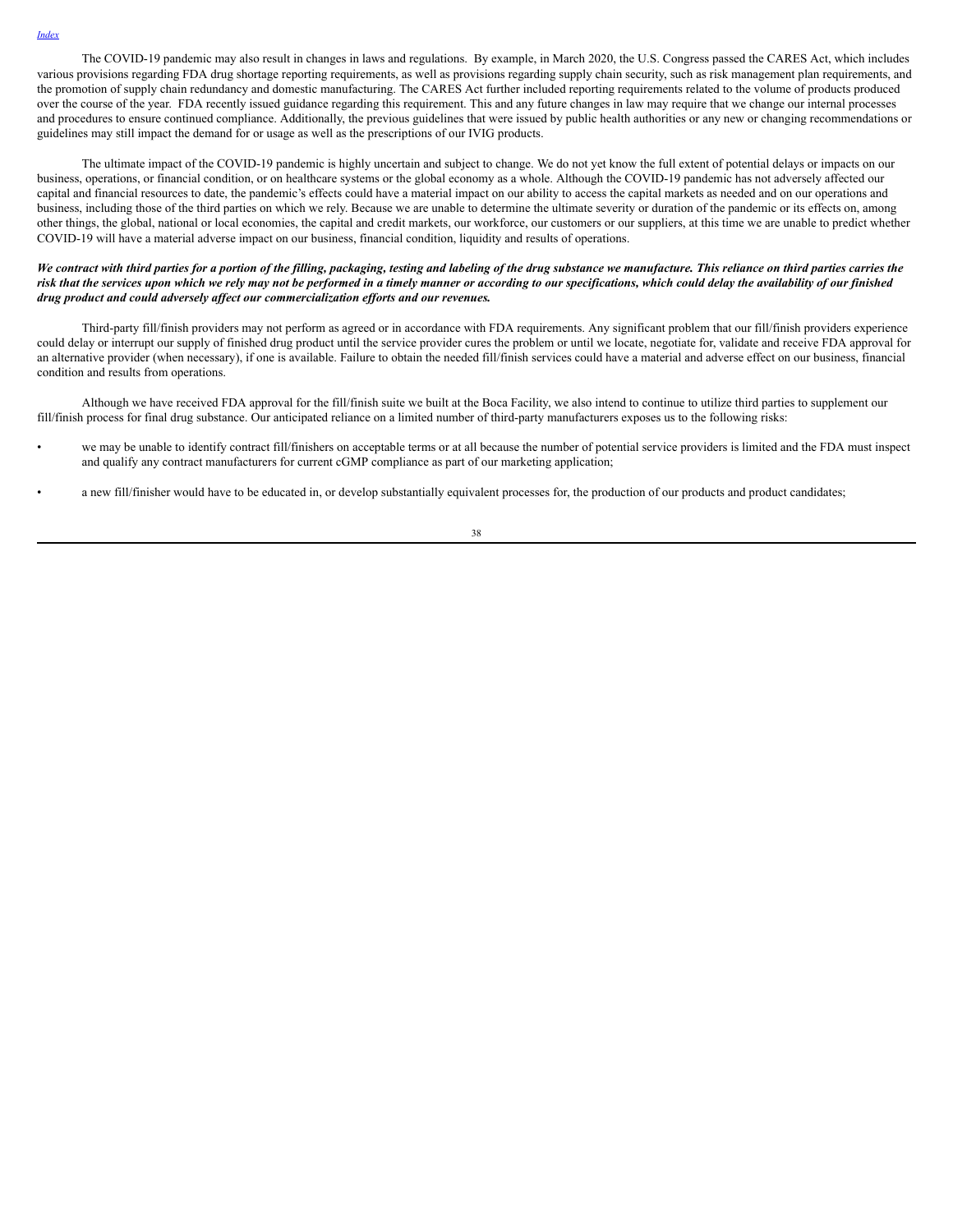- *[Index](#page-1-0)*
- the COVID-19 pandemic could adversely affect our contracted fill/finishers' operations, supply chain or workforce;
- our contracted fill/finishers' resources and level of expertise with plasma-derived biologics may be limited, and therefore they may require a significant amount of support from us in order to implement and maintain the infrastructure and processes required to deliver our finished drug product;
- our third-party fill/finishers might be unable to timely provide finished drug product in sufficient quantity to meet our commercial needs;
- contract manufacturers may not be able to execute our inspection procedures and required tests appropriately;
- contract manufacturers are subject to ongoing periodic unannounced inspection by the FDA and corresponding state agencies to ensure strict compliance with cGMP and other government regulations, and we do not have control over third-party providers' compliance with these regulations;
- contract manufacturers may fail to comply with applicable regulatory requirements, placing them and us at risk of regulatory enforcement actions, recalls and other adverse consequences, which may negatively impact our business and their ability to supply products to meet our development, clinical and commercial needs;
- our third-party fill/finishers could breach or terminate their agreements with us; and
- our contract fill/finishers may have unacceptable or inconsistent drug product quality success rates and yields, and we have no direct control over our contract fill/finishers' ability to maintain adequate quality control, quality assurance and qualified personnel.

Each of these risks could delay or prevent the completion of our finished drug product and the release of finished drug product by us or the FDA, which could result in higher costs or adversely impact the commercialization of our products. These risks could also result in the delay in obtaining clinical supplies, which would delay our development programs. In addition, our contract fill/finishers and our other third-party vendors may source their materials and supplies globally and are therefore subject to supply disruptions in the event of fire, weather related events such as hurricanes, wind and rain, international conflicts, trade and sanction requirements and limits, other acts of God or force majeure events or global health occurrences and emergencies, including the COVID-19 pandemic.

### The estimates of market opportunity and forecasts of market and revenue growth included in our filings may prove to be inaccurate, and even if the markets in which we *compete achieve the forecasted growth, our business could fail to grow at similar rates, if at all.*

Market opportunity estimates and growth forecasts are subject to significant uncertainty and are based on assumptions and estimates that may not prove to be accurate, including as a result of changing circumstances during the ongoing COVID-19 pandemic. In particular, the size and growth of the overall U.S. IVIG and source plasma markets are subject to significant variables that can be difficult to measure, estimate or quantify. Our business depends on, among other things, successful commercialization of our existing products, market acceptance of such products and ensuring that our products are safe and effective. Further, there can be no assurance that we will be able to generate the revenue that we believe our products and plasma facilities are capable of generating. As a result, we may not be able to accurately forecast or predict revenue. For these reasons, the estimates and forecasts in our filings relating to revenue generation and growth may prove to be inaccurate. Even if the markets in which we compete meet our size estimates and forecasted growth, our business could fail to grow at similar rates, if at all.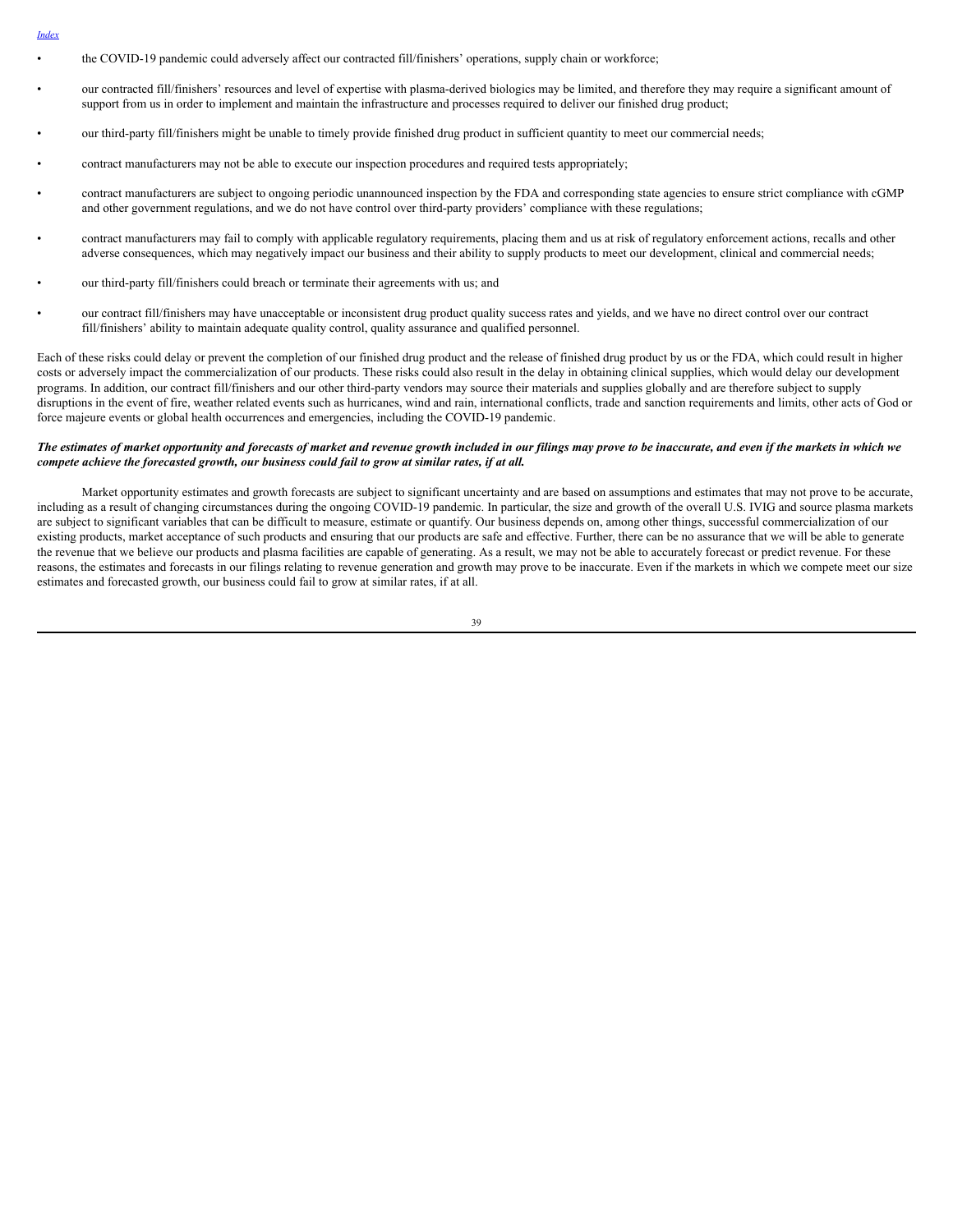## Both of our business segments and our facilities, as well as our suppliers and contractors, are subject to periodic inspections by the FDA, which, depending on the outcome of such inspections, could result in certain FDA actions, including the issuance of observations, notices, citations or warning letters.

We and our suppliers and contractors may be unable to comply with our specifications, cGMP requirements and with other FDA, state, and foreign regulatory requirements for commercial and clinical supply. The FDA is authorized to perform inspections of our and our suppliers' facilities, including the Boca Facility. The FDA also may inspect and approve our and our third-parties' facilities before they may be used for commercial production. At the end of such an inspection, the FDA could issue a Form 483 Notice of Inspectional Observations, which could cause FDA to not approve the use of the facility and cause us to modify certain activities identified during the inspection. Following such inspections, the FDA may issue an untitled letter as an initial correspondence that cites violations that do not meet the threshold of regulatory significance of a warning letter. FDA guidelines also provide for the issuance of warning letters for violations of "regulatory significance" for which the failure to adequately and promptly achieve correction may be expected to result in an enforcement action. FDA also may issue warning letters and untitled letters in connection with events or circumstances unrelated to an FDA inspection. Depending on the seriousness of any findings, we or our suppliers may be subject to additional significant enforcement actions which could have a material impact on our business.

We may not be able to timely resolve concerns raised by the FDA as a result of an inspection or without expending significant resources. We are unable to control the timing of FDA inspections, communications and actions, and will be required to respond to the FDA and make certain submissions within certain timeframes. We also do not know whether or not the FDA will change its requirements, guidance or expectations. If the FDA determines that we have not remediated the issues identified in a warning letter or any other inspection issues and deficiencies, any failure of ours to address or provide requested documentation of corrections for these issues could disrupt our business operations and the timing of our commercialization efforts and could have a material adverse effect on our financial condition and operating results.

## If we fail to comply with environmental, health and safety laws and regulations, we could become subject to fines or penalties or incur costs that could have a material *adverse ef ect on the success of our business.*

We are subject to numerous environmental, health and safety laws and regulations, including those governing laboratory procedures and the handling, use, storage, treatment and disposal of hazardous materials and wastes. Our commercial manufacturing and any research and development activities involve the use of biological and hazardous materials and produce hazardous waste products. We generally contract with third parties for the disposal of these materials and wastes. We cannot eliminate the risk of contamination or injury from these materials, which could cause an interruption of our commercialization efforts, research and development efforts and business operations, environmental damage resulting in costly clean-up and liabilities under applicable laws and regulations governing the use, storage, handling and disposal of these materials and specified waste products. Although we believe that the safety procedures utilized internally and by our third-party manufacturers for handling and disposing of these materials generally comply with the standards prescribed by these laws and regulations, we cannot guarantee that this is the case or eliminate the risk of accidental contamination or injury from these materials. In such an event, we may be held liable for any resulting damages and such liability could exceed our resources and state or federal or other applicable authorities may curtail our use of certain materials and/or interrupt our business operations. Furthermore, environmental laws and regulations are complex, change frequently and have tended to become more stringent. We cannot predict the impact of such changes and cannot be certain of our future compliance. In addition, we may incur substantial costs in order to comply with current or future environmental, health and safety laws and regulations. These current or future laws and regulations may impair our commercial manufacturing, research and development, or production efforts. Failure to comply with these laws and regulations also may result in substantial fines, penalties, or other sanctions.

#### *Business interruptions could adversely af ect our business***.**

Our operations, including our headquarters located in Ramsey, NJ, the Boca Facility and our plasma collection facilities, are vulnerable to interruption by fire, weather related events such as hurricanes, wind and rain, other acts of God or force majeure events, electric power loss, telecommunications failure, equipment failure, cyberattacks on our operations and information technology systems and breakdown, human error, employee issues, global health occurrences such as the COVID-19 pandemic, war geopolitical conditions and emergencies, product liability claims and events beyond our control. While we maintain several insurance policies with reputable carriers that provide partial coverage for a variety of these risks, including replacing or rebuilding a part of our facilities, these policies are subject to the insurance carriers' final determination of compensation to us and we may not have adequate coverage if we need to rebuild or replace our inventory, infrastructure, business income or our entire facility. In addition, our disaster recovery plans for our facilities may not be adequate and we do not have an alternative manufacturing facility or contractual arrangements with other manufacturers in the event of a casualty to or destruction of any of our facilities. If we are required to rebuild or relocate any of our facilities, a substantial investment in improvements and equipment would be necessary. We carry only a limited amount of business interruption insurance, which may not sufficiently compensate us for losses that may occur. As a result, any significant business interruption could adversely affect our business and results of operations.

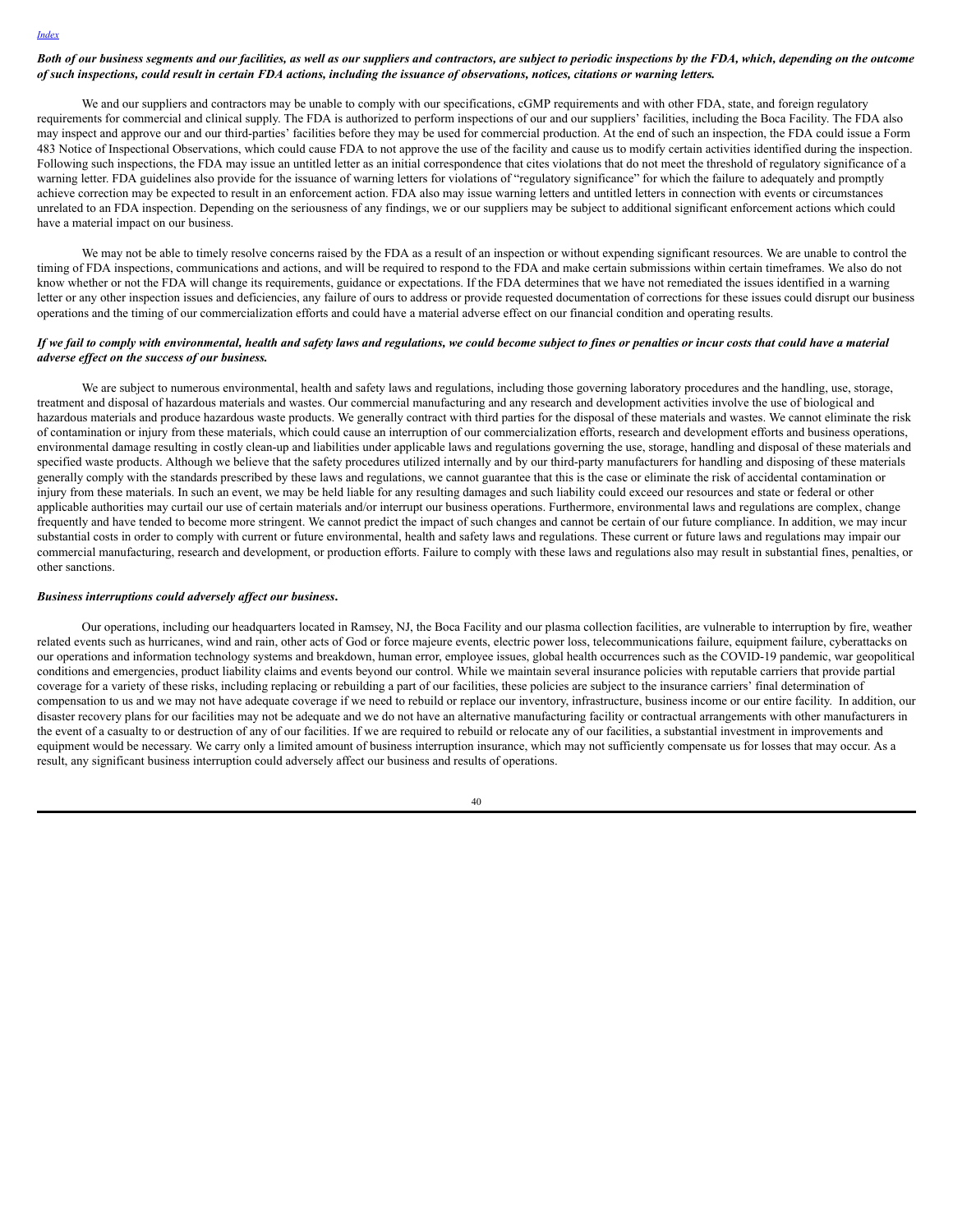## If we are unsuccessful in obtaining regulatory approval for any of our product candidates or if any of our product candidates do not provide positive results, we may be required to delay or abandon development of such product, which would have a material adverse impact on our business.

Product candidates require extensive clinical data analysis and regulatory review and may require additional testing. Clinical trials and data analysis can be very expensive, time-consuming and difficult to design and implement. The conduct of preclinical studies and clinical trials is subject to numerous risks and results of the studies and trials are highly uncertain. Human clinical trials are very expensive and difficult to design and implement, in part because they are subject to rigorous regulatory requirements. The clinical trial process is also time-consuming. Furthermore, delays or setbacks can occur at any stage of the process, and we could encounter problems that cause us to abandon our product development programs and related INDs or BLAs, or to repeat clinical trials. The evolving COVID-19 pandemic may directly or indirectly affect the pace of enrollment in clinical trials as patients may be restricted in traveling to and accessing healthcare facilities and physicians' offices. Additionally, such healthcare facilities and offices have their limited resources directed towards treating patients with COVID-19 symptoms. The commencement and completion of clinical trials for any current or future development product candidate may be delayed by several factors, including:

- unforeseen safety issues;
- determination of dosing issues;
- lack of effectiveness during clinical trials;
- slower than expected rates of patient recruitment;
- inability to monitor patients adequately during or after treatment;
- inability or unwillingness of medical investigators to follow our clinical protocols; and
- temporary suspension resulting from the COVID-19 pandemic.

We cannot be certain as to what type and how many clinical trials the FDA, or equivalent foreign regulatory agencies, will require us to conduct before we may successfully gain approval to market any of our product candidates that still require FDA approval. Prior to approving a new drug or biologic, the FDA generally requires that the effectiveness of the product candidate (which is not typically fully investigated until Phase 3) be demonstrated in two adequate and well-controlled clinical trials. However, if the FDA or an equivalent foreign regulatory authority determines that our Phase 3 clinical trial results do not demonstrate a statistically significant, clinically meaningful benefit with an acceptable safety profile, or if a relevant regulator requires us to conduct additional Phase 3 clinical trials in order to gain approval, we will incur significant additional development costs and commercialization of these products would be prevented or delayed and our business could be adversely affected.

In addition, the FDA or an IRB may not permit us to commence a clinical trial, may require amendments to our clinical trial protocols, or may suspend our clinical trials at any time if it appears that we are exposing participants to unacceptable health risks or if the FDA or IRB finds deficiencies in our IND submissions or the conduct of these trials. Regulatory authorities may also not accept data from clinical trials if the trials are not conducted in accordance with the applicable regulatory requirements. Failure to comply with the applicable regulatory requirements may also result in enforcement actions. Therefore, we cannot provide any assurance or predict with certainty the schedule for future clinical trials. In the event we do not ultimately receive regulatory approval for our product candidates, we may be required to terminate development of such product candidates. If we fail to obtain regulatory approval to market and sell our product candidates, or if approval is delayed, we will be unable to generate revenue from the sale of these products, our potential for generating positive cash flow will be diminished and the capital necessary to fund our operations will increase.

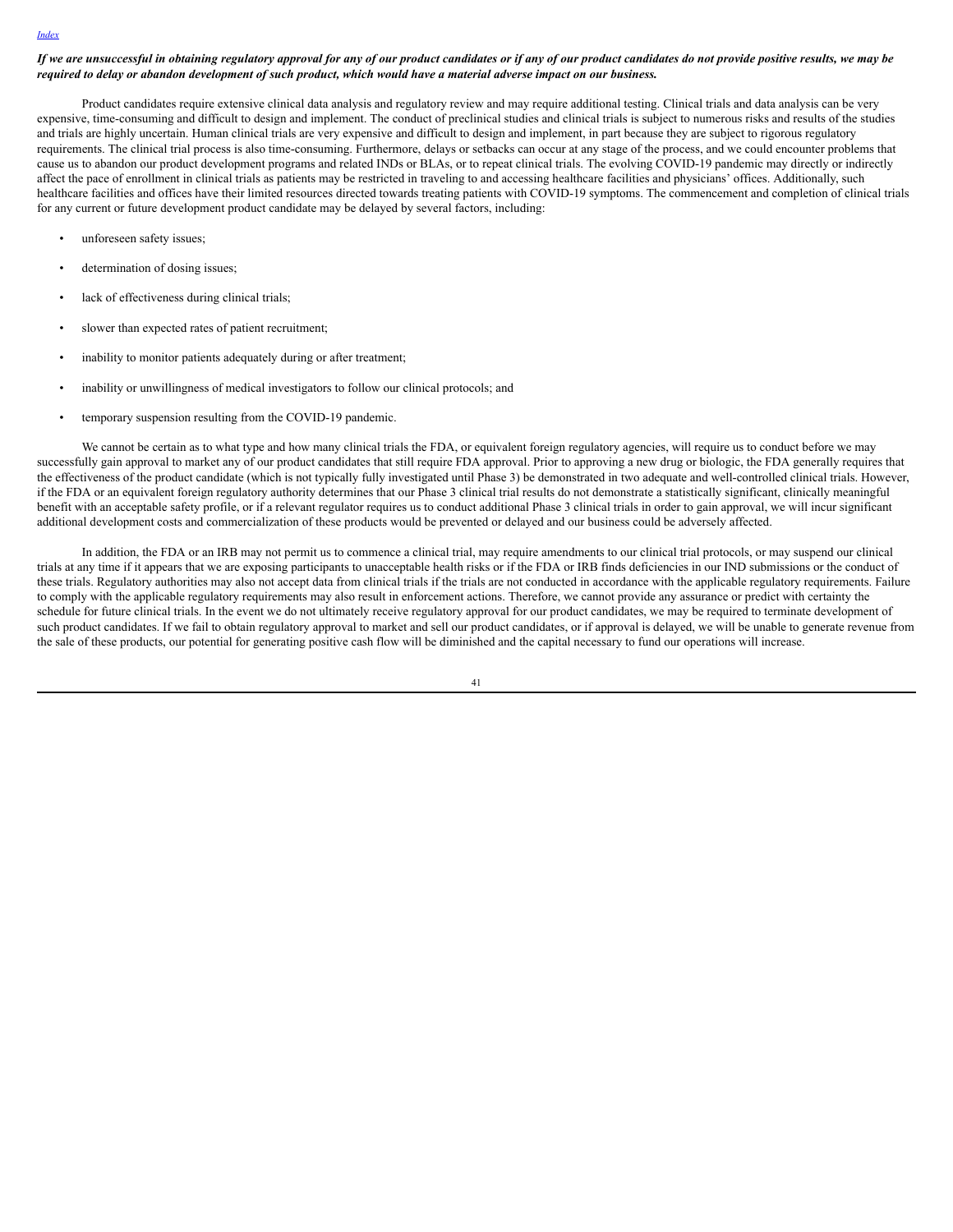#### *[Index](#page-1-0)*

## If the results of our clinical trials do not support our product candidate claims, completing the development of such product candidate may be significantly delayed or we *may be forced to abandon development of such product candidate altogether.*

We cannot be certain that the clinical trial results of our product candidates will support our product candidates' claims. Success in preclinical testing and early clinical trials does not ensure that later clinical trials will be successful, and we cannot be sure that the results of later clinical trials will replicate the results of prior clinical trials and preclinical testing.

The clinical trial process may fail to demonstrate that our product candidates are safe for humans and effective for indicated uses. This failure would cause us to abandon a product candidate and may delay development of other product candidates. Any delay in, or termination of, our clinical trials will delay our ability to commercialize our product candidates and generate product revenues.

Other issues that may impact our clinical trials and that could delay or prevent our ability to receive marketing approval or commercialize our product candidates, include:

- Delays in reaching, or failure to reach, agreement on acceptable clinical trial contracts or clinical trial protocols with prospective trial sites and our CROs;
- Regulators requiring us to perform additional or unanticipated clinical trials to obtain approval or becoming subject to additional post-marketing testing, surveillance, or REMS requirements to maintain regulatory approval;
- Failure by our third-party contractors to comply with regulatory requirements or the clinical trial protocol, or meet their contractual obligations to us in a timely manner, or at all, or our being required to engage in additional clinical trial site monitoring;
- The cost of clinical trials of our product candidates being greater than we anticipate or our having insufficient funds for a clinical trial or to pay the substantial user fees required by FDA upon the filing of a marketing application;
- Insufficient supply or inadequate quality of our product candidates or other materials necessary to conduct clinical trials;
- Inability to achieve sufficient study enrollment, subjects dropping out or withdrawing from our studies, delays in adding new investigators or clinical trial sites or a withdrawal of clinical trial sites;
- Flaws in our clinical trial design that are not discoverable until the clinical trial has progressed;
- Disagreement by the FDA or comparable foreign regulatory authorities with our intended indications or study design, including endpoints, or our interpretation of data from preclinical studies and clinical trials, finding that a product candidate's benefits do not outweigh its safety risks or requiring that we conduct additional development or study work;
- The need to make changes to our product candidates that require additional testing or that cause our product candidates to perform differently than expected;
- Global trade policies that may impact our ability to obtain raw materials and/or finished product for commercialization;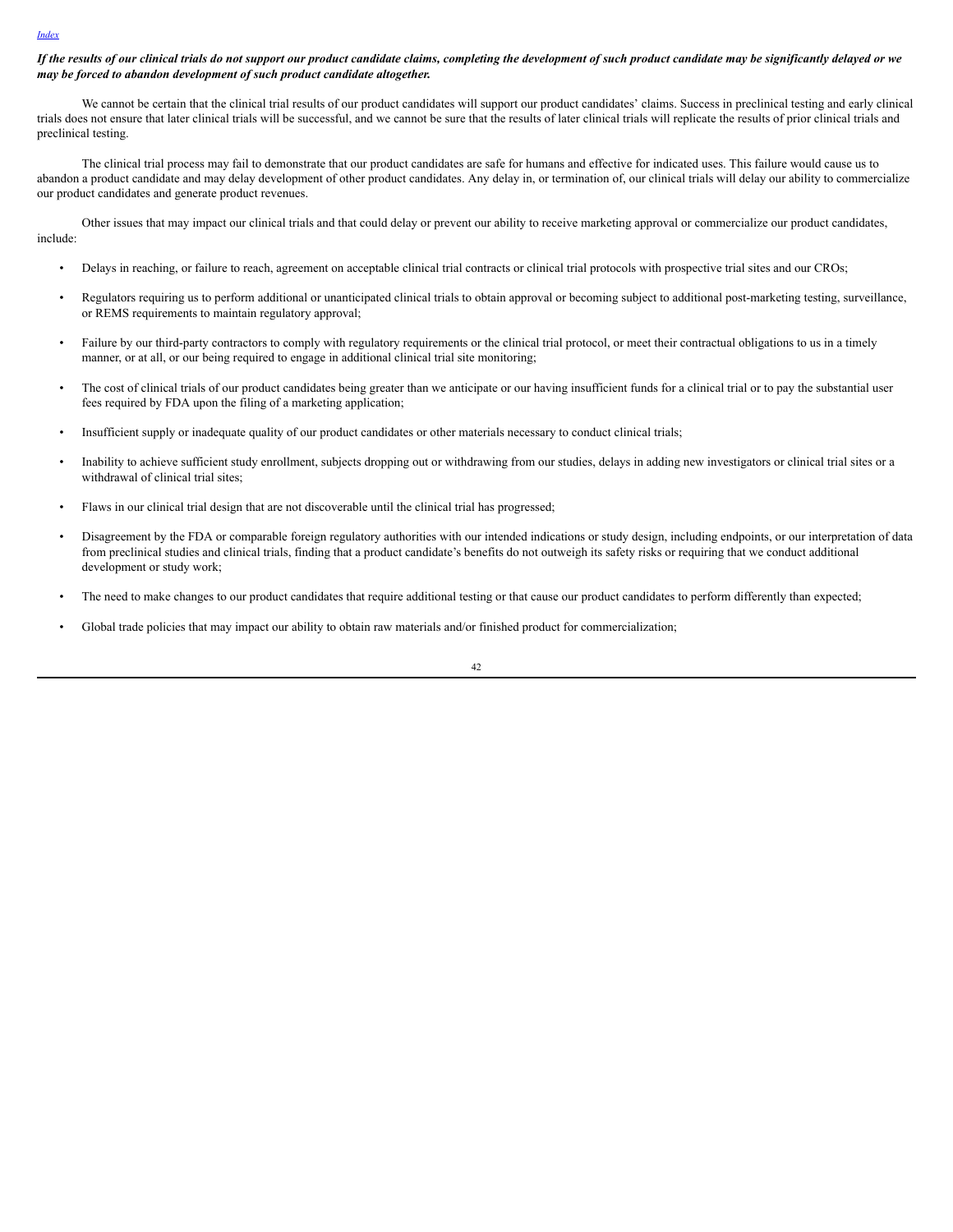- *[Index](#page-1-0)*
- FDA or comparable regulatory authorities taking longer than we anticipate to make decisions on our products or product candidates; and
- Potential inability to demonstrate that a product or product candidate provides an advantage over current standards of care or current or future competitive therapies in development.

In addition, our clinical trials involve a relatively small patient population. Because of the small sample size, the results of these clinical trials may not be indicative of future results. In addition, certain portions of our clinical trials and product testing for our product candidates may be performed outside of the U.S., and therefore, may not be performed in accordance with standards normally required by the FDA and other regulatory agencies.

### If we do not obtain and maintain the necessary U.S. or international regulatory approvals to commercialize a product candidate, we will not be able to sell that product candidate, which would make it difficult for us to recover the costs of researching and developing such product candidate.

If we are not able to generate revenue from our products and product candidates, our sources of revenue may continue to be from a product mix consisting only of plasma collection and sales revenues, revenues generated from sales of our FDA-approved commercial products, revenues generated from ongoing contract manufacturing for third parties and revenues generated from the sales of manufacturing intermediates. We cannot assure you that we will receive the approvals necessary to commercialize any product candidate we may acquire or develop in the future. In order to obtain FDA approval of any product candidate requiring FDA approval, our clinical development must demonstrate that the product candidate is safe for humans and effective for its intended use, and we must successfully complete an FDA BLA review. Obtaining FDA approval of a product candidate generally requires significant research and testing, referred to as preclinical studies, as well as human tests, referred to as clinical trials. Satisfaction of the FDA's regulatory requirements typically takes many years, depends upon the type, complexity and novelty of the product candidate and requires substantial resources for research, development and testing. We cannot predict whether our research and clinical approaches will result in products that the FDA considers safe for humans and effective for indicated uses. The FDA has substantial discretion in the product approval process and may require us to conduct additional preclinical and clinical testing or to perform post-marketing studies or may require additional CMC or other data and information, and the development and provision of this data and information may be time-consuming and expensive. The approval process may also be delayed by changes in government regulation, future legislation, diversion of resources for FDA review during the ongoing COVID-19 pandemic or administrative action or changes in FDA policy that occur prior to or during our regulatory review. Delays in obtaining regulatory approvals may:

- delay commercialization of, and our ability to derive revenues from, our product candidates;
- impose costly procedures on us; and
- diminish any competitive advantages that we may otherwise enjoy.

Even if we comply with all FDA requests, the FDA may ultimately reject our product candidate's BLA. In addition, the FDA could determine that we must test additional subjects and/or require that we conduct further studies with more subjects. We may never obtain regulatory approval for any future potential product candidate or label expansion activity. Failure to obtain FDA approval of any of our product candidates will severely undermine our business by leaving us without the ability to generate additional accretive revenues. There is no guarantee that we will ever be able to develop or acquire other product candidates. In foreign jurisdictions, we must receive approval from the appropriate regulatory authorities before we can commercialize any products or product candidates outside the U.S. Foreign regulatory approval processes generally include all of the risks and uncertainties associated with the FDA review, inspection and approval procedures described above. We cannot assure you that we will receive the approvals necessary to commercialize any product candidate for sale outside the U.S.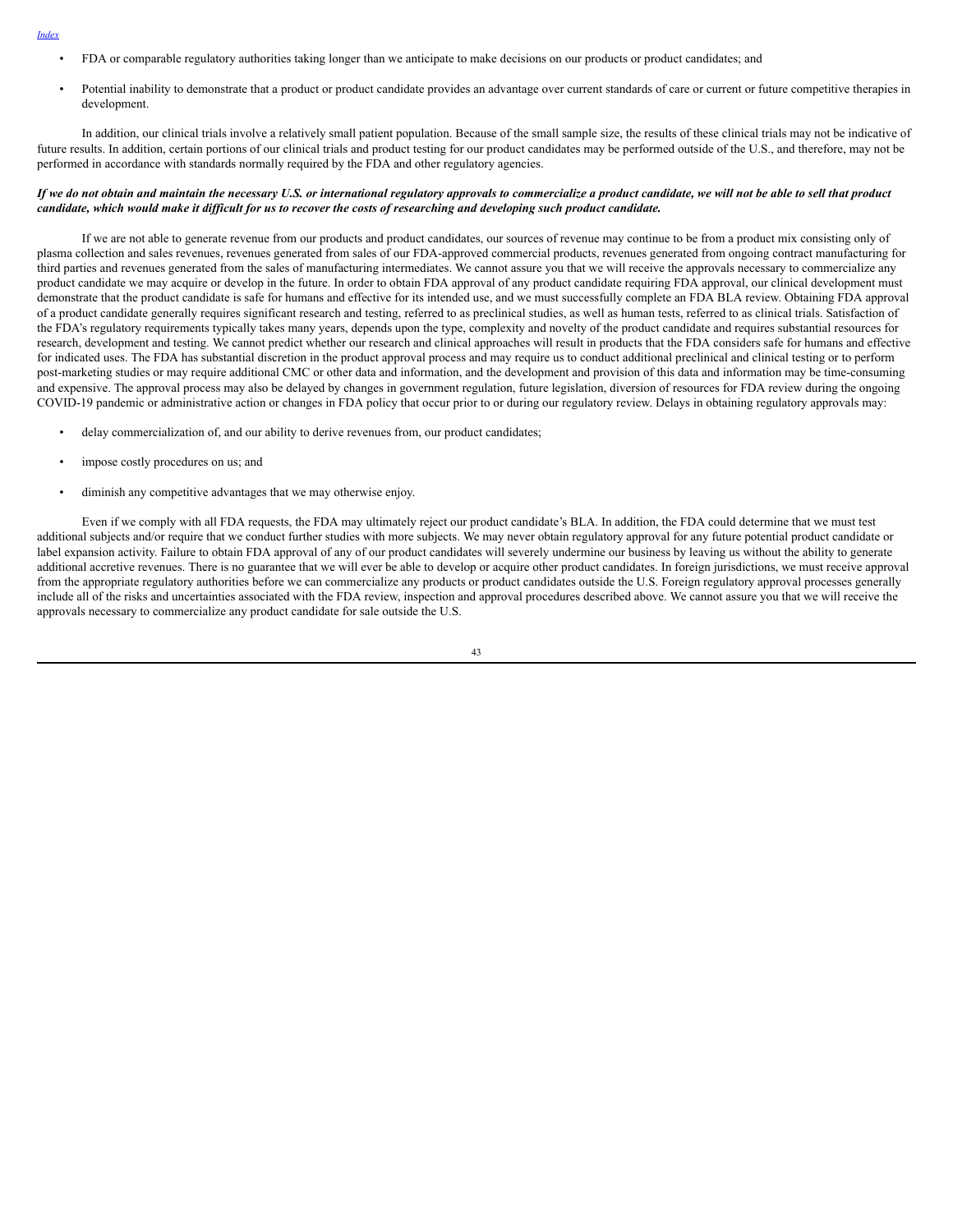## Although we have received approval from the FDA to market ASCENIV as a treatment for PIDD, our ability to market or seek approval for ASCENIV for alternative indications could be limited, unless additional clinical trials are conducted successfully and the FDA approves a BLA or other required submission for review.

The FDA and other governmental authorities strictly regulate and monitor marketing, labeling and the advertising and promotion of prescription drugs. These regulations include standards and restrictions for direct-to-consumer advertising, industry-sponsored scientific and educational activities, promotional activities involving the Internet and off-label promotion. The FDA does not allow drugs to be promoted for "off-label" uses — that is, uses that are not described in the product's labeling and that differ from those that were approved by the FDA. The FDA limits approved uses to those studied by a company in its clinical trials. In addition to the FDA approval required for new formulations, any new indication for an approved product also requires FDA approval. Although we have received approval from the FDA to market ASCENIV as a treatment for PIDD, we cannot be sure whether we will be able to obtain FDA approval for any desired future indications for ASCENIV.

While physicians in the U.S. may choose, and are generally permitted, to prescribe drugs for uses that are not described in the product's labeling, and for uses that differ from those tested in clinical studies and approved by the regulatory authorities, our ability to promote our products is narrowly limited to those indications that are specifically approved by the FDA. "Off-label" uses are common across medical specialties and may constitute an appropriate treatment for some patients in varied circumstances. Regulatory authorities in the U.S. generally do not regulate the behavior of physicians in their choice of treatments. Regulatory authorities do, however, restrict communications by pharmaceutical companies on the subject of off-label use. If the FDA determines that our promotional activities fail to comply with the FDA's regulations or guidelines, we may be subject to warnings from, or enforcement action by, these authorities. In addition, our failure to follow FDA rules and guidelines related to promotion and advertising may cause the FDA to issue warning letters or untitled letters, bring an enforcement action against us, suspend or withdraw an approved product from the market, require a recall, require payment of civil fines or could result in disgorgement of money, operating restrictions, injunctions or criminal prosecution, among other consequences, any of which could harm our reputation and our business.

## With the approval of ASCENIV, there can be no assurance that we will be successful in further developing and expanding commercial operations or balancing our *research and development activities with our commercialization activities.*

Since receiving FDA approval for ASCENIV, we have been commercializing this product while also continuing our research and development activities. There can be no assurance that we will be able to successfully manage the balance of our research and development operations with our commercialization activities. Potential investors and stockholders should be aware of the problems, delays, expenses and difficulties frequently encountered by companies balancing development of product candidates, which can include problems such as unanticipated issues relating to clinical trials and receipt of approvals from the FDA and foreign regulatory bodies, with commercialization efforts, which can include problems related to managing manufacturing and supply, including supply chain constraints directly or indirectly caused by the ongoing COVID-19 pandemic and government responses thereto, reimbursement, marketing challenges, development of a comprehensive compliance program, and other related and additional costs. For example, the raw material plasma we collect and procure to manufacture ASCENIV using our patented proprietary microneutralization assay is comprised of plasma collected from donors which contains high titer antibodies to RSV. This high titer plasma which meets our internal specifications for the manufacture of ASCENIV that we are able to identify with our patented testing assay amounts to less than 10% of the total donor collection samples we test. As a result, we may experience an insufficient supply of this plasma.

Our product candidates will require significant additional research and clinical trials, and we will need to overcome significant regulatory burdens prior to commercialization in the U.S. and other countries. In addition, we may be required to spend significant funds on building out our commercial operations. There can be no assurance that after the expenditure of substantial funds and efforts, we will successfully develop and commercialize any of our product candidates, generate any significant revenues or ever achieve and maintain a substantial level of sales of our products.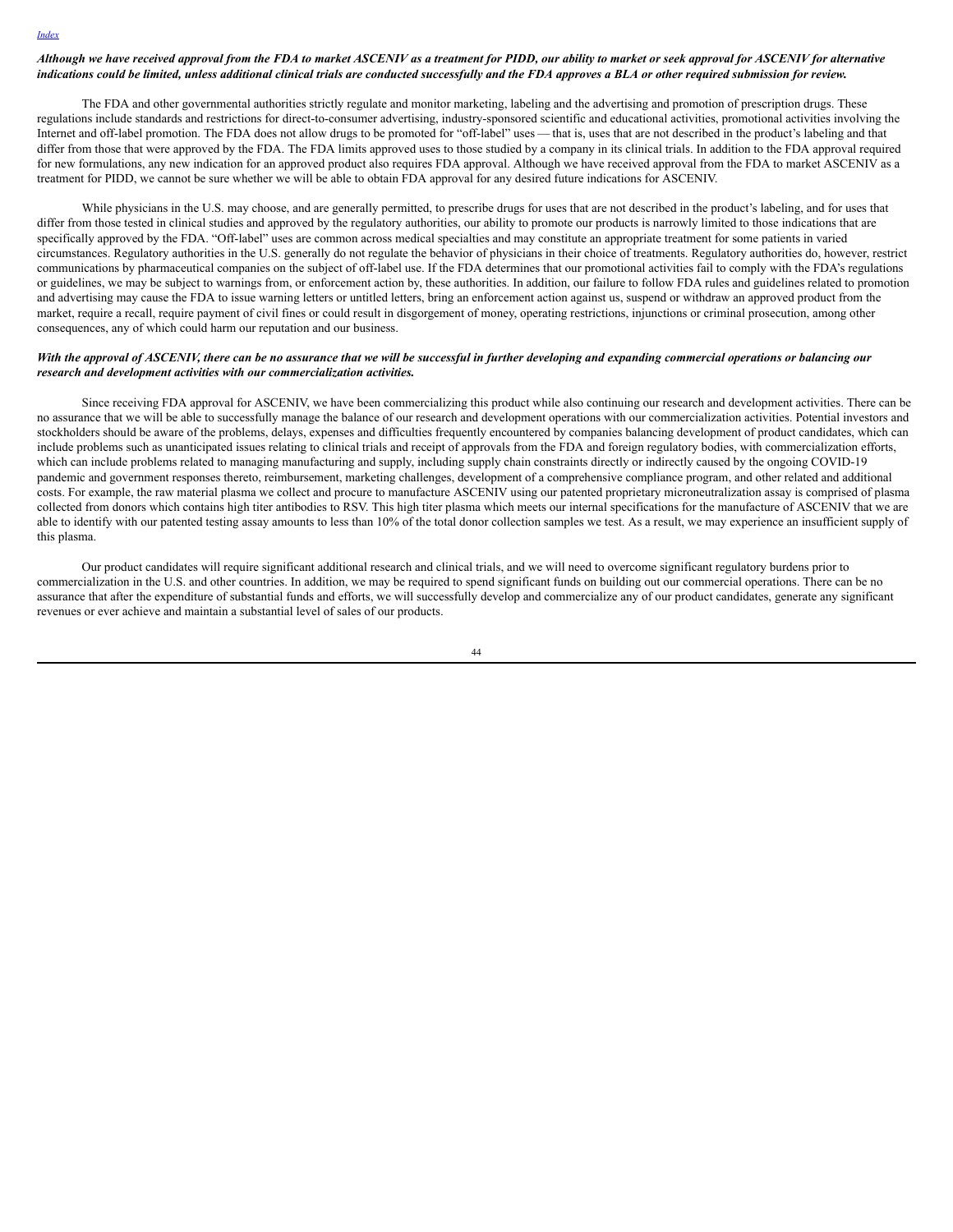### We depend on third-party researchers, developers and vendors to develop, manufacture or test products and product candidates, as well as for other pre-and-post approval *services, and such parties are, to some extent, outside of our control.*

We depend on independent investigators and collaborators, such as universities and medical institutions, contract laboratories, CROs, contract manufacturers, contract fill/finishers and consultants to conduct our preclinical activities, clinical trials, CMC testing and other activities under agreements with us. These collaborators are not our employees and we cannot control the amount or timing of resources that they devote to our programs or the impact that the ongoing COVID-19 pandemic will have on such third parties. These investigators may not assign as great a priority to our programs or pursue them as diligently as we would if we were undertaking such programs ourselves. If outside collaborators fail to devote sufficient time and resources to our product-development programs, or if their performance is substandard, our trials may be repeated, extended, delayed, or terminated, the approval of our FDA application(s), if any, and our introduction of new products, if any, will be delayed. We or they may also be subject to regulatory enforcement actions and we may not be able to meet commercial demand. These collaborators may also have relationships with other commercial entities, some of whom may compete with us. If our collaborators assist our competitors at our expense, our competitive position would be harmed. Additionally, any change in the regulatory compliance status of any of our vendors may impede our ability to receive approval for our product candidates.

### We may be unable to successfully expand our manufacturing processes to fulfill demand for our products or increase our production capabilities through the addition of *new equipment, including if we do not obtain requisite approval from the FDA.*

We currently anticipate expanding the manufacturing capacity of our Boca Facility by approximately 50% or more. We also anticipate expanding our production capabilities through the addition of our fill-finish machine at our Boca Facility. Following the expansion of any of our manufacturing processes or the addition of new equipment, such as our fill-finish machine, we will need to validate the expanded facility and equipment and have it inspected by the FDA. Given the significant delays that may result during the validation process, including due to any diverted FDA attention during the COVID-19 pandemic, we may experience a significant supply shortage of our products or our production capabilities may be limited until completion of and validation of our facility expansion and new manufacturing equipment.

## Our products, and any additional products for which we may obtain marketing approval in the future, could be subject to post-marketing restrictions or withdrawal from the market and we could be subject to substantial penalties if we fail to comply with regulatory requirements or if we experience unanticipated problems with our products *following approval.*

Our products, and any additional products for which we may obtain marketing approval in the future, could be subject to post-marketing restrictions, new FDA guidance, or other regulatory actions, such as withdrawal from the market. Such products, as well as the manufacturing processes, post-marketing studies and measures, labeling and advertising and promotional activities for such products, among other things, are subject to ongoing regulatory compliance requirements, and oversight, review, and inspection by the FDA and other regulatory authorities. These requirements include submissions of safety and other post-marketing information and reports, registration and listing requirements, adherence with labeling and promotional requirements and restrictions, requirements relating to manufacturing, quality control, quality assurance and corresponding maintenance of records and documents, requirements regarding safeguarding the drug supply chain as well as the distribution of samples to physicians and recordkeeping. For example, the FDA's approval of our PAS to allow for the commercial relaunch of BIVIGAM requires us to conduct specified post-marketing studies related to our manufacturing controls and processes, and submit specified post-marketing reports to the FDA. If, during the post-marketing period (after marketing approval) previously unknown adverse events, discovery that the product is less effective than previously thought, or other potential concerns regarding our products or their manufacturing processes emerge, or we are observed in any way to fail to comply with the numerous regulatory requirements to which we are subject, those circumstances may yield various results, including:

- restrictions on such products or manufacturing processes;
- restrictions on the labeling or marketing of a product;
- restrictions on product distribution or use;

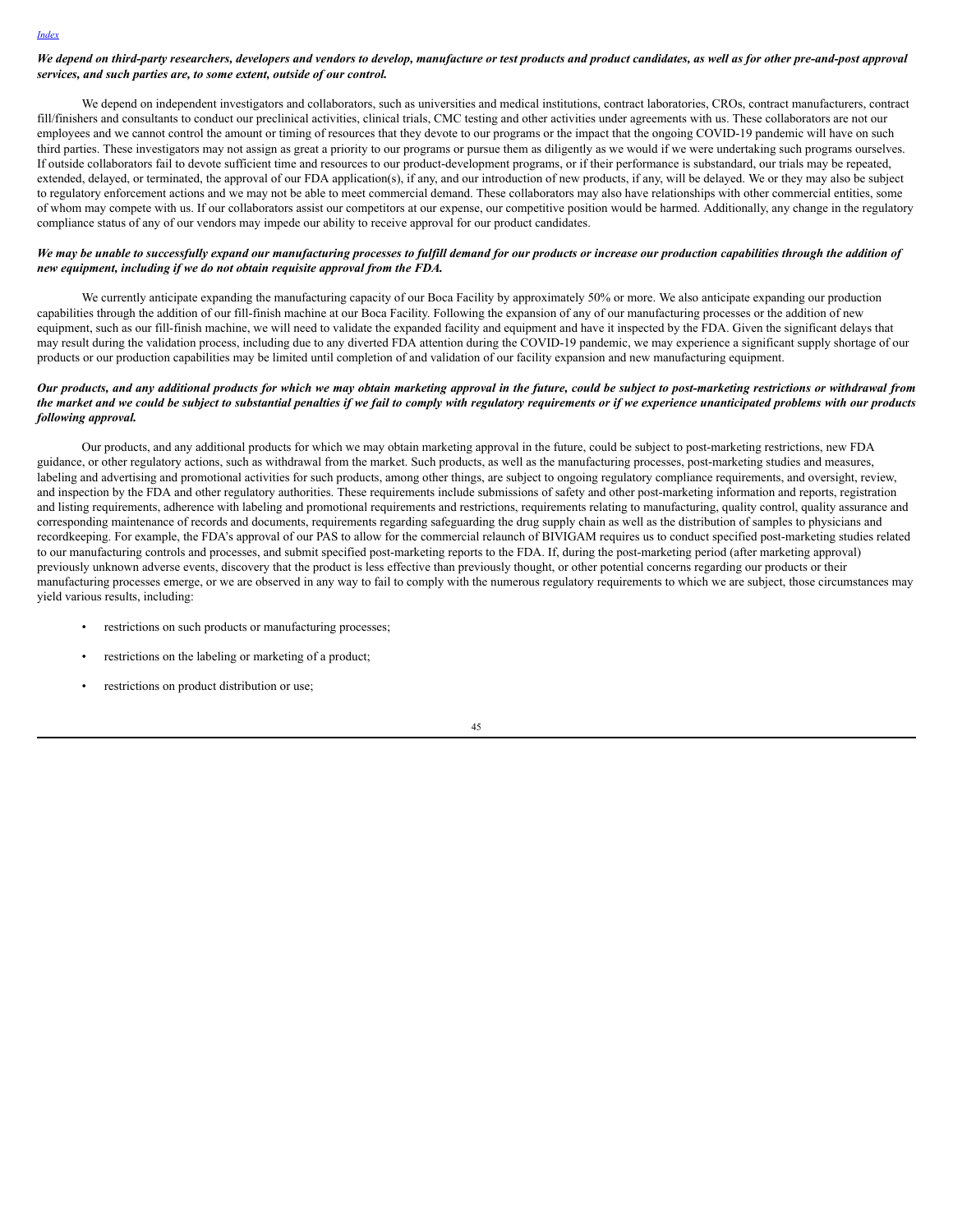- *[Index](#page-1-0)*
- clinical holds or termination of clinical trials;
- requirements to conduct further post-marketing studies or clinical trials, implement risk mitigation strategies, or to issue corrective information;
- warning letters or untitled letters;
- withdrawal of the products from the market;
- refusal to approve pending applications or supplements to approved applications that we submit;
- recall of products;
- restrictions on coverage by third-party payers;
- fines, restitution or disgorgement of profits or revenues;
- suspension or withdrawal of marketing approvals;
- refusal to permit the import or export of products;
- FDA debarment, suspension and debarment from government contracts, and refusal of orders under existing government contracts, exclusion from healthcare programs, consent decrees, or corporate integrity agreements;
- product seizure or detention; or
- injunctions or the imposition of civil or criminal penalties.

#### Historically, a few customers have accounted for a significant amount of our total revenue and accounts receivable and the loss of any of these customers could have a *material adverse ef ect on our business, results of operations and financial condition.*

For the three months ended March 31, 2022, three customers, BioCARE, Inc. ("BioCare"), Biolife Plasma Services, L.P. ("Biolife"), and Priority Healthcare Distribution, Inc. ("Curascript"), represented an aggregate of 83% of our consolidated revenues. For the year ended December 31, 2021, four customers, BioCare, Reliance Life Sciences Pvt Limited ("Reliance"), Curascript and AmerisourceBergen Corporation, represented an aggregate of 81% of our consolidated revenues.

As of March 31, 2022, four customers, BioCare, Biolife, Curascript and Reliance represented an aggregate of 92% of our consolidated accounts receivable. As of December 31, 2021, three customers, Curascript, BioCare and Reliance, represented a total of 94% of our consolidated accounts receivable.

The loss of any key customers or a material change in the revenue generated by any of these customers could have a material adverse effect on our business, results of operations and financial condition. Moreover, we anticipate deriving increased revenue from some of these customers over the next few years. Factors that could influence our relationships with our customers include, among other things:

- our ability to sell our products at competitive prices;
- our ability to maintain features and quality standards for our products sufficient to meet the expectations of our customers;
- our ability to produce and deliver a sufficient quantity of our products in a timely manner to meet our customers' requirements; and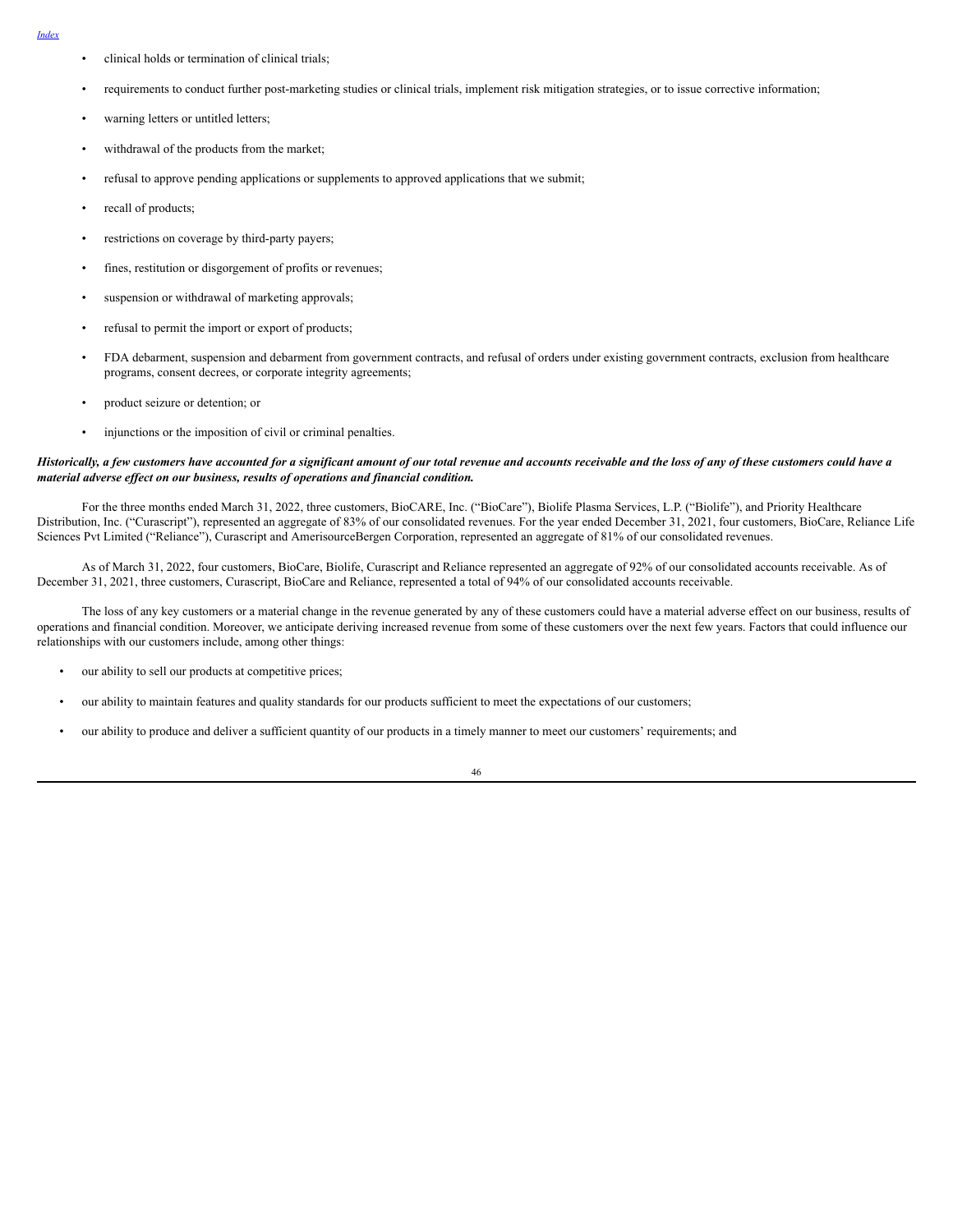• the impact of the ongoing COVID-19 pandemic and government responses thereto on our customers and their businesses, operations and financial condition.

Additionally, an adverse change in the financial condition of any of our key customers could negatively affect revenue derived from such customer, which in turn could have a material adverse effect on our business and results of operations.

### Issues with product quality and compliance could have a material adverse effect upon our business, subject us to regulatory actions and cause a loss of customer *confidence in us or our products.*

Our success depends upon the quality of our products. Quality management plays an essential role in meeting customer requirements, preventing defects, improving our products and services and assuring the safety and efficacy of our products. Our future success depends on our ability to maintain and continuously improve our quality management program. A quality or safety issue may result in failure to obtain product approval, adverse inspection reports, warning letters, product recalls or seizures, monetary sanctions, injunctions to halt manufacture and distribution of products, civil or criminal sanctions, costly litigation, refusal of a government to grant approvals and licenses, restrictions on operations or withdrawal of existing approvals and licenses. An inability to address a quality or safety issue by us or by a third-party vendor in an effective and timely manner may also cause negative publicity or a loss of customer confidence in us or our current or future products, which may result in the loss of sales and difficulty in successfully commercializing our current products and launching new products.

In addition, as a manufacturer of biological products, we are subject to the risks inherent in biological production, which could include normal course losses and failures inherent in the manufacturing process. As our biologics production levels increase, there may be normal course inventory losses or write-downs as we ensure product quality and compliance with cGMP, FDA, state and local regulations, or due to testing results not meeting specifications. As a result, our operating results are subject to potentially significant variability from one reporting period to the next should such normal course losses occur in any given period. However, because our products and product candidates are plasma-based products, not only are we subject to FDA's drug and biologic cGMP requirements, but we are also subject to special requirements for the collection, testing, handling, storage, and use of blood products. This adds an extra level of compliance and complexity to our operations, which we may not be able to successfully meet. Failure to meet any regulatory quality standards could have an adverse impact on our business.

### If physicians, payers and patients do not accept and use our current products or our future product candidates, our ability to generate revenue from these products will be *materially impaired.*

Even if the FDA approves a product made by us, physicians, payers and patients may not accept and use it. Acceptance and use of our products depends on a number of factors including, but not limited to:

- perceptions by members of the healthcare community, including physicians, about the safety and effectiveness of our products;
- cost-effectiveness of our products relative to competing products;
- availability of reimbursement for our products from government or other healthcare payers; and
- the effectiveness of marketing and distribution efforts by us and our licensees and distributors, if any.

The failure of our current or future products to find market acceptance would harm our business and could require us to seek additional financing or make such financing difficult to obtain on favorable terms, if at all.

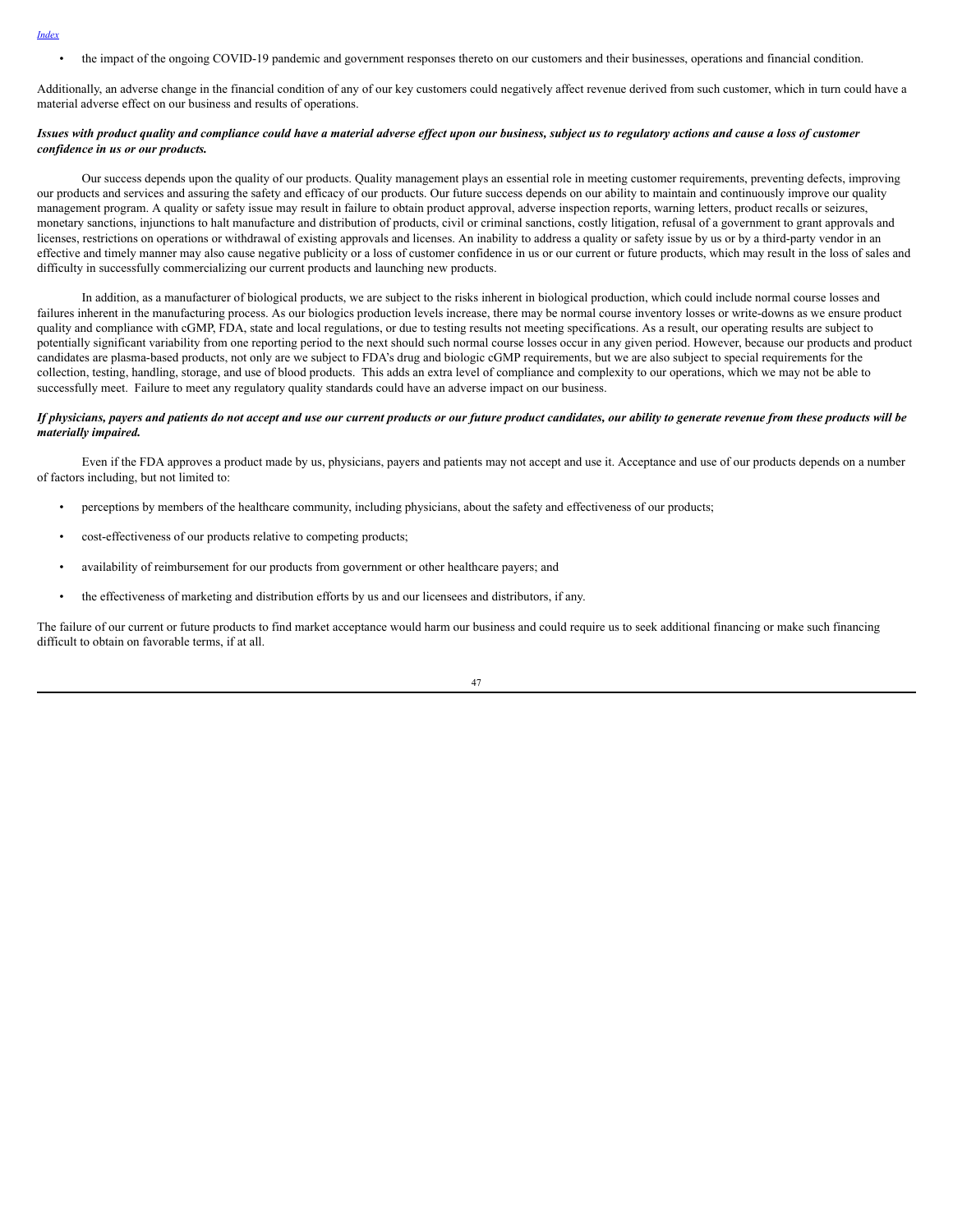Our long-term success may depend on our ability to supplement our existing product portfolio through new product development or the in-license or acquisition of other new products, product candidates and label expansion of existing products, and if our business development efforts are not successful, our ability to achieve profitability *may be adversely impacted.*

Our current product development portfolio consists primarily of label expansion activities for Nabi-HB, BIVIGAM and ASCENIV, as well as expanding our IP estate with patents issued for *S. Pneumoniae* hyperimmune IG. We have initiated small scale preclinical activities to potentially expand our current portfolio through new product development efforts or to in-license or acquire additional products and product candidates. If we are not successful in developing or acquiring additional products and product candidates, we will have to depend on our ability to successfully commercialize ASCENIV, as well as our ability to generate revenue from Nabi-HB, BIVIGAM, contract manufacturing, intermediate fractions and plasma attributable to the operations of ADMA BioCenters, to support our operations.

#### Our ADMA BioCenters operations collect information from donors in the U.S. that subjects us to consumer and health privacy laws, which could create enforcement and *litigation exposure if we fail to meet their requirements.*

Consumer privacy is highly protected by federal and state law. The Health Insurance Portability and Accountability Act of 1996 ("HIPAA"), as amended by the Health Information Technology for Economic and Clinical Health Act of 2009 ("HITECH"), and their respective implementing regulations, impose, among other things, obligations, including mandatory contractual terms, with respect to safeguarding the privacy, security and transmission of individually identifiable health information held by covered entities and business associates. A "covered entity" is the primary type of HIPAA-regulated entity. Health plans/insurers, healthcare providers engaging in standard transactions (insurance/health plan claims and encounters, payment and remittance advice, claims status, eligibility, enrollment/disenrollment, referrals and authorizations, coordination of benefits and premium payments), and healthcare clearinghouses (switches that convert data between standard and non-standard data sets) are covered entities. A "business associate" provides services to covered entities (directly or as subcontractors to other business associates) involving arranging, creating, receiving, maintaining, or transmitting protected health information ("PHI") on a covered entity's behalf. In order to legally provide access to PHI to service providers, covered entities and business associates must enter into a "business associate agreement" ("BAA") with the service provider PHI recipient. Among other things, HITECH made certain aspects of the HIPAA's rules (notably the Security Rule) directly applicable to business associates – independent contractors or agents of covered entities that receive or obtain protected health information in connection with providing a service on behalf of a covered entity. HITECH also created four new tiers of civil monetary penalties, amended HIPAA to make civil and criminal penalties directly applicable to business associates, and gave state attorneys general new authority to file civil actions for damages or injunctions in federal court to enforce the federal HIPAA laws and seek attorney's fees and costs associated with pursuing federal civil actions. The HHS Office of Civil Rights ("OCR") has increased its focus on compliance and continues to train state attorneys general for enforcement purposes. OCR has recently increased both its efforts to audit HIPAA compliance and its level of enforcement, with one recent penalty exceeding \$5.0 million.

While we are not a covered entity or business associate subject to HIPAA, even when HIPAA does not apply, according to the U.S. Federal Trade Commission (the "FTC"), failing to take appropriate steps to keep consumers' personal information secure constitutes unfair acts or practices in or affecting commerce in violation of Section 5(a) of the Federal Trade Commission Act, 15 U.S.C § 45(a). The FTC expects a company's data security measures to be reasonable and appropriate in light of the sensitivity and volume of consumer information it holds, the size and complexity of its business, and the cost of available tools to improve security and reduce vulnerabilities. Medical data is considered sensitive data that merits stronger safeguards. The FTC's guidance for appropriately securing consumers' personal information is similar to what is required by the HIPAA Security Rule. In addition, states impose a variety of laws protecting consumer information, with certain sensitive information such as HIV/Sexually Transmitted Disease status subject to heightened standards. In addition, federal and state privacy, data security, and breach notification laws, rules and regulations, and other laws apply to the collection, use and security of personal information, including social security number, driver's license numbers, government identifiers, credit card and financial account numbers. Some state privacy and security laws apply more broadly than HIPAA and associated regulations. For example, California recently enacted legislation – the California Consumer Privacy Act, or CCPA – which went into effect January 1, 2020, and will be amended by the California Privacy Rights Act, effective January 1, 2023. The CCPA, among other things, creates new data privacy obligations for covered companies and provides new privacy rights to California residents, including the right to opt out of certain disclosures of their information. The CCPA also creates a private right of action with statutory damages for certain data breaches, thereby potentially increasing risks associated with a data breach. It remains unclear what, if any, modifications will be made to this legislation or how it will be interpreted. We could be subject to enforcement action and litigation exposure if we fail to adhere to these data privacy and security laws.

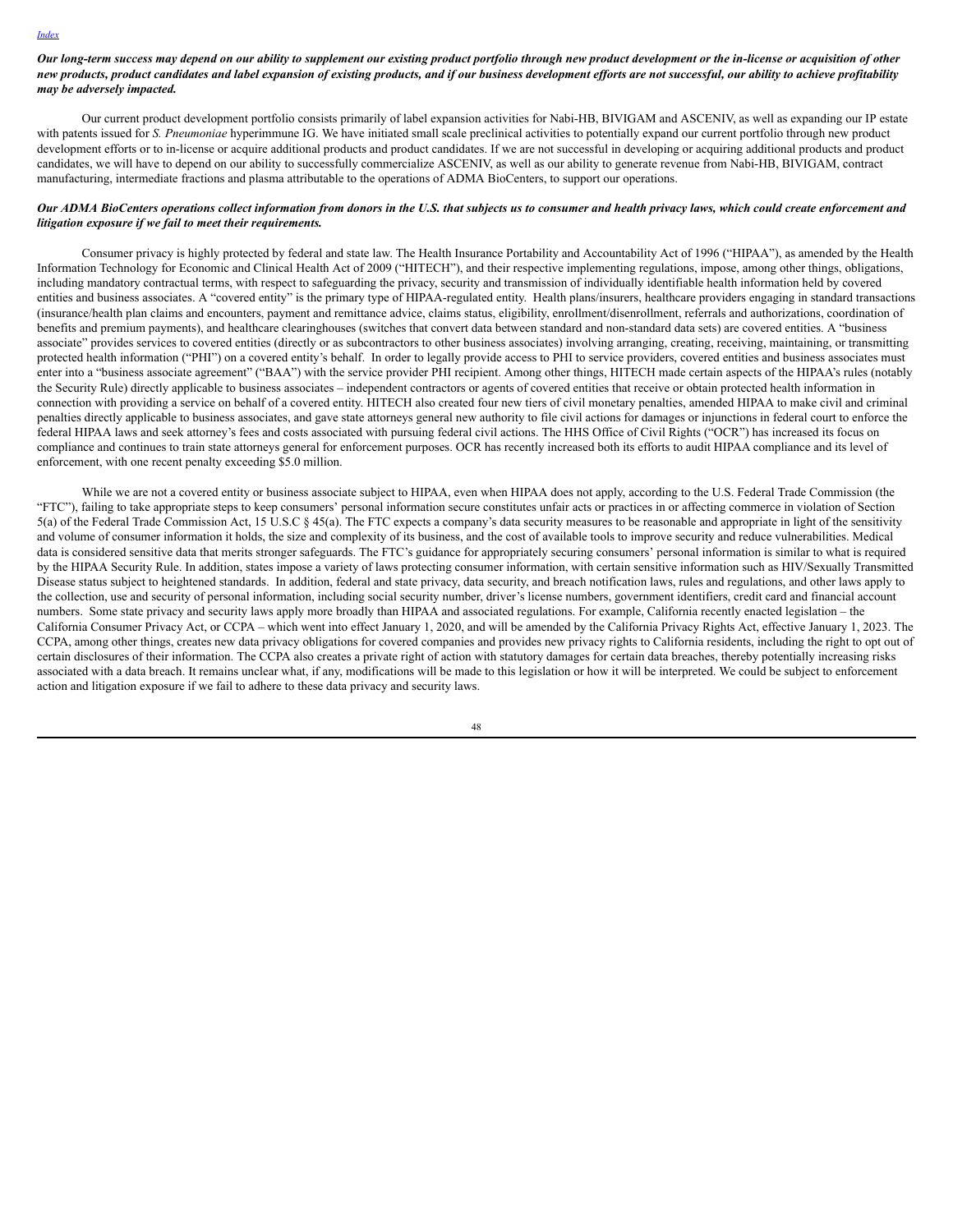## The Hayfin Credit Facility is subject to acceleration in specified circumstances, which may result in Hayfin taking possession and disposing of any collateral.

On March 23, 2022 (the "Hayfin Closing Date"), we entered into the Hayfin Credit Agreement with Hayfin (see "Liquidity and Capital Resources"). The Hayfin Credit Agreement provides for a senior secured term loan facility in the principal amount of up to \$175.0 million (the "Hayfin Credit Facility"), composed of (i) a term loan made on the Hayfin Closing Date in the principal amount of \$150.0 million (the "Hayfin Closing Date Loan"), (ii) a delayed draw term loan in the principal amount of \$25.0 million (the "Hayfin Delayed Draw Loan" and, together with the Hayfin Closing Date Loan, the "Hayfin Loans"). The obligation of the lenders to make the Hayfin Delayed Draw Loan expires on March 22, 2023 is subject to the satisfaction of certain conditions, including but not limited to, our meeting certain 12-month revenue targets as set forth in the Hayfin Credit Agreement. The Hayfin Credit Facility has a maturity date of March 23, 2027 (the "Hayfin Maturity Date"). The Hayfin Loans are secured by substantially all of our assets, including our intellectual property. Events of Default include, among others, non-payment of principal, interest or fees, violation of covenants, inaccuracy of representations and warranties, bankruptcy and insolvency events, material judgments, cross-defaults to material contracts and events constituting a change of control. In addition to an increase in the rate of interest on the Hayfin Loans of 3% per annum, the occurrence of an Event of Default could result in, among other things, the termination of commitments under the Hayfin Credit Facility, the declaration that all outstanding Loans are immediately due and payable in whole or in part, and Hayfin taking immediate possession of, and selling, any collateral securing the Hayfin Loans.

#### *Developments by competitors may render our products or technologies obsolete or non-competitive.*

The biotechnology and pharmaceutical industries are intensely competitive and subject to rapid and significant technological change. Our current products and any future product we may develop will have to compete with other marketed therapies. In addition, other companies may pursue the development of pharmaceuticals that target the same diseases and conditions that we are targeting. We face competition from pharmaceutical and biotechnology companies in the U.S. and abroad. In addition, companies pursuing different but related fields represent substantial competition. Many of these organizations competing with us have substantially greater financial resources, larger research and development staffs and facilities, longer product development history in obtaining regulatory approvals and greater manufacturing and marketing capabilities than we do. These organizations also compete with us to attract qualified personnel and parties for acquisitions, joint ventures or other collaborations.

### If we are unable to protect our patents, trade secrets or other proprietary rights, if our patents are challenged or if our provisional patent applications do not get approved, *our competitiveness and business prospects may be materially damaged.*

As we move forward in clinical development we are also uncovering novel aspects of our products and are drafting patents to cover our inventions. We rely on a combination of patent rights, trade secrets and nondisclosure and non-competition agreements to protect our proprietary intellectual property, and we will continue to do so. There can be no assurance that our patents, trade secret policies and practices or other agreements will adequately protect our intellectual property. Our issued patents may be challenged, found to be over-broad or otherwise invalidated in subsequent proceedings before courts or the U.S. Patent and Trademark Office. Even if enforceable, we cannot provide any assurances that they will provide significant protection from competition. The processes, systems, and/or security measures we use to preserve the integrity and confidentiality of our data and trade secrets may be breached, and we may not have adequate remedies as a result of any such breaches. In addition, our trade secrets may otherwise become known or be independently discovered by competitors. There can be no assurance that the confidentiality, nondisclosure and non-competition agreements with employees, consultants and other parties with access to our proprietary information to protect our trade secrets, proprietary technology, processes and other proprietary rights, or any other security measures relating to such trade secrets, proprietary technology, processes and proprietary rights, will be adequate, will not be breached, that we will have adequate remedies for any breach, that others will not independently develop substantially equivalent proprietary information or that third parties will not otherwise gain access to our trade secrets or proprietary knowledge. To the extent that our consultants, contractors or collaborators use intellectual property owned by others in their work for us, disputes may arise as to the rights in related or resulting know-how and inventions.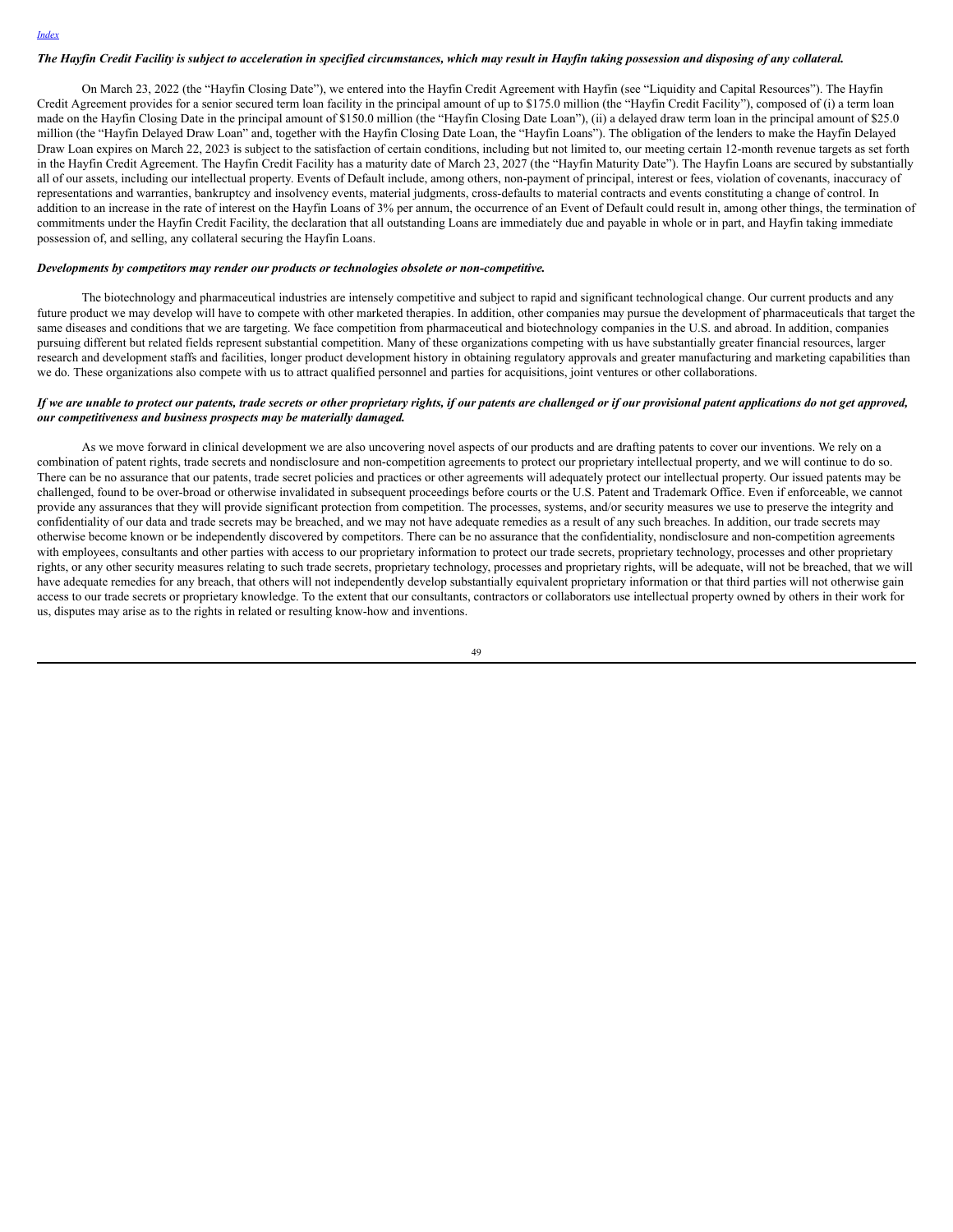#### *We could lose market exclusivity of a product earlier than expected.*

In the pharmaceutical and biotechnology industries, the majority of an innovative product's commercial value is realized during its market exclusivity period. In the U.S. and in some other countries, when market exclusivity expires and generic or biosimilar versions are approved and marketed or when biosimilars are introduced (even if only for a competing product), there are usually very substantial and rapid declines in a product's revenues.

Market exclusivity for our products is based upon patent rights and certain regulatory forms of exclusivity. The scope of our patent rights may vary from country to country and may also be dependent on the availability of meaningful legal remedies in a country. The failure to obtain patent and other intellectual property rights, or limitations on the use or loss of such rights, could be material to us. In some countries, basic patent protections for our products may not exist because certain countries did not historically offer the right to obtain specific types of patents and/or we (or our licensors) did not file in those markets. In addition, the patent environment can be unpredictable and the validity and enforceability of patents cannot be predicted with certainty. Absent relevant patent protection for a product, once the data exclusivity period expires, generic versions can be approved and marketed.

Patent rights covering our products may become subject to patent litigation. In some cases, manufacturers may seek regulatory approval by submitting their own clinical trial data to obtain marketing approval or choose to launch a generic product "at risk" before the expiration of our patent rights/or before the final resolution of related patent litigation. Enforcement of claims in patent litigation can be very costly, time-consuming and no assurance can be given that we will prevail. In addition, any such litigation may divert our management's attention from our core business and reduce the resources available for our clinical development, manufacturing and marketing activities, and consequently have a material and adverse effect on our business and prospects, regardless of the outcome. There is no assurance that ASCENIV, or any other of our products for which we are issued a patent, will enjoy market exclusivity for the full time period of the respective patent.

## Third parties could obtain patents that may require us to negotiate licenses to conduct our business, and there can be no assurance that the required licenses would be *available on reasonable terms or at all.*

We may not be able to operate our business without infringing third-party patents. Numerous U.S. and foreign patents and pending patent applications owned by third parties exist in fields that relate to the development and commercialization of IG. In addition, many companies have employed intellectual property litigation as a way to gain a competitive advantage. It is possible that infringement claims may occur as the number of products and competitors in our market increases. In addition, to the extent that we gain greater visibility and market exposure as a public company, we face a greater risk of being the subject of intellectual property infringement claims. We cannot be certain that the conduct of our business does not and will not infringe intellectual property or other proprietary rights of others in the U.S. and in foreign jurisdictions. If our products, methods, processes and other technologies are found to infringe third-party patent rights, we could be prohibited from manufacturing and commercializing the infringing technology, process or product unless we obtain a license under the applicable third-party patent and pay royalties or are able to design around such patent. We may be unable to obtain a license on terms acceptable to us, or at all, and we may not be able to redesign our products or processes to avoid infringement. Even if we are able to redesign our products or processes to avoid an infringement claim, our efforts to design around the patent could require significant time, effort and expense and ultimately may lead to an inferior or more costly product and/or process. Any claim of infringement by a third party, even those without merit, could cause us to incur substantial costs defending against the claim and could distract our management from our business. Furthermore, if any such claim is successful, a court could order us to pay substantial damages, including compensatory damages for any infringement, plus prejudgment interest and could, in certain circumstances, treble the compensatory damages and award attorney fees. These damages could be substantial and could harm our reputation, business, financial condition and operating results. A court also could enter orders that temporarily, preliminarily or permanently prohibit us, our licensees, if any, or our customers from making, using, selling, offering to sell or importing one or more of our products or practicing our proprietary technologies or processes, or could enter an order mandating that we undertake certain remedial activities. Any of these events could seriously harm our business, operating results and financial condition.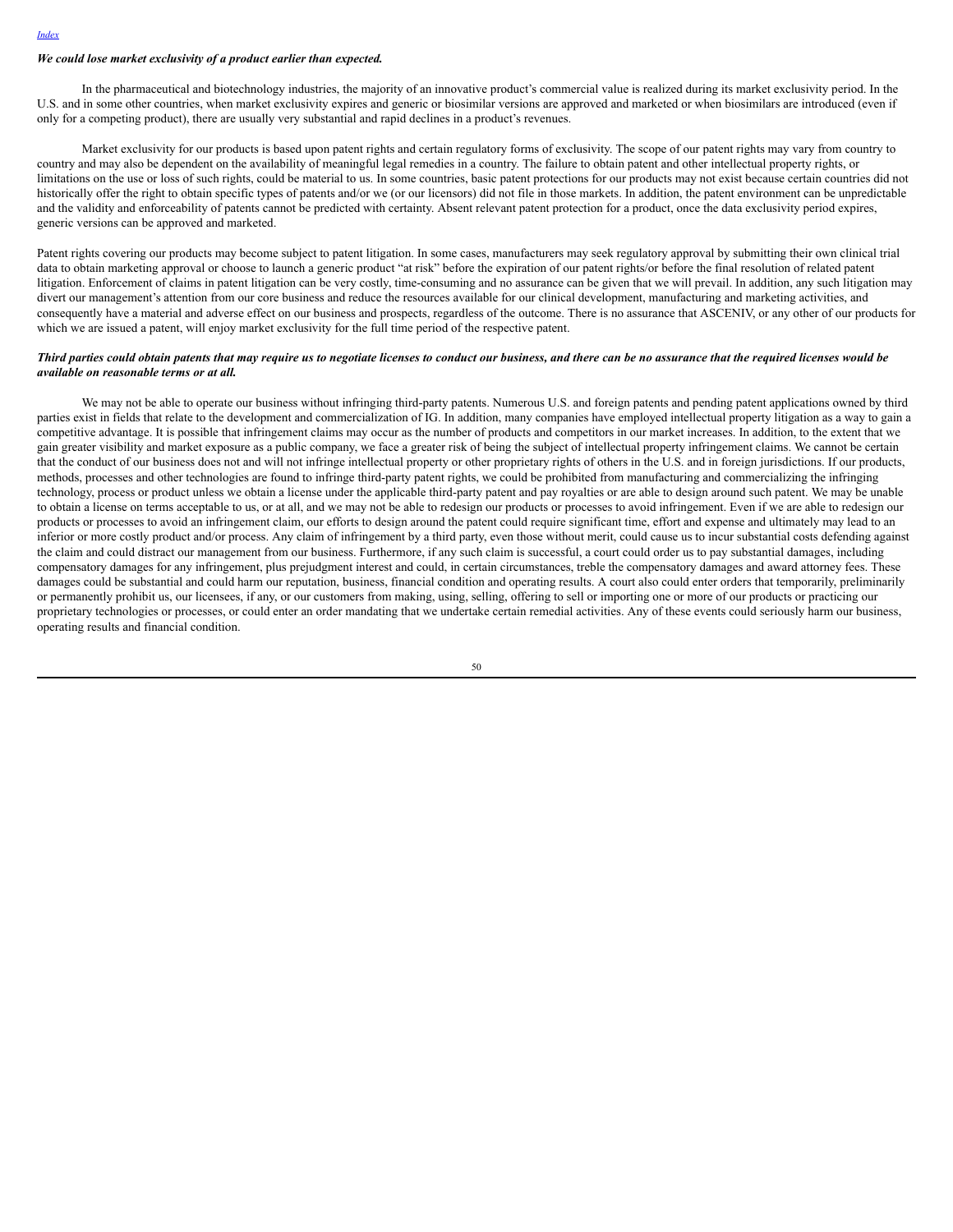#### *If we are unable to successfully manage our growth, our business may be harmed.*

Our success will depend on the expansion of our commercial and manufacturing activities, supply of plasma and overall operations and the effective management of our growth, which will place a significant strain on our management and on our administrative, operational and financial resources. To manage this growth, we must expand our facilities, augment our operational, financial and management systems and hire and train additional qualified personnel. Our ability to accomplish each of these factors may be negatively impacted as a consequence of the COVID-19 pandemic. If we are unable to manage our growth effectively, our business could be harmed.

### *The loss of one or more key members of our management team could adversely af ect our business.*

Our performance is substantially dependent on the continued service and performance of our management team, who have extensive experience and specialized expertise in our business. In particular, the loss of Adam S. Grossman, our President and Chief Executive Officer, could adversely affect our business and operating results. We do not have "key person" life insurance policies for any members of our management team. We have employment agreements with each of our executive officers; however, the existence of an employment agreement does not guarantee retention of members of our management team and we may not be able to retain those individuals for the duration of or beyond the end of their respective terms. The loss of services of key personnel, or the inability to attract and retain additional qualified personnel, could result in delays in development or approval of our product candidates and diversion of management resources.

#### Cyberattacks and other security breaches could compromise our proprietary and confidential information, which could harm our business and reputation.

In the ordinary course of our business, we generate, collect and store proprietary information, including intellectual property and business information. The secure storage, maintenance, and transmission of and access to this information is important to our operations and reputation. Computer hackers may attempt to penetrate our computer systems and, if successful, misappropriate our proprietary and confidential information including e-mails and other electronic communications. Further, while many of our employees and certain suppliers with whom we do business operate in a remote working environment during the COVID-19 pandemic, the risk of cybersecurity attacks and data breaches, particularly through phishing attempts, may be increased as we and third parties with whom we interact leverage our IT infrastructure in unanticipated ways during the ongoing COVID-19 pandemic. In addition, an employee, contractor, or other third party with whom we do business may attempt to obtain such information, and may purposefully or inadvertently cause a breach involving such information. While we have certain safeguards in place to reduce the risk of and detect cyberattacks, including a Company-wide cybersecurity policy, our information technology networks and infrastructure may be vulnerable to unpermitted access by hackers or other breaches, or employee error or malfeasance. Any such compromise of our data security and access to, or public disclosure or loss of, confidential business or proprietary information could disrupt our operations, damage our reputation, provide our competitors with valuable information and subject us to additional costs, which could adversely affect our business.

#### If we are unable to hire and retain a substantial number of qualified personnel, our ability to sustain and grow our business may be harmed.

Our success depends in part on our ability to attract, motivate, and retain a sufficient number of qualified employees across various areas of our operations, such as research and development, manufacturing operations, and sales, who understand and appreciate our strategy and culture and are able to contribute to our mission. We will need to hire additional qualified personnel with expertise in commercialization, sales, marketing, medical affairs, reimbursement, government regulation, formulation, quality control, manufacturing and finance and accounting. In particular, over the next 12-24 months, we expect to hire several new employees devoted to commercialization, sales, marketing, medical and scientific affairs, regulatory affairs, quality control, finance and general and operational management. Qualified individuals of the requisite caliber and number needed to fill these positions may be in short supply in some areas. We compete for qualified individuals with numerous biopharmaceutical companies, universities and other research institutions. Competition for such individuals is intense, and we cannot assure you that our search for such personnel will be successful, particularly if the COVID-19 pandemic causes significant changes in the competitive market for such personnel, including but not limited to overall increases in the cost of labor or travel restrictions related to COVID-19, prevent us from being able to hire qualified personnel. If we are unable to hire and retain personnel capable of consistently performing at a high level, our business and operations could be materially adversely affected. Additionally, any material increases in existing employee turnover rates or increases in labor costs could have a material adverse effect on our business, financial condition or operating results.

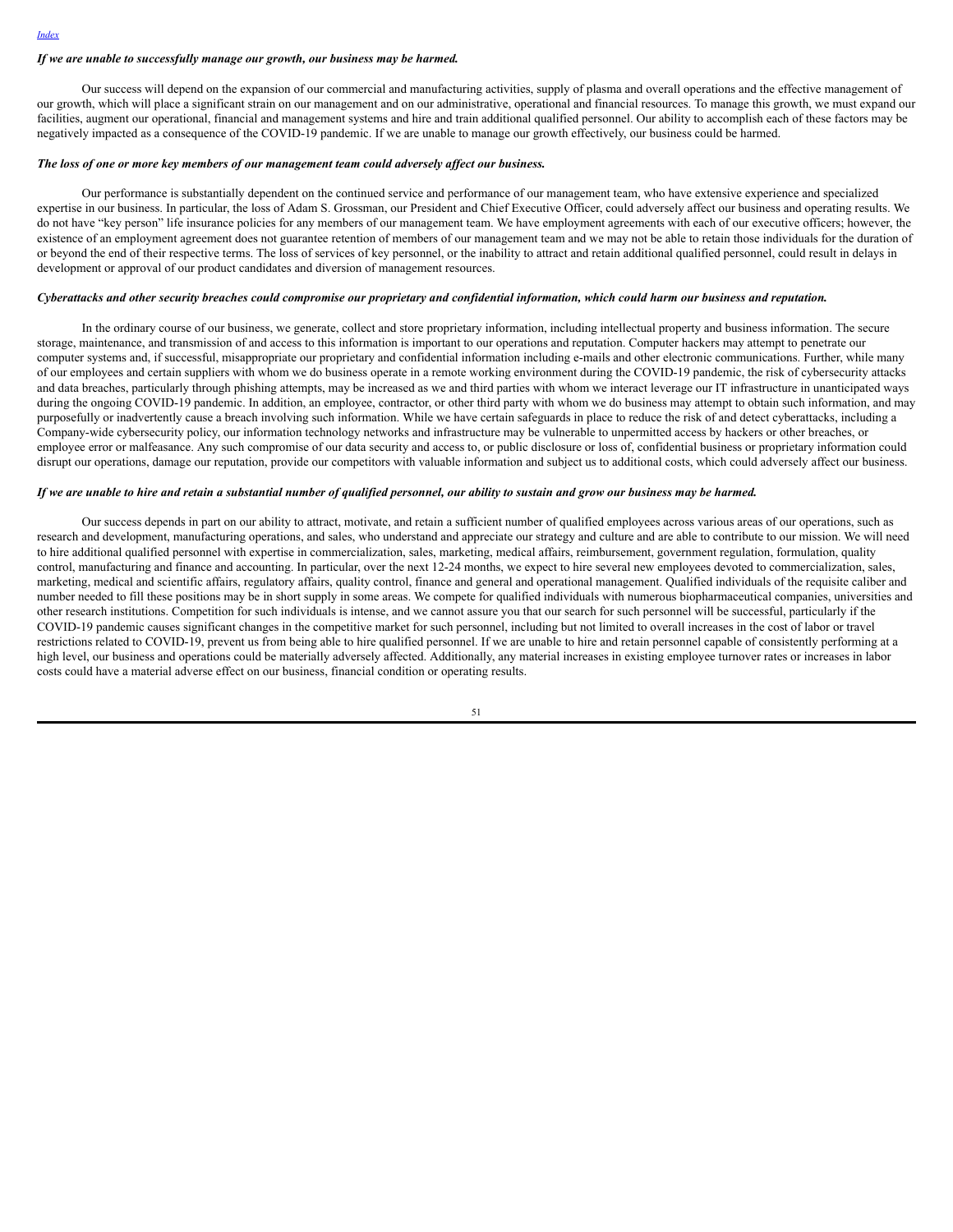We currently collect human blood plasma at our ADMA BioCenters facilities, and if we cannot maintain FDA approval for these facilities or obtain FDA approval for additional facilities that we create or acquire rights to, we may be adversely affected and may not be able to sell or use this human blood plasma for future commercial *purposes.*

We intend to maintain FDA approval of our ADMA BioCenters collection facilities for the collection of human blood plasma and we may seek other governmental and regulatory approvals for these facilities. We also plan to grow through the building and licensing of additional ADMA BioCenters facilities in various regions of the U.S. Collection facilities are subject to FDA and potentially other governmental and regulatory inspections and extensive regulation, including compliance with current cGMP and blood standards and FDA and other governmental approvals, as applicable. Failure to comply with applicable governmental regulations or to receive applicable approvals for our current or future facilities may result in enforcement actions, such as adverse inspection reports, warning or untitled letters, product recalls or seizures, monetary sanctions, injunctions to halt manufacture and distribution of products, civil or criminal sanctions, costly litigation, refusal of regulatory authority approvals and licenses, restrictions on operations or withdrawal of existing approvals and licenses, any of which may significantly delay or suspend our operations for these locations, potentially having a material adverse effect on our ability to manufacture our products or offer for sale plasma collected at the affected sites.

### We manufacture our current marketed products, pipeline products, and products for third parties in our manufacturing and testing facilities, and if we or our vendors cannot maintain appropriate FDA status for these facilities, we may be adversely affected, and may not be able to sell, manufacture or commercialize these products.

There are no assurances we will be able to maintain compliance with all FDA or other regulations. Moreover, to the extent that we use third-party vendors to fulfill our regulatory or contractual requirements, these third-party vendors may perform activities for themselves or other clients and we may not be privy to all regulatory findings or issues discovered by the FDA or other regulatory agencies. Such findings, which are out of our control, may adversely affect our ability to continue to work with these vendors, or our ability to release commercial drug product or perform necessary testing or other actions for us or our clients, which may be required in order to remain FDA compliant or to commercialize our products. If we are not able to maintain manufacturing compliance at our facilities or our vendors' facilities for our products and product candidates, we may not be able to successfully develop and commercialize our products and product candidates and we may face potential contractual or regulatory actions, which would have an adverse impact on our business.

#### We may incur substantial liabilities and may be required to limit commercialization of our products in response to product liability lawsuits.

The testing and marketing of medical products entail an inherent risk of product liability. If we cannot successfully defend ourselves against product liability claims, we may incur substantial liabilities or be required to limit commercialization of our products. Product liability claims may also result in recalls and/or regulatory enforcement actions. Even successful defense, however, could impair our results of operations. Our inability to obtain and maintain sufficient product liability insurance at an acceptable cost to protect against potential product liability claims could prevent or inhibit the commercialization of pharmaceutical products we develop, either alone or with collaborators.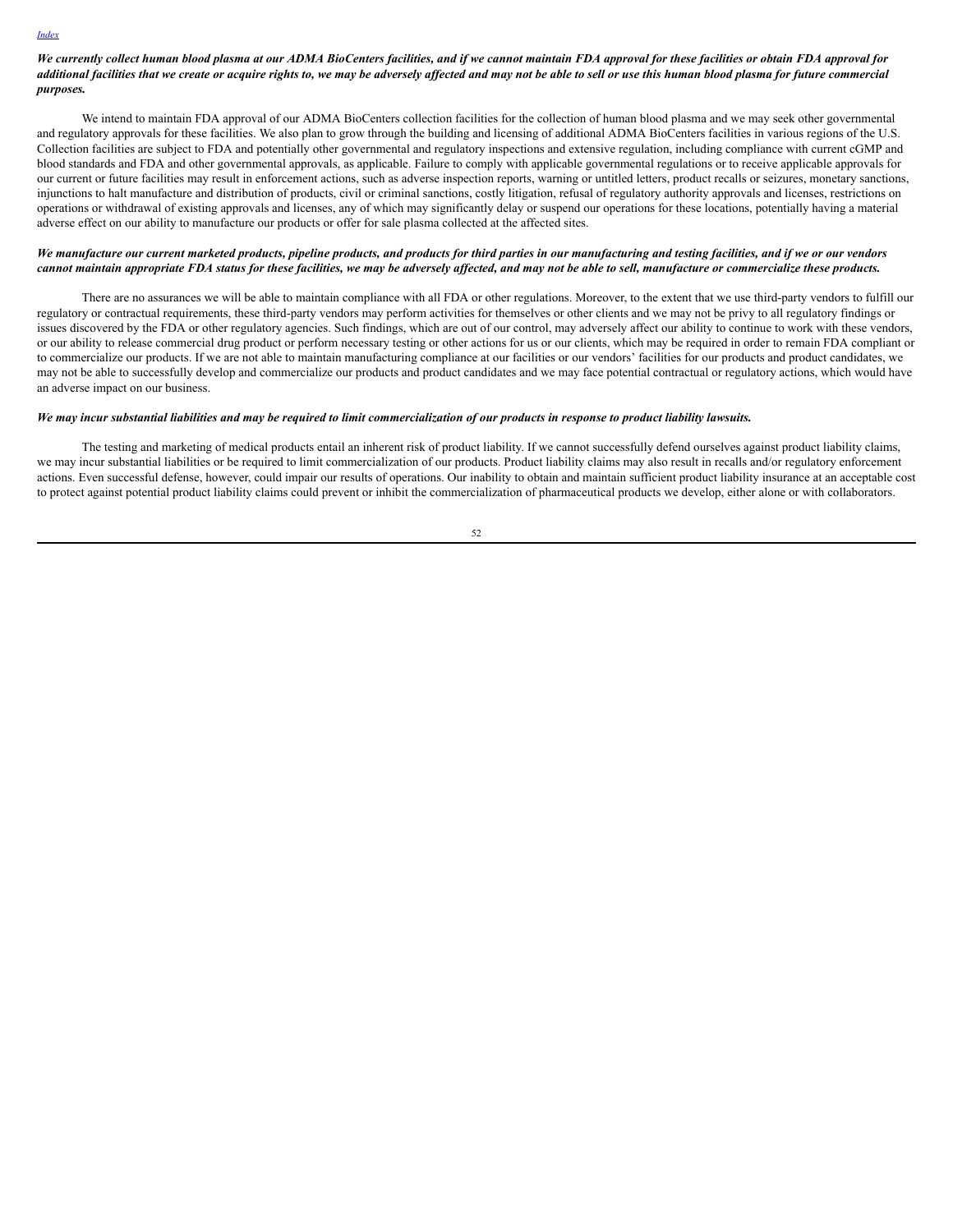## Many of our business practices are subject to scrutiny by federal and state regulatory authorities, as well as to lawsuits brought by private citizens under federal and state laws. Failure to comply with applicable law or an adverse decision in lawsuits may result in adverse consequences to us.

*[Index](#page-1-0)*

The laws governing our conduct in the U.S. are enforceable on the federal and state levels by criminal, civil and administrative penalties. Violations of laws such as the Federal Food, Drug, and Cosmetic Act, the Social Security Act (including the Anti-Kickback Statute), the Public Health Service Act and the civil and criminal Federal False Claims Act, the civil monetary penalty statute, requirements regarding the reporting and repayment of overpayments, other fraud and abuse laws and any regulations promulgated under the authority of the preceding, may result in jail sentences, fines or exclusion from federal and state programs, as may be determined by Medicare, Medicaid and HHS and other regulatory authorities as well as by the courts. Similarly, the violation of applicable laws, rules and regulations of states, including the State of Florida with respect to the manufacture and marketing of our products and product candidates may result in jail sentences, fines or exclusion from applicable state programs. There can be no assurance that our activities will not come under the scrutiny of federal and/or state regulators and other government authorities or that our practices will not be found to violate applicable laws, rules and regulations or prompt lawsuits by private citizen "relators" under federal or state false claims laws.

For example, under the Anti-Kickback Statute and similar state laws and regulations, the offer or payment of anything of value for patient referrals, or in return for purchasing, leasing, ordering or arranging for or recommending the purchase, lease, or ordering of any time or service reimbursable in whole or in part by a federal healthcare program is prohibited. This places constraints on the marketing and promotion of products and on common business arrangements, such as discounted terms and volume incentives for customers in a position to recommend or choose products for patients, such as physicians and hospitals, and these practices can result in substantial legal penalties, including, among others, exclusion from the Medicare and Medicaid programs. Arrangements with referral sources such as purchasers, group purchasing organizations, physicians and pharmacists must be structured with care to comply with applicable requirements. Legislators and regulators may seek to further restrict the scope of financial relationships that are considered appropriate. For example, HHS recently promulgated a regulation that is effective in two phases. First, the regulation excludes from the definition of "remuneration" limited categories of (a) PBM rebates or other reductions in price to a plan sponsor under Medicare Part D or a Medicaid Managed Care Organization plan reflected in point-of sale reductions in price and (b) PBM service fees. Second, effective January 1, 2023, the regulation expressly provides that rebates to plan sponsors under Medicare Part D either directly to the plan sponsor under Medicare Part D, or indirectly through a pharmacy benefit manager will not be protected under the anti-kickback discount safe harbor.

Also, certain business practices, such as payments of consulting fees to healthcare providers, sponsorship of educational or research grants, charitable donations, interactions with healthcare providers that prescribe products for uses not approved by the FDA and financial support for continuing medical education programs, must be conducted within narrowly prescribed and controlled limits to avoid any possibility of wrongfully influencing healthcare providers to prescribe or purchase particular products or as a reward for past prescribing. Under the Patient Protection and Affordable Care Act ("ACA") and the companion Health Care and Education Reconciliation Act, which together are referred to as the "Healthcare Reform Law," payments and transfers of value by pharmaceutical manufacturers of drugs, devices, biologics and medical supplies for which payment is available under Medicare, Medicaid or the Children's Health Insurance Program (with certain exceptions) to or at the request of covered recipients, such as, but limited to, physicians, physician assistants, nurse practitioners, clinical nurse specialists and certified registered nurse anesthetists and teaching hospitals, must be tracked and reported to CMS, and are publicly disclosed. Such "applicable manufacturers" are also required to report certain ownership interests held by physicians and their immediate family members. A number of states have similar laws in place. Additional and stricter prohibitions could be implemented by federal and state authorities. Where such practices have been found to be improper incentives to use such products, government investigations and assessments of penalties against manufacturers have resulted in substantial damages and fines. Many manufacturers have been required to enter into consent decrees or orders that prescribe allowable corporate conduct.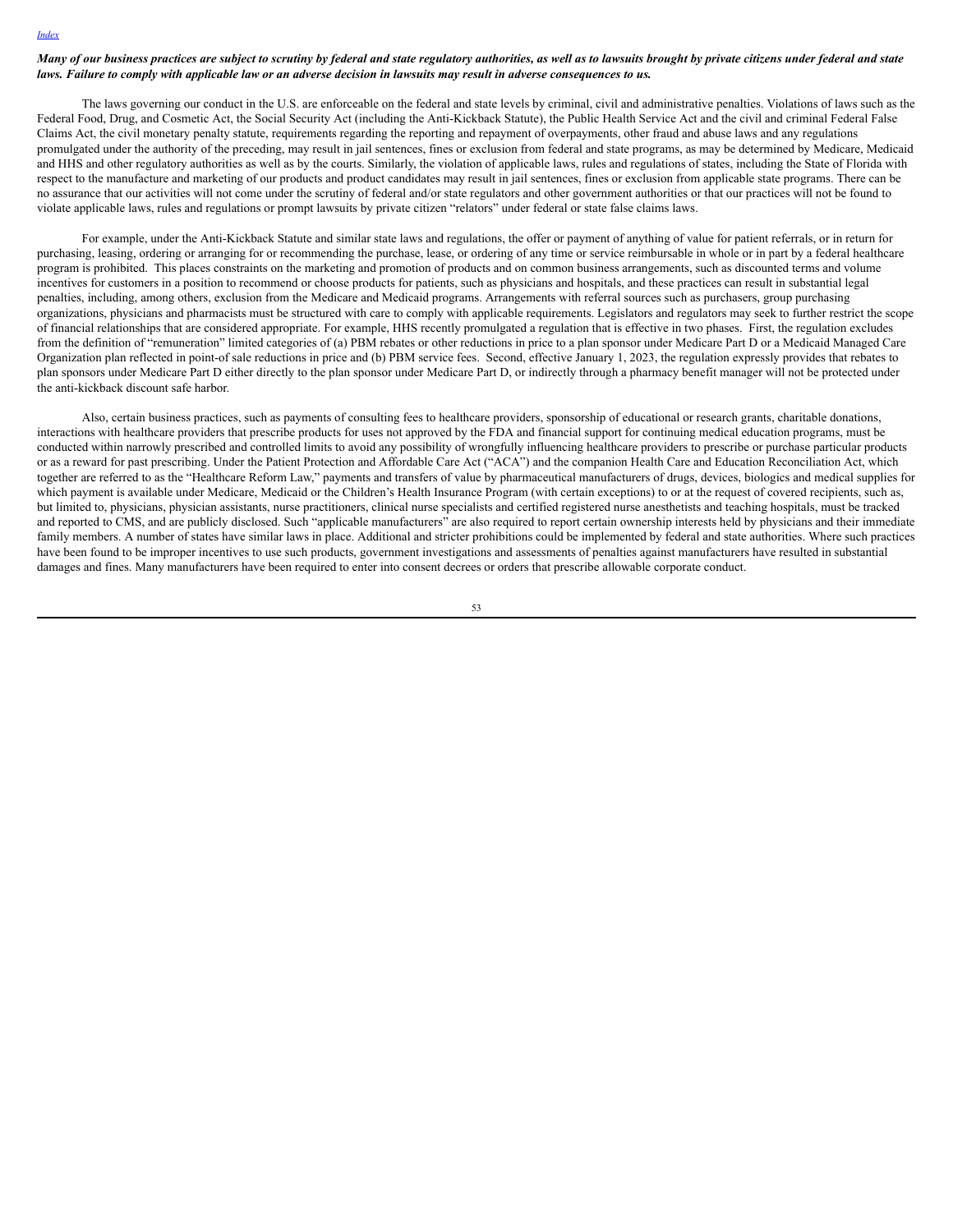Failure to satisfy requirements under the Federal Food, Drug, and Cosmetic Act can also result in penalties, as well as requirements to enter into consent decrees or orders that prescribe allowable corporate conduct. In addition, while regulatory authorities generally do not regulate physicians' discretion in their choice of treatments for their patients, they do restrict communications by manufacturers on unapproved uses of approved products or on the potential safety and efficacy of unapproved products in development. Companies in the U.S., Canada and the European Union cannot promote approved products for other indications that are not specifically approved by the competent regulatory authorities such as the FDA in the U.S., nor can companies promote unapproved products. In limited circumstances, companies may disseminate to physicians information regarding unapproved uses of approved products or results of studies involving investigational products. If such activities fail to comply with applicable regulations and guidelines of the various regulatory authorities, we may be subject to warnings from, or enforcement action by, these authorities. Furthermore, if such activities are prohibited, it may harm demand for our products. Promotion of unapproved drugs or devices or unapproved indications for a drug or device is a violation of the Federal Food, Drug, and Cosmetic Act and subjects us to civil and criminal sanctions. Furthermore, sanctions under the Federal False Claims Act have recently been brought against companies accused of promoting off-label uses of drugs, because such promotion induces the use and subsequent claims for reimbursement under Medicare and other federal programs. Similar actions for off-label promotion have been initiated by several states for Medicaid fraud. The Healthcare Reform Law significantly strengthened provisions of the Federal False Claims Act, the Anti-Kickback Statute that applies to Medicare and Medicaid, and other healthcare fraud provisions, leading to the possibility of greatly increased qui tam suits by relators for perceived violations. Violations or allegations of violations of the foregoing restrictions could materially and adversely affect our business.

We are required to report detailed pricing information, net of included discounts, rebates and other concessions, to CMS for the purpose of calculating national reimbursement levels, certain federal prices and certain federal and state rebate obligations. Inaccurate or incomplete reporting of pricing information could result in liability under the False Claims Act, the federal Anti-Kickback Statute and various other laws, rules and regulations.

We will need to establish systems for collecting and reporting this data accurately to CMS and institute a compliance program to assure that the information collected is complete in all respects. If we report pricing information that is not accurate to the federal government, we could be subject to fines and other sanctions that could adversely affect our business. If we choose to pursue clinical development and commercialization in the European Union or otherwise market and sell our products outside of the U.S., we must obtain and maintain regulatory approvals and comply with regulatory requirements in such jurisdictions. The approval procedures vary among countries in complexity and timing. We may not obtain approvals from regulatory authorities outside the U.S. on a timely basis, if at all, which would preclude us from commercializing products in those markets.

In addition, some countries, particularly the countries of the European Union, regulate the pricing of prescription pharmaceuticals. In these countries, pricing discussions with governmental authorities can take considerable time after the receipt of marketing approval for a product. To obtain reimbursement or pricing approval in some countries, we may be required to conduct a clinical trial that compares the cost-effectiveness of our product candidate to other available therapies. Such trials may be timeconsuming and expensive and may not show an advantage in efficacy for our products. If reimbursement of our products is unavailable or limited in scope or amount, or if pricing is set at unsatisfactory levels, in either the U.S. or the European Union, we could be adversely affected.

Also, under the U.S. Foreign Corrupt Practices Act, the U.S. has increasingly focused on regulating the conduct by U.S. businesses occurring outside of the U.S., generally prohibiting remuneration to foreign officials for the purpose of obtaining or retaining business. To enhance compliance with applicable healthcare laws, and mitigate potential liability in the event of noncompliance, regulatory authorities such as the HHS Office of Inspector General (the "OIG") have recommended the adoption and implementation of a comprehensive healthcare compliance program that generally contains the elements of an effective compliance and ethics program described in Section 8B2.1 of the U.S. Sentencing Commission Guidelines Manual. Increasing numbers of U.S.-based pharmaceutical companies have such programs. We will need to adopt healthcare compliance and ethics programs that would incorporate the OIG's recommendations and train our employees. Such a program may be expensive and may not provide assurance that we will avoid compliance issues.

We are also required to comply with the applicable laws, rules, regulations and permit requirements of the various states in which our business operates, including the State of Florida where our manufacturing facility is located. These regulations and permit requirements are not always in concert with applicable federal laws, rules and regulations regulating our business. Although compliant with applicable federal requirements, we may be required to comply with additional state laws, rules, regulations and permits. Failure to appropriately comply with such state requirements could result in temporary or long-term cessation of our manufacturing operations, as well as fines and other sanctions. Any such penalties may have a material adverse effect on our business and results of operations.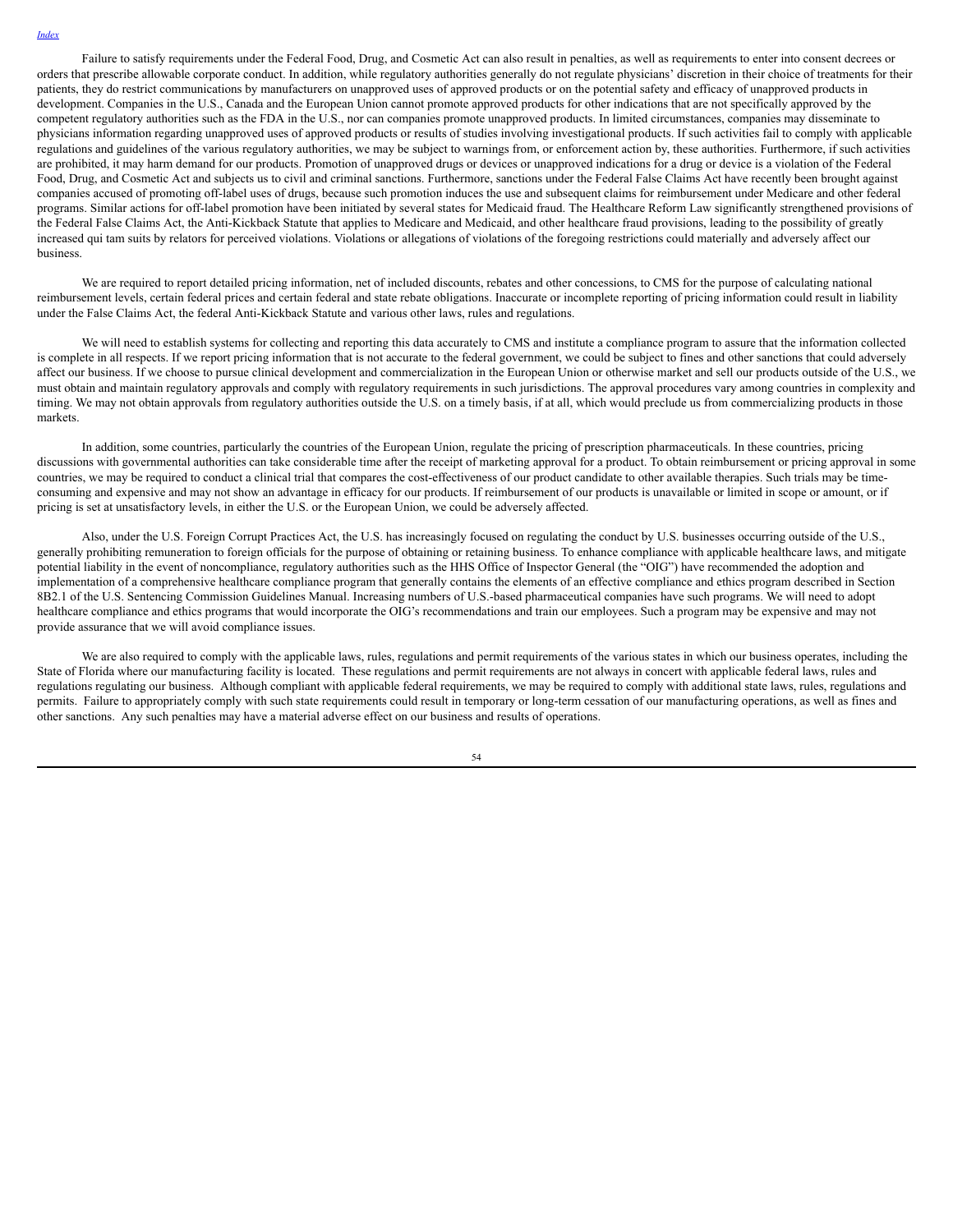## We are subject to extensive and rigorous governmental regulation, including the requirement of FDA and other federal, state and local business regulatory approval before our products and product candidates may be lawfully marketed, and our ability to obtain regulatory approval of our products and product candidates from the FDA in a timely manner, access the public markets and obtain necessary capital in order to properly capitalize and continue our operations may be hindered by inadequate funding *for the FDA, the SEC and other state and local government agencies.*

Both before and after the approval of our products, our products, operations, facilities, suppliers and CROs are subject to extensive regulation by federal, state and local governmental authorities in the U.S. and other countries, with regulations differing from country to country. In the U.S., the FDA regulates, among other things, the preclinical testing, clinical trials, manufacturing, safety, efficacy, potency, labeling, storage, record keeping, quality systems, advertising, promotion, sale and distribution of therapeutic products. Failure to comply with applicable requirements could result in, among other things, one or more of the following actions: notices of violation, untitled letters, warning letters, CRLs, fines and other monetary penalties, unanticipated expenditures, delays in approval or refusal to approve a product or product candidate, product recall or seizure, interruption of manufacturing or clinical trials, operating restrictions, injunctions and criminal prosecution. Our products and product candidates cannot be lawfully marketed in the U.S. without FDA and other federal, state and local business regulatory approvals. Any failure to receive the marketing approvals necessary to commercialize our product or product candidates could harm our business.

Additionally, the ability of the FDA and other federal, state and local business regulatory agencies to review and approve products and product candidates can be affected by a variety of factors, including government budget and funding levels, ability to hire and retain key personnel and accept the payment of user fees, and statutory, regulatory, and policy changes. Average review times at the FDA and other federal, state and local business regulatory agencies have fluctuated in recent years as a result. In addition, government funding of the SEC and other government agencies on which our operations may rely, including those that fund research and development activities, is subject to the political process, which is inherently fluid and unpredictable. Disruptions at the FDA and other agencies may also slow the time necessary for products and product candidate submissions to be reviewed and/or approved by necessary government agencies, which would adversely affect our business. For example, over the last several years, including in December 2018 and January 2019, the U.S. government has shut down several times and certain regulatory agencies, such as the FDA and the SEC, have had to furlough critical employees and stop critical activities. If a prolonged government shutdown reoccurs, it could significantly impact the ability of the FDA to timely review and process our regulatory submissions and other reporting requirements which could have a material adverse effect on our business. Further, future government shutdowns could impact our ability to access the public markets and obtain necessary capital in order to properly capitalize and continue our operations.

#### The manufacturing processes for plasma-based biologics are complex and involve biological intermediates that are susceptible to contamination and impurities.

Plasma is a raw material that is susceptible to damage and contamination and may contain human pathogens, any of which would render the plasma unsuitable as raw material for further manufacturing. For instance, improper storage of plasma, by us or third-party suppliers, may require us to destroy some of our raw material. If unsuitable plasma is not identified and discarded prior to the release of the plasma to the manufacturing process, it may be necessary to discard intermediate or finished product made from that plasma or to recall any finished product released to the market, resulting in a charge to cost of product revenue. The manufacture of our plasma products is an extremely complex process of fractionation, purification, testing, filling and finishing. Our products can become non-releasable or otherwise fail to meet our stringent specifications or regulatory agencies' specifications through a failure in one or more of these process steps. We may detect instances in which an unreleased product was produced without adherence to our manufacturing procedures or plasma used in our production process was not collected or stored in a compliant manner consistent with our cGMP or other regulations. Such an event of noncompliance would likely result in our determination that the implicated products should not be released or maybe replaced or withdrawn from the market and therefore should be destroyed. Once manufactured, our plasma-derived products must be handled carefully and kept at appropriate temperatures. Our failure, or the failure of third parties that supply, test, ship or distribute our products or product components to properly care for our products, may require that those products be destroyed. Even if handled properly, biologics may form or contain particulates or have other issues or problems after storage which may require products to be destroyed or recalled. While we expect to write off small amounts of work-in-progress in the ordinary course of business due to the complex nature of plasma, our processes and our products, unanticipated events may lead to write-offs and other costs materially in excess of our expectations and the reserves we have established for these purposes. Such write-offs and other costs could cause material fluctuations in our results of operations. Product or component quality issues may also result in regulatory enforcement actions, liability, corrective actions and recalls, among other actions, as described elsewhere in this annual report.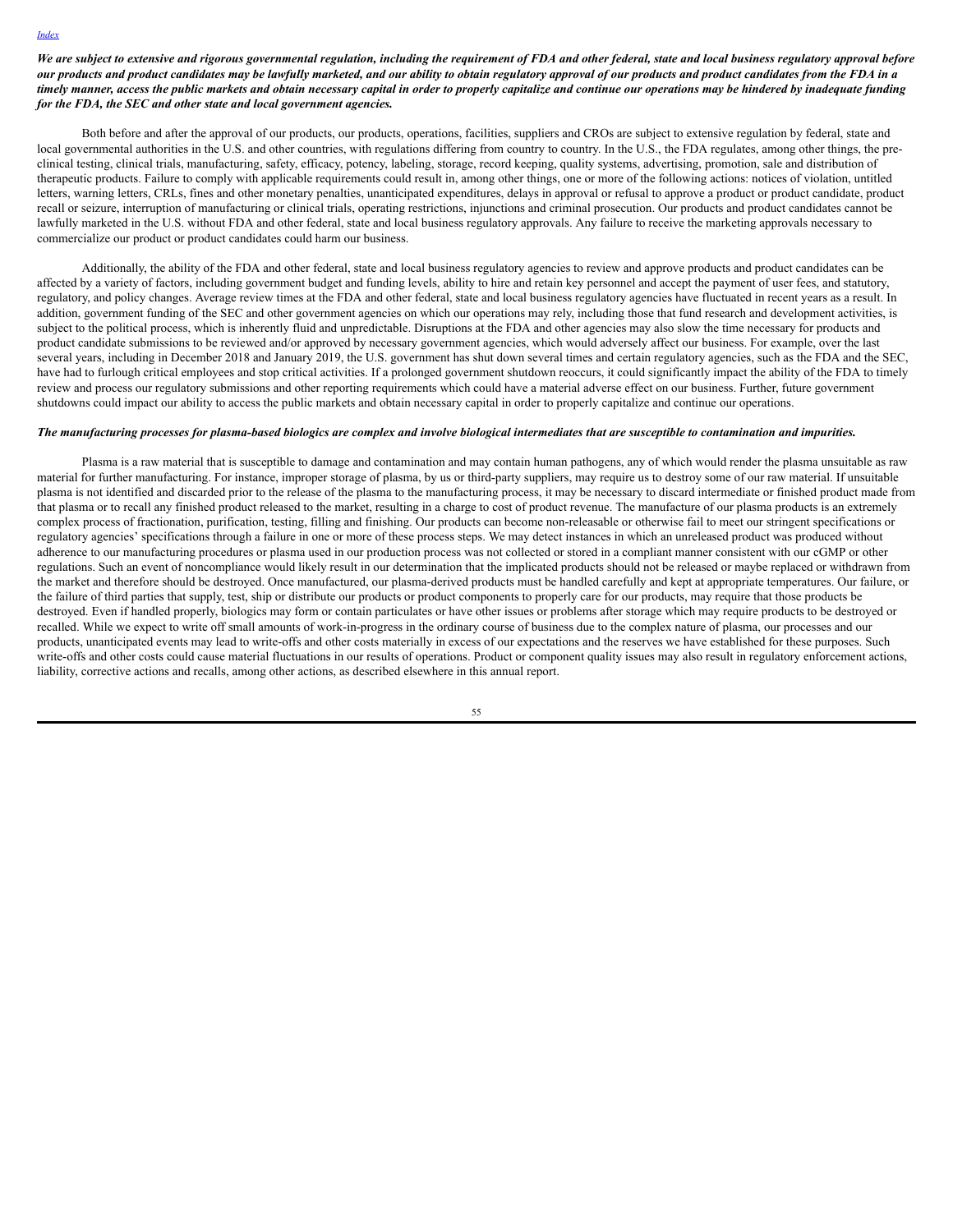Furthermore, contamination of our products could cause investors, consumers, or other third parties with whom we conduct business to lose confidence in the reliability of our manufacturing procedures, which could adversely affect our revenues. In addition, faulty or contaminated products that are unknowingly distributed could result in patient harm, threaten the reputation of our products and expose us to product liability damages and claims from companies for whom we do contract manufacturing.

### Our ability to continue to produce safe and effective products depends on the safety of our plasma supply, testing by third parties and the timing of receiving the testing *results, and manufacturing processes against transmittable diseases.*

Despite overlapping safeguards, including the screening of donors and other steps to remove or inactivate viruses and other infectious disease-causing agents, the risk of transmissible disease through blood plasma products cannot be entirely eliminated. For example, since plasma-derived therapeutics involves the use and purification of human plasma, there has been concern raised about the risk of transmitting HIV, prions, West Nile virus, H1N1 virus or "swine flu" and other blood-borne pathogens through plasma-derived products. There are also concerns about the future transmission of H5N1 virus, or "bird flu." In the 1980s, thousands of hemophiliacs worldwide were infected with HIV through the use of contaminated Factor VIII. Other producers of Factor VIII, though not us, were defendants in numerous lawsuits resulting from these infections. New infectious diseases emerge in the human population from time to time. If a new infectious disease has a period during which time the causative agent is present in the bloodstream but symptoms are not present, it is possible that plasma donations could be contaminated by that infectious agent. Typically, early in an outbreak of a new disease, tests for the causative agent do not exist. During this early phase, we must rely on screening of donors for behavioral risk factors or physical symptoms to reduce the risk of plasma contamination. Screening methods are generally less sensitive and specific than a direct test as a means of identifying potentially contaminated plasma units. During the early phase of an outbreak of a new infectious disease, our ability to manufacture safe products would depend on the manufacturing process' capacity to inactivate or remove the infectious agent. To the extent that a product's manufacturing process is inadequate to inactivate or remove an infectious agent, our ability to manufacture and distribute that product would be impaired. If a new infectious disease were to emerge in the human population, such as COVID-19, or if there were a reemergence of an infectious disease, the regulatory and public health authorities could impose precautions to limit the transmission of the disease that would impair our ability to procure plasma, manufacture our products or both. Such precautionary measures could be taken before there is conclusive medical or scientific evidence that a disease poses a risk for plasma-derived products. In recent years, new testing and viral inactivation methods have been developed that more effectively detect and inactivate infectious viruses in collected plasma. There can be no assurance, however, that such new testing and inactivation methods will adequately screen for, and inactivate, infectious agents in the plasma used in the production of our products.

### We could become supply-constrained and our financial performance would suffer if we cannot obtain adequate quantities of FDA-approved source plasma with proper *specifications or other necessary raw materials.*

In order for plasma to be used in the manufacturing of our products, the individual centers at which the plasma is collected must generally be licensed by the FDA and approved by the regulatory authorities of any country in which we may wish to commercialize our products. When we open a new plasma center, and on an ongoing basis after licensure, it must be inspected by the FDA for compliance with cGMP and other regulatory requirements. Therefore, even if we are able to construct new plasma collection centers to complement our current plasma collection facilities, an unsatisfactory inspection could prevent a new center from being licensed or risk the suspension or revocation of an existing license, among other enforcement actions. We do not and will not have adequate plasma to manufacture our products. Therefore, we are reliant on the purchase of plasma from third parties to manufacture our products. We can give no assurances that appropriate plasma will be available to us on commercially reasonable terms, or at all, to manufacture our products. Further, the COVID-19 pandemic has resulted in, and may continue to result in, significant constraints in raw material supply across various different industries, including the supply of plasma. It is possible that in the future, the COVID-19 pandemic and government responses thereto will have an adverse effect on our ability to source plasma from donors in quantity and quality sufficient for our manufacturing processes. In order to maintain a plasma center's license, its operations must continue to conform to cGMP and other regulatory requirements. In the event that we determine that plasma was not collected in compliance with cGMP and other applicable regulatory requirements, we may be unable to use and may ultimately destroy plasma collected from that center, which would be recorded as a charge to cost of product revenue. Additionally, if non-compliance in the plasma collection process is identified after the impacted plasma has been pooled with compliant plasma from other sources, entire plasma pools, in-process intermediate materials and final products could be impacted. Consequently, we could experience significant inventory impairment provisions and write-offs which could adversely affect our business and financial results. We plan to increase our supplies of plasma for use in the manufacturing processes through increased purchases of plasma from third-party suppliers as well as collections from our existing ADMA BioCenters plasma collection facilities. This strategy is dependent upon our ability to maintain a cGMP compliant environment at our plasma collection facilities and to expand production and attract donors to our facilities. There is no assurance that the FDA will inspect and license any of our current or future unlicensed plasma collection facilities in a timely manner consistent with our production plans. If we misjudge the readiness of a center for an FDA inspection, we may lose credibility with the FDA and cause the FDA to more closely examine all of our operations. Such additional scrutiny could materially hamper our operations and our ability to increase plasma collections. Our ability to expand production and increase our plasma collection facilities to more efficient production levels may be affected by changes in the economic environment and population in selected regions where ADMA BioCenters operates its current or future plasma facilities, by the entry of competitive plasma centers into regions where ADMA BioCenters operates such centers, by misjudging the demographic potential of individual regions where ADMA BioCenters expects to expand production and attract new donors, by unexpected facility related challenges, or by unexpected management challenges at selected plasma facilities held by us from time to time.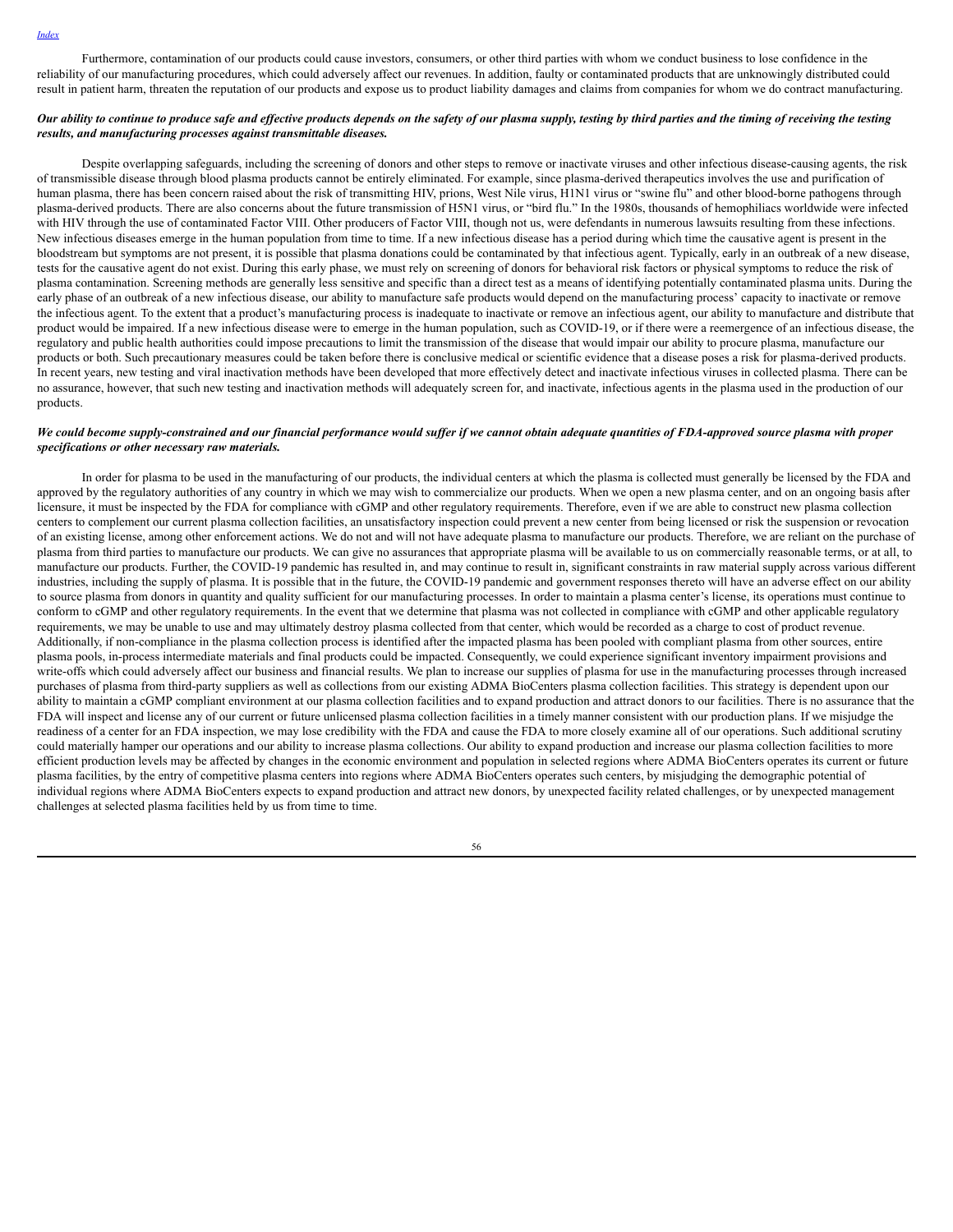Additionally, our supply contract with Grifols for the purchase of normal source plasma ("NSP") expires December 31, 2022. There can be no assurances that we will be able to obtain NSP from other third-party suppliers or be able to collect NSP in the same quantities, or at all, through our ADMA BioCenters plasma collection facilities at a cost that is comparable to the price we currently pay to Grifols for NSP. If our costs to obtain NSP through collections at our ADMA BioCenters plasma collection facilities or from other third-party suppliers are higher than what we currently pay to Grifols, our liquidity and results of operations could be adversely impacted.

## Our ability to commercialize our products, alone or with collaborators, will depend in part upon the extent to which reimbursement will be available from governmental agencies, health administration authorities, private health maintenance organizations and health insurers and other healthcare payers, and also depends upon the *approval, timing and representations by the FDA or other governmental authorities for our product candidates.*

Our ability to generate product revenues will be diminished if our products sell for inadequate prices or patients are unable to obtain adequate levels of coverage. Significant uncertainty exists as to the reimbursement status of newly approved healthcare products, as well as to the timing, language, specifications and other details pertaining to the approval of such products. Healthcare payers, including Medicare, are challenging the prices charged for medical products and services. Government and other healthcare payers increasingly attempt to contain healthcare costs by limiting both coverage and the level of reimbursement for products. Even if one of our product candidates is approved by the FDA, insurance coverage may not be available, and reimbursement levels may be inadequate, to cover such product. If government and other healthcare payers do not provide adequate coverage and reimbursement levels for one of our products, once approved, market acceptance of such product could be reduced. Prices in many countries, including many in Europe, are subject to local regulation and certain pharmaceutical products, such as plasma-derived products, are subject to price controls in several of the world's principal markets, including many countries within the European Union. In the U.S., where pricing levels for our products are substantially established by third-party payers, including Medicare, if payers reduce the amount of reimbursement for a product, it may cause groups or individuals dispensing the product to discontinue administration of the product, to administer lower doses, to substitute lower cost products or to seek additional price-related concessions. These actions could have a negative effect on our financial results, particularly in cases where our products command a premium price in the marketplace, or where changes in reimbursement induce a shift in the site of treatment. The existence of direct and indirect price controls and pressures over our products could materially adversely affect our financial prospects and performance.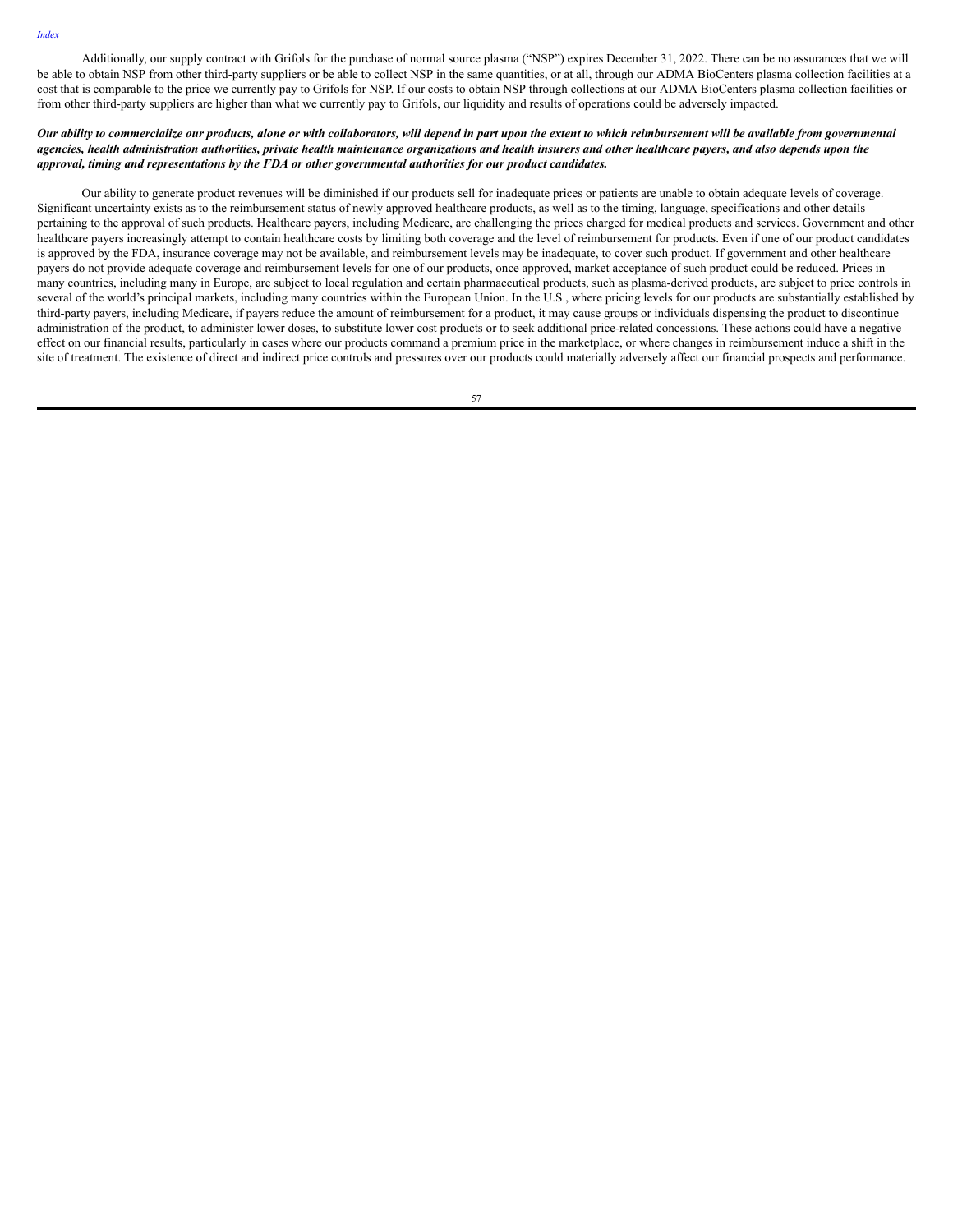#### The biosimilar pathway established as part of healthcare reform may make it easier for competitors to market biosimilar products.

The Healthcare Reform Law introduced an abbreviated licensure pathway for biological products that are demonstrated to be biosimilar to an FDA-licensed biological product. A biological product may be demonstrated to be "biosimilar" if data shows that, among other things, the product is "highly similar" to an already-approved biological product, known as a reference product, and has no clinically meaningful differences in terms of safety and effectiveness from the reference product. The law provides that a biosimilar application may be submitted as soon as four years after the reference product is first licensed, and that the FDA may not make approval of an application effective until 12 years after the reference product was first licensed. Since the enactment of the law, the FDA has issued several guidance documents to assist sponsors of biosimilar products in preparing their approval applications. Moreover, in an effort to increase competition in the biologic product marketplace, Congress, the executive branch, and the FDA have taken certain legislative and regulatory steps. For example, in 2020 the FDA finalized a guidance to facilitate biologic product importation. The 2020 Further Consolidated Appropriations Act included provisions requiring that sponsors of approved biologic products provide samples of the approved products to persons developing biosimilar products within specified timeframes, in sufficient quantities, and on commercially reasonable market-based terms. The FDA approved the first biosimilar product in 2015 and has since approved a number of biosimilars. As a result of the biosimilar pathway in the U.S., we expect in the future to face greater competition from biosimilar products, including a possible increase in patent challenges.

#### *The implementation of the Healthcare Reform Law in the U.S. may adversely af ect our business.*

Through the March 2010 adoption of the Healthcare Reform Law in the U.S., substantial changes are being made to the current system for paying for healthcare in the U.S., including programs to extend medical benefits to millions of individuals who currently lack insurance coverage. This reform establishes significant cost-saving measures with respect to several government healthcare programs, including Medicaid and Medicare Parts B and D, that may cover the cost of our future products, and these efforts could have a material adverse impact on our future financial prospects and performance. For example, in order for a manufacturer's products to be reimbursed by federal funding under Medicaid, the manufacturer must enter into a Medicaid rebate agreement with the Secretary of HHS and pay certain rebates to the states based on utilization data provided by each state to the manufacturer and to CMS and pricing data provided by the manufacturer to the federal government. The states share these savings with the federal government, and sometimes implement their own additional supplemental rebate programs. Under the Medicaid drug rebate program, the rebate amount for most branded drug products was previously equal to a minimum of 15.1% of the Average Manufacturer Price ("AMP") or the AMP less Best Price, whichever is greater, plus the inflation penalty if applicable. Effective January 1, 2010, the Healthcare Reform Law generally increased the size of the Medicaid rebates paid by manufacturers for single source and innovator multiple source (brand name) drug products from a minimum of 15.1% to a minimum of 23.1% of AMP, subject to certain exceptions, plus the inflation penalty if applicable. For non-innovator multiple source (generic) products, the rebate percentage was increased from a minimum of 11.0% to a minimum of 13.0% of AMP, and the Bipartisan Budget Act of 2015 established a new inflation penalty for these drugs. In 2010, the Healthcare Reform Law also newly extended the Medicaid drug rebate obligation to prescription drugs covered by Medicaid managed care organizations. These increases in required rebates may adversely affect our future financial prospects and performance. In order for a pharmaceutical product to receive federal reimbursement under the Medicare Part B and Medicaid programs or to be sold directly to U.S. government agencies, the manufacturer must extend discounts to entities eligible to participate in the 340B drug pricing program. The required 340B discount on a given product is calculated based on the AMP and Medicaid rebate amounts reported by the manufacturer. As the 340B drug pricing is determined based on AMP and Medicaid rebate data, the revisions to the Medicaid rebate formula and AMP definition described above could cause the required 340B discount to increase, and recent regulations have established a civil monetary penalty for failure to refund these overcharges.

Effective in 2011, the Healthcare Reform Law imposed an annual, nondeductible fee on any entity that manufactures or imports certain branded prescription drugs and biologic agents, apportioned among these entities according to their market share in certain government healthcare programs. These fees may adversely affect our future financial prospects and performance.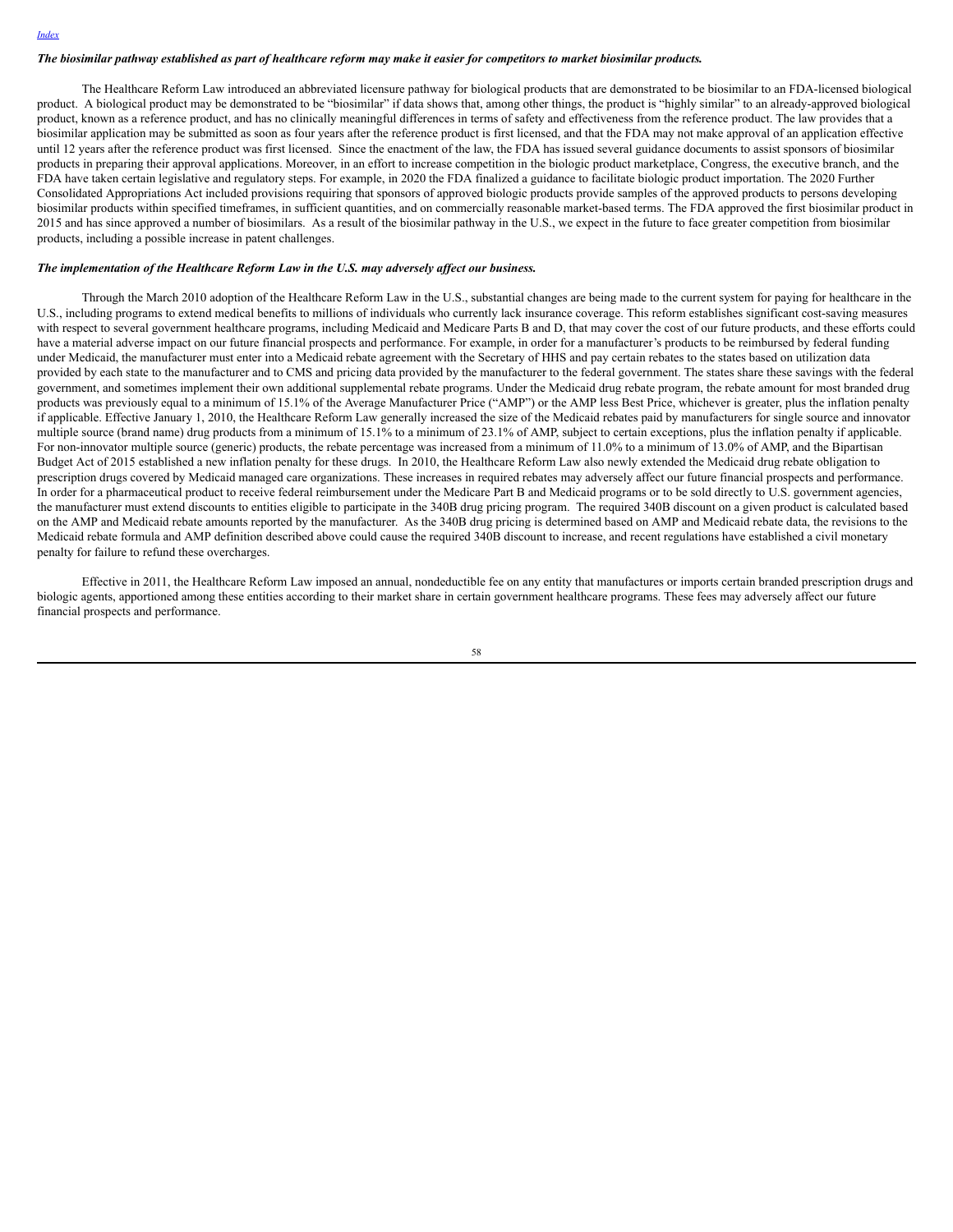The Healthcare Reform Law also created new rebate obligations for our products under Medicare Part D, a partial, voluntary prescription drug benefit created by the U.S. federal government primarily for persons 65 years old and over. The Part D drug program is administered through private insurers that contract with CMS. Beginning in 2011, the Healthcare Reform Law generally requires that in order for a drug manufacturer's products to be reimbursed under Medicare Part D, the manufacturer must enter into a Medicare Coverage Gap Discount Program agreement with the Secretary of HHS, and reimburse each Medicare Part D plan sponsor an amount now equal to 70% savings for the manufacturer's brand name drugs and biologics which the Part D plan sponsor has provided to its Medicare Part D beneficiaries who are in the "donut hole" (or a gap in Medicare Part D coverage for beneficiaries who have expended certain amounts for drugs). The Part D plan sponsor is responsible for calculating and providing the discount directly to its beneficiaries and for reporting these amounts paid to CMS's contractor, which notifies drug manufacturers of the rebate amounts it must pay to each Part D plan sponsor. The rebate requirement could adversely affect our future financial performance, particularly if contracts with Part D plans cannot be favorably renegotiated or the Part D plan sponsors fail to accurately calculate payments due in a manner that overstates our rebate obligation. Regarding access to our products, the Healthcare Reform Law established and provided significant funding for a Patient-Centered Outcomes Research Institute to coordinate and fund Comparative Effectiveness Research ("CER"). While the stated intent of CER is to develop information to guide providers to the most efficacious therapies, outcomes of CER could influence the reimbursement or coverage for therapies that are determined to be less cost-effective than others. Should any of our products be determined to be less cost effective than alternative therapies, the levels of reimbursement for these products, or the willingness to reimburse at all, could be impacted, which could materially impact our future financial prospects and results.

There have been repeated legal challenges and attempts by Congress to repeal or change the Healthcare Reform Law and the possibility of future challenges or legislative changes contribute to the uncertainty of the ongoing implementation and impact of the law and also underscores the potential for additional reform going forward. We cannot assure that the law, as currently enacted or as amended in the future, will not adversely affect our business and financial results and we cannot predict how future federal or state legislative or administrative changes relating to healthcare reform will affect our business. Certain provisions of enacted or proposed legislative changes may negatively impact coverage and reimbursement of, or rebates paid by manufacturers for, healthcare items and services. We will continue to evaluate the effect that the Healthcare Reform Law and any potential changes may have on our business.

#### Corporate responsibility, specifically related to environmental, social and governance ("ESG") matters, may impose additional costs and expose us to new risks.

Public ESG and sustainability reporting is becoming more broadly expected by investors, stockholders and other third parties. Certain organizations that provide corporate governance and other corporate risk information to investors and stockholders have developed, and others may in the future develop, scores and ratings to evaluate companies and investment funds based upon ESG or "sustainability" metrics. Many investment funds focus on positive ESG business practices and sustainability scores when making investments and may consider a company's ESG or sustainability scores as a reputational or other factor in making an investment decision. In addition, investors, particularly institutional investors, use these scores to benchmark companies against their peers and if a company is perceived as lagging, these investors may engage with such company to improve ESG disclosure or performance and may also make voting decisions, or take other actions, to hold these companies and their boards of directors accountable. Board diversity is an ESG topic that is, in particular, receiving heightened attention by investors, stockholders, lawmakers and listing exchanges. Certain states have passed laws requiring companies to meet certain gender and ethnic diversity requirements on their boards of directors. We may face reputational damage in the event our corporate responsibility initiatives or objectives, including with respect to board diversity, do not meet the standards set by our investors, stockholders, lawmakers, listing exchanges or other constituencies, or if we are unable to achieve an acceptable ESG or sustainability rating from third-party rating services. A low ESG or sustainability rating by a third-party rating service could also result in the exclusion of our common stock from consideration by certain investors who may elect to invest with our competition instead. Ongoing focus on corporate responsibility matters by investors and other parties as described above may impose additional costs or expose us to new risks.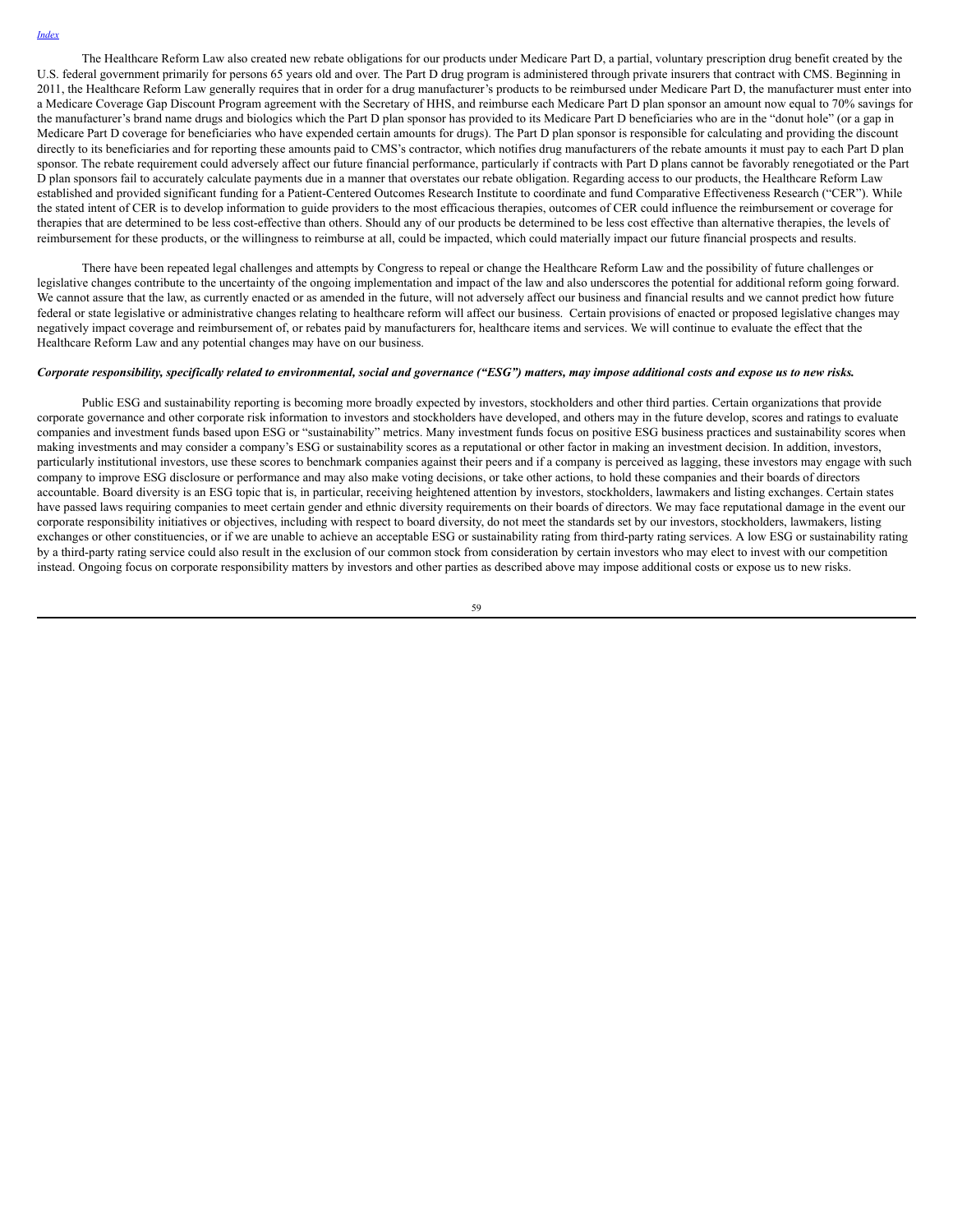## **Risks Relating to our Finances, Capital Requirements and Other Financial Matters**

### We require additional funding and may be unable to raise capital when needed, which would adversely affect our operations and could force us to delay, curtail or *eliminate some of our commercialization ef orts or one or more of our research and development programs.*

Our operations have consumed substantial amounts of cash since inception. For the three months ended March 31, 2022 and 2021, we had negative cash flows from operations of \$26.0 million and \$33.2 million, and for the years ended December 31, 2021 and 2020, we had negative cash flows from operations of approximately \$112.4 million and \$102.0 million, respectively. We expect to continue to spend substantial amounts on procurement of raw material plasma and other raw materials necessary to scale up our manufacturing operations, commercial product launches, capacity expansion at the Boca Facility and building additional plasma collection facilities. In addition, our end-to-end production cycle from procurement of raw materials to commercial release of finished product can take between seven and 12 months or potentially longer, requiring substantial investments in raw material plasma and other manufacturing materials. We expect that we will not be able to generate a sufficient amount of product revenue to achieve profitability until the beginning of 2024 and, as a result, we may need to continue to finance our operations through additional equity or debt financings or corporate collaboration and licensing agreements. We currently anticipate, based upon our projected revenue and expenditures, that our current cash, cash equivalents and accounts receivable, including the proceeds received and expected to be received from the refinancing of our senior credit facility, along with the remaining funds available under the distribution agreement for the sale of our common stock (see "Liquidity and Capital Resources"), will be sufficient to fund our operations, as currently conducted, into the first quarter of 2024, at which time we believe we will begin to generate positive cash flow from operations. This time frame may change based upon how quickly we are able to execute on our commercialization efforts and operational initiatives and whether or not the assumptions underlying our projected revenues and expenses are correct. If we are unable to raise additional capital if needed, including due to widespread liquidity constraints or significant market instability that could result from the COVID-19 pandemic, we will have to delay, curtail or eliminate our commercialization efforts or our product development activities.

## We may not have cash available to us in amounts sufficient to enable us to make interest or principal payments on our indebtedness when due.

The Hayfin Credit Facility provides for a senior secured term loan facility in an aggregate principal amount of up to \$175.0 million, of which \$150.0 million has been drawn down and is currently outstanding. Borrowings under the Hayfin Credit Facility bear interest at a rate per annum equal to 9.5% plus the greater of (i) one- or three-month SOFR as we elect and (ii) 1.25%, as more fully described in "Liquidity and Capital Resources"; provided, however, that upon, and during the continuance of, an Event of Default, the interest rate will automatically increase by an additional 300 basis points. We are currently required to make monthly payments of interest during the term of the Hayfin Credit Facility of approximately \$1.1 million, with all principal and unpaid interest due at maturity. The Hayfin Credit Facility has a maturity date of March 23, 2027, subject to acceleration pursuant to the Hayfin Credit Agreement, including upon an Event of Default. All of our obligations under the Hayfin Credit Facility are secured by a first-priority lien and security interest in substantially all of our and our subsidiaries' tangible and intangible assets, including intellectual property, and all of the equity interests in our subsidiaries.

Our current cash, cash equivalents and accounts receivable will not be sufficient to repay all of our current outstanding debt obligations as they mature. If we are unable to obtain additional financing and are otherwise unable to become profitable and generate cash from operations in the amounts necessary to repay our outstanding debt obligations when due, including as a result of the impact of the COVID-19 pandemic, our creditors would be able to accelerate all of the amounts due and, in the case of the Hayfin Credit Facility, seek to enforce their security interests, which could lead to our creditors taking immediate possession of and selling substantially all of our assets with no return provided to our stockholders.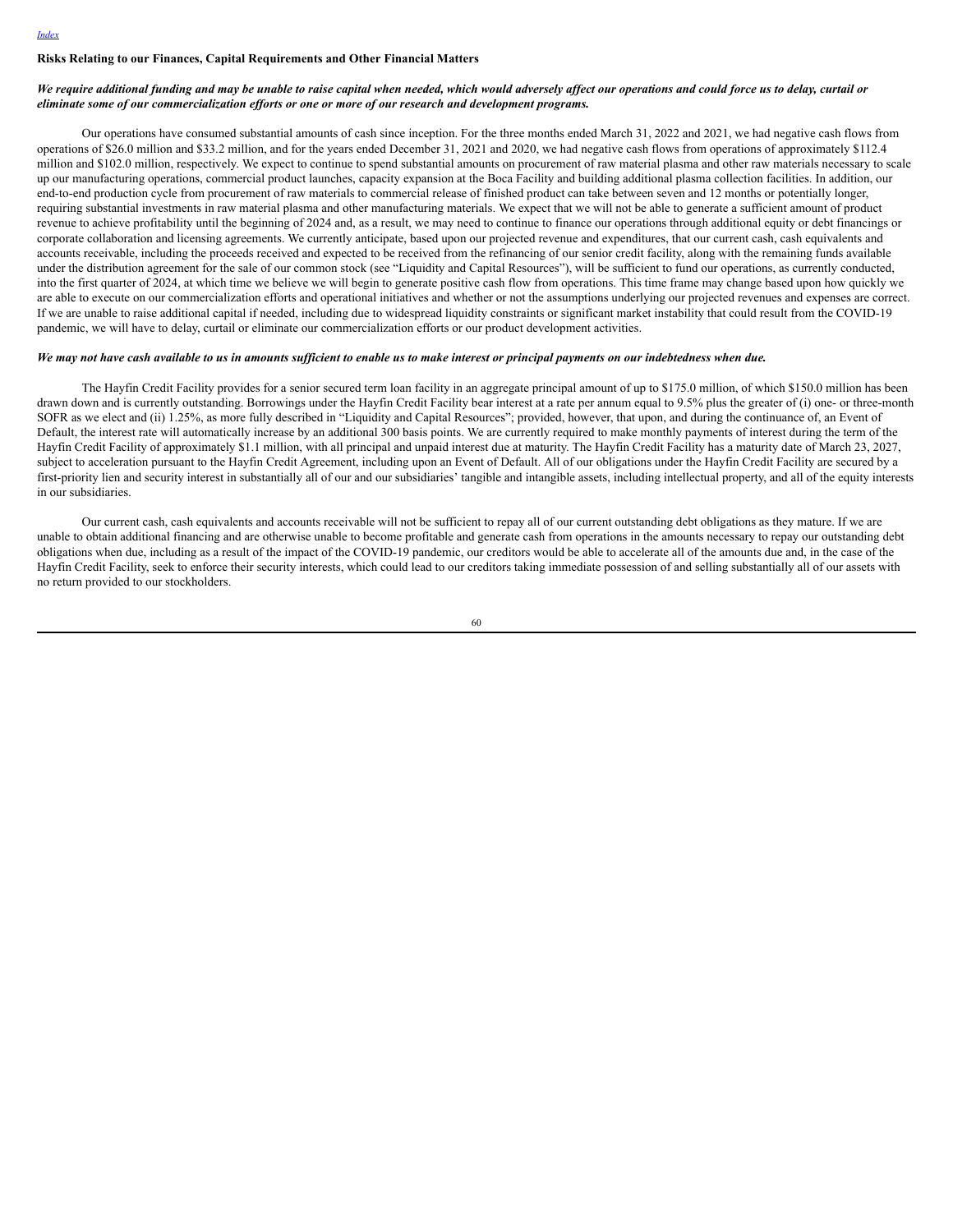#### Raising additional funds by issuing securities or through licensing or lending arrangements may cause dilution to our existing stockholders, restrict our operations or *require us to relinquish proprietary rights.*

To the extent that we raise additional capital by issuing equity securities, the share ownership of existing stockholders will be diluted. Any future debt financing may involve covenants that, among other restrictions, limit our ability to incur liens or additional debt, pay dividends, redeem or repurchase our common stock, make certain investments or engage in certain merger, consolidation or asset sale transactions. In addition, if we raise additional funds through licensing arrangements or the disposition of any of our assets, it may be necessary to relinquish potentially valuable rights to our product candidates or grant licenses on terms that are not favorable to us.

#### Our cash and cash equivalents could be adversely affected if the financial institutions in which we hold our cash and cash equivalents fail.

We regularly maintain cash balances at third-party financial institutions in excess of the Federal Deposit Insurance Corporation insurance limit. While we monitor the cash balances in our operating accounts on a daily basis and adjust the balances as appropriate, these balances could be impacted, and there could be a material adverse effect on our business, if one or more of the financial institutions with which we deposit cash fails or is subject to other adverse conditions in the financial or credit markets. To date, we have experienced no loss or lack of access to our invested cash or cash equivalents; however, we can provide no assurance that access to our invested cash and cash equivalents will not be impacted by adverse conditions in the financial and credit markets.

## If we fail to maintain proper and effective internal control over financial reporting in the future, our ability to produce accurate and timely financial statements could be impaired, which could harm our operating results, investors' views of us and, as a result, the value of our common stock.

Pursuant to Section 404 of the Sarbanes-Oxley Act of 2002 (the "Sarbanes-Oxley Act") and related rules, our management is required to report on the effectiveness of our internal control over financial reporting. The rules governing the standards that must be met for management to assess our internal control over financial reporting are complex and require significant documentation, testing and possible remediation. To comply with the requirements of being a reporting company under the Exchange Act, we have been required to upgrade, and may need to implement further upgrades, to our financial, information and operating systems, implement additional financial and management controls, reporting systems and procedures and hire additional accounting and finance staff.

Consequently, we have incurred increased costs related to our compliance with Section 404 of the Sarbanes-Oxley Act and will continue to do so. Our Audit Committee has retained the services of BDO, a Sarbanes-Oxley advisor, to assist with our internal control over financial reporting and information technology relating to Section 404. Moreover, if we are not able to comply with the requirements of Section 404 applicable to us in a timely manner, or if we or our independent registered public accounting firm identifies deficiencies in our internal control over financial reporting that are deemed to be material weaknesses, the market price of our common stock could decline and we could be subject to sanctions or investigations by the SEC or other regulatory authorities, which would require additional financial and management resources.

# *Our ability to use our net operating loss carryforwards ("NOLs") may be limited.*

We have incurred substantial losses during our history. As of December 31, 2021, we had federal and state NOLs of \$299.9 million and \$185.0 million, respectively. Federal and State NOLs of approximately \$55.2 million and \$77.8 million, respectively, will begin to expire at various dates beginning in 2027, if not limited by triggering events prior to such time. Under the provisions of the Internal Revenue Code of 1986, as amended (the "Code"), changes in our ownership, in certain circumstances, will limit the amount of federal NOLs that can be utilized annually in the future to offset taxable income. In particular, Section 382 of the Code imposes limitations on a company's ability to use NOLs upon certain changes in such ownership. If we are limited in our ability to use our NOLs in future years in which we have taxable income, we will pay more taxes than if we were able to fully utilize our NOLs. The Biotest Transaction on June 6, 2017 resulted in a change in ownership of ADMA under Section 382 and, as a result, we were required to write off \$57.6 million of federal NOLs. On October 25, 2021, we completed a public offering of our common stock whereby we issued 57,500,000 shares of our common stock resulting in another change of ownership for ADMA under section 382 of the Code, resulting in an additional write-off of \$3.0 million of federal NOLs, \$28.1 million of state NOLs and \$1.0 million of research and development credits. We may experience ownership changes in the future as a result of subsequent changes in our stock ownership that we cannot predict or control that could result in further limitations being placed on our ability to utilize our federal NOLs.

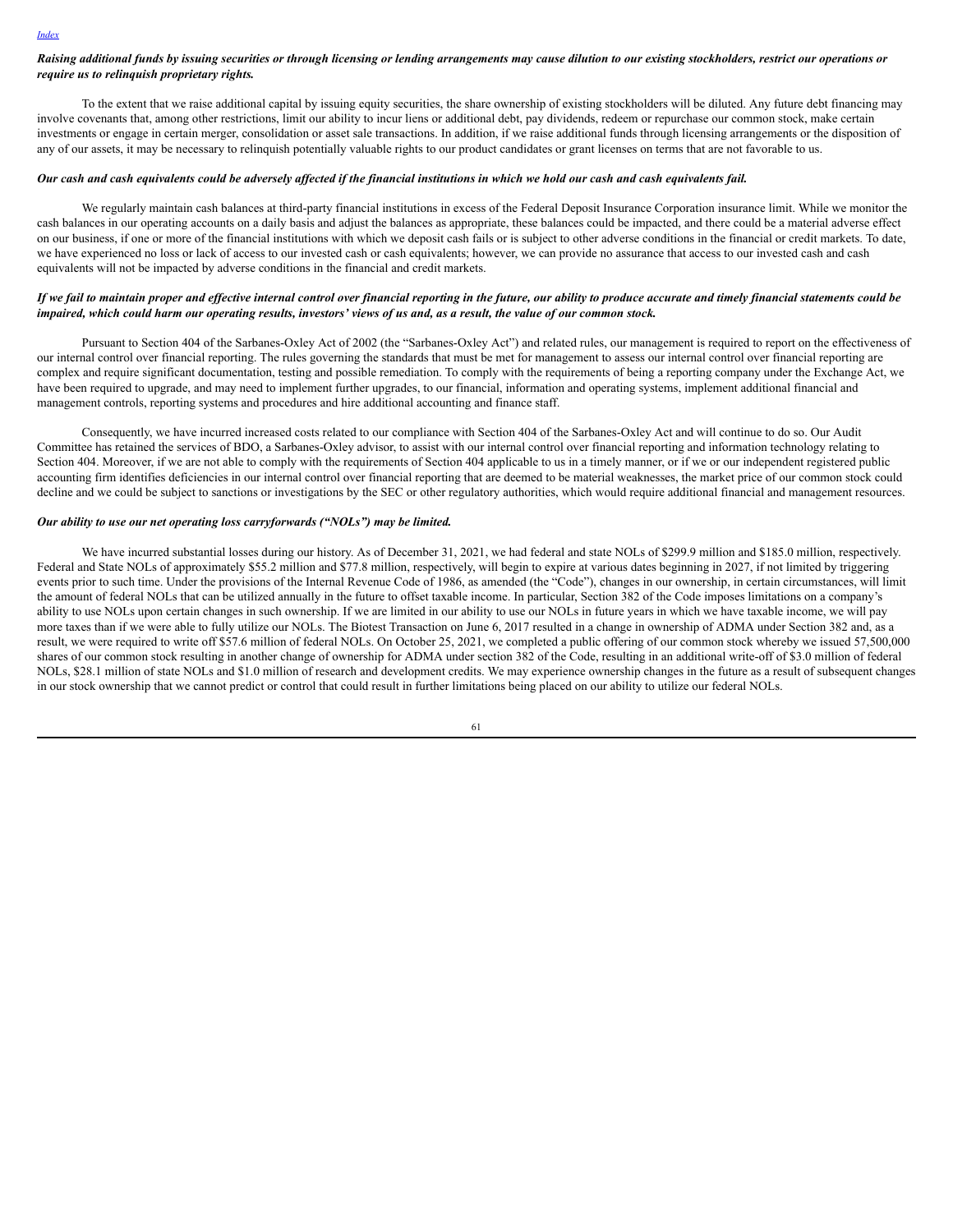## **Risks Associated with our Common Stock**

#### The market price of our common stock may be volatile and may fluctuate in a way that is disproportionate to our operating performance.

Our stock price may experience substantial volatility as a result of a number of factors, including:

- sales or potential sales of substantial amounts of our common stock;
- uncertainties in the equity markets related to the effects of the COVID-19 pandemic;
- delay or failure in initiating or completing preclinical or clinical trials or unsatisfactory results of these trials;
- delay in a decision by federal, state or local business regulatory authority;
- the timing of acceptance, third-party reimbursement and sales of BIVIGAM and ASCENIV;
- announcements about us or about our competitors, including clinical trial results, regulatory approvals or new product introductions;
- developments concerning our licensors or third-party vendors;
- litigation and other developments relating to our patents or other proprietary rights or those of our competitors;
- conditions in the pharmaceutical or biotechnology industries;
- governmental regulation and legislation;
- overall market volatility;
- variations in our anticipated or actual operating results; and
- change in securities analysts' estimates of our performance, or our failure to meet analysts' expectations.

Many of these factors are beyond our control. The stock markets in general, and the market for pharmaceutical and biotechnology companies in particular, have historically experienced extreme price and volume fluctuations. These fluctuations often have been unrelated or disproportionate to the operating performance of these companies. These broad market and industry factors could reduce the market price of our common stock, regardless of our actual operating performance.

#### Sales of a substantial number of shares of our common stock, or the perception that such sales may occur, may adversely affect the market price of our common stock.

As of May 6, 2022, most of our 196,351,925 outstanding shares of common stock, as well as a substantial number of shares of our common stock underlying outstanding warrants, were available for sale in the public market, subject to certain restrictions with respect to sales of our common stock by our affiliates, either pursuant to Rule 144 under the Securities Act, or under effective registration statements. Sales of a substantial number of shares of our common stock, or the perception that such sales may occur, could cause the market price of our common stock to decline or adversely affect demand for our common stock.

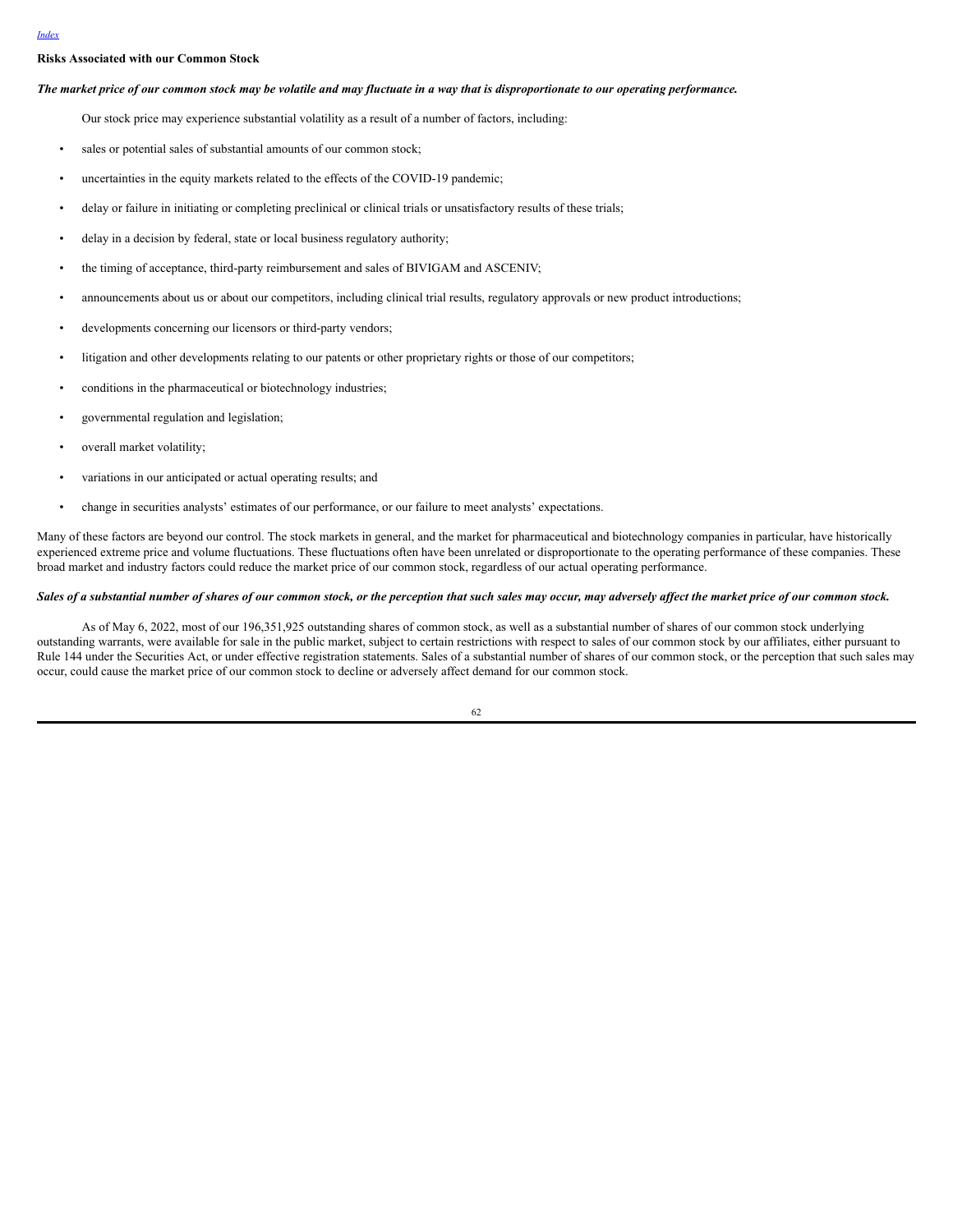Our affiliates control a substantial amount of our shares of common stock. Provisions in our Second Amended and Restated Certificate of Incorporation (the "Certificate of Incorporation"), our Amended and Restated Bylaws (the "Bylaws") and Delaware law might discourage, delay or prevent a change in control of our Company or *changes in our management and, therefore, depress the trading price of our common stock.*

As of March 31, 2021, Perceptive, Stonepine Capital Management, LLC, Caligan LP, NWQ Investment Management Company, LLC and our directors and executive officers and their affiliates owned approximately 26% of the outstanding shares of our common stock. Provisions of our Certificate of Incorporation, our Bylaws and Delaware law may have the effect of deterring unsolicited takeovers or delaying or preventing a change in control of our Company or changes in our management, including transactions in which our stockholders might otherwise receive a premium for their shares over then current market prices. In addition, these provisions may limit the ability of stockholders to approve transactions that they may deem to be in their best interests. These provisions include:

- the inability of stockholders to call special meetings;
- classification of our Board and limitation on filling of vacancies could make it more difficult for a third party to acquire, or discourage a third party from seeking to acquire, control of our Company; and
- authorization of the issuance of "blank check" preferred stock, with such designation rights and preferences as may be determined from time to time by the Board, without any need for action by stockholders.

In addition, Section 203 of the Delaware General Corporation Law prohibits a publicly-held Delaware corporation from engaging in a business combination with an interested stockholder, generally a person which together with its affiliates owns, or within the last three years, has owned 15% of our voting stock, for a period of three years after the date of the transaction in which the person became an interested stockholder, unless the business combination is approved in a prescribed manner. The existence of the foregoing provisions and anti-takeover measures could limit the price that investors might be willing to pay in the future for shares of our common stock. They could also deter potential acquirers of our company, thereby reducing the likelihood that you could receive a premium for your common stock in an acquisition. In addition, as a result of the concentration of ownership of our shares of common stock, our stockholders may, from time to time, observe instances where there may be less liquidity in the public markets for our securities.

Our Board also recently adopted a short-term stockholder rights agreement with an expiration date of June 15, 2022 and an ownership trigger threshold of 10%. This stockholder rights agreement could render more difficult or discourage a merger, tender offer or assumption of control of the Company that is not approved by our Board. The rights agreement, however, should not interfere with any merger, tender or exchange offer or other business combination approved by our Board. In addition, the rights agreement does not prevent our Board from considering any offer that it considers to be in the best interest of the Company's stockholders.

# We have never paid and do not intend to pay cash dividends in the foreseeable future. As a result, capital appreciation, if any, will be your sole source of gain.

We have never paid cash dividends on any of our capital stock and we currently intend to retain future earnings, if any, to fund the development and growth of our business. In addition, the terms of existing and future debt agreements may preclude us from paying dividends. For example, the Hayfin Credit Agreement prohibits us from paying dividends. As a result, capital appreciation, if any, of our common stock will be your sole source of gain for the foreseeable future.

### If we fail to adhere to the strict listing requirements of the Nasdaq Global Market ("Nasdaq"), we may be subject to delisting. As a result, our stock price may decline and our common stock may be delisted. If our stock were no longer listed on Nasdaq, the liquidity of our securities likely would be impaired.

Our Common Stock currently trades on the Nasdaq Global Market under the symbol "ADMA." If we fail to adhere to Nasdaq's strict listing criteria, including with respect to stock price, market capitalization and stockholders' equity, our stock may be delisted. This could potentially impair the liquidity of our securities not only in the number of shares that could be bought and sold at a given price, which may be depressed by the relative illiquidity, but also through delays in the timing of transactions and the potential reduction in media coverage. As a result, an investor might find it more difficult to dispose of our common stock. We believe that current and prospective investors would view an investment in our common stock more favorably if it continues to be listed on Nasdaq. Any failure at any time to meet the Nasdaq continued listing requirements could have an adverse impact on the value and trading activity of our common stock. Although we currently satisfy the listing criteria for Nasdaq, if our stock price declines dramatically, we could be at risk of failing to meet the Nasdaq continued listing criteria.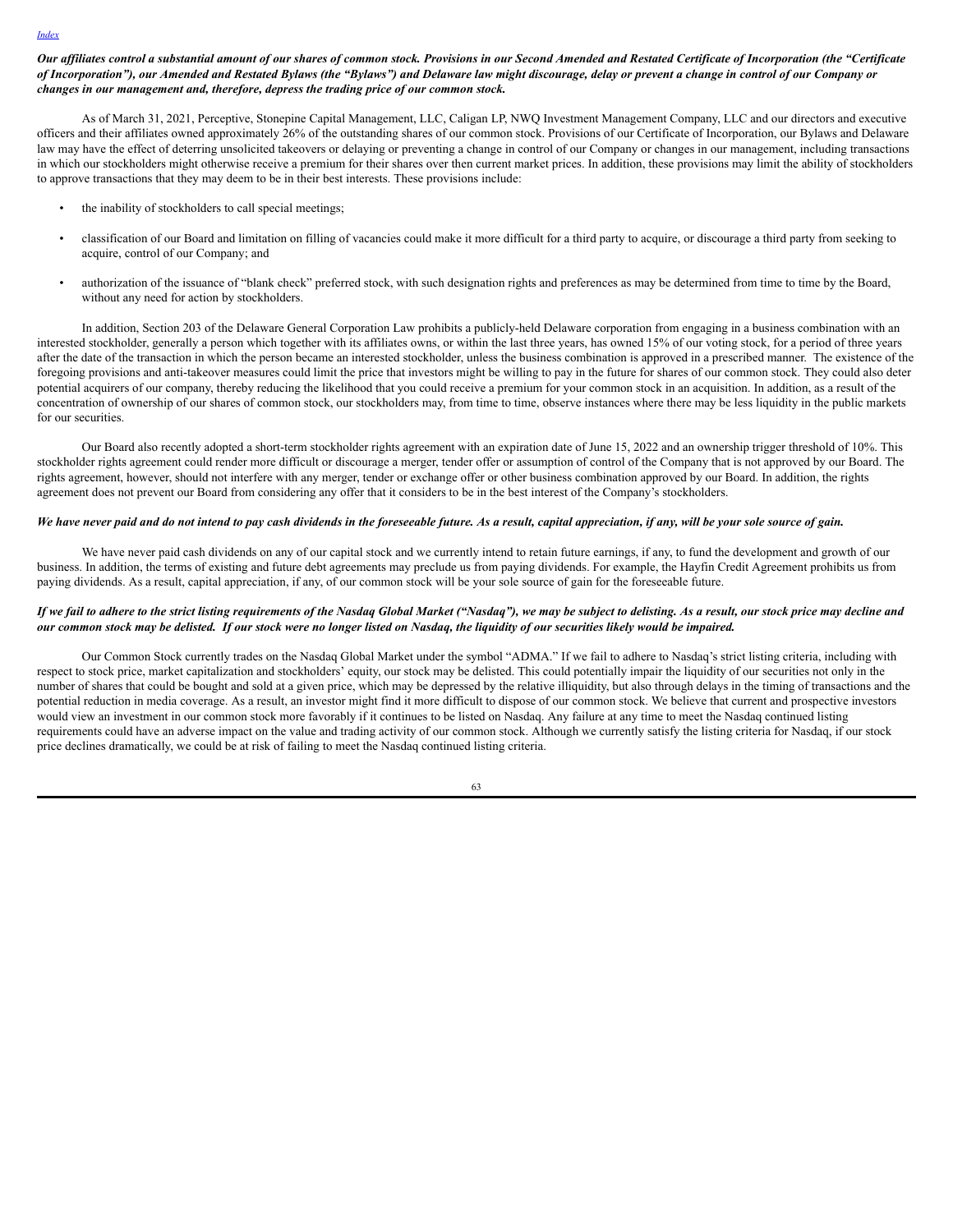## *Penny stock regulations may af ect your ability to sell our common stock.*

Because the price of our common stock currently trades below \$5.00 per share, our common stock is subject to Rule 15g-9 under the Exchange Act, which imposes additional sales practice requirements on broker-dealers which sell these securities to persons other than established customers and accredited investors. Under these rules, broker-dealers who recommend penny stocks to persons other than established customers and "accredited investors" must make a special written suitability determination for the purchaser and receive the purchaser's written agreement to a transaction prior to sale, which includes an acknowledgement that the purchaser's financial situation, investment experience and investment objectives forming the basis for the broker-dealer's suitability determination are accurately stated in such written agreement. Unless an exception is available, the regulations require the delivery, prior to any transaction involving a penny stock, of a disclosure schedule explaining the penny stock market and the associated risks. The additional burdens imposed upon broker-dealers by these requirements could discourage broker-dealers from effecting transactions in our common stock and may make it more difficult for holders of our common stock to sell shares to third parties or to otherwise dispose of them.

#### Our Board may, without stockholder approval, issue and fix the terms of shares of preferred stock and issue additional shares of common stock adversely affecting the *rights of holders of our common stock.*

Our Certificate of Incorporation authorizes the issuance of up to 10,000,000 shares of "blank check" preferred stock, with such designation rights and preferences as may be determined from time to time by the Board. Currently, our Certificate of Incorporation authorizes the issuance of up to 300,000,000 shares of common stock. As of March 31, 2022, there were 70,840,818 shares remaining available for issuance, after giving effect to 27,047,033 shares of our common stock that were subject to outstanding stock options, RSUs and warrants as of March 31, 2022 that may be issued by us without stockholder approval, as well as an additional 5,764,620 shares reserved for the future issuance of awards under our equity compensation plans.

# **Item 2. Unregistered Sales of Equity Securities and Use of Proceeds.**

None.

**Item 3. Defaults Upon Senior Securities.**

None.

**Item 4. Mine Safety Disclosures.**

Not applicable.

#### **Item 5. Other Information.**

None.

### **Item 6. Exhibits**

See the Exhibit Index immediately following the signature page of this Quarterly Report on Form 10-Q.

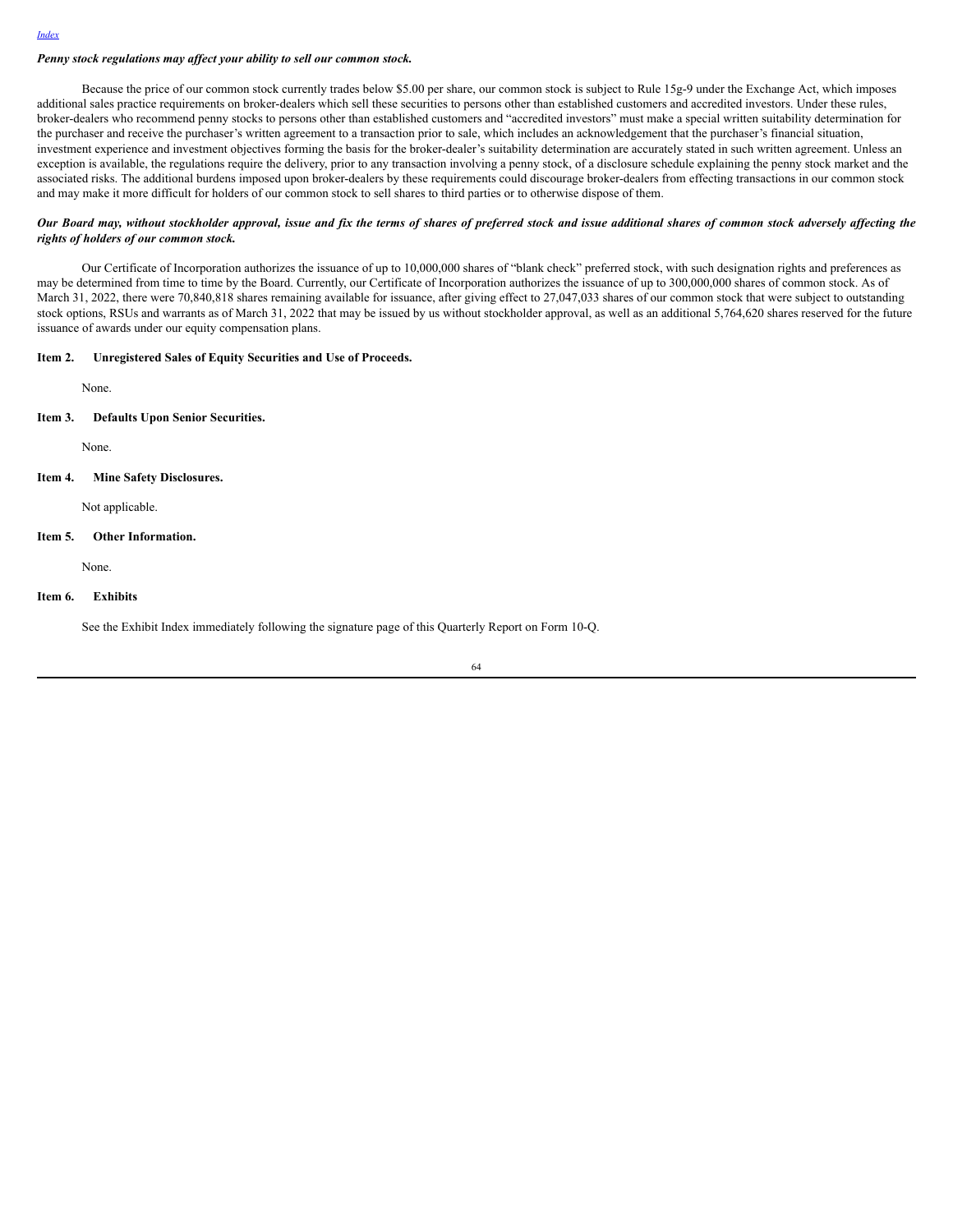# **SIGNATURES**

Pursuant to the requirements of the Securities Exchange Act of 1934, the registrant has duly caused this report to be signed on its behalf by the undersigned thereunto duly authorized.

|       |              | <b>ADMA Biologics, Inc.</b> |                                                                |  |
|-------|--------------|-----------------------------|----------------------------------------------------------------|--|
| Date: | May 11, 2022 |                             | By: /s/ Adam S. Grossman<br>Name: Adam S. Grossman             |  |
|       |              |                             | President and Chief Executive Officer<br>Title:                |  |
| Date: | May 11, 2022 |                             | By: /s/ Brian Lenz                                             |  |
|       |              |                             | Name: Brian Lenz                                               |  |
|       |              |                             | Executive Vice President and Chief Financial Officer<br>Title: |  |
|       |              | 65                          |                                                                |  |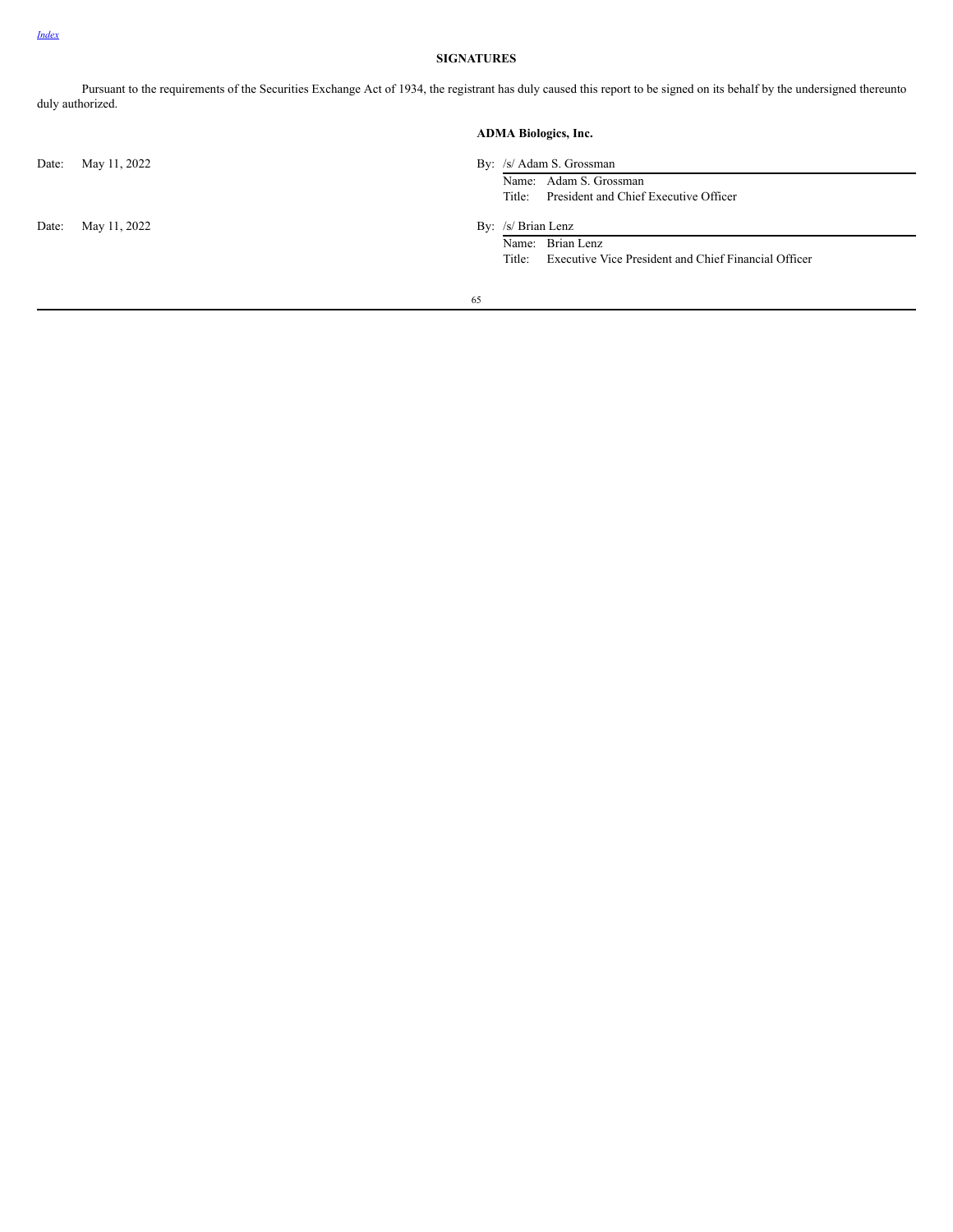# *[Index](#page-1-0)*

# **EXHIBIT INDEX**

| <b>Exhibit Number</b> | Description                                                                                                                                                                                                                                                                                                                                                                                                                                                                                                                                                                                                                                                                                                                                     |
|-----------------------|-------------------------------------------------------------------------------------------------------------------------------------------------------------------------------------------------------------------------------------------------------------------------------------------------------------------------------------------------------------------------------------------------------------------------------------------------------------------------------------------------------------------------------------------------------------------------------------------------------------------------------------------------------------------------------------------------------------------------------------------------|
| 4.1                   | Form of Warrant to Purchase Stock, in the form issued by the Company to various entities affiliated with Hayfin Services LLP, dated as of March<br>23, 2022 (incorporated by reference to Exhibit 4.13 to the Company's Annual Report on Form 10-K, filed with the SEC on March 24, 2022.                                                                                                                                                                                                                                                                                                                                                                                                                                                       |
| 10.1                  | Credit Agreement and Guaranty, dated as of March 23, 2022, by and among the Company, Hayfin Services LLP and the lenders party thereto<br>(incorporated by reference to Exhibit 10.24 to the Company's Annual Report on Form 10-K, filed with the SEC on March 24, 2022).                                                                                                                                                                                                                                                                                                                                                                                                                                                                       |
| 10.2                  | Security Agreement, dated as of March 23, 2022, by and among the Company, certain subsidiaries of the Company and Hayfin Services LLP<br>(incorporated by reference to Exhibit 10.25 to the Company's Annual Report on Form 10-K, filed with the SEC on March 24, 2022).                                                                                                                                                                                                                                                                                                                                                                                                                                                                        |
| $31.1*$               | Certification of Principal Executive Officer pursuant to Rules 13a-14(a) and 15d-14(a), as adopted pursuant to Section 302 of the Sarbanes-Oxley<br>Act of 2002.                                                                                                                                                                                                                                                                                                                                                                                                                                                                                                                                                                                |
| $31.2*$               | Certification of Principal Financial Officer pursuant to Rules 13a-14(a) and 15d-14(a), as adopted pursuant to Section 302 of the Sarbanes-Oxley<br>Act of 2002.                                                                                                                                                                                                                                                                                                                                                                                                                                                                                                                                                                                |
| $32.1**$              | Certification of Principal Executive Officer pursuant to 18 U.S.C Section 1350, as adopted pursuant to Section 906 of the Sarbanes-Oxley Act of<br>2002.                                                                                                                                                                                                                                                                                                                                                                                                                                                                                                                                                                                        |
| $32.2**$              | Certification of Principal Financial Officer pursuant to 18 U.S.C Section 1350, as adopted pursuant to Section 906 of the Sarbanes-Oxley Act of<br>2002.                                                                                                                                                                                                                                                                                                                                                                                                                                                                                                                                                                                        |
| $101*$                | The following materials from ADMA Biologics, Inc.'s Form 10-Q for the quarter ended March 31, 2022, formatted in Extensible Business<br>Reporting Language (XBRL): (i) Condensed Consolidated Balance Sheets as of March 31, 2022 (Unaudited) and December 31, 2021, (ii)<br>Condensed Consolidated Statements of Operations (Unaudited) for the three months ended March 31, 2022 and 2021, (iii) Condensed Consolidated<br>Statements of Changes in Stockholders' Equity (Unaudited) for the three months ended March 31, 2022 and 2021, (iv) Condensed Consolidated<br>Statements of Cash Flows (Unaudited) for the three months ended March 31, 2022 and 2021, and (v) Notes to (Unaudited) Condensed<br>Consolidated Financial Statements. |
| 104                   | Cover Page Interactive Data File (formatted as Inline XBRL and contained in Exhibit 101).                                                                                                                                                                                                                                                                                                                                                                                                                                                                                                                                                                                                                                                       |
|                       |                                                                                                                                                                                                                                                                                                                                                                                                                                                                                                                                                                                                                                                                                                                                                 |

\* Filed herewith.

\*\* In accordance with SEC Release 33-8238, Exhibit 32.1 and 32.2 are being furnished and not filed.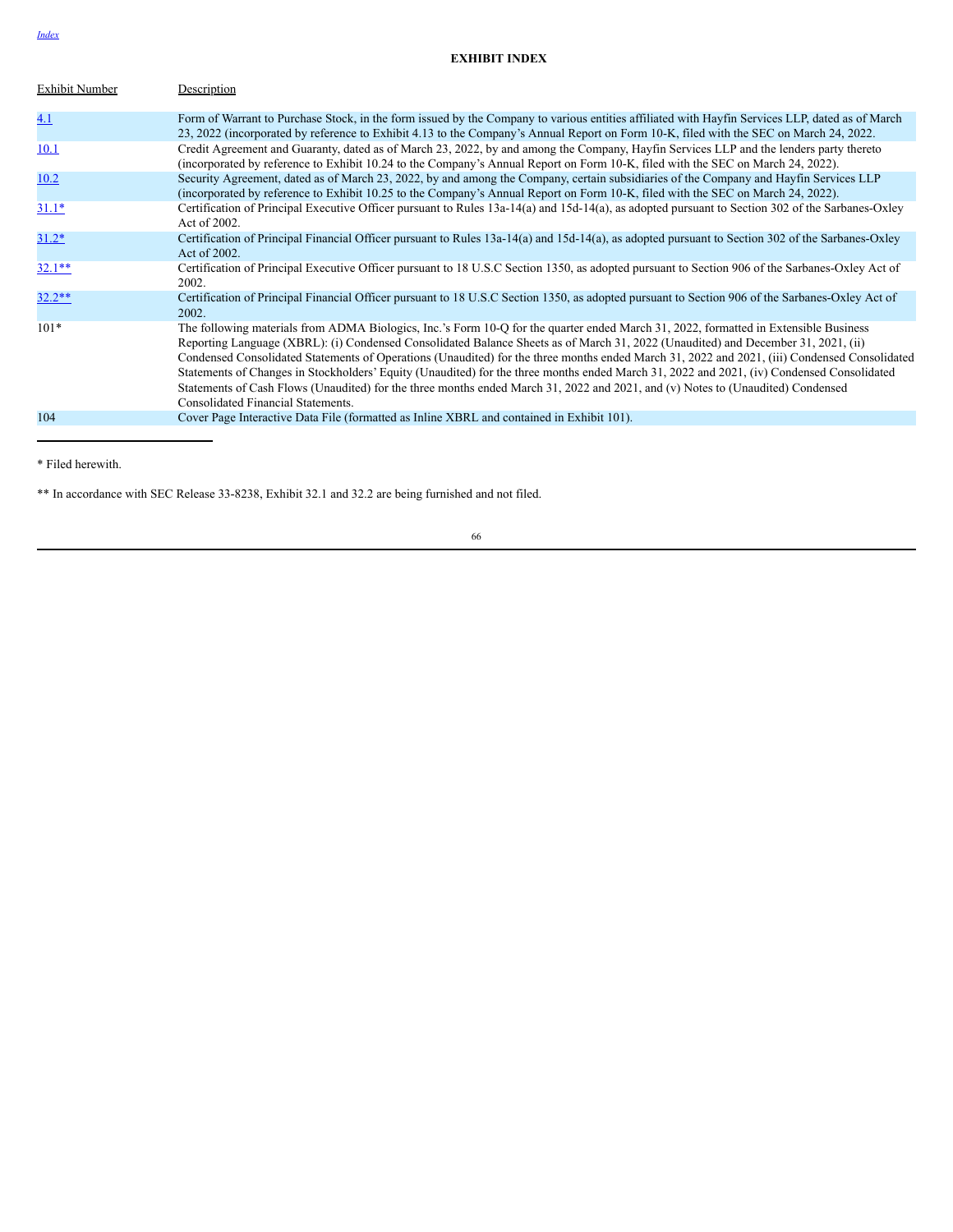# **CERTIFICATION OF THE PRINCIPAL EXECUTIVE OFFICER PURSUANT TO SECTION 302 OF THE SARBANES-OXLEY ACT OF 2002**

I, Adam S. Grossman, certify that:

- 1. I have reviewed this Quarterly Report on Form 10-Q of ADMA Biologics, Inc.;
- 2. Based on my knowledge, this report does not contain any untrue statement of a material fact or omit to state a material fact necessary to make the statements made, in light of the circumstances under which such statements were made, not misleading with respect to the period covered by this report;
- 3. Based on my knowledge, the financial statements, and other financial information included in this report, fairly present in all material respects the financial condition, results of operations and cash flows of the registrant as of, and for, the periods presented in this report;
- 4. The registrant's other certifying officer and I are responsible for establishing and maintaining disclosure controls and procedures (as defined in Exchange Act Rules  $13a-15(e)$  and  $15d-15(e)$  and internal control over financial reporting (as defined in Exchange Act Rules  $13a-15(f)$  and  $15d-15(f)$ ) for the registrant and have:
	- a) Designed such disclosure controls and procedures, or caused such disclosure controls and procedures to be designed under our supervision, to ensure that material information relating to the registrant, including its consolidated subsidiaries, is made known to us by others within those entities, particularly during the period in which this report is being prepared;
	- b) Designed such internal control over financial reporting, or caused such internal control over financial reporting to be designed under our supervision, to provide reasonable assurance regarding the reliability of financial reporting and the preparation of financial statements for external purposes in accordance with generally accepted accounting principles;
	- c) Evaluated the effectiveness of the registrant's disclosure controls and procedures and presented in this report our conclusions about the effectiveness of the disclosure controls and procedures, as of the end of the period covered by this report based on such evaluation; and
	- d) Disclosed in this report any change in the registrant's internal control over financial reporting that occurred during the registrant's most recent fiscal quarter (the registrant's fourth fiscal quarter in the case of an annual report) that has materially affected, or is reasonably likely to materially affect, the registrant's internal control over financial reporting; and
- 5. The registrant's other certifying officer and I have disclosed, based on our most recent evaluation of internal control over financial reporting, to the registrant's auditors and the audit committee of the registrant's board of directors (or persons performing the equivalent functions):
	- a) All significant deficiencies and material weaknesses in the design or operation of internal control over financial reporting which are reasonably likely to adversely affect the registrant's ability to record, process, summarize and report financial information; and
	- b) Any fraud, whether or not material, that involves management or other employees who have a significant role in the registrant's internal control over financial reporting.

Date: May 11, 2022 By: /s/ Adam S. Grossman

Name: Adam S. Grossman Title: President and Chief Executive Officer (Principal Executive Officer)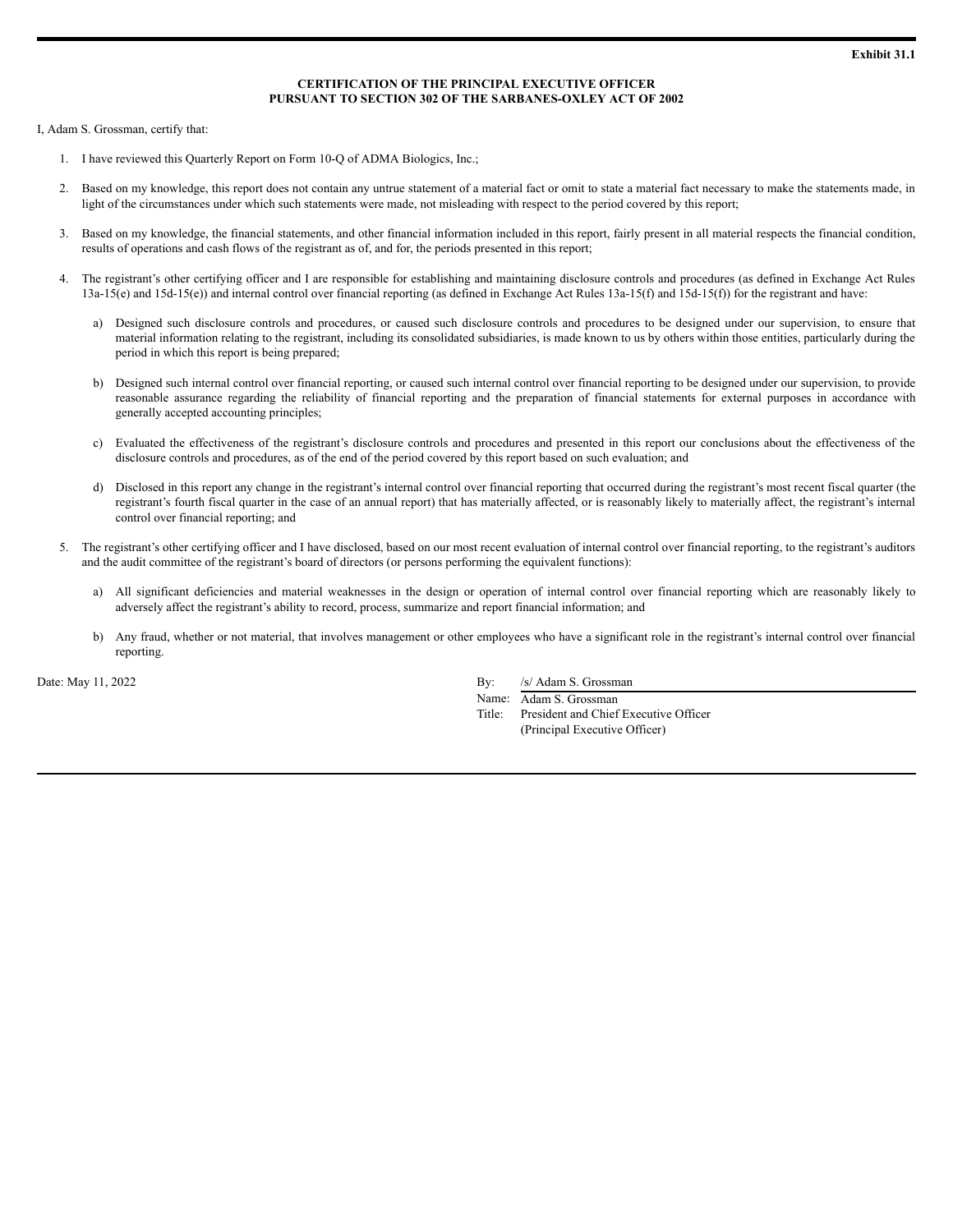## **CERTIFICATION OF THE PRINCIPAL FINANCIAL OFFICER PURSUANT TO SECTION 302 OF THE SARBANES-OXLEY ACT OF 2002**

I, Brian Lenz, certify that:

- 1. I have reviewed this Quarterly Report on Form 10-Q of ADMA Biologics, Inc.;
- 2. Based on my knowledge, this report does not contain any untrue statement of a material fact or omit to state a material fact necessary to make the statements made, in light of the circumstances under which such statements were made, not misleading with respect to the period covered by this report;
- 3. Based on my knowledge, the financial statements, and other financial information included in this report, fairly present in all material respects the financial condition, results of operations and cash flows of the registrant as of, and for, the periods presented in this report;
- 4. The registrant's other certifying officer and I are responsible for establishing and maintaining disclosure controls and procedures (as defined in Exchange Act Rules  $13a-15(e)$  and  $15d-15(e)$  and internal control over financial reporting (as defined in Exchange Act Rules  $13a-15(f)$  and  $15d-15(f)$ ) for the registrant and have:
	- a) Designed such disclosure controls and procedures, or caused such disclosure controls and procedures to be designed under our supervision, to ensure that material information relating to the registrant, including its consolidated subsidiaries, is made known to us by others within those entities, particularly during the period in which this report is being prepared;
	- b) Designed such internal control over financial reporting, or caused such internal control over financial reporting to be designed under our supervision, to provide reasonable assurance regarding the reliability of financial reporting and the preparation of financial statements for external purposes in accordance with generally accepted accounting principles;
	- c) Evaluated the effectiveness of the registrant's disclosure controls and procedures and presented in this report our conclusions about the effectiveness of the disclosure controls and procedures, as of the end of the period covered by this report based on such evaluation; and
	- d) Disclosed in this report any change in the registrant's internal control over financial reporting that occurred during the registrant's most recent fiscal quarter (the registrant's fourth fiscal quarter in the case of an annual report) that has materially affected, or is reasonably likely to materially affect, the registrant's internal control over financial reporting; and
- 5. The registrant's other certifying officer and I have disclosed, based on our most recent evaluation of internal control over financial reporting, to the registrant's auditors and the audit committee of the registrant's board of directors (or persons performing the equivalent functions):
	- a) All significant deficiencies and material weaknesses in the design or operation of internal control over financial reporting which are reasonably likely to adversely affect the registrant's ability to record, process, summarize and report financial information; and
	- b) Any fraud, whether or not material, that involves management or other employees who have a significant role in the registrant's internal control over financial reporting.

Date: May 11, 2022 By: /s/ Brian Lenz

Name: Brian Lenz Title: Executive Vice President and Chief Financial Officer (Principal Financial and Accounting Officer)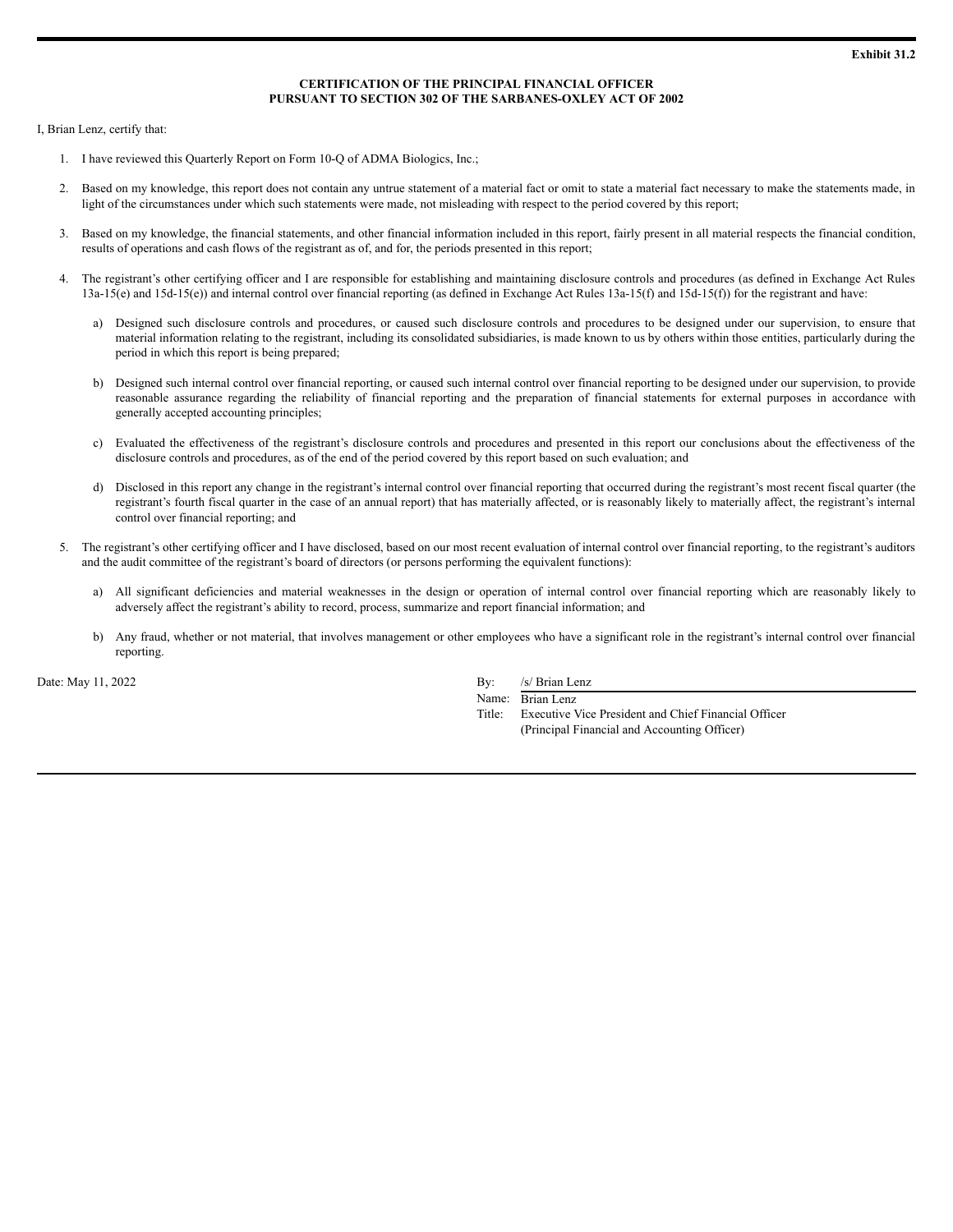## **CERTIFICATION OF THE PRINCIPAL EXECUTIVE OFFICER PURSUANT TO SECTION 906 OF THE SARBANES-OXLEY ACT OF 2002**

In connection with the Quarterly Report of ADMA Biologics, Inc., a Delaware corporation (the "Company"), on Form 10-Q for the quarter ended March 31, 2022, as filed with the Securities and Exchange Commission on the date hereof (the "Report"), I, Adam S. Grossman, President and Chief Executive Officer of the Company, hereby certify, pursuant to 18 U.S.C. § 1350, as adopted pursuant to Section 906 of the Sarbanes-Oxley Act of 2002, that to my knowledge:

- 1. The Report fully complies with the requirements of Section 13(a) or 15(d) of the Securities Exchange Act of 1934, as amended; and
- 2. The information contained in the Report fairly presents, in all material respects, the financial condition and results of operations of the Company.

Date: May 11, 2022 By: /s/ Adam S. Grossman

Name: Adam S. Grossman Title: President and Chief Executive Officer (Principal Executive Officer)